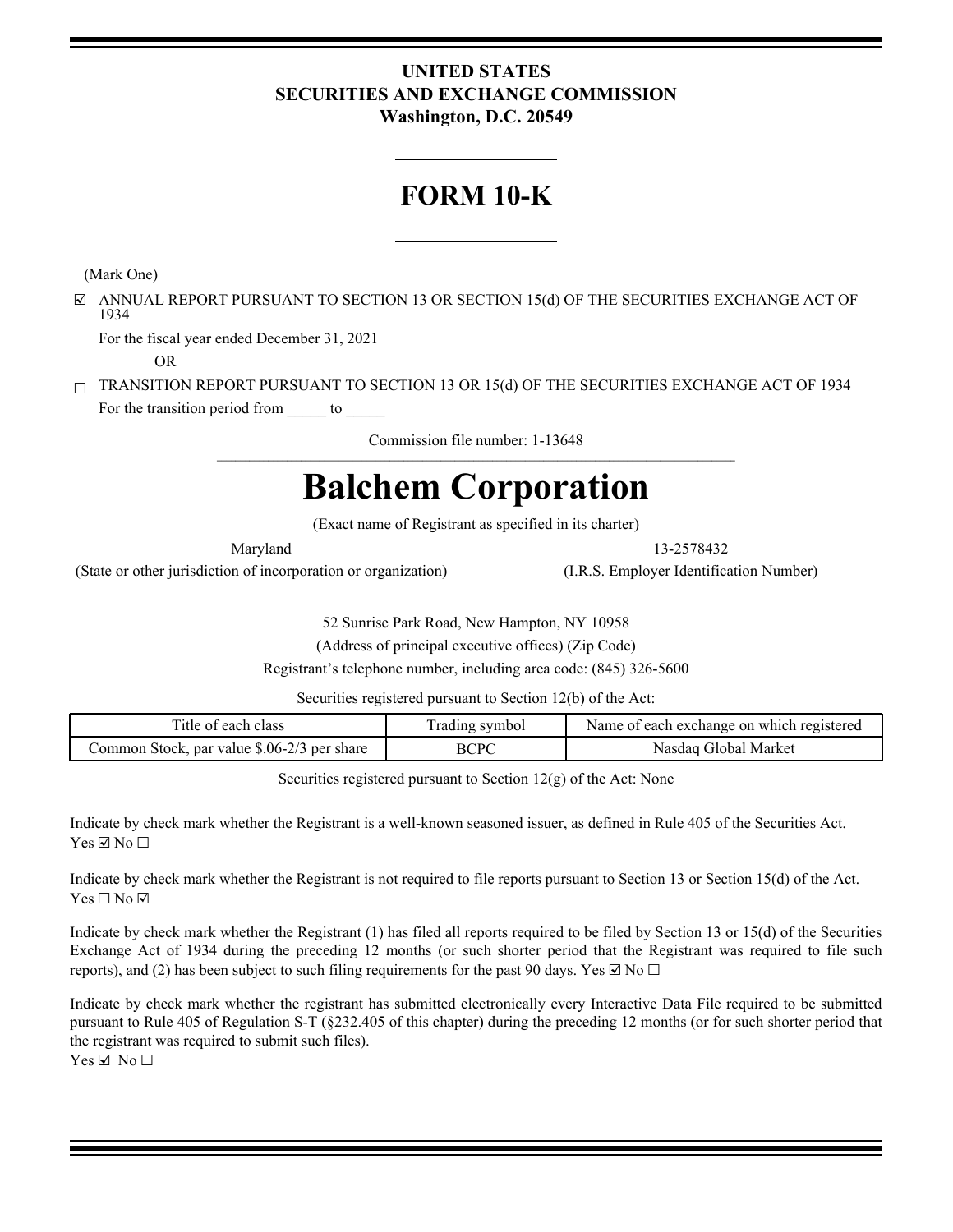Indicate by check mark whether the Registrant is a large accelerated filer, an accelerated filer, a non-accelerated filer, a smaller reporting company, or an emerging growth company. See the definitions of "large accelerated filer," "accelerated filer," "smaller reporting company," and "emerging growth company" in Rule 12b-2 of the Exchange Act.

(Check one): Large accelerated filer  $\Box$  Accelerated filer  $\Box$ Non-accelerated filer  $\Box$  Smaller reporting company  $\Box$  Emerging growth company  $\Box$ 

If an emerging growth company, indicate by check mark if the registrant has elected not to use the extended transition period for complying with any new or revised financial accounting standards provided pursuant to Section 13(a) of the Exchange Act.  $\Box$ 

Indicate by check mark whether the registrant has filed a report on and attestation to its management's assessment of the effectiveness of its internal control over financial reporting under Section 404(b) of the Sarbanes-Oxley Act (15 U.S.C. 7262(b)) by the registered public accounting firm that prepared or issued its audit report.  $\Box$ 

Indicate by check mark whether the Registrant is a shell company (as defined in Rule 12b-2 of the Exchange Act). Yes ☐ No ☑

The aggregate market value of the common stock, par value \$.06-2/3 per share (the "Common Stock"), issued and outstanding and held by non-affiliates of the Registrant, based upon the closing price for the Common Stock on the NASDAQ Global Market on June 30, 2021 was approximately \$4,224,000,000. For purposes of this calculation, shares of the Registrant held by directors and officers of the Registrant and under the Registrant's 401(k)/profit sharing plan have been excluded.

The number of shares outstanding of Common Stock was 32,187,345 as of February 10, 2022.

#### **DOCUMENTS INCORPORATED BY REFERENCE**

Selected portions of the Registrant's proxy statement for its 2022 Annual Meeting of Stockholders (the "2022 Proxy Statement") to be filed with the Securities and Exchange Commission pursuant to Regulation 14A within 120 days after Registrant's fiscal year-end of December 31, 2021 are incorporated by reference in Part III of this Annual Report on Form 10-K to the extent stated therein.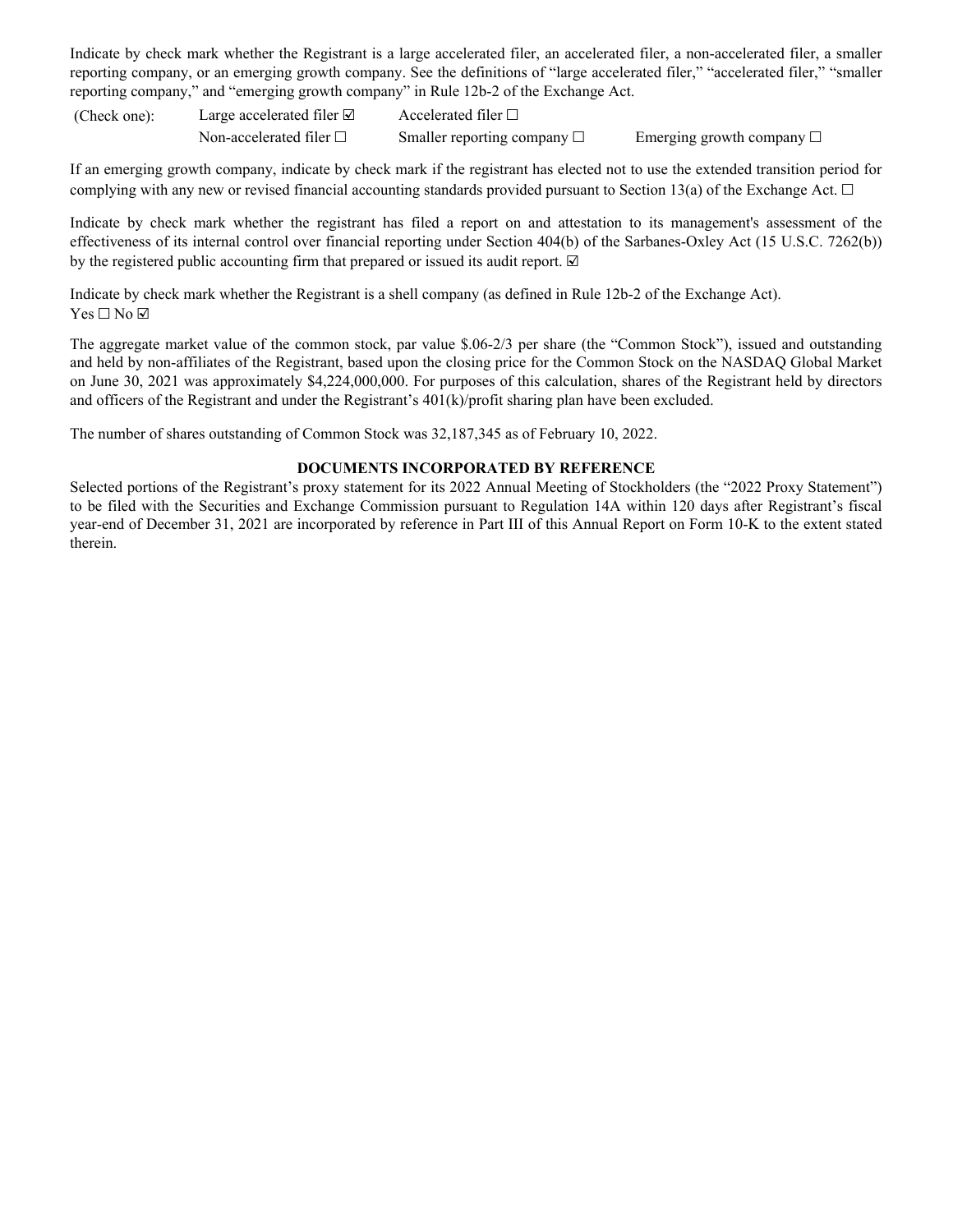#### Cautionary Statement Regarding Forward-Looking Statements

This Annual Report on Form 10-K contains "forward-looking statements" within the meaning of Section 21E of the Securities Exchange Act of 1934, as amended. Forward-looking statements are not statements of historical facts, but rather reflect our current expectations or beliefs concerning future events and results. We generally use the words "believes," "expects," "intends," "plans," "anticipates," "likely," "will," "estimates," "project" and similar expressions to identify forward-looking statements. Such forward-looking statements, including those concerning our expectations, involve risks, uncertainties and other factors, some of which are beyond our control, which may cause our actual results, performance or achievements, or industry results, to be materially different from any future results, performance or achievements expressed or implied by such forward-looking statements. The risks, uncertainties and factors that could cause our results to differ materially from our expectations and beliefs include, but are not limited to, those factors set forth in this Annual Report on Form 10-K under "Item 1A. - Risk Factors" below.

We cannot assure you that the expectations or beliefs reflected in these forward-looking statements will prove correct. We undertake no obligation to publicly update or revise any forward-looking statements, whether as a result of new information, future events or otherwise. You are cautioned not to unduly rely on such forward-looking statements when evaluating the information presented in this Annual Report on Form 10-K and all subsequent written and oral forward-looking statements made by us or persons acting on our behalf are expressly qualified in their entirety by the cautionary statements contained herein.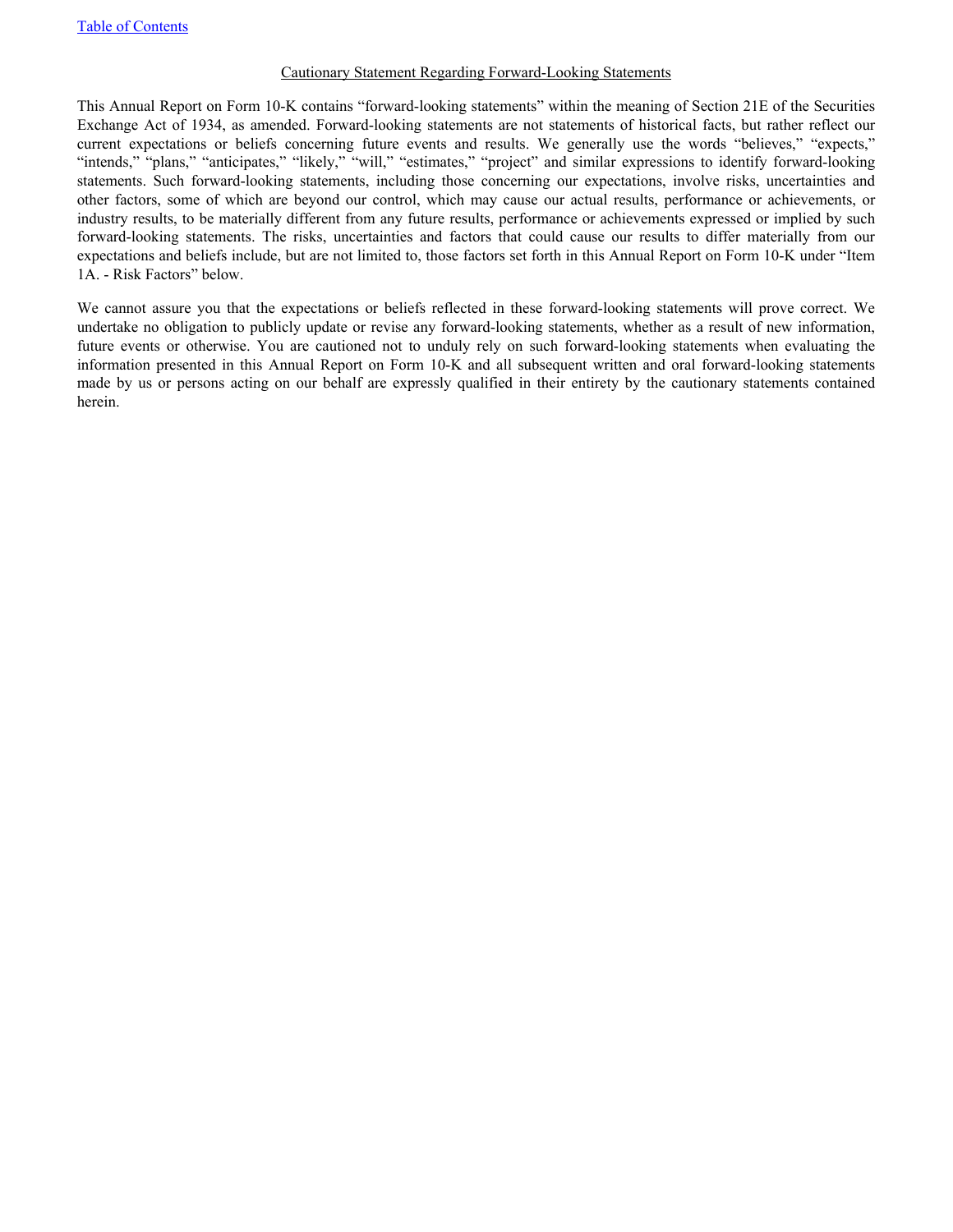#### **BALCHEM CORPORATION ANNUAL REPORT ON FORM 10-K TABLE OF CONTENTS**

### **Page Numbers**

<span id="page-3-0"></span>

| <b>PART I</b>         |                                                                                                                  |                |
|-----------------------|------------------------------------------------------------------------------------------------------------------|----------------|
| Item 1.               | <b>Business</b>                                                                                                  | $\overline{1}$ |
| Item 1A.              | <b>Risk Factors</b>                                                                                              | 6              |
| Item 1B.              | <b>Unresolved Staff Comments</b>                                                                                 | 11             |
| Item 2.               | Properties                                                                                                       | 12             |
| Item 3.               | <b>Legal Proceedings</b>                                                                                         | 12             |
| Item 4.               | <b>Mine Safety Disclosures</b>                                                                                   | 12             |
|                       |                                                                                                                  |                |
| <b>PART II</b>        |                                                                                                                  |                |
| Item 5.               | Market for Registrant's Common Equity, Related Stockholder Matters, and Issuer Purchases<br>of Equity Securities | 12             |
| Item 6.               | [Reserved]                                                                                                       | 14             |
| Item 7.               | Management's Discussion and Analysis of Financial Condition and Results of Operations                            | 14             |
| Item 7A.              | <b>Quantitative and Qualitative Disclosures About Market Risk</b>                                                | 21             |
| Item 8.               | <b>Financial Statements and Supplementary Data</b>                                                               | 22             |
| Item 9.               | Changes in and Disagreements with Accountants on Accounting and Financial Disclosure                             | 61             |
| Item 9A.              | <b>Controls and Procedures</b>                                                                                   | 61             |
| Item 9B.              | <b>Other Information</b>                                                                                         | 62             |
|                       |                                                                                                                  |                |
| <b>PART III</b>       |                                                                                                                  |                |
| Item 10.              | Directors, Executive Officers and Corporate Governance                                                           | 63             |
| Item 11.              | <b>Executive Compensation</b>                                                                                    | 63             |
| Item $12$ .           | Security Ownership of Certain Beneficial Owners and Management and Related<br><b>Stockholder Matters</b>         | 63             |
| Item 13.              | Certain Relationships and Related Transactions, and Director Independence                                        | 63             |
| Item 14.              | <b>Principal Accounting Fees and Services</b>                                                                    | 63             |
|                       |                                                                                                                  |                |
| <b>PART IV</b>        |                                                                                                                  |                |
| Item 15.              | <b>Exhibits and Financial Statement schedules</b>                                                                | 64             |
|                       |                                                                                                                  |                |
| <b>SIGNATURE PAGE</b> |                                                                                                                  | 66             |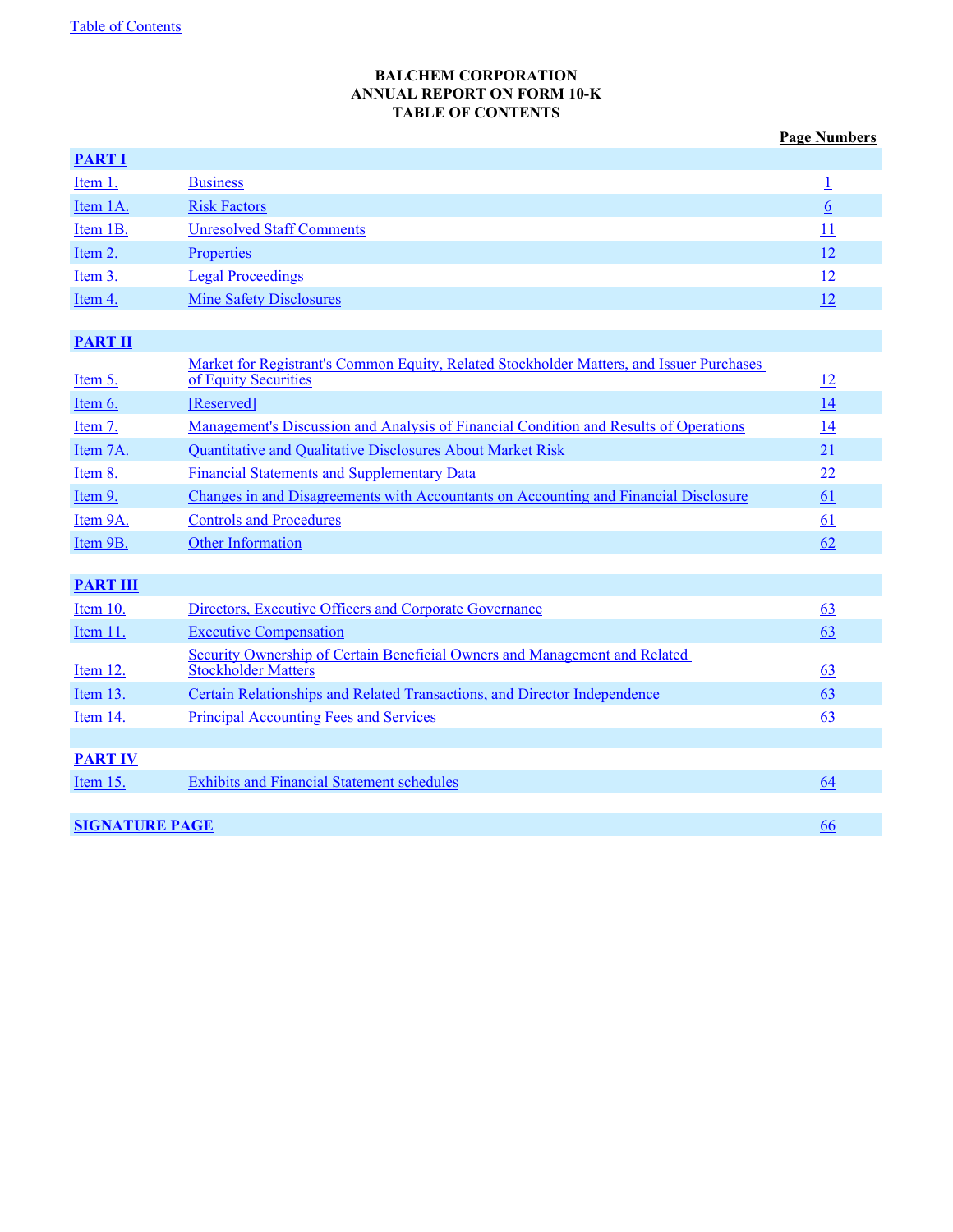#### <span id="page-4-0"></span>**PART I**

#### **Item 1. Business** *(All amounts in thousands, except share and per share data)*

General:

Balchem Corporation ("Balchem," the "Company," "we" or "us"), was incorporated in the State of Maryland in 1967. We develop, manufacture, distribute and market specialty performance ingredients and products for the nutritional, food, pharmaceutical, animal health, medical device sterilization, plant nutrition and industrial markets. Previously, our four reportable segments were: Human Nutrition and Health, Animal Nutrition and Health, Specialty Products, and Industrial Products. However, effective in the first quarter of 2020, in order to align with our strategic focus on health and nutrition, allocation of resources, and evaluation of operating performance, and given the 2019 reduction in portfolio scale of Industrial Products, we have revised our reporting segment structure to three reportable segments: Human Nutrition and Health, Animal Nutrition and Health, and Specialty Products. These reportable segments are strategic businesses that offer products and services to different markets. This realignment has been retrospectively applied. Sales and production of products outside of our reportable segments and other minor business activities are included in "Other and Unallocated" and applied retroactively to 2019. There was no change to the Consolidated Financial Statements as a result of the change to the reportable segments. We expect that the new reportable segment structure will provide investors greater understanding of and alignment with our strategic focus. In order to ensure appropriate transparency and visibility into the financial performance of the Company, sufficient detail will continue to be provided relative to Other and Unallocated, including material contributions from oil and gas and other industrial market activities.

We sell our products through our own sales force, independent distributors and sales agents. Financial information concerning our business, business segments and geographic information appears in Management's Discussion and Analysis of Financial Condition and Results of Operations under Item 7 below and in the Notes to our Consolidated Financial Statements included under Item 8 below, which information is incorporated herein by reference.

#### Human Nutrition & Health

The Human Nutrition & Health ("HNH") segment provides human grade choline nutrients and mineral amino acid chelated products through this segment for nutrition and health applications. Choline is recognized to play a key role in the development and structural integrity of brain cell membranes in infants, processing dietary fat, reproductive development and neural functions, such as memory and muscle function. The Company's mineral amino acid chelates, specialized mineral salts, and mineral complexes are used as raw materials for inclusion in premier human nutrition products. Proprietary technology has been combined to create an organic molecule in a form the body can readily assimilate. Sales growth for human nutrition applications is reliant on differentiation from lower-cost competitive products through scientific data, intellectual property and customers' appreciation of brand value. Consequently, the Company makes investments in such activities for long-term value differentiation. This segment also serves the food and beverage industry for beverage, bakery, dairy, confectionary, and savory manufacturers. The Company partners with its customers from ideation through commercialization to bring on-trend beverages, baked goods, confections, dairy and meat products to market. The Company has expertise in trends analysis and product development. When combined with its strong manufacturing capabilities in customized spray dried and emulsified powders, extrusion and agglomeration, blended lipid systems, liquid flavor delivery systems, juice and dairy bases, chocolate systems, as well as ice cream bases and variegates, the Company is a one-stop solutions provider for beverage and dairy product development needs. Additionally, this segment provides microencapsulation solutions to a variety of applications in food, pharmaceutical and nutritional ingredients to enhance performance of nutritional fortification, processing, mixing, and packaging applications and shelf-life. Major product applications are baked goods, refrigerated and frozen dough systems, processed meats, seasoning blends, confections, sports and protein bars, dietary plans, and nutritional supplements. The Company also creates cereal systems for ready-to-eat cereals, grain-based snacks, and cereal based ingredients.

#### Animal Nutrition & Health

The Company's Animal Nutrition & Health ("ANH") segment provides nutritional products derived from its microencapsulation and chelation technologies in addition to basic choline chloride. For ruminant animals, the Company's microencapsulated products boost health and milk production, delivering nutrient supplements that are biologically available, providing required nutritional levels. The Company's proprietary chelation technology provides enhanced nutrient absorption for various species of production and companion animals and is marketed for use in animal feed throughout the world. ANH also manufactures and supplies choline chloride, an essential nutrient for monogastric animal health, predominantly to the poultry, pet and swine industries. Choline, which is manufactured and sold in both dry and aqueous forms, plays a vital role in the metabolism of fat. In poultry, choline deficiency can result in reduced growth rates and perosis in young birds, while in swine production choline is a necessary and required component of gestating and lactating sow diets for both liver health and prevention of leg deformity.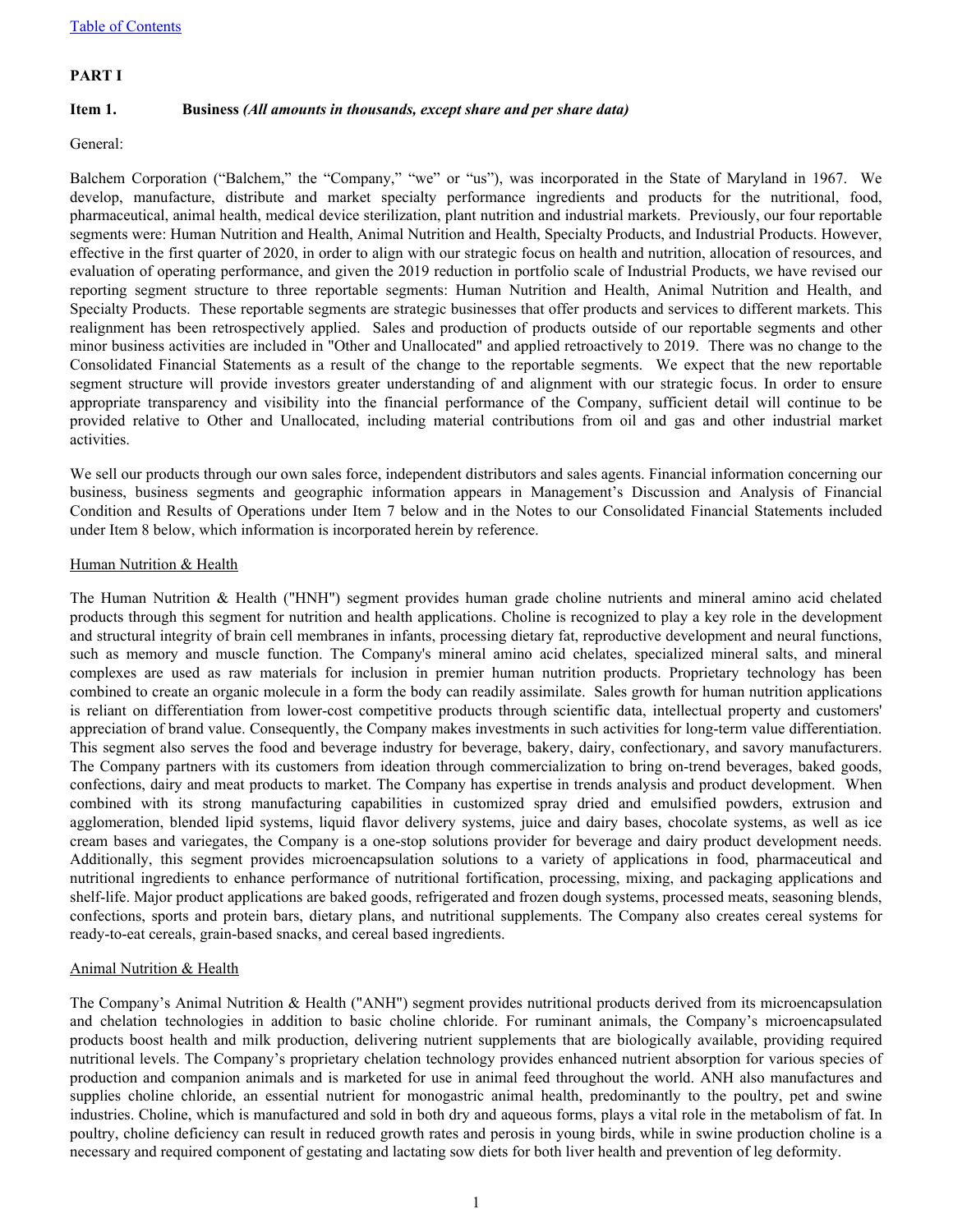Sales of value-added encapsulated products are highly dependent on overall industry economics as well as the Company's ability to leverage the results of university and field research on the animal health and production benefits of our products. Management believes that success in the commodity-oriented basic choline chloride marketplace is highly dependent on the Company's ability to maintain its strong reputation for excellent product quality and customer service. The Company continues to drive production efficiencies in order to maintain its competitive-cost position to effectively compete in a competitive global marketplace.

#### **Specialty Products**

Ethylene oxide, at the 100% level and blended with carbon dioxide, is sold as a sterilant gas, primarily for use in the health care industry. It is used to sterilize a wide range of medical devices because of its versatility and effectiveness in treating hard or soft surfaces, composites, metals, tubing and different types of plastics without negatively impacting the performance of the device being sterilized. The Company's 100% ethylene oxide product and blends are distributed worldwide in specially designed, reusable and recyclable drum and cylinder packaging, to assure compliance with safety, quality and environmental standards as outlined by the applicable regulatory agencies in the countries our products are shipped to. The Company's inventory of these specially built drums and cylinders, along with its five filling facilities, represents a significant capital investment. Contract sterilizers and medical device manufacturers are principal customers for this product. The Company also sells single use canisters with 100% ethylene oxide for use in sterilizing re-usable devices typically processed in autoclave units in hospitals. As a fumigant, ethylene oxide blends are highly effective in killing bacteria, fungi, and insects in spices and other seasoning materials.

The Company also distributes a number of other gases for various uses, most notably propylene oxide and ammonia. Propylene oxide is marketed and sold in the U.S. as a fumigant to aid in the control of insects and microbiological spoilage; and to reduce bacterial and mold contamination in certain shell and processed nut meats, processed spices, cacao beans, cocoa powder, raisins, figs and prunes. The Company distributes its propylene oxide product in the U.S. primarily in recyclable, single-walled, carbon steel cylinders according to standards outlined by the EPA and the DOT. Propylene oxide is also sold worldwide to customers in approved reusable and recyclable drum and cylinder packaging for various chemical synthesis applications, such as increasing paint durability and manufacturing specialty starches and textile coatings. Ammonia is used primarily as a refrigerant, and also for heat treatment of metals and various chemical synthesis applications, and is distributed in reusable and recyclable drum and cylinder drum and cylinder packaging approved for use in the countries these products are shipped to. The Company's inventory of cylinders for these products also represents a significant capital investment.

The Company's micronutrient agricultural nutrition business sells chelated minerals primarily into high value crops. The Company has a unique and patented two-step approach to solving mineral deficiency in plants to optimize health, yield and shelflife. First, the Company determines optimal mineral balance for plant health. The Company then has a foliar applied Metalosate® product range, utilizing patented amino acid chelate technology. Its products quickly and efficiently deliver mineral nutrients. As a result, the farmer/grower gets healthier crops that are more resistant to disease and pests, larger yields and healthier food for the consumer with extended shelf life for produce being shipped long distances.

#### **Acquisitions**

On December 13, 2019, we completed an acquisition of Zumbro River Brand, Inc. ("Zumbro"), headquartered in Albert Lea, Minnesota. We made payments of \$52,403 on the acquisition date, amounting to \$47,058 to the former shareholders and \$5,345 to Zumbro's lenders to pay Zumbro debt. Considering the cash acquired of \$686, net payments made to the former shareholders equaled \$46,372. In May 2020, we received an adjustment for working capital acquired of \$561. The acquisition was primarily financed through the Company's Credit Agreement (Refer to Note 8, "Revolving Loan"). Zumbro specializes in developing, marketing, and manufacturing agglomerated and extruded products for the food and beverage industry and is a market leader in high protein and specialty extruded snacks, cereals, and crisps, marketed under the brands Z-Crisps®, Whey-Os™, Whey-Vs™, and Z-Texx Complete™. Zumbro is integrated within Balchem's HNH Segment.

On May 27, 2019, we acquired 100 percent of the outstanding common shares of Chemogas Holding NV, a privately held specialty gases company headquartered in Grimbergen, Belgium ("Chemogas"). We made payments of approximately €99,503 (translated to \$111,324) on the acquisition date, amounting to approximately  $\epsilon$ 88,579 (translated to \$99,102) to the former shareholders and approximately €10,924 (translated to \$12,222) to Chemogas' lender to pay off all Chemogas bank debt. Considering the cash acquired of  $63,943$  (translated to \$4,412), net payments made to the former shareholders were  $684,636$ (translated to \$94,690). The acquisition was primarily financed through our Credit Agreement (Refer to Note 8, "Revolving Loan"). Chemogas, through its subsidiary companies, has been a leader in the packaging and distribution of a wide variety of specialty gases, most notably ethylene oxide, primarily in the European and Asian markets, for medical device sterilization. Through its operational and logistical excellence, Chemogas supports its customers' needs across more than 70 countries. With the acquisition, we significantly expand our geographic presence in the packaged ethylene oxide market, enabling us to offer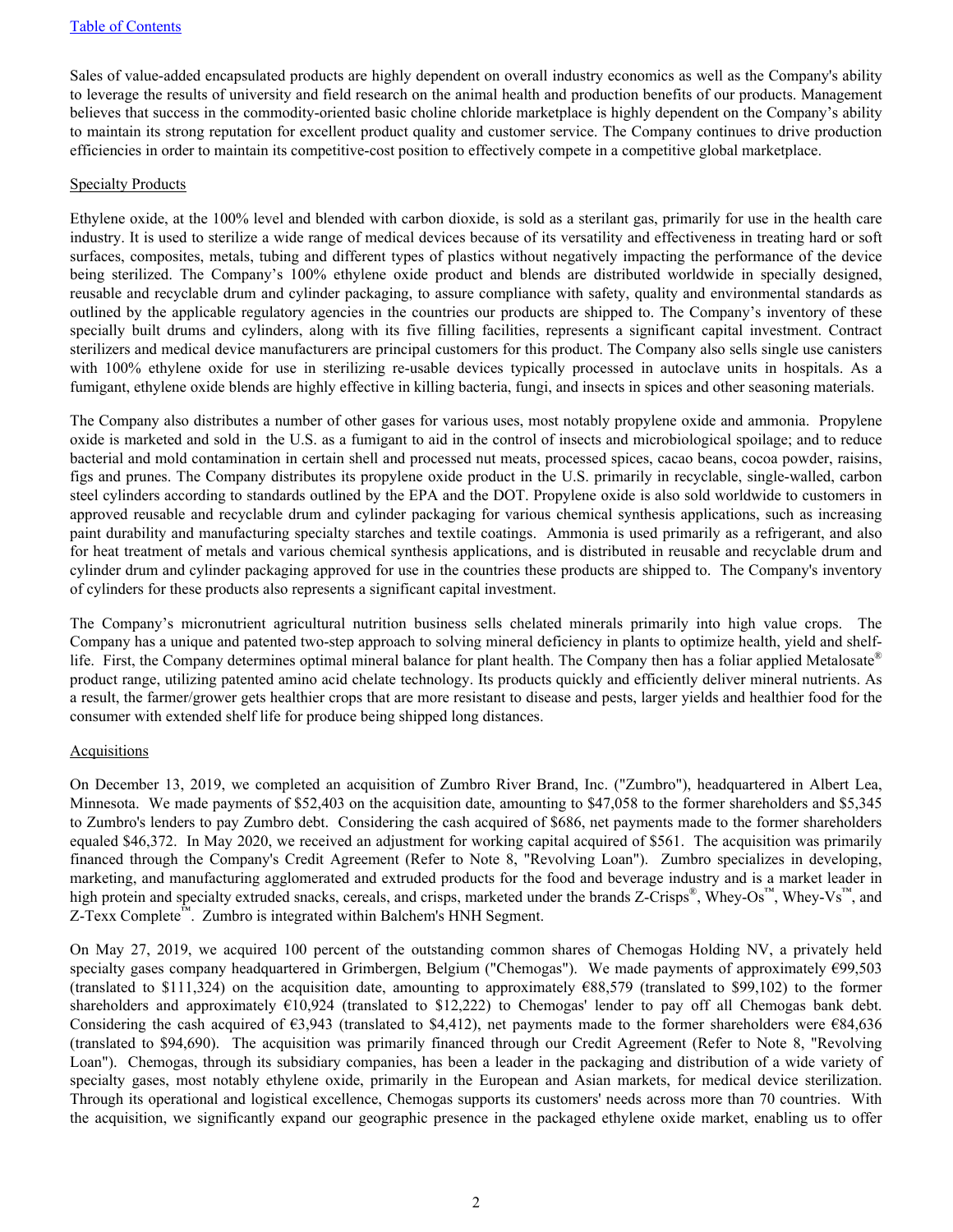worldwide service and support to its medical device sterilization customers within the Specialty Products segment. The Chemogas sites in Europe and Asia, along with Balchem's sites in the United States form a global network of facilities.

#### Raw Materials

The raw materials utilized by us in the manufacture of our products are sourced from suppliers both domestically and internationally. Such raw materials include materials derived from petrochemicals, minerals, metals, agricultural commodities and other readily available commodities and are subject to price fluctuations due to market conditions. In 2021, we experienced some difficulties in procuring certain materials due to the challenging macroeconomic environment with global supply chain disruptions because of COVID-19 pandemic. However, we were able to secure most materials from our suppliers and will continue to ensure a sustainable supply chain to support our growing business operations.

#### Intellectual Property

We currently hold 109 patents in the United States and overseas and use certain trade-names and trademarks. We also use knowhow, trade secrets, formulae, and manufacturing techniques that assist in maintaining competitive positions of certain of our products. Formulae and know-how are of particular importance in the manufacture of a number of our proprietary products. We believe that certain of our patents, in the aggregate, are advantageous to our business. However, it is believed that no single patent or related group of patents is currently so material to us that the expiration or termination of any single patent or group of patents would materially affect our business. Our U.S. patents expire between 2022 and 2036. We believe that our sales and competitive position are dependent primarily upon the quality of our products, technical sales efforts and market conditions, rather than on patent protection.

#### **Seasonality**

While in general, the businesses of our segments are not seasonal to any material extent, the plant nutrition business within Specialty Products is a seasonal business with the vast majority of sales occurring in the first half of the year, based on the planting season in the northern hemisphere.

#### Backlog

At December 31, 2021, we had a total backlog of \$65,661 (comprised of \$45,393 for the HNH segment; \$14,483 for the ANH segment; \$4,935 for the Specialty Products segment, and \$850 for other), as compared to a total backlog of \$64,811 at December 31, 2020 (comprised of \$52,293 for the HNH segment; \$8,620 for the ANH segment; \$3,557 for the Specialty Products segment and \$341 for other). It has generally been our policy and practice to maintain an inventory of finished products and/or component materials for our segments to enable us to ship products within two months after receipt of a product order. This has been more difficult in 2021 given the macroeconomic and supply chain challenges we have been experiencing, but all orders in the current backlog are expected to be filled in the 2022 fiscal year.

#### **Competition**

Our competitors include many large and small companies, some of which have greater financial, research and development, production and other resources than us. Competition in the supplement, food and beverage markets we serve are based primarily on product performance, customer support, quality, service and price. The development of new and improved products is important to our success. This competitive environment requires substantial investments in product and manufacturing process research and development. In addition, the winning and retention of customer acceptance of our food and nutrition products involve substantial expenditures for application testing, either internally or at customer/prospect sites, and sales efforts. Our competition in this market includes a variety of ingredient and nutritional supplement companies many of which are privatelyheld. Therefore, it is difficult to assess the size of all of our segment competitors or where we rank in comparison to such privately-held competitors.

Competition in the animal feed and industrial markets we serve are based primarily on product performance, customer support, quality, service and price. The markets for our products are subject to competitive risks because these markets are highly price competitive. Our competition in this market includes a variety of animal nutrition and health ingredient companies, along with certain industrial companies, many of which are privately-held. Therefore, we are unable to assess the size of all of our competitors or where we rank in comparison to such privately-held competitors.

In the Specialty Products segment, we face competition from alternative sterilizing technologies and products for our performance gases business. Competition in this marketplace is based primarily on service, reliability, quality, and price. Our competition in this market varies globally, many of which are regional privately-held companies. In our plant nutrition business, competition is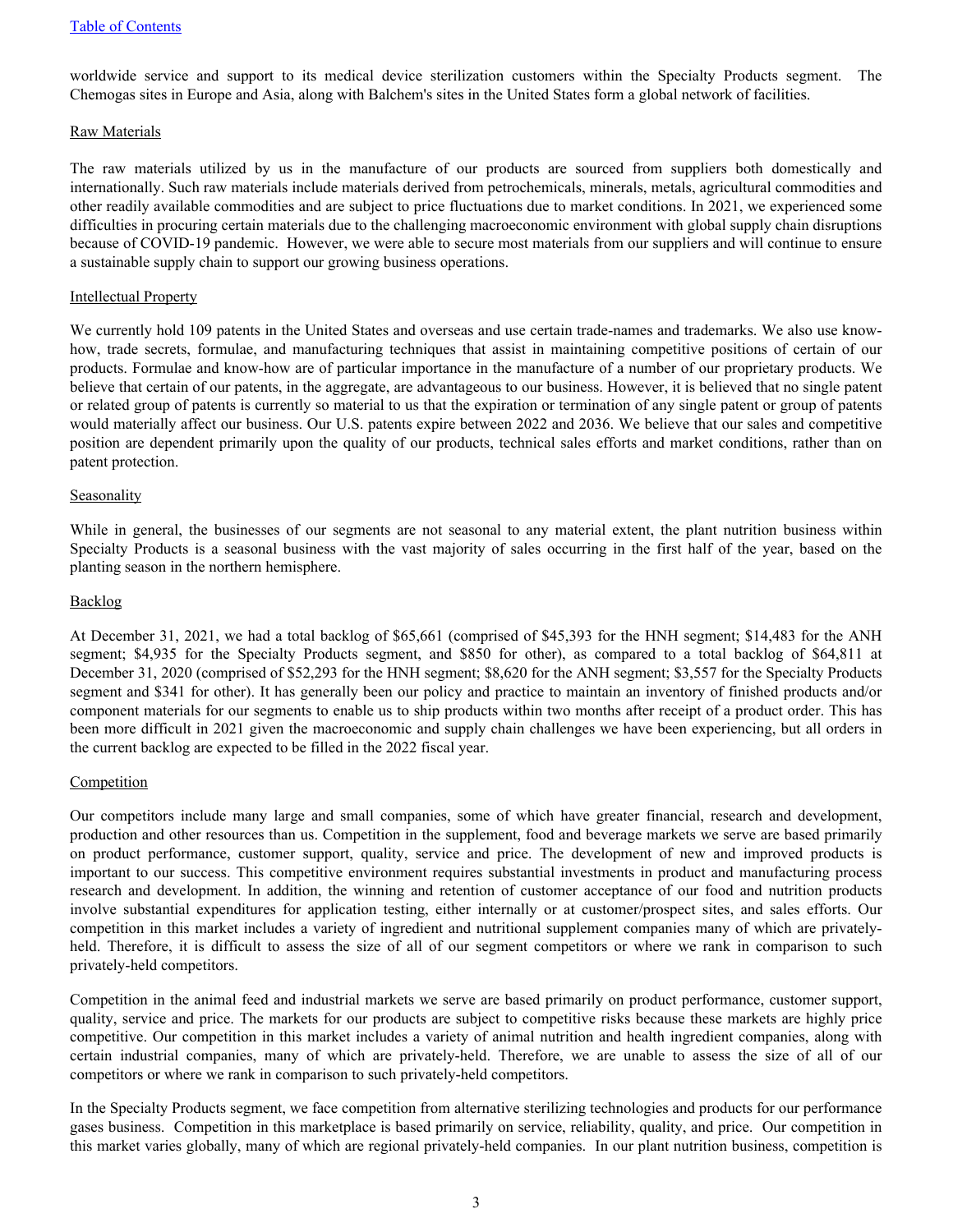based primarily on product performance, customer support, quality, and price. The development of new and improved products is also important to our ability to compete. Our competition in this market is primarily regional privately-held companies.

#### Research & Development

During the years ended December 31, 2021, 2020 and 2019, we incurred research and development expenses of approximately \$13,524, \$10,332, and \$11,377, respectively, on Company-sponsored research and development for new products, improvements to existing products, and manufacturing processes. We have historically funded our research and development programs with funds available from current operations with the intent of recovering those costs from profits derived from future sales of products resulting from, or enhanced by, the research and development effort.

We prioritize our product development activities in an effort to allocate resources to those product candidates that, we believe, have the greatest commercial potential. Factors we consider in determining the products to pursue include projected markets and needs, status of our proprietary rights, technical feasibility, expected and known product attributes, and estimated costs to bring the product to market.

#### Capital Projects

We continue to invest in projects across all production facilities and capital expenditures were approximately \$36,142, \$32,080, and \$25,790 for 2021, 2020 and 2019, respectively. In 2021, we invested \$20,544 on projects expected to provide favorable returns on investment, including expanded capacity in key product lines in the HNH segment. In addition, we invested \$3,138 for environmental, health, safety, and security upgrades to our facilities, \$2,330 in automation projects that improved quality and efficiency of our operations, and \$2,222 in research and development projects. In 2020, we invested \$16,856 on projects expected to provide favorable returns on investment, including expanded capacity in key product lines in the HNH segment. In addition, we invested \$3,297 for environmental, health, safety, and security upgrades to our facilities as well as \$3,252 in automation projects that improved safety and quality of our operations. In 2019, we invested \$6,437 to expand capacity in key product lines in the HNH segment and to invest in several other large projects including a new quality and research and development lab. In addition, we invested \$3,739 for environmental, health, safety, and security upgrades to our facilities. Capital expenditures are projected to range from \$30,000 to \$40,000 for 2022, including our continued efforts to invest in energy and water saving projects, while exploring additional renewable energy opportunities in support of the company's sustainability efforts.

#### Environmental / Regulatory Matters

The Federal Insecticide, Fungicide and Rodenticide Act ("FIFRA"), a health and safety statute, requires that certain products within our Specialty Products segment must be registered with the EPA because they are considered pesticides. In order to obtain a registration, an applicant typically must demonstrate, through extensive test data, that its product will not cause unreasonable adverse effects on human health or the environment. We hold EPA registrations permitting us to sell ethylene oxide as a medical device sterilant and spice fumigant, and propylene oxide as a fumigant of nuts and spices.

In April 2008, the EPA issued a RED ("Reregistration Eligibility Decision") for ethylene oxide which permitted the continued use of ethylene oxide "to sterilize medical or laboratory equipment, pharmaceuticals, and aseptic packaging, or to reduce microbial load on musical instruments, cosmetics, whole and ground spices and other seasoning materials and artifacts, archival material or library objects". In 2013, the EPA has initiated a new registration review of ethylene oxide, in line with and part of the registration review scheduled for a large number of other pesticides. When the Final Work Plan was issued in March 2014, the EPA anticipated that this registration review process would take approximately seven years. In December 2016, the EPA issued its Integrated Risk Information System ("IRIS") assessment of ethylene oxide (the "IRIS Assessment"), another aspect of EPA's safety review of ethylene oxide. In November 2020, the EPA issued a Draft Human Health Risk Assessment for Ethylene Oxide (Draft HHRA). In this Draft HHRA, the EPA presented multiple perspectives on risk extrapolation, including the IRIS Assessment. While acknowledging the necessity of maintaining the critical uses of ethylene oxide, based on the range of unit risk provided in this qualitative assessment, the EPA has stated that there should be further mitigation measures implemented which will likely require some label changes. Several mitigation measures are under consideration and the EPA anticipates issuance of a Proposed Interim Decision (PID) in 2022. We believe that EPA intends to reregister ethylene oxide for the uses stated above with the mitigation measures potentially impacting certain users, including Balchem and its customers. The product, when used as a sterilant for certain medical devices, has no known equally effective substitute. In October 2019, the U.S. Food and Drug Administration, in a public statement said, "Although medical devices can be sterilized by several methods, ethylene oxide is the most common method of sterilization of medical devices in the U.S. and is a well-established and scientifically-proven method of preventing harmful microorganisms from reproducing and causing infections." Management believes the lack of availability of this product could not be easily tolerated by various medical device manufacturers or the health care industry due to the resultant infection potential.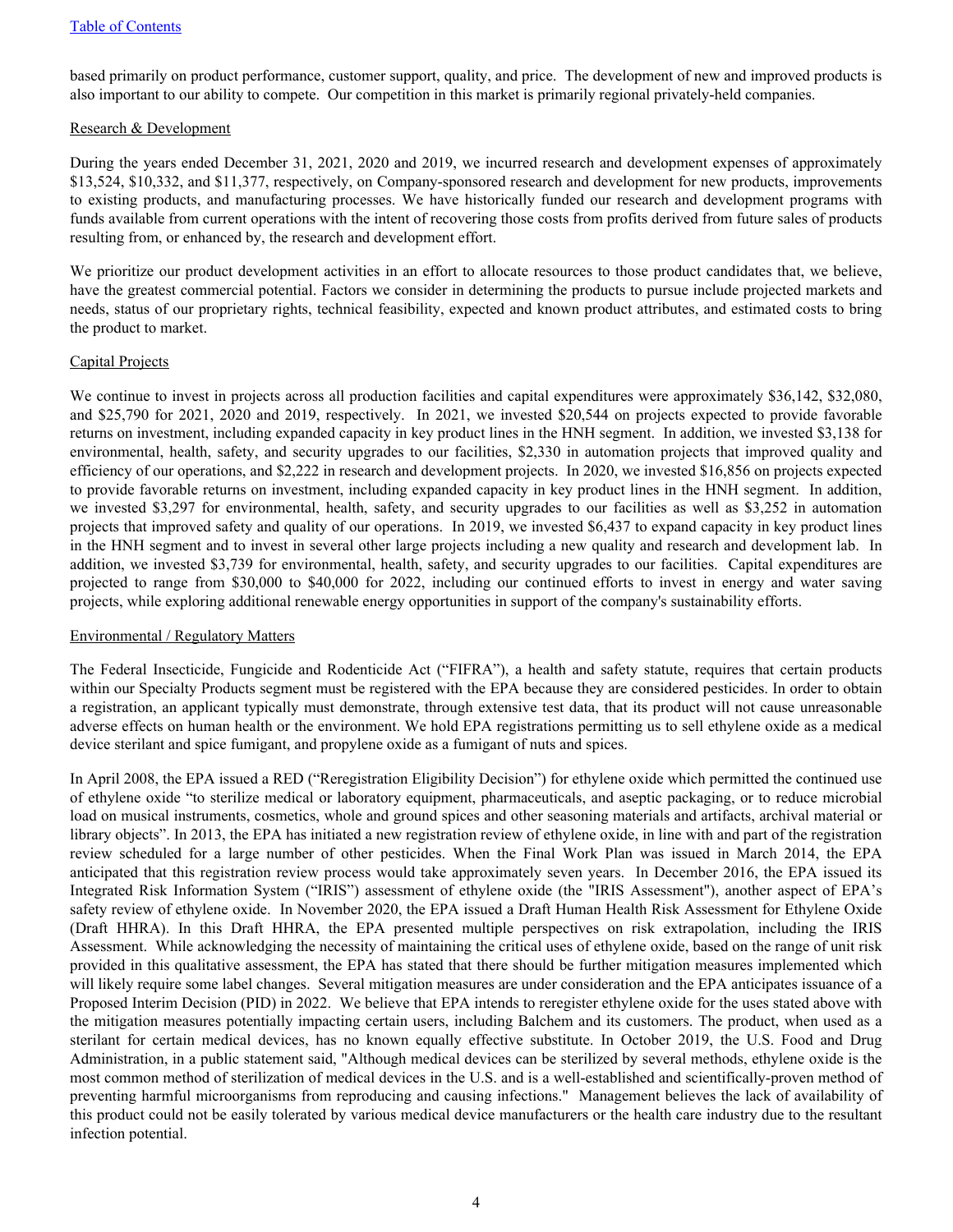Similarly, the EPA issued a RED for propylene oxide in August 2006. At that time, the EPA "determined that products containing the active ingredient PPO [propylene oxide] are eligible for reregistration provided that…risk mitigation measures…are adopted." Our product label was amended as required to reflect these mitigation measures and also to show that propylene oxide has been reclassified as a restricted use pesticide. In 2013, the EPA initiated a new registration review of propylene oxide, in line with and part of the registration review scheduled for a large number of other pesticides. A Final Work Plan was issued in March 2014, and EPA anticipated that this review process would take approximately seven years. In October 2020, the EPA issued both the Proposed Interim Registration Review Decision (PID) and Draft Risk Assessment (DRA) for Propylene Oxide (PPO). In July 2021, the EPA issued the Interim Registration Review Decision. Based on these documents, the use of propylene oxide to treat nuts and spices will continue to be permitted with minimal changes to the current approved level. We expect to submit those changes and the EPA to review and approve them, in the coming months.

Our facility in Verona, Missouri, while held by a prior owner, was designated by the EPA as a Superfund site and placed on the National Priorities List in 1983, because of dioxin contamination on portions of the site. Remediation was conducted by the prior owner under the oversight of the EPA and the Missouri Department of Natural Resources ("MDNR"). While we must maintain the integrity of the capped areas in the remediation areas on the site, the prior owner is responsible for completion of any further Superfund remedy. We are indemnified by the sellers under our May 2001 asset purchase agreement covering our acquisition of the Verona, Missouri facility for potential liabilities associated with the Superfund site and one of the sellers, in turn, has the benefit of certain contractual indemnification by the prior owner that executed the above-described Superfund remedy. In September 2020, BCP Ingredients, Inc. ("BCP"), the Company subsidiary that operates the site received a General Notice Letter from the EPA regarding BCP's potential liability for contamination at the site and, in February 2022, received a Special Notice Letter from EPA for the performance of a focused remedial investigation/feasibility study at the site with regard to the presence of certain contaminants, including 1,4 dioxane,. We have engaged experts to study site conditions and hydrogeology in connection with preparing our response to the notices.

In connection with normal operations at our plant facilities, we are required to maintain environmental and other permits, including those relating to the ethylene oxide operations.

We believe we are in compliance in all material respects with federal, state, local and international provisions that have been enacted or adopted regulating the discharge of materials into the environment or otherwise relating to the protection of the environment. Such compliance includes the maintenance of required permits under air pollution regulations and compliance with requirements of the Occupational Safety and Health Administration. The cost of such compliance has not had a material effect upon the results of our operations or our financial condition.

We produce products which are required to be manufactured in conformity with current Good Manufacturing Practice ("cGMP") regulations as interpreted and enforced by the FDA, through third party contract arrangement. Modifications, enhancements or changes in contracted manufacturing facilities or procedures relating to our pharmaceutical products are, in many circumstances, subject to FDA approval, which may be subject to a lengthy application process or which we may be unable to obtain. Any contracted manufacturing facilities that manufacture our pharmaceutical products are periodically subject to inspection by the FDA and other governmental agencies, and operations at these facilities could be interrupted or halted if the results of these inspections are unsatisfactory.

#### Human Capital

Our employees are our most valued asset and fundamental to our success. As of December 31, 2021, we employed approximately 1,317 full-time employees worldwide, with approximately 17% covered by collective bargaining agreements. Although we are facing challenging labor markets, we believe that we have been successful in attracting skilled and experienced personnel in a competitive environment and that our human capital resources are adequate to perform all business functions. In addition, we continue to enhance technology in order to optimize productivity and performance.

### *Health and Safety*

Protecting the workplace environment and the health and safety of our employees, contractors, visitors, and neighbors is our top priority. Our recordable injury rate, which was defined by recordable injuries per 200,000 hours worked, was 0.99 in 2021. We continually upgrade our facilities to reduce risks and establish procedures with appropriate personnel protection for the safety of our employees. Our safety program is structured around five pillars: process safety, personal safety, industrial hygiene, transportation safety and environmental safety, and focuses on driving higher ownership and engagement from employees and contractors.

In response to the COVID-19 pandemic, we effectively deployed our Crisis Management Plan and activated our Crisis Management Team (CMT), to manage the day-to-day activities and make timely decisions related to the safety of our employees,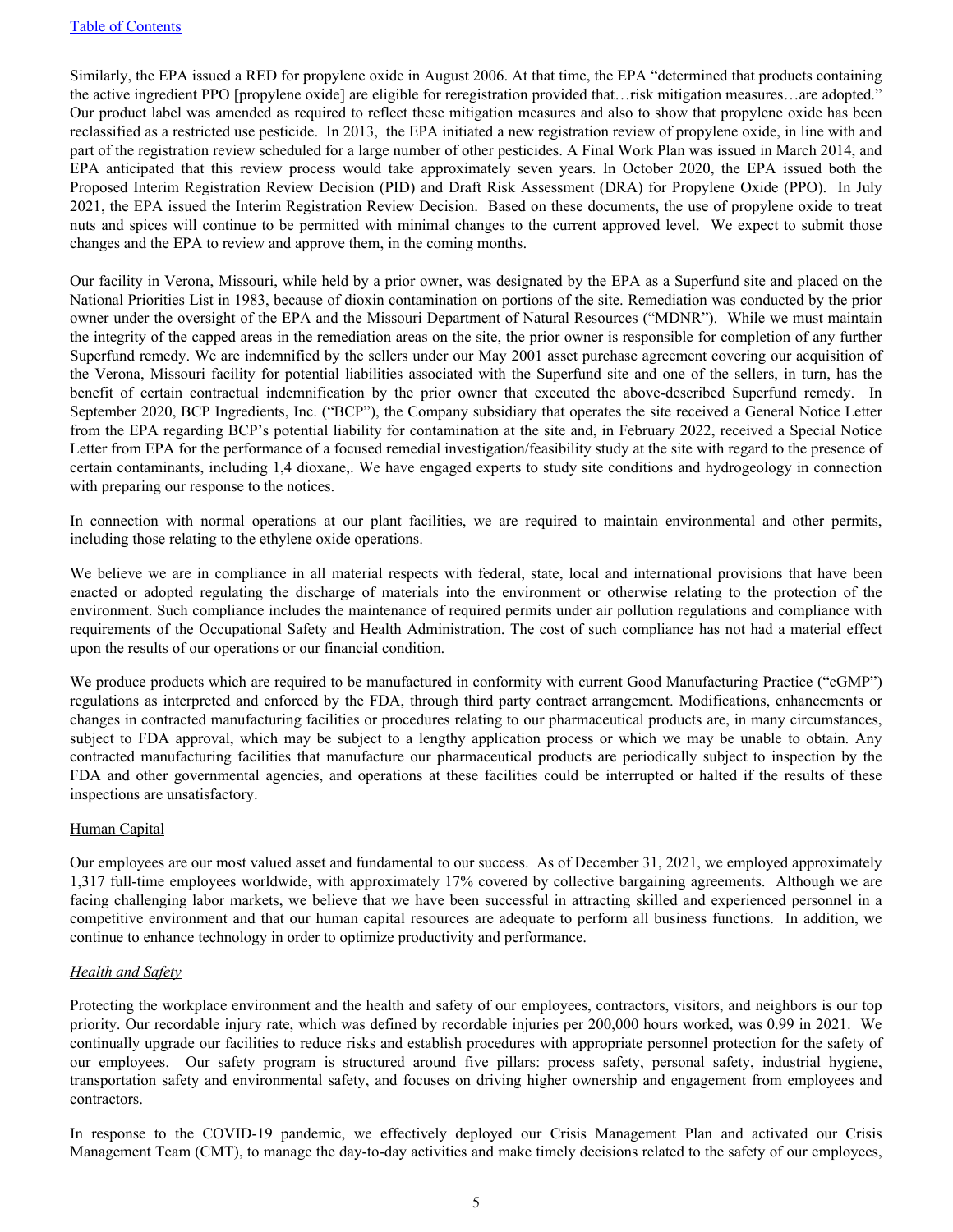<span id="page-9-0"></span>customers, and the communities in which we operate. We implemented significant changes which comply with government orders and Centers for Disease Control and Prevention (CDC) guidelines. These changes include instituting travel restrictions, a mandatory work from home policy for all of our office employees, and additional safety measures for all of our manufacturing and research and development employees.

#### *Diversity and Inclusion*

We recognize that our best performance is achieved when our teams are diverse, and accordingly, diversity and inclusion are important elements of Balchem's Human Resources strategy. We strive to promote inclusion through the implementation of inclusive leadership training across the Company and are committed to increasing representation of minorities throughout the organization. In 2021, our total workforce consisted of 76% male and 24% female among all employees and 50% male and 50% female when excluding supply chain and operations functions. With the support of our Board of Directors, we continue to explore additional diversity and inclusion initiatives.

#### *Training and Well-Being Programs*

We strive to develop employee skills and knowledge, which includes training for job-specific technical knowledge, regulatory requirements, and company policies, through our internal learning and development platform. The topics of trainings include the Company's Code of Conduct, anti-harassment and discrimination, foreign corrupt practices, antitrust, cyber security, and various other compliance subjects. Our sponsored employee Continuing Learning program offers a broad base of assistance for employees, including learning and development courses. We also deployed unconscious bias and inclusive leadership training to our management team. Employees have access to healthy lifestyle discounts through our Wellness Center, as well as debt, legal, and financial counseling. Leadership programs, peak performance training and multiple online services and courses enable our employees to choose their own learning paths and work towards achieving their goals for education, finances, and overall wellbeing.

#### *Performance Review, Compensation and Benefits*

Our annual performance review process is an important, objective-based dialogue to foster continuous growth and development by providing an opportunity to establish goals and deliver feedback relative to each employee's performance. Balchem's annual review process is closely aligned with a formal succession planning and talent review process designed to identify and develop the next generation of leaders.

We are dedicated to providing full-time employees with a competitive compensation package that includes medical, dental, vision, and prescription benefits in addition to a 401(k) matching program. Balchem also provides financial support for health and wellness programs such as online financial wellness content, sponsored weight loss programs and subsidized gym memberships. We also provide generous time off and leave benefits, which are important to help ensure employees can enjoy a healthy balance between work and family time.

For the year ended December 31, 2021, our turnover rate was 13% for salaried employees with an average length of service of over 10 years. We are continuing to improve employee retention with effective employment engagement efforts, a productive performance review process, and competitive compensation.

#### Available Information

Our headquarters is located at 52 Sunrise Park Road, New Hampton, NY 10958. Our telephone number is (845) 326-5600 and our Internet website address is www.balchem.com. We make available through our website, free of charge, our Annual Reports on Form 10-K, Quarterly Reports on Form 10-Q and Current Reports on Form 8-K, and amendments to such reports, as soon as reasonably practicable after they have been electronically filed with the Securities and Exchange Commission (the "SEC"). Such reports are available via a link from the Investor Relations page on our website to a list of our reports on the SEC's EDGAR website. The address of the SEC's website is www.sec.gov.

#### **Item 1A. Risk Factors**

Our business is subject to a high degree of risk and uncertainty, including the following risks and uncertainties, which could adversely affect our business, financial condition, results of operation, cash flows and the trading price of our Common Stock:

#### Risks related to COVID-19 Pandemic

*Our business, results of operations, financial condition, cash flows and stock price can be adversely affected by pandemics, epidemics or other public health emergencies, such as COVID-19.*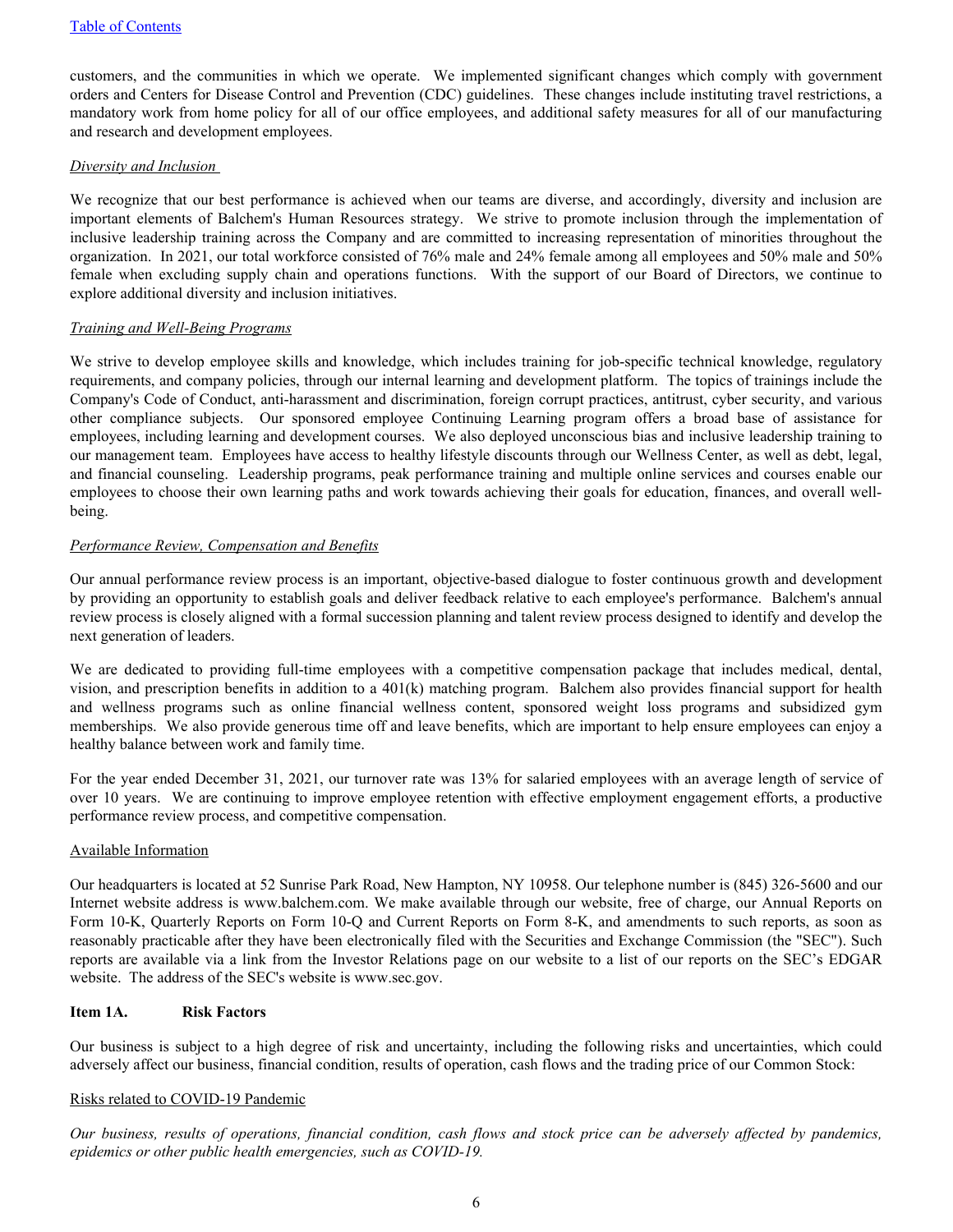Our business, results of operations, financial condition, cash flows and stock price can be adversely affected by pandemics, epidemics or other public health emergencies, such as COVID-19. The COVID-19 pandemic has resulted in governments around the world implementing certain measures to help control the spread of the virus, including quarantines, "shelter in place" and "stay at home" orders, travel restrictions, business curtailments, school closures, and other measures.

Our businesses have been deemed "essential" under the orders issued by federal, state and local governments. Although we have continued to operate our facilities to date consistent with federal guidelines and state and local orders, COVID-19 or similar viruses and any preventive or protective actions taken by governmental authorities may have a material adverse effect on our operations, supply chain, customers, and transportation networks, including business shutdowns or disruptions. The extent to which viruses such as COVID-19 and their variants may adversely impact our business depends on future developments, which are highly uncertain and unpredictable, depending upon the severity and duration of any virus outbreak and the effectiveness of actions taken globally to contain or mitigate the effects thereof. Any resulting financial impact cannot be estimated reasonably at this time, but may materially adversely affect our business, results of operations, financial condition and cash flows. Additionally, concerns over the economic impact of COVID-19 and its variants have caused extreme volatility in financial and other capital markets which may adversely impact our stock price and may affect our ability to access capital markets. To the extent the COVID-19 pandemic adversely affects our business and financial results, it may also have the effect of heightening many of the other risks described within this report. We have also experienced reductions in the demand for certain of our products due to reductions in elective and non-essential surgical procedures. We implemented mitigation strategies as needed to protect the longterm sustainability of our company and will continue to respond as appropriate.

#### Business and Financial Risks

#### *Global economic conditions may adversely affect our business, operating results and financial condition.*

Unfavorable changes in economic conditions, including inflation, recession, changes in tariffs and trade relations amongst international trading partners, or other changes in economic conditions, may adversely impact the markets in which we operate. These conditions may make it extremely difficult for our customers, our vendors and us to accurately forecast and plan future business activities, and they could cause U.S. and foreign businesses to slow spending on our products which would reduce our revenues and profitability. Furthermore, during challenging economic times our customers may face issues gaining timely access to sufficient credit, which could result in an impairment of their ability to make timely payments to us. If that were to occur, we may be required to increase our allowance for doubtful accounts and cash flow would be negatively impacted. We cannot predict the timing, depth or duration of any economic slowdown or subsequent economic recovery, worldwide, or in the markets in which we operate. Also, at any point in time we have funds in our cash accounts that are with third party financial institutions. These balances in the U.S., Italy, Belgium, Malaysia, Australia, Philippines, and Singapore could exceed the Federal Deposit Insurance Corporation ("FDIC"), Fondo Interbancario di Tutela dei Depositi ("FITD"), Financial Services and Markets Authority ("FSMA"), Perbadanan Insurans Deposit Malaysia ("PIDM"), Australian Prudential Regulation Authority ("APRA"), Philippine Deposit Insurance Corporation ("PDIC"), and Singapore Deposit Insurance Corporation ("SDIC") insurance limits, respectively. While we monitor the cash balances in our accounts, these balances could be impacted if the underlying financial institutions fail or could be subject to other adverse conditions in the financial markets. Additionally, our future results of operations could be adversely affected by changes in the effective tax rate as a result of a change in the mix of earnings in jurisdictions with differing statutory tax rates, changes in tax laws, regulations and judicial rulings or changes in the interpretation thereof.

#### *Raw material shortages or price increases could adversely affect our business and financial results.*

The principal raw materials that we use in the manufacture of our products can be subject to price fluctuations due to market conditions and factors beyond our control, including the COVID-19 pandemic and inflationary pressures, both of which have impacted our business over the past two years, accelerated as 2021 progressed and are likely to continue for some time. Such raw materials include materials derived from petrochemicals, minerals, metals, agricultural commodities and other commodities. While the selling prices of our products tend to increase or decrease over time with the cost of raw materials, these changes may not occur simultaneously or to the same degree. At times, including during periods of rapidly increasing raw material prices, we may be unable to pass increases in raw material costs through to our customers due to certain contractual obligations. Such increases in the price of raw materials, if not offset by product price increases, or substitute raw materials, would have an adverse impact on our profitability. We believe we have reliable sources of supply for our raw materials under normal market conditions. We cannot, however, predict the likelihood or impact of any future raw material shortages. Any shortages or unforeseen price increases could have a material adverse impact on our results of operations.

*Our international operations subject us to currency translation risk and currency transaction risk which could cause our results to fluctuate from period to period.*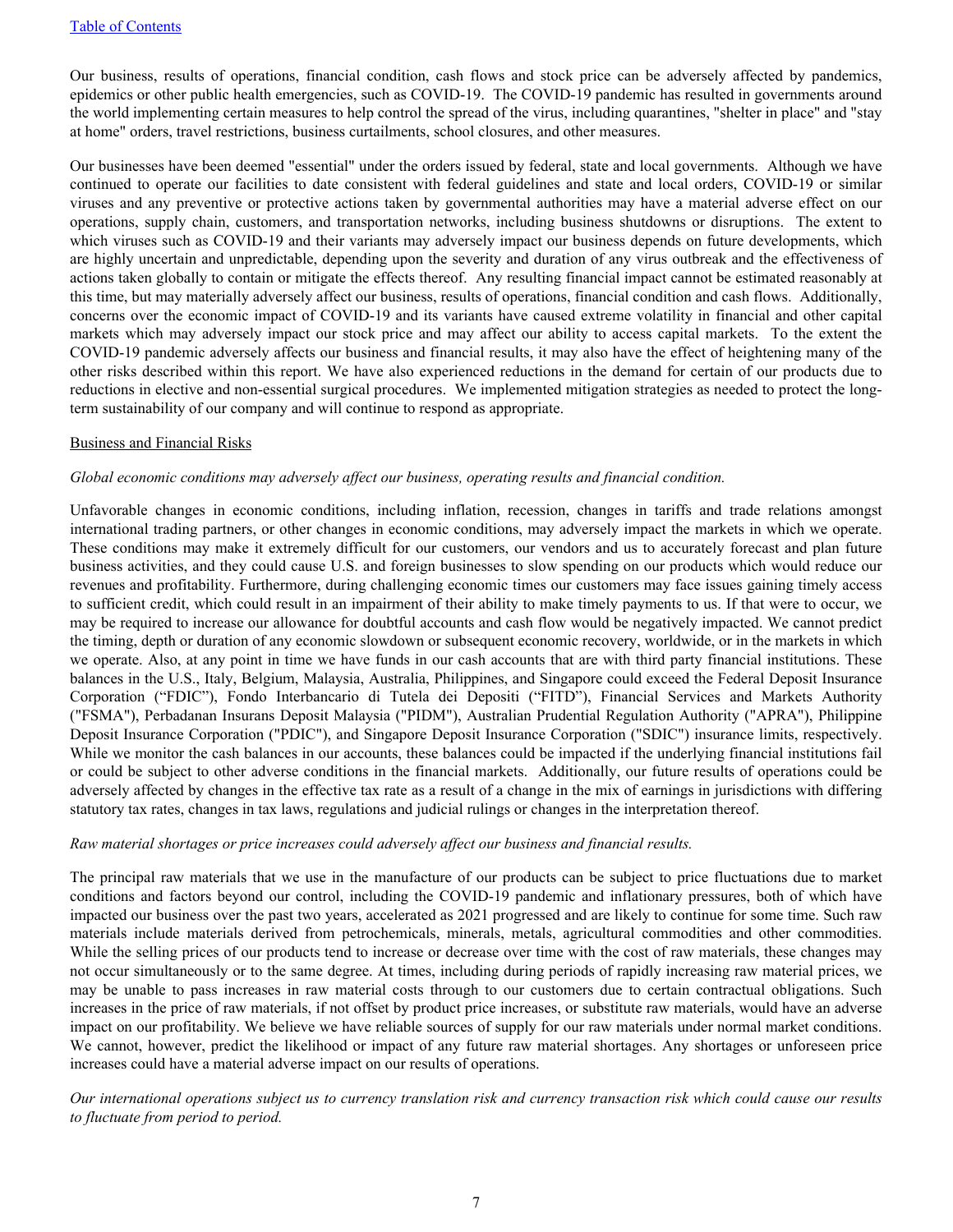The financial condition and results of operations of our foreign subsidiaries are reported in Euros, Canadian Dollars, Malaysian Ringgits, Singapore Dollars, Australian Dollars, and Philippine Pesos and then translated into U.S. dollars at the applicable currency exchange rate for inclusion in our consolidated financial statements. Exchange rates between these currencies in recent years have fluctuated and may do so in the future. Furthermore, we incur currency transaction risk whenever we enter into either a purchase or a sales transaction using a currency different than the functional currency. Given the volatility of exchange rates, we may not be able to effectively manage our currency transactions and/or translation risks. Volatility in currency exchange rates could impact our business and financial results.

On May 28, 2019, we entered into a cross-currency swap to manage foreign exchange risk related to our investment in Chemogas. Although we utilize risk management tools, such as derivative instruments, to mitigate market fluctuations in foreign currencies, any changes in strategy in regard to risk management tools can also affect revenue, expenses and results of operations and there can be no assurance that such measures will result in cost savings or that all market fluctuation exposure will be eliminated.

#### *Our debt instruments impose operating and financial restrictions which could have an adverse impact on our business and results of operations.*

Our incurrence of indebtedness could have negative consequences to us, including limiting our ability to borrow additional monies for our working capital, capital expenditures, acquisitions, debt service requirements or other general corporate purposes; limiting our flexibility in planning for, or reacting to, changes in our operations, our business or the industries in which we compete; our leverage may place us at a competitive disadvantage by limiting our ability to invest in the business or in further research and development; making us more vulnerable to downturns in our business or the economy; and there would be a material adverse effect on our business and financial condition if we were unable to service our indebtedness or obtain additional financing, as needed.

Our ability to make payments on our indebtedness depends on our ability to generate cash in the future. If we do not generate sufficient cash flow to meet our debt service and working capital requirements, we may need to seek additional financing or sell assets. This may make it more difficult for us to obtain financing on terms that are acceptable to us, or at all. Without any such financing, we could be forced to sell assets to make up for any shortfall in our payment obligations under unfavorable circumstances.

Interest payable in accordance with our five-year senior secured revolving credit agreement (the "Credit Agreement") is based on a fluctuating rate. In light of potential fluctuations, we are exposed to risk resulting from adverse changes in interest rates.

On May 28, 2019, we entered into an interest rate swap to protect us against adverse fluctuations in interest rates by reducing its exposure to variability in cash flows relating to interest payments on a portion of our outstanding debt. We use LIBOR ("the London interbank offered rate") as a reference rate in the derivative agreements. LIBOR is the basic rate of interest used in lending between banks on the London interbank market and is widely used as a reference for setting the interest rate on loans globally. On July 27, 2017, the United Kingdom's Financial Conduct Authority (FCA), which regulates LIBOR, initially announced that it intends to phase out LIBOR by the end of 2021. FCA recently has formally announced that it has commitments from panel banks to continue to contribute to LIBOR through June 30, 2023 for USD 1-month, 3-month, and 6-month. From July 1, 2023 to June 30, 2033, LIBOR for these instruments will continue publication on a "synthetic" basis with status of "loss of representativeness", i.e. ending their reliance on panel bank submissions and calculated based on a methodology to primarily assist with a very small subset of existing contracts where it is difficult to move to the new reference rate (so called "tough legacy" contract). In preparation for the phase out of LIBOR, we may need to renegotiate our financial obligations and derivative instruments that utilize LIBOR. However, these efforts may not be successful in mitigating the legal and financial risk from changing the reference rate in our legacy agreements. Furthermore, the discontinuation of LIBOR may adversely impact our ability to manage and hedge exposures to fluctuations in interest rates using derivative instruments.

#### *We may not be able to successfully consummate and manage acquisition, joint venture and divestiture activities which could have an impact on our results.*

From time to time, we may acquire other businesses, enter into joint ventures and, based on an evaluation of our business portfolio, divest existing businesses. These acquisitions, joint ventures and divestitures may present financial, managerial and operational challenges, including diversion of management attention from existing businesses, difficulty with integrating or separating personnel and financial and other systems, increased expenses, assumption of unknown liabilities and indemnities, and potential disputes with the buyers or sellers. In addition, we may be required to incur asset impairment charges (including charges related to tangible assets, goodwill and other intangible assets) in connection with acquired businesses which may reduce our profitability. If we are unable to consummate such transactions, or successfully integrate and grow acquisitions and achieve contemplated revenue synergies and cost savings, our financial results could be adversely affected. Additionally, joint ventures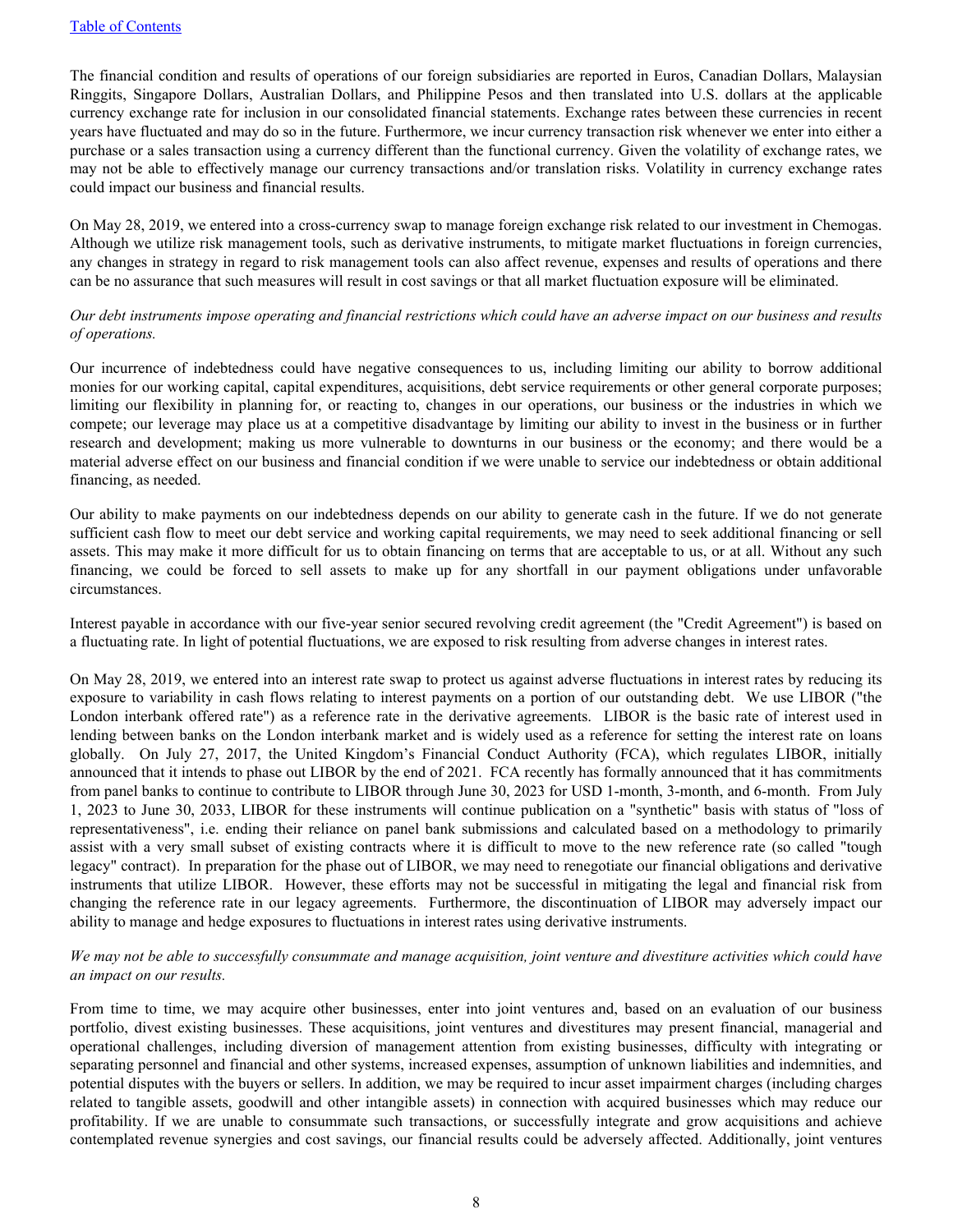inherently involve a lesser degree of control over business operations, thereby potentially increasing the financial, legal, operational and/or compliance risks.

#### *Changes in our relationships with our vendors, changes in tax or trade policy, interruptions in our operations or supply chain or increased commodity or supply chain costs could adversely affect our results of operations.*

We are dependent on our vendors, including common carriers, to supply merchandise to our distribution centers, stores, and guests. As we continue to add capabilities to quickly move the appropriate amount of inventory at optimal operational costs through our entire supply chain, operating our fulfillment network becomes more complex and challenging. If our fulfillment network does not operate properly, if a vendor fails to deliver on its commitments, or if common carriers have difficulty providing capacity to meet demands for their services like they experienced at times during the last two years, we could experience merchandise out-of-stocks, delivery delays or increased delivery costs, which could lead to lost sales and decreased guest confidence, and adversely affect our results of operations.

A large portion of our merchandise is sourced, directly or indirectly, from outside the U.S. Any major changes in tax or trade policy, such as the imposition of additional tariffs or duties on imported products, between the U.S. and countries from which we source merchandise could require us to take certain actions, including for example raising prices on products we sell and seeking alternative sources of supply from vendors in other countries with whom we have less familiarity, which could adversely affect our reputation, sales, and our results of operations.

Political or financial instability, currency fluctuations, the outbreak of pandemics or other illnesses (such as the COVID-19 pandemic), labor unrest, transport capacity and costs, port security, weather conditions, natural disasters, or other events that could alter or suspend our operations, slow or disrupt port activities, or affect foreign trade are beyond our control and could materially disrupt our supply of merchandise, increase our costs, and/or adversely affect our results of operations. There have been periodic labor disputes impacting the U.S. ports that have caused us to make alternative arrangements to continue the flow of inventory, and if these types of disputes recur, worsen, or occur in other countries through which we source products, it may have a material impact on our costs or inventory supply. Changes in the costs of procuring commodities used in our merchandise or the costs related to our supply chain, could adversely affect our results of operations.

*Adverse publicity or consumer concern regarding the safety or quality of food products containing our products, or health concerns, whether with our products, products in the same general class as our products or for food products containing our products, may result in the loss of sales. Also, consumer preferences for products containing our products may change.*

We are dependent upon consumers' perception of the safety, quality and possible dietary benefits of products containing our food ingredient products. As a result, substantial negative publicity concerning our products or other foods and beverages in which our products are used could lead to a loss of consumer confidence in those products, removal of those products from retailers' shelves and reduced sales and prices of our products. Product quality issues, actual or perceived, or allegations of product contamination, even when false or unfounded, could hurt the image of our products or of brands of products containing our products, and cause consumers to choose other products. Further, any product recall, whether our own or by a third party, whether due to real or unfounded allegations, could impact demand on food products containing our products or even our products. Any of these events could have a material adverse effect on our business, results of operations and financial condition. Consumer preferences, as well as trends, within the food industries change often and our failure to anticipate, identify or react to changes in these preferences and trends could, among other things, lead to reduced demand and price reductions, and could have an adverse effect on our business, results of operations and financial condition. While we continue to diversify our product offerings, developing new products entails risks and we cannot be certain that demand for our products and products containing our products will continue at current levels or increase in the future.

#### Operational Risks

#### *Our financial success depends in part on the reliability and sufficiency of our manufacturing facilities.*

Our revenues depend on the effective operation of our manufacturing, packaging, and processing facilities. The operation of our facilities involves risks, including the breakdown, failure, or substandard performance of equipment, power outages, the improper installation or operation of equipment, explosions, fires, natural disasters, failure to achieve or maintain safety or quality standards, work stoppages, supply or logistical outages, and the need to comply with environmental and other directives of governmental agencies. The occurrence of material operational problems, including, but not limited to, the above events, could adversely affect our profitability during the period of such operational difficulties.

*We face risks associated with our sales to customers and manufacturing operations outside the United States.*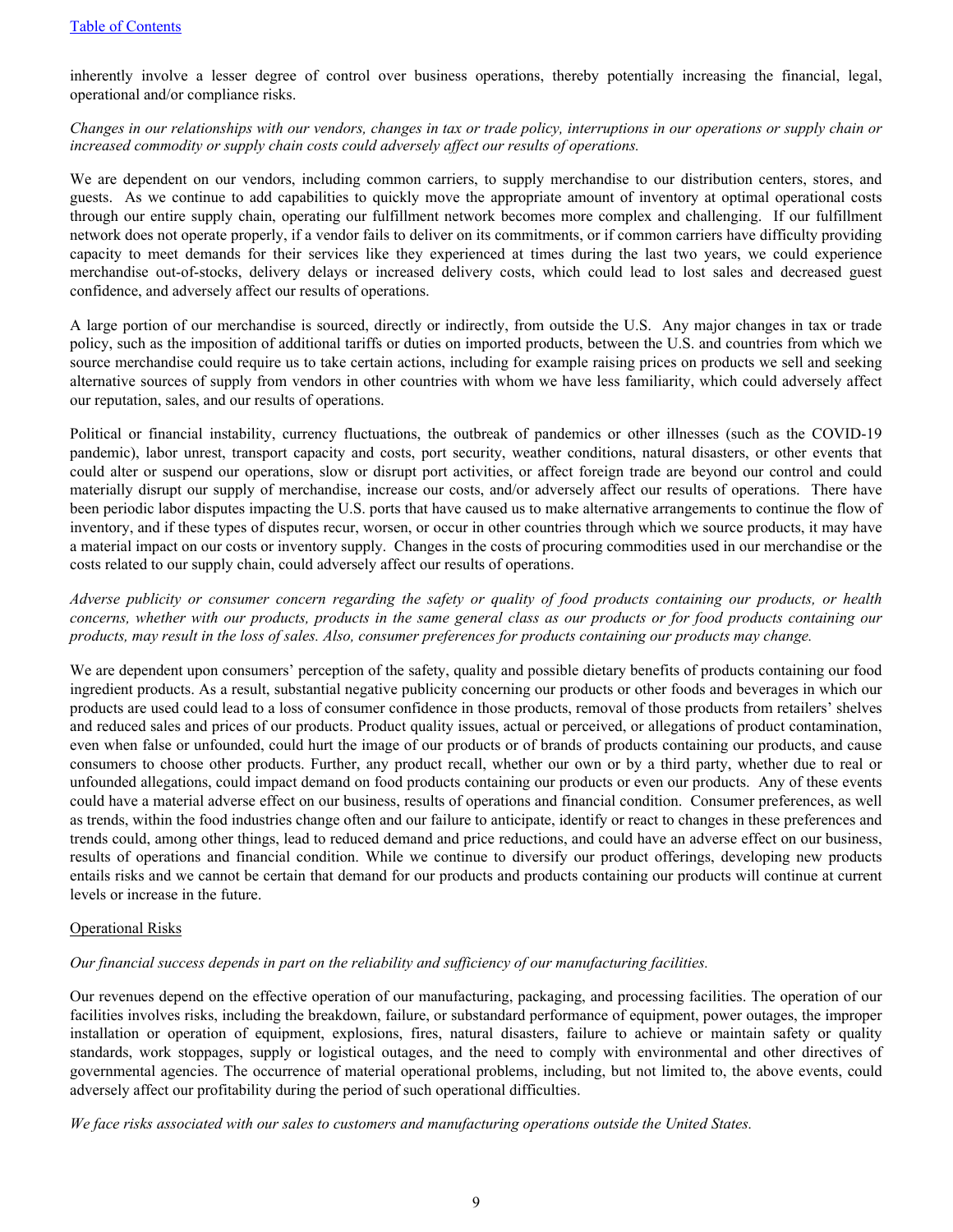For the year ended December 31, 2021, approximately 27% of our net sales consisted of sales outside the United States. In addition, we conduct a portion of our manufacturing outside the United States. The majority of our foreign sales occur through our foreign subsidiaries and the remainder of our foreign sales result from exports to foreign distributors, resellers and customers. Our foreign sales and operations are subject to a number of risks, including: longer accounts receivable collection periods; the impact of recessions and other economic conditions in economies outside the United States; export duties and quotas; changes in tariffs and trade relations including but not limited to those associated with the North American Free Trade Agreement and the exit of the United Kingdom from the European Union; unexpected changes in regulatory requirements; certification requirements; environmental regulations; reduced protection for intellectual property rights in some countries; potentially adverse tax consequences; political and economic instability; and preference for locally produced products. These factors could have a material adverse impact on our ability to increase or maintain our international sales.

#### *We may, from time to time, experience problems in our labor relations.*

In North America, approximately 91 employees, or 8% of our North American workforce, as of December 31, 2021, are represented by a union under a single collective bargaining agreement, which was re-negotiated and is effective as of July 12, 2020. It will expire in 2025. In Europe, approximately 107 employees at our Marano, Ticino, Italy facility are covered by a national collective bargaining agreement, which expires in 2022. Approximately 25 employees at our Bertinoro, Italy facility are also covered by a national collective bargaining agreement, which expired in 2019 and is currently under negotiation. We believe that our present labor relations with all our union employees are satisfactory, however, our failure to renew these agreements on reasonable terms could result in labor disruptions and increased labor costs, which could adversely affect our financial performance. Similarly, if our relations with the union portion of our workforce do not remain positive, such employees could initiate a strike, work stoppage or slowdown in the future. In the event of such an action, we may not be able to adequately meet the needs of our customers using our remaining workforce and our operations and financial condition could be adversely affected. Additionally, other portions of our workforce could become subject to union campaigns.

#### *Technology failures or cyber security breaches could have an adverse effect on the Company's operations.*

We rely on information technology systems to process, transmit, store, and protect electronic information. For example, a significant portion of the communications between our personnel, customers, and suppliers depend on information technology. Our information technology systems may be vulnerable to a variety of interruptions due to events beyond our control including, but not limited to, natural disasters, terrorist attacks, telecommunications failures, computer viruses, hackers, and other security issues. We have technology and information security processes and disaster recovery plans in place to mitigate our risk to these vulnerabilities; however, these measures may not be adequate to ensure that our operations will not be disrupted, should such an event occur. The Company has not experienced any significant information security breaches and as a result, has not incurred any expenses with respect thereto, either with respect to penalties and settlement or otherwise. We have a robust cyber security employee education program and train our employees on email and password security, recognizing phishing and related topics on a regular basis.

#### Legal Risks

#### *Our business exposes us to potential product liability claims and recalls, which could adversely impact our financial condition and performance.*

Our development, manufacture and sales of food ingredient, pharmaceutical and nutritional supplement products involve an inherent risk of exposure to product liability claims, product recalls, product seizures and related adverse publicity. A product liability judgment against us could also result in substantial and unexpected expenditures, affect consumer confidence in our products, and divert management's attention from other responsibilities. Although we maintain product liability insurance coverage in amounts we believe are customary within the industry, there can be no assurance that this level of coverage is adequate or that we will be able to continue to maintain our existing insurance or obtain comparable insurance at a reasonable cost, if at all. A product recall or a partially or completely uninsured judgment against us could have a material adverse effect on results of operations and financial condition.

#### Regulatory and Compliance Risks

#### *The loss of governmental permits and approvals would materially harm some of our businesses.*

Pursuant to applicable environmental and safety laws and regulations, we are required to obtain and maintain certain governmental permits and approvals, including EPA registrations under FIFRA for two of our products. We maintain EPA FIFRA registrations for ethylene oxide as a medical device sterilant and spice fumigant and for propylene oxide as a fumigant of nuts and spices. The registrations for both products are in the final stages of a FIFRA registration review process begun in 2013. Recent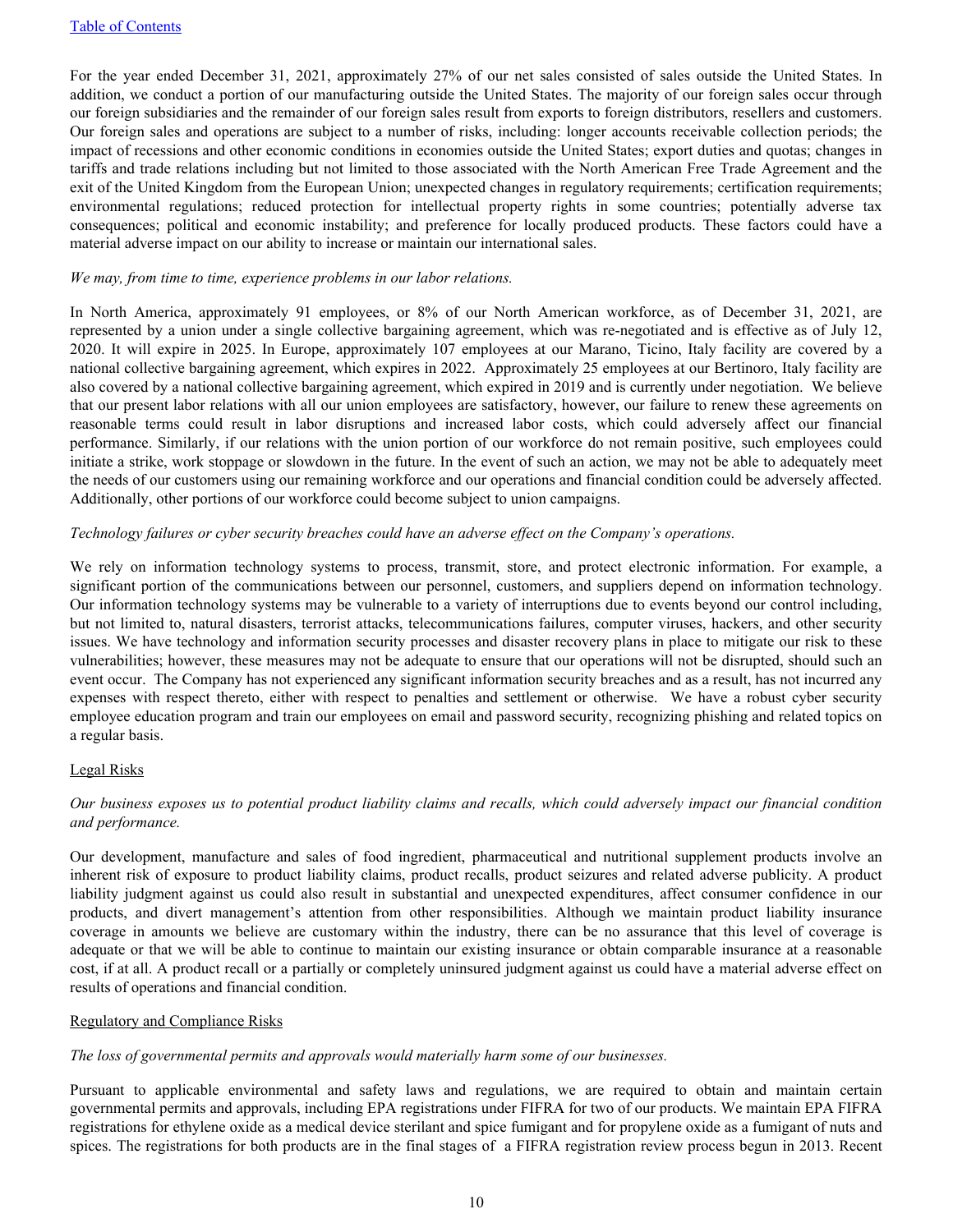<span id="page-14-0"></span>draft documents indicate that the EPA intends to continue the registrations for both ethylene oxide and propylene oxide with certain additional mitigation measures. The EPA may re-examine the registrations in the future in accordance with the provisions of FIFRA. Any future failure of the EPA to allow reregistration of ethylene oxide or propylene oxide would have a material adverse effect on our business and financial results.

Commercial supply of pharmaceutical products that we may develop, subject to cGMP manufacturing regulations, will be performed by third-party cGMP manufacturers. Modifications, enhancements or changes in third-party manufacturing facilities or procedures of our pharmaceutical products are, in many circumstances, subject to FDA approval, which may be subject to a lengthy application process or which we may be unable to obtain. Any third-party cGMP manufacturers that we may use are periodically subject to inspection by the FDA and other governmental agencies, and operations at these facilities could be interrupted or halted if the results of these inspections are unsatisfactory. Failure to comply with the FDA or other governmental regulations can result in fines, unanticipated compliance expenditures, recall or seizure of products, total or partial suspension of production, enforcement actions, injunctions and criminal prosecution, which could have a material adverse effect on our business and financial results.

Permits and approvals may be subject to revocation, modification or denial under certain circumstances. Our operations or activities (including the status of compliance by the prior owner of the Verona, Missouri facility under Superfund remediation) could result in administrative or private actions, revocation of required permits or licenses, or fines, penalties or damages, which could have an adverse effect on us. In addition, we cannot predict the extent to which any legislation or regulation may affect the market for our products or our cost of doing business.

*Concerns about ethylene oxide emissions have resulted in certain state actions against certain of our customers that are currently impacting these customers' ability to use the ethylene oxide process to sterilize medical devices, which may, in turn, affect sales to these customers.*

Certain of the Company's customers who use ethylene oxide in the USA for the sterilization of medical devices have received ongoing state and local scrutiny for environmental concerns at their facilities. This scrutiny is associated with the IRIS Assessment described in the "Environmental / Regulatory Matters" Section above, which deemed exposure to ethylene oxide as unsafe at levels far below those found in the environment. The EPA began using the IRIS Assessment in 2020 to regulate change to existing permissible emissions' limits at certain non-sterilization ethylene oxide users and producers, and is expected to finalize rules during 2022 that will regulate sterilization users. Additionally, some state and local regulators have drawn their own conclusions from the IRIS Assessment, which has resulted in certain state actions against our customers that are currently impacting, or have impacted at some point, these customers' ability to use the ethylene oxide process to sterilize medical devices. Because of these actions, one customer facility has been shut down permanently, another was shut down for a period of months and has since restarted, and other customers have taken or are expected to take voluntary downtime to install new abatement equipment. The installation of the new abatement equipment is being done ahead of what is expected to be changes in the EPA regulations. The Company remains confident that the sterilization industry will be able to install abatement equipment to satisfy the new forthcoming EPA requirements. The Company is working with various stakeholders to ensure the EPA considers all available assessments to appropriately quantify ethylene oxide's risks. While the Company believes that EPA will, as it has in the past, ultimately regulate to lower emissions levels based on a combined consideration of the various assessments available and that industry will then adopt practices and procedures to ensure compliance with these new regulations, there is no assurance that this will be the case.

#### General Risks

#### *Increased competition could hurt our business and financial results.*

We face competition in our markets from a number of large and small companies, some of which have greater financial, research and development, production and other resources than we do. Our competitive position is based principally on performance, quality, customer support, service, breadth of product line, manufacturing or packaging technology and the selling prices of our products. Our competitors may improve the design and performance of their products and introduce new products with competitive price and performance characteristics. We expect to do the same to maintain our current competitive position and market share.

#### **Item 1B. Unresolved Staff Comments**

None.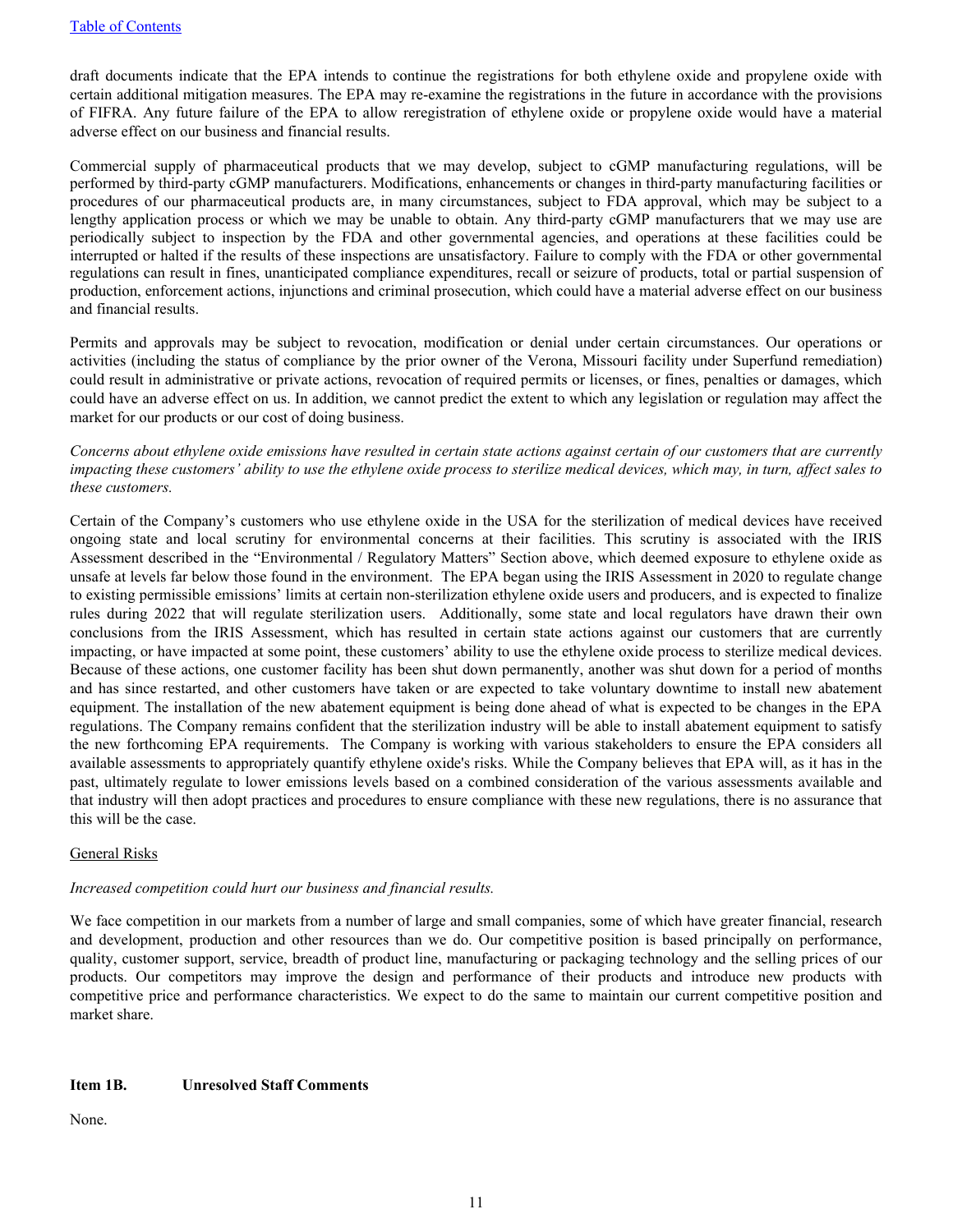#### <span id="page-15-0"></span>**Item 2. Properties**

Our corporate headquarters is located in New Hampton, New York. Our operations are conducted at our owned and leased facilities throughout the U.S. and other foreign countries. These facilities house manufacturing and warehousing operations, as well as administrative offices. We have total 32 locations across the world and some of these locations serve multiple segments.

The following is a summary of our principal properties:

| <b>Segment</b>            | Location                               | <b>Administrative Manufacturing</b> | Warehousing |
|---------------------------|----------------------------------------|-------------------------------------|-------------|
| Corporate                 | 4 U.S. cities                          | $\overline{\phantom{a}}$            | -           |
| <b>HNH</b>                | 14 U.S. cities and 3 foreign countries |                                     |             |
| <b>ANH</b>                | 5 U.S. cities and 4 foreign countries  |                                     | -           |
| <b>Specialty Products</b> | 5 U.S. cities and 7 foreign countries  |                                     |             |
| Other                     | 1 U.S. city and 1 foreign country      |                                     | -           |

We believe that our production facilities and related machinery and equipment are well maintained, suitable for their purpose, and adequate to support our businesses.

#### **Item 3. Legal Proceedings**

We are involved in legal proceedings through the normal course of business. Management believes that any unfavorable outcome related to these proceedings will not have a material effect on our financial position, results of operations or liquidity.

#### **Item 4. Mine Safety Disclosures**

None.

#### **PART II**

#### **Item 5. Market for the Registrant's Common Equity, Related Stockholder Matters and Issuer Purchases of Equity Securities**

#### *Market Information*

The Common Stock is listed on the Nasdaq Global Market under the symbol "BCPC."

On February 10, 2022 the closing price for the Common Stock on the Nasdaq Global Market was \$138.07.

#### *Record Holders*

As of February 10, 2022, the approximate number of holders of record of Common Stock was 64. Such number does not include stockholders who hold their stock in street name.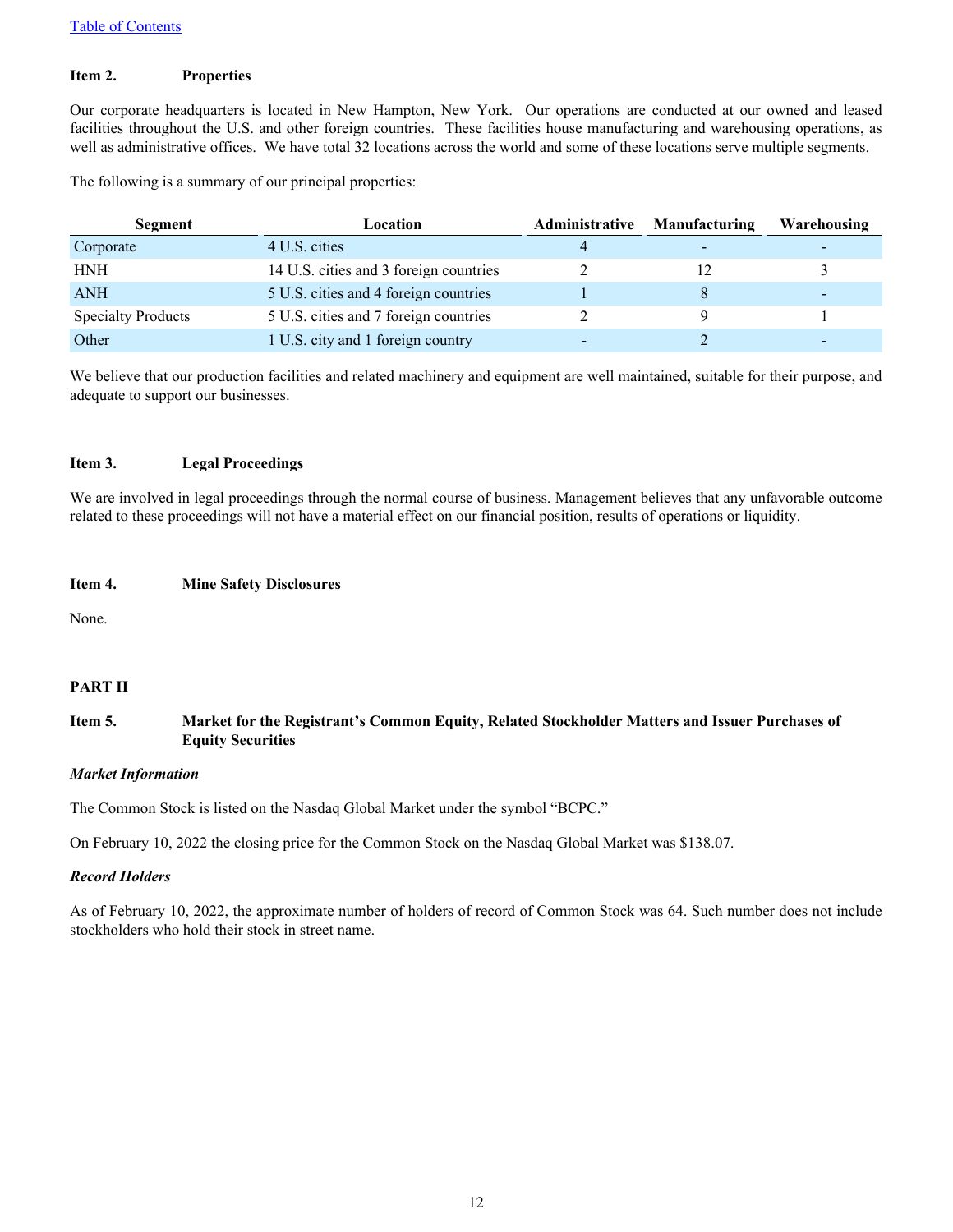#### **Performance Graph**

The graph below sets forth the cumulative total stockholder return on the Common Stock (referred to in the table as "BCPC") for the five years ended December 31, 2021, the overall stock market return during such period for shares comprising the Russell 2000® Index (which we believe includes companies with market capitalization similar to that of us), and the overall stock market return during such period for shares comprising the Dow Jones U.S. Specialty Chemicals Index, in each case assuming a comparable initial investment of \$100 on December 31, 2016 and the subsequent reinvestment of dividends. The Russell 2000® Index measures the performance of the shares of the 2000 smallest companies included in the Russell 3000® Index. In light of our industry segments, we do not believe that published industry-specific indices are necessarily representative of stocks comparable to us. Nevertheless, we consider the Dow Jones U.S. Specialty Chemicals Index to be potentially useful as a peer group index with respect to us. The performance of the Common Stock shown on the graph below is historical only and not necessarily indicative of future performance.

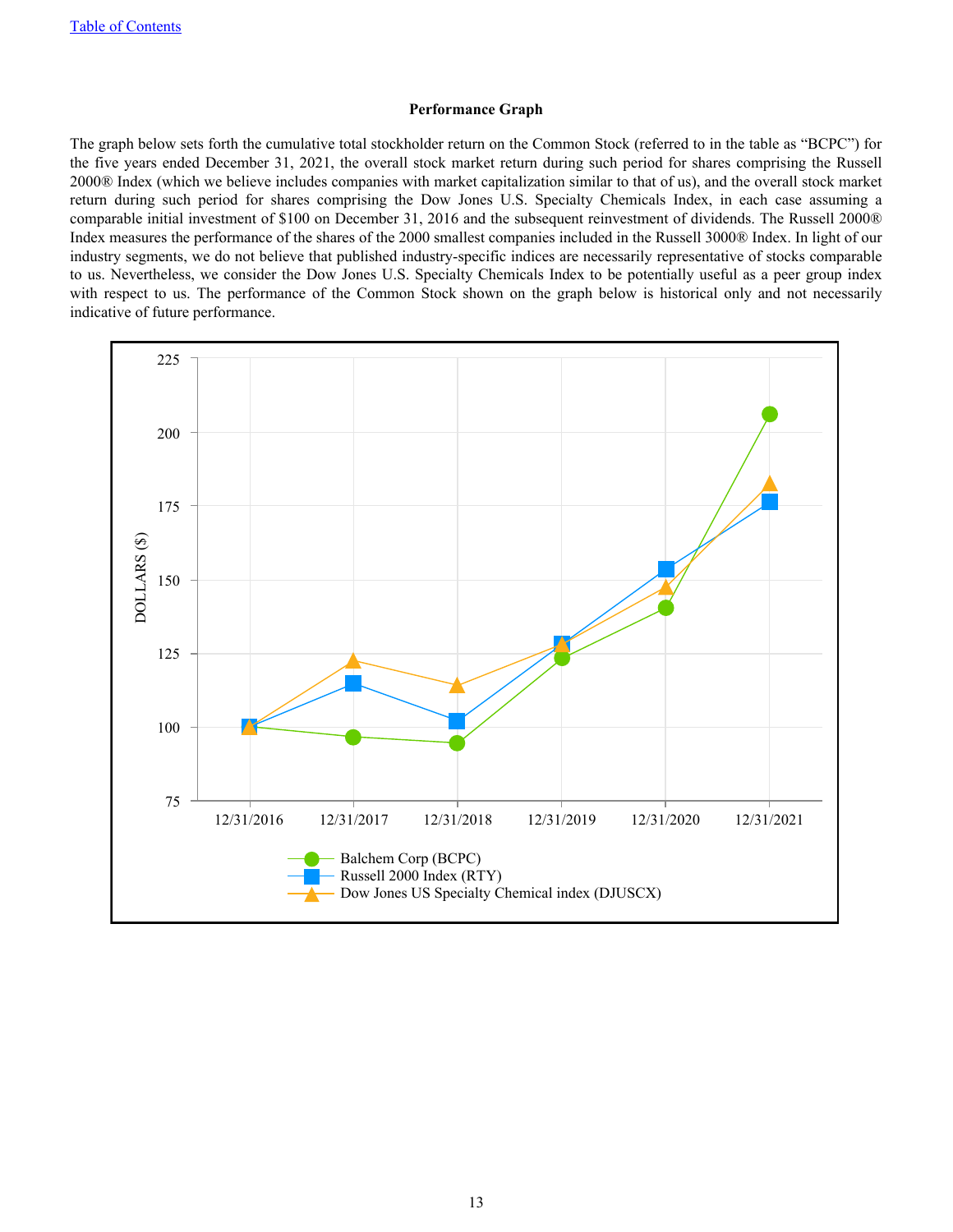#### <span id="page-17-0"></span>*Issuer Purchase of Equity Securities*

The following table summarizes the share repurchase activity for the year ended December 31, 2021:

|                       | Total Number of<br><b>Shares</b> |      | Average Price Paid Per | Total Number of<br><b>Shares</b><br>Purchased as<br>Part of Publicly<br>Announced |               | Approximate Dollar<br>Value of Shares that<br>May Yet Be<br>Purchased Under the |
|-----------------------|----------------------------------|------|------------------------|-----------------------------------------------------------------------------------|---------------|---------------------------------------------------------------------------------|
|                       | Purchased <sup>(1)</sup>         |      | Share                  | Programs $^{(1)}$                                                                 |               | Plans or Programs                                                               |
| January 1-31, 2021    |                                  | \$   |                        |                                                                                   | $\mathbb{S}$  | 123,071,229                                                                     |
| February 1-28, 2021   | 13,475                           | \$   | 118.41                 | 13,475                                                                            | \$            | 139,860,344                                                                     |
| March 1-31, 2021      |                                  | \$   |                        |                                                                                   | \$            | 139,860,344                                                                     |
| First Quarter         | 13,475                           |      |                        | 13,475                                                                            |               |                                                                                 |
|                       |                                  |      |                        |                                                                                   |               |                                                                                 |
| April 1-30, 2021      | 16,838                           | \$   | 119.89                 | 16,838                                                                            | \$            | 139,592,155                                                                     |
| May 1-31, 2021        | 51,623                           | $\$$ | 129.34                 | 51,623                                                                            | \$            | 143,914,129                                                                     |
| June 1-30, 2021       | 4,188                            | \$   | 129.99                 | 4,188                                                                             | \$            | 144,099,802                                                                     |
| <b>Second Quarter</b> | 72,649                           |      |                        | 72,649                                                                            |               |                                                                                 |
|                       |                                  |      |                        |                                                                                   |               |                                                                                 |
| July 1-31, 2021       | 45,129                           | \$   | 129.67                 | 45,129                                                                            | $\mathcal{S}$ | 137,892,532                                                                     |
| August 1-31, 2021     | 15,099                           | \$   | 129.62                 | 15,099                                                                            | \$            | 135,874,343                                                                     |
| September 1-30, 2021  | 847                              | \$   | 138.98                 | 847                                                                               | $\mathcal{S}$ | 145,574,840                                                                     |
| Third Quarter         | 61,075                           |      |                        | 61,075                                                                            |               |                                                                                 |
|                       |                                  |      |                        |                                                                                   |               |                                                                                 |
| October 1-31, 2021    | 2,926                            | \$   | 150.28                 | 2,926                                                                             | \$            | 156,973,021                                                                     |
| November 1-30, 2021   | 20,147                           | \$   | 160.29                 | 20,147                                                                            | $\mathcal{S}$ | 164,200,063                                                                     |
| December 1-31, 2021   | 79,576                           | \$   | 160.95                 | 79,576                                                                            | \$            | 152,061,457                                                                     |
| Fourth Quarter        | 102,649                          |      |                        | 102,649                                                                           |               |                                                                                 |
|                       |                                  |      |                        |                                                                                   |               |                                                                                 |
| Total                 | 249,848                          |      |                        | 249,848                                                                           |               |                                                                                 |

<sup>(1)</sup> Our Board of Directors has approved a stock repurchase program. The total authorization under this program is 3,763,038 shares. Since the inception of the program in June 1999, a total of 2,818,244 shares have been purchased. There is no expiration for this program.

#### **Item 6. [Reserved]**

#### **Item 7. Management's Discussion and Analysis of Financial Condition and Results of Operations** *(All amounts in thousands, except share and per share data)*

The following discussion and analysis of our financial condition and results of operations should be read in conjunction with our Consolidated Financial Statements and the related notes included in this report. Refer to Part II, Item 7 in our Annual Report on Form 10-K for the fiscal year ended December 31, 2020 (filed with the SEC on February 19, 2021) for additional discussion of our financial condition and results of operations for the year ended December 31, 2019, as well as our financial condition and results of operations for the year ended December 31, 2020 compared to the year ended December 31, 2019. Those statements in the following discussion that are not historical in nature should be considered to be forward-looking statements that are inherently uncertain. See "Cautionary Statement Regarding Forward-Looking Statements."

#### **Overview**

We develop, manufacture, distribute and market specialty performance ingredients and products for the nutritional, food, pharmaceutical, animal health, medical device sterilization, plant nutrition and industrial markets. Our three reportable segments are strategic businesses that offer products and services to different markets: Human Nutrition & Health, Animal Nutrition &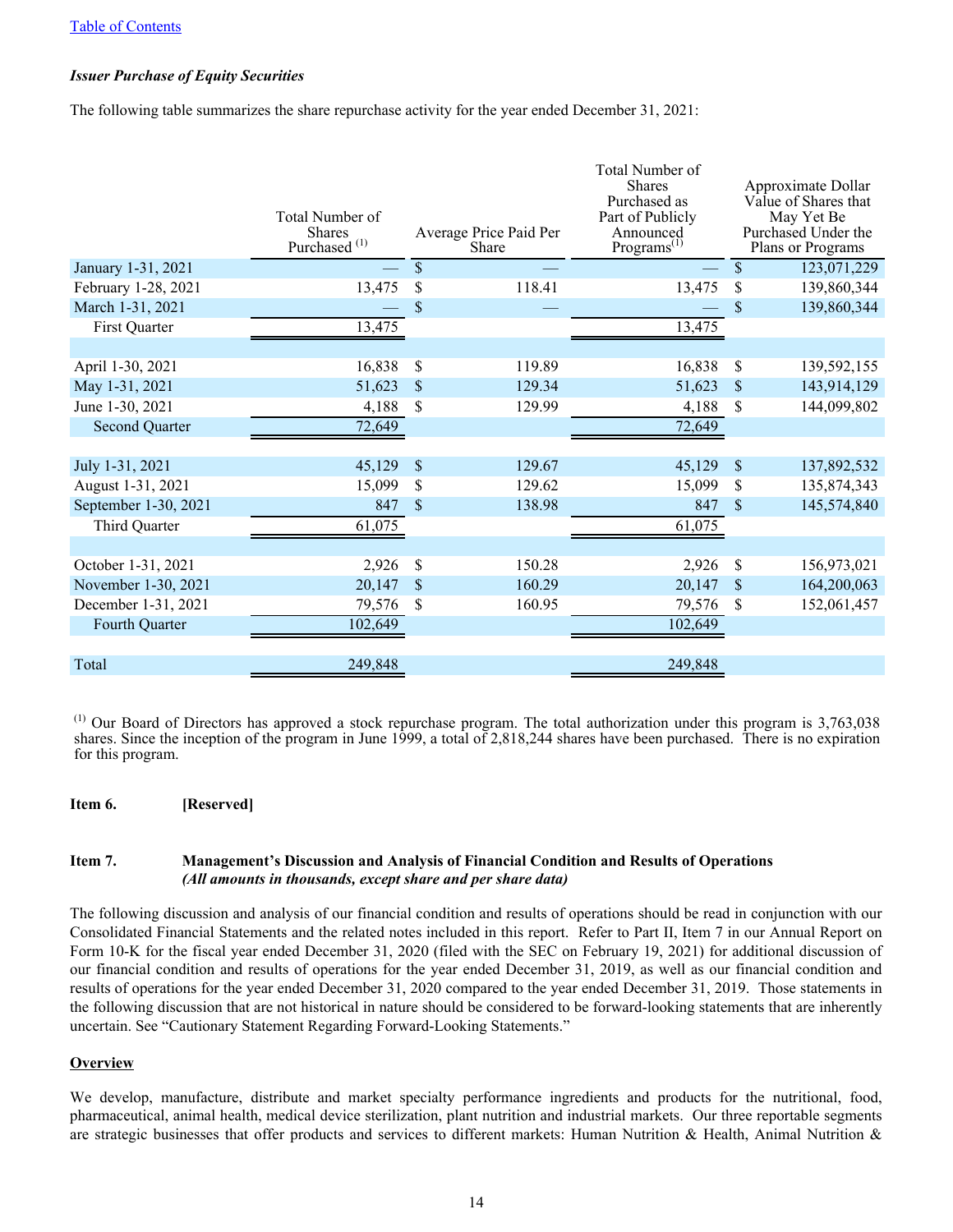Health, and Specialty Products, as more fully described in Note 11 of the consolidated financial statements. Sales and production of products outside of our reportable segments and other minor business activities are included in "Other and Unallocated".

Balchem is committed to solving today's challenges to shape a healthier tomorrow by operating responsibly and providing innovative solutions for the health and nutritional needs of the world. Sustainability is at the heart of our company's vision to make the world a healthier place, and we proudly support the Ten Principles of the United Nations Global Compact on human rights, labor, environment and anti-corruption. In January 2022, Balchem was named one of America's Most Responsible Companies by Newsweek magazine for the second consecutive year. This list, compiled by Newsweek in partnership with Statista Inc., recognizes the most responsible companies in the U.S. across a variety of industries, and is based on publicly available environmental, social and governance (ESG) data. Our Sustainability Framework focuses on the most critical ESG topics relevant to our business and stakeholders. We are very proud of our ESG accomplishments to date and are pleased with the recognition by Newsweek. Balchem will continue to foster these fundamental principles broadly along our entire value chain, develop new ideas and technologies that help us work smarter, and help build a world that is a better place to live.

#### **COVID-19 Response**

The COVID-19 response effort has been a primary focus for us since early last year. Our focus has been on employee safety first, keeping our manufacturing sites operational, satisfying customer needs, preserving cash and ensuring strong liquidity, and responding to changes in this dynamic market environment as appropriate.

As a result of our broad based risk mitigation efforts of the direct impacts of the Covid-19 pandemic, our manufacturing sites have been operating at near normal conditions, our research and development teams have continued to innovate in our laboratories, and all of our other employees have been effectively carrying on their responsibilities and functions remotely or in a reduced density hybrid setting.

We are increasingly focused on managing the extraordinary supply chain disruptions that are challenging the markets we operate within that are, at least in part, related to the pandemic and/or the global recovery from the pandemic. We are experiencing severe input cost inflation, raw material shortages, logistics disruptions, and labor availability issues. These indirect pandemic related challenges accelerated as 2021 progressed and are likely to continue for some time.

#### **Segment Results**

We sell products for all three segments through our own sales force, independent distributors, and sales agents.

The following tables summarize consolidated net sales by segment and business segment earnings from operations for the three years ended December 31, 2021, 2020 and 2019 (in thousands):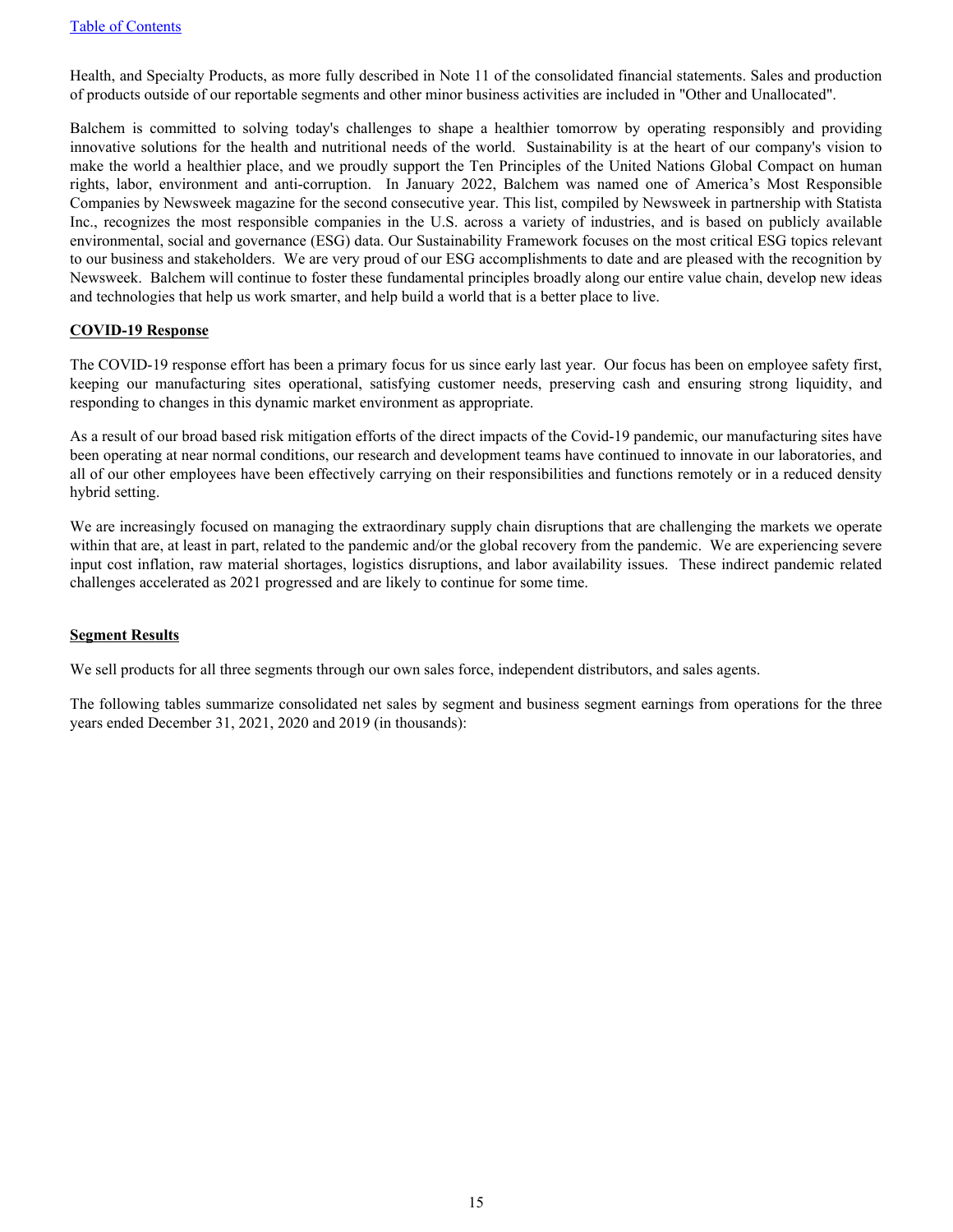#### Table of Contents

#### **Business Segment Net Sales**

|                                      |   | 2021    |      | 2020    | 2019    |
|--------------------------------------|---|---------|------|---------|---------|
| Human Nutrition & Health             | S | 442,733 | - \$ | 400,330 | 347,433 |
| Animal Nutrition & Health            |   | 226,776 |      | 192.191 | 177,557 |
| <b>Specialty Products</b>            |   | 117,020 |      | 103,566 | 92,257  |
| Other and Unallocated <sup>(1)</sup> |   | 12.494  |      | 7,557   | 26,458  |
| <b>Total</b>                         |   | 799,023 |      | 703,644 | 643,705 |

#### **Business Segment Earnings From Operations**

|                                      | 2021 |          | 2020 |         | 2019 |         |
|--------------------------------------|------|----------|------|---------|------|---------|
| Human Nutrition & Health             | S.   | 76,031   |      | 61,397  |      | 48,429  |
| Animal Nutrition & Health            |      | 26,179   |      | 29.979  |      | 25,868  |
| <b>Specialty Products</b>            |      | 30,020   |      | 26,801  |      | 28,513  |
| Other and Unallocated <sup>(1)</sup> |      | (4, 728) |      | (7.030) |      | (257)   |
| <b>Total</b>                         |      | 127,502  |      | 111,147 |      | 102,553 |

(1) Other and Unallocated consists of a few minor businesses which individually do not meet the quantitative thresholds for separate presentation and corporate expenses that have not been allocated to a segment. Unallocated corporate expenses consist of: (i) Transaction and integration costs, ERP implementation costs, and unallocated legal fees totaling \$1,264, \$2,410 and \$3,436 for years ended December 31, 2021, 2020 and 2019, respectively, and (ii) Unallocated amortization expense of \$2,510, \$1,606, and \$551 for years ended December 31, 2021, 2020, and 2019, respectively, related to an intangible asset in connection with a company-wide ERP system implementation.

#### **Acquisitions**

On December 13, 2019, the Company completed an acquisition of Zumbro. The Company made payments of \$52,403 on the acquisition date, amounting to \$47,058 to the former shareholders and \$5,345 to Zumbro's lenders to pay Zumbro debt. Considering the cash acquired of \$686, net payments made to the former shareholders were \$46,372. In May 2020, we received an adjustment for working capital acquired of \$561. Zumbro is integrated within the HNH Segment.

On May 27, 2019, we acquired Chemogas. We made payments of approximately €99,503 (translated to \$111,324) on the acquisition date, amounting to approximately  $\epsilon$ 88,579 (translated to \$99,102) to the former shareholders and approximately €10,924 (translated to \$12,222) to Chemogas' lender to pay off all Chemogas bank debt. Considering the cash acquired of €3,943 (translated to \$4,412), net payments made to the former shareholders were €84,636 (translated to \$94,690). Chemogas is integrated within the Specialty Products Segment.

#### **RESULTS OF OPERATIONS**

#### *(All amounts in thousands, except share and per share data)*

#### **Fiscal Year 2021 compared to Fiscal Year 2020**

#### **Net Earnings**

| (in thousands)           | 2021          |              | 2020    |     | Increase<br>(Decrease) | $%$ Change |
|--------------------------|---------------|--------------|---------|-----|------------------------|------------|
| Net sales                | \$<br>799,023 | <sup>S</sup> | 703,644 | S S | 95,379                 | 13.6 %     |
| Gross margin             | 243,174       |              | 223,897 |     | 19,277                 | $8.6\%$    |
| Operating expenses       | 115,672       |              | 112,750 |     | 2,922                  | $2.6\%$    |
| Earnings from operations | 127,502       |              | 111,147 |     | 16,355                 | 14.7 %     |
| Other expenses           | 2,269         |              | 4,730   |     | (2,461)                | $(52.0)\%$ |
| Income tax expense       | 29,129        |              | 21,794  |     | 7,335                  | 33.7 %     |
| Net earnings             | 96,104        |              | 84,623  |     | 11,481                 | 13.6 %     |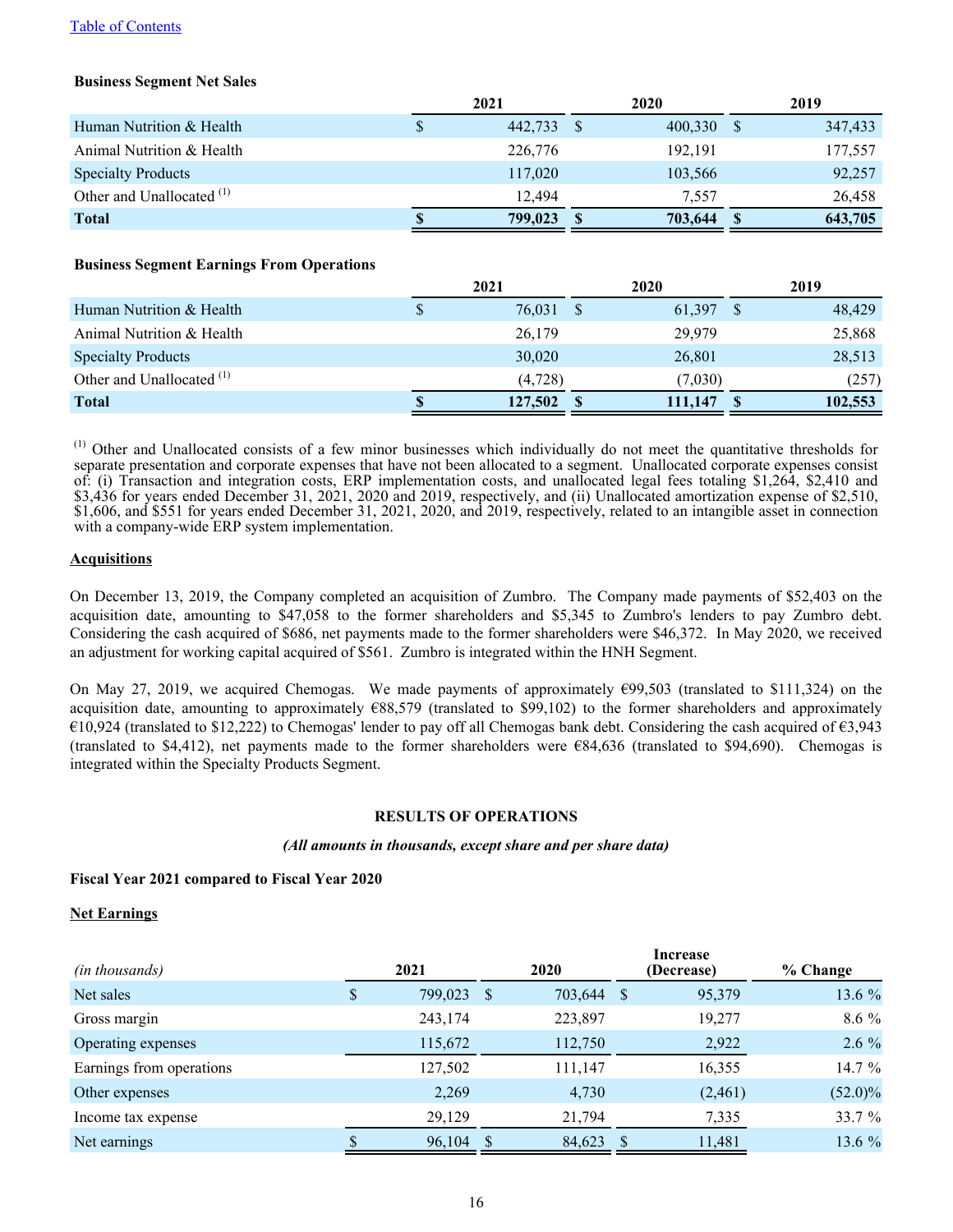### **Net Sales**

| <i>(in thousands)</i>     | 2021          | 2020    | Increase<br>(Decrease) | % Change |
|---------------------------|---------------|---------|------------------------|----------|
| Human Nutrition & Health  | \$<br>442,733 | 400,330 | 42,403                 | $10.6\%$ |
| Animal Nutrition & Health | 226,776       | 192,191 | 34,585                 | 18.0%    |
| <b>Specialty Products</b> | 117,020       | 103,566 | 13,454                 | 13.0 %   |
| Other                     | 12.494        | 7.557   | 4,937                  | 65.3 %   |
| Total                     | 799,023       | 703,644 | 95,379                 | 13.6 %   |

- The increase in net sales within the Human Nutrition & Health segment for 2021 as compared to 2020 was primarily attributed to sales growth within food, beverage, and nutrition markets. Total sales for this segment grew 10.6%, with average selling prices contributing 9.3%, volume and mix contributing 1.2%, and the change in foreign currency exchange rates contributing 0.1%.
- The increase in net sales within the ANH segment for 2021 compared to 2020 was primarily the result of higher sales in both monogastric and ruminant animal markets. Total sales for this segment grew 18.0%, with average selling prices contributing 10.6%, volume and mix contributing 6.3%, and the change in foreign currency exchange rates contributing 1.2%.
- The increase in Specialty Products segment sales for 2021 compared to 2020 was primarily due to year over year sales growth in both the medical device sterilization market and plant nutrition business. Total sales for this segment increased 13.0%, with average selling prices contributing 8.6%, volume and mix contributing 3.4%, and the change in foreign currency exchange rates contributing 1.1%.
- Sales relating to Other increased from the prior year due to higher demand.
- Sales may fluctuate in future periods based on macroeconomic conditions, competitive dynamics, changes in customer preferences, and our ability to successfully introduce new products to the market.

### **Gross Margin**

| <i>(in thousands)</i> | 2021      | <b>2020</b> | Increase<br>(Decrease) | % Change |
|-----------------------|-----------|-------------|------------------------|----------|
| Gross margin          | 243,174   | 223,897     | 19.277                 | $8.6\%$  |
| % of net sales        | $30.4 \%$ | 31.8 %      |                        |          |

Gross margin dollars increased in 2021 compared to 2020 due to the aforementioned higher sales of \$95,379, partially offset by an increase in cost of goods sold of \$76,102. The 15.9% increase in cost of goods sold was primarily driven by the significant inflation of manufacturing input costs, primarily related to raw materials. Price increases lagged this inflation, leading to a 140 basis point decrease in gross margin as a percentage of sales.

### **Operating Expenses**

| <i>(in thousands)</i> | 2021     | 2020     | Increase<br>(Decrease) | % Change |
|-----------------------|----------|----------|------------------------|----------|
| Operating expenses    | 115.672  | 112.750  | 2.922                  | $2.6\%$  |
| $\%$ of net sales     | $14.5\%$ | 16.0 $%$ |                        |          |

The increase in operating expenses was primarily due to certain higher compensation-related costs of \$8,748, partially offset by a decrease in consulting costs and outside services of \$3,000, a decrease in amortization and depreciation expenses of \$1,392, and the timing of an insurance recovery amounting to \$1,051.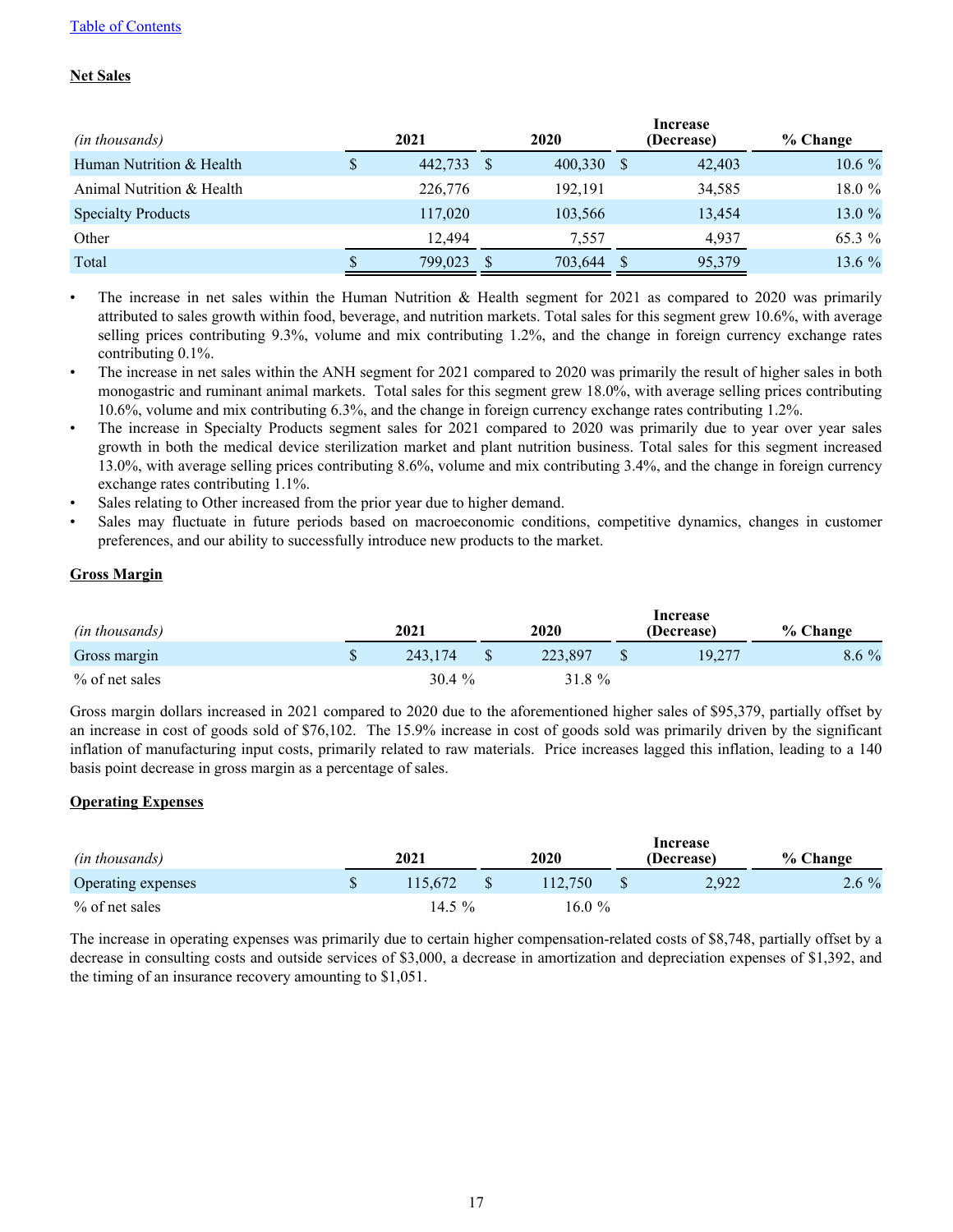#### Table of Contents

#### **Earnings From Operations**

| (in thousands)                    | 2021         |     | <b>2020</b> | Increase<br>(Decrease) | % Change   |
|-----------------------------------|--------------|-----|-------------|------------------------|------------|
| Human Nutrition & Health          | \$<br>76,031 | \$  | 61,397      | \$<br>14,634           | 23.8 %     |
| Animal Nutrition & Health         | 26,179       |     | 29,979      | (3,800)                | $(12.7)\%$ |
| <b>Specialty Products</b>         | 30,020       |     | 26,801      | 3,219                  | 12.0 %     |
| Other and unallocated             | (4,728)      |     | (7,030)     | 2,302                  | 32.7%      |
| Earnings from operations          | 127,502      | \$. | 111,147     | 16,355                 | 14.7 $%$   |
|                                   |              |     |             |                        |            |
| % of net sales (operating margin) | 16.0 $%$     |     | 15.8 $%$    |                        |            |

- Earnings from operations for the Human Nutrition & Health segment increased primarily due to the aforementioned higher sales and a 60 basis point increase in gross margin.
- Animal Nutrition & Health segment earnings from operations decreased primarily due to a 430 basis point decrease in gross margin as a percentage of sales, driven by a significant increase in certain manufacturing input costs, primarily related to raw materials, partially offset by the aforementioned higher sales. Additionally, total operating expenses for this segment increased by \$3,240, primarily due to higher compensation-related costs of \$3,031.
- The increase in earnings from operations for the Specialty Products segment was primarily due to the aforementioned higher sales, partially offset by a 240 basis point decrease in gross margin as a percentage of sales, driven by a significant increase in certain manufacturing input costs, primarily related to raw materials.
- The increase in Other and unallocated was primarily driven by a decrease in transaction and integration costs of \$1,562 and the prior year being negatively impacted by a goodwill impairment charge related to business formerly included in the Industrial Products segment of \$1,228, partially offset by an increase in costs related to a company-wide ERP implementation of \$1,300.

#### **Other Expenses (Income)**

| <i>(in thousands)</i> | 2021  | 2020  | Increase<br>(Decrease) | % Change    |
|-----------------------|-------|-------|------------------------|-------------|
| Interest expense, net | 2,456 | 4.439 | (1,983)                | $(44.7)\%$  |
| Other, net            | (187) | 291   | (478)                  | $(164.3)\%$ |
|                       | 2,269 | 4,730 | (2, 461)               | $(52.0)\%$  |

Interest expense for 2021 and 2020 was primarily related to outstanding borrowings under our credit facility. The decrease was due to a reduction in borrowings during 2021.

#### **Income Tax Expense**

|                              |        |           | Increase   |          |
|------------------------------|--------|-----------|------------|----------|
| <i>(in thousands)</i>        | 2021   | 2020      | (Decrease) | % Change |
| Income tax expense (benefit) | 29.129 | 21.794    | 7.335      | 33.7%    |
| Effective tax rate           | 23.3 % | $20.5 \%$ |            |          |

Our effective tax rate for 2021 and 2020 was 23.3% and 20.5%, respectively. The increase was primarily due to a reduction in certain tax credits, lower tax benefits from stock-based compensation, and higher enacted state tax rates.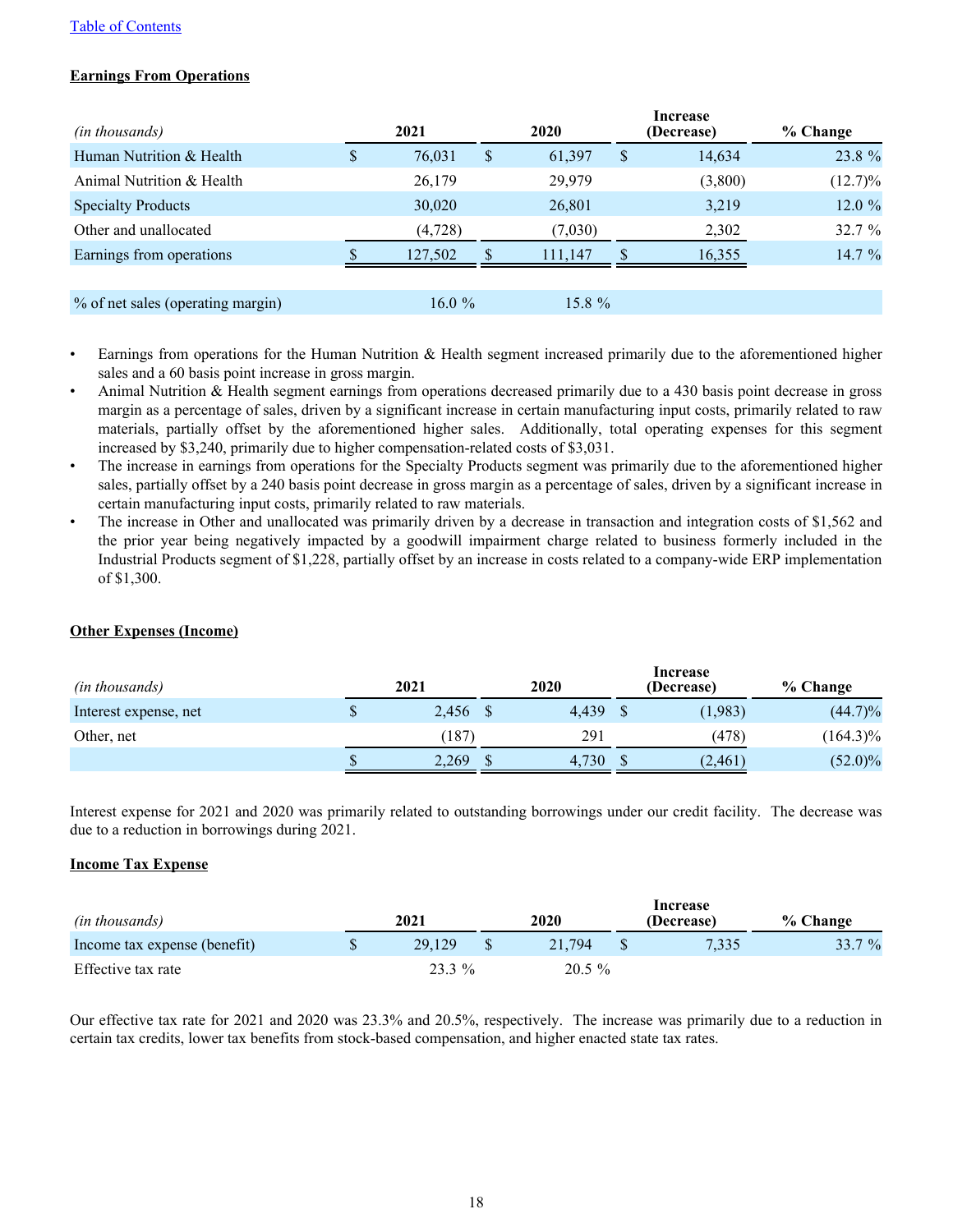#### **LIQUIDITY AND CAPITAL RESOURCES**

*(All amounts in thousands, except share and per share data)*

#### **Contractual Obligations**

Our short-term purchase obligations primarily include contractual arrangements in the form of purchase orders with suppliers. As of December 31, 2021, such purchase obligations were \$123,828. For debt obligations, see Note 8, Revolving Loan, and for operating and finance lease obligations, see Note 16 Commitments and Contingencies.

The contractual obligations exclude a \$5,881 liability for uncertain tax positions, including the related interest and penalties, recorded in accordance with ASC 740-10, as we are unable to reasonably estimate the timing of settlement, if any.

We know of no current or pending demands on, or commitments for, our liquid assets that will materially affect our liquidity.

We expect our operations to continue generating sufficient cash flow to fund working capital requirements and necessary capital investments. We are actively pursuing additional acquisition candidates. We could seek additional bank loans or access to financial markets to fund such acquisitions, our operations, working capital, necessary capital investments or other cash requirements should we deem it necessary to do so.

#### **Cash**

Cash and cash equivalents increased to \$103,239 at December 31, 2021 from \$84,571 at December 31, 2020. At December 31, 2021, we had \$52,071 of cash and cash equivalents held by our foreign subsidiaries. We presently intend to permanently reinvest these funds in foreign operations by continuing to make additional plant related investments, and potentially invest in partnerships or acquisitions; therefore, we do not currently expect to repatriate these funds in order to fund U.S. operations or obligations. However, if these funds are needed for U.S. operations, we could be required to pay additional withholding taxes to repatriate these funds. Working capital was \$178,430 at December 31, 2021 as compared to \$172,460 at December 31, 2020, an increase of \$5,970. Working capital reflects the payment of the 2020 declared dividend in 2021 of \$18,723, net payments on the revolving debt of \$55,000, capital expenditures and intangible assets acquired of \$37,449, and common stock repurchases of \$35,239.

| <i>(in thousands)</i>                          | 2021       | 2020       | Increase<br>(Decrease) | % Change  |
|------------------------------------------------|------------|------------|------------------------|-----------|
| Cash flows provided by operating<br>activities | 160.514    | 150.494    | 10,020                 | $6.7 \%$  |
| Cash flows used in investing activities        | (35,300)   | (34,591)   | (709)                  | $(2.0)\%$ |
| Cash flows used in financing activities        | (102, 178) | (101, 164) | (1,014)                | $(1.0)\%$ |

#### **Operating Activities**

The increase in cash flows from operating activities was primarily due to increased earnings and improved changes in assets and liabilities.

#### **Investing Activities**

We continue to invest in corporate projects, improvements across all production facilities, and intangible assets. Total investments in property, plant and equipment and intangible assets were \$37,449 and \$33,828 for the years ended December 31, 2021 and 2020, respectively. As of December 31, 2021, capital expenditures are projected to range from \$30,000 to \$40,000 for 2022. As mentioned above, we expect that our operations will continue to generate sufficient cash flow to fund the commitments for capital expenditures. These capital expenditures are part of our continuous efforts to support our growing businesses.

#### **Financing Activities**

We borrowed \$5,000 against the revolving loan and made total debt payments of \$60,000 during 2021, resulting in \$391,431 available under the Credit Agreement as of December 31, 2021.

We have an approved stock repurchase program. The total authorization under this program is 3,763,038 shares. Since the inception of the program in June 1999, a total of 2,818,244 shares have been purchased. We repurchase shares from employees in connection with settlement of transactions under our equity incentive plans. We also intend to acquire shares from time to time at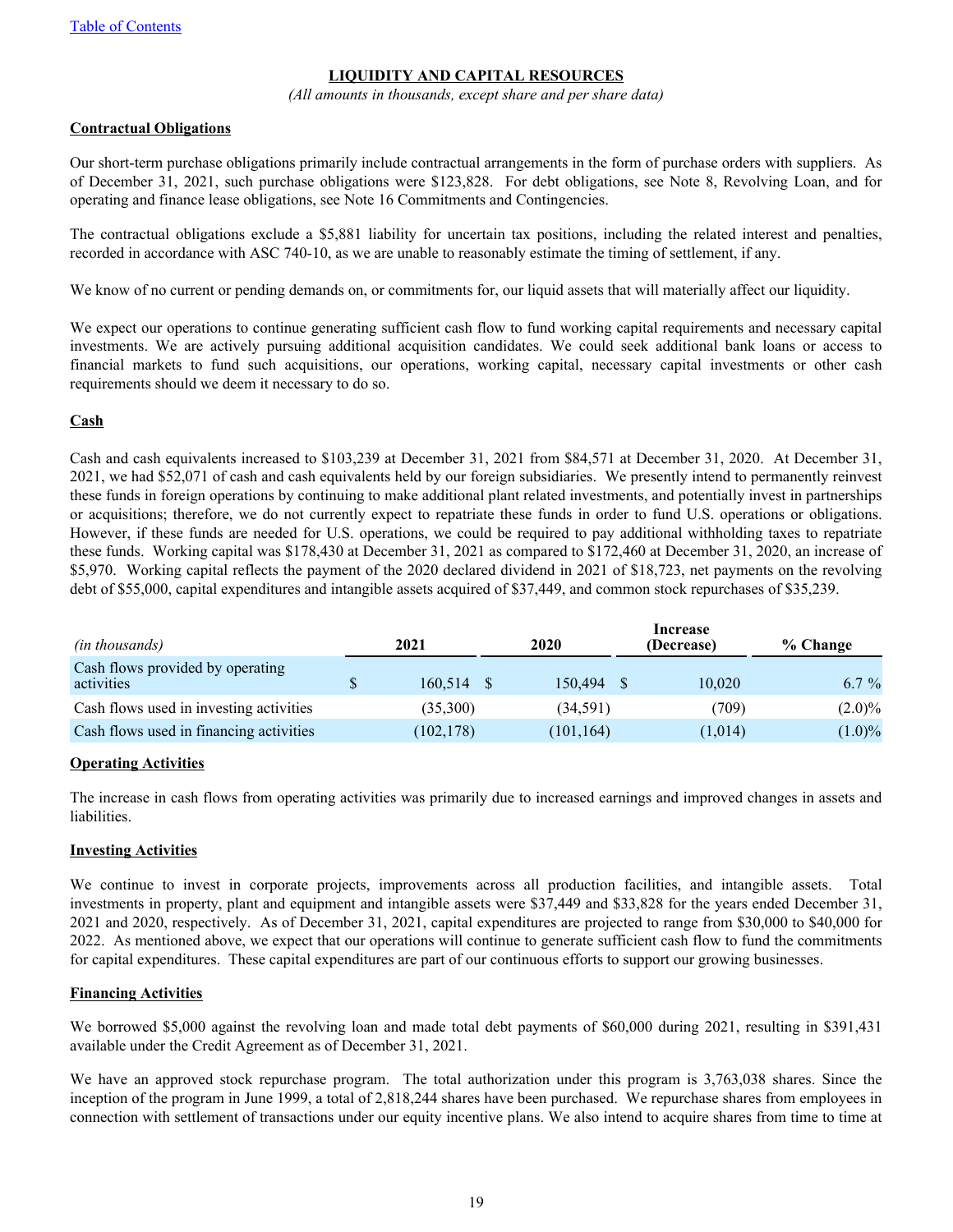prevailing market prices if and to the extent we deem it is advisable to do so based on our assessment of corporate cash flow, market conditions and other factors.

Proceeds from stock options exercised were \$6,943 and \$14,155 for the years ended December 31, 2021 and 2020, respectively. Dividend payments were \$18,723 and \$16,705 during 2021 and 2020, respectively.

#### **Other Matters Impacting Liquidity**

We currently provide postretirement benefits in the form of two retirement medical plans, as discussed in Note 15 – Employee Benefit Plans. The liability recorded in other long-term liabilities on the consolidated balance sheets as of December 31, 2021 and December 31, 2020 was \$1,293 and \$1,374, respectively, and the plans are not funded. Historical cash payments made under these plans have typically been less than \$200 per year. We do not anticipate any changes to the payments made in the current year for the plans.

On June 1, 2018, we established an unfunded, nonqualified deferred compensation plan maintained for the benefit of a select group of management or highly compensated employees. Assets of the plan are held in a rabbi trust, which are included in noncurrent assets on our balance sheet. They are subject to additional risk of loss in the event of bankruptcy or insolvency of the Company. The deferred compensation liability as of December 31, 2021 and December 31, 2020 was \$6,270 and \$3,581, respectively, and is included in other long-term obligations on our balance sheet.

Chemogas has an unfunded defined benefit plan. The plan provides for the payment of a lump sum at retirement or payments in case of death of the covered employees. The amount recorded for these obligations on our balance sheet as of December 31, 2021 and December 31, 2020 was \$684 and \$950, respectively, and was included in other long-term obligations.

#### **Related Party Transactions**

We were engaged in related party transactions with St. Gabriel CC Company, LLC for the years ended December 31, 2021 and December 31, 2020. Refer to Note 18, "Related Party Transactions".

#### **Critical Accounting Estimates**

Critical accounting estimates are those estimates made in accordance with generally accepted accounting principles that involve a significant level of estimation uncertainty and have had or are reasonably likely to have a material impact on our financial condition or results of operations. Our management is required to make these critical accounting estimates and assumptions during the preparation of consolidated financial statements in accordance with accounting principles generally accepted in the United States of America. These estimates and assumptions impact the reported amount of assets and liabilities and disclosures of contingent assets and liabilities as of the date of the consolidated financial statements. Estimates and assumptions are reviewed periodically, and the effects of revisions are reflected in the consolidated financial statements in the period they are determined to be necessary. Actual results could differ from those estimates.

Our "critical accounting estimates" are those that require application of management's most difficult, subjective or complex judgments, often as a result of the need to make estimates about the effect of matters that are inherently uncertain and that may change in subsequent periods. Management considers the following to be critical accounting estimates.

#### Goodwill and Intangible Assets

The valuation methods and assumptions used in assessing the impairment of goodwill and identified intangibles, as well as determining the useful life of an intangible asset involve a significant level of estimation uncertainty. Refer to the Goodwill and Acquired Intangible Assets section in Note 1, "Business Description and Summary of Significant Accounting Policies," for details related to the valuation and impairment process of both goodwill and intangible assets. Changes in market conditions, laws and regulations, and key assumptions made in future quantitative assessments, including expected cash flows, competitive factors and discount rates, could result in the recognition of an impairment charge, and in turn could have a material impact on our financial condition or results of operations in subsequent periods.

#### Significant Accounting Policies and Recent Accounting Pronouncements

See Note 1 in Notes to Consolidated Financial Statements regarding significant accounting policies and recent accounting pronouncements.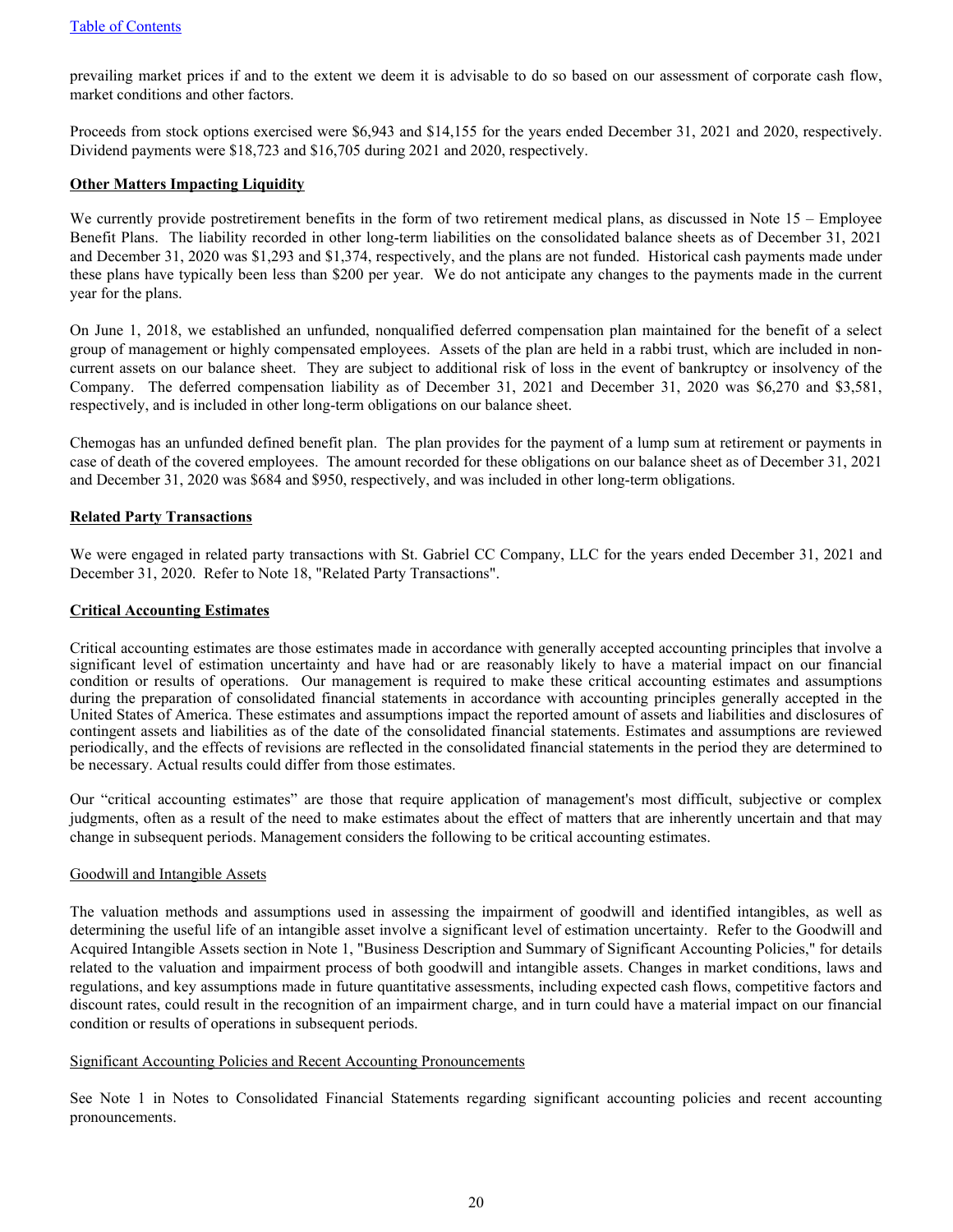#### <span id="page-24-0"></span>**Item 7A. Quantitative and Qualitative Disclosures About Market Risk**

Our cash and cash equivalents are held primarily in certificates of deposit and money market investment funds. In the second quarter of 2019, we entered into an interest rate swap and cross-currency swap for hedging purposes. Refer to details noted below (see Note 20). Additionally, as of December 31, 2021, our borrowings were under a revolving loan bearing interest at a fluctuating rate as defined by the Credit Agreement plus an applicable rate. The applicable rate is based upon our consolidated net leverage ratio, as defined in the Credit Agreement. A 100 basis point increase or decrease in interest rates, applied to our borrowings at December 31, 2021, would result in an increase or decrease in annual interest expense and a corresponding reduction or increase in cash flow of approximately \$1,086. We are exposed to commodity price risks, including prices of our primary raw materials. Our objective is to seek a reduction in the potential negative earnings impact of raw material pricing arising in our business activities. We manage these financial exposures, where possible, through pricing and operational means. Our practices may change as economic conditions change.

#### **Interest Rate Risk**

We have exposure to market risk for changes in interest rates, including the interest rate relating to our credit agreement dated June 27, 2018. In the second quarter of 2019, we began to manage our interest rate exposure through the use of derivative instruments. All of our derivative instruments are utilized for risk management purposes, and are not used for trading or speculative purposes. We have hedged a portion of our floating interest rate exposure using an interest rate swap (see Note 20, "Derivative Instruments and Hedging Activities"). As of December 31, 2021, the notional amount of our outstanding interest rate swap was \$108,569.

#### **Foreign Currency Exchange Risk**

The financial condition and results of operations of our foreign subsidiaries are reported in Euros, Canadian Dollars, Malaysian Ringgits, Singapore Dollars, Australian Dollars, and Philippine Pesos and then translated into U.S. dollars at the applicable currency exchange rate for inclusion in our consolidated financial statements. Therefore, we are exposed to foreign currency exchange risk related to these currencies. Specifically, we are exposed to changes in exchange rates between the U.S. dollar and Euro. In the second quarter of 2019, we entered into a cross-currency swap, with a notional amount of \$108,569, which we designated as a hedge of our net investment in Chemogas (see Note 20, "Derivative Instruments and Hedging Activities").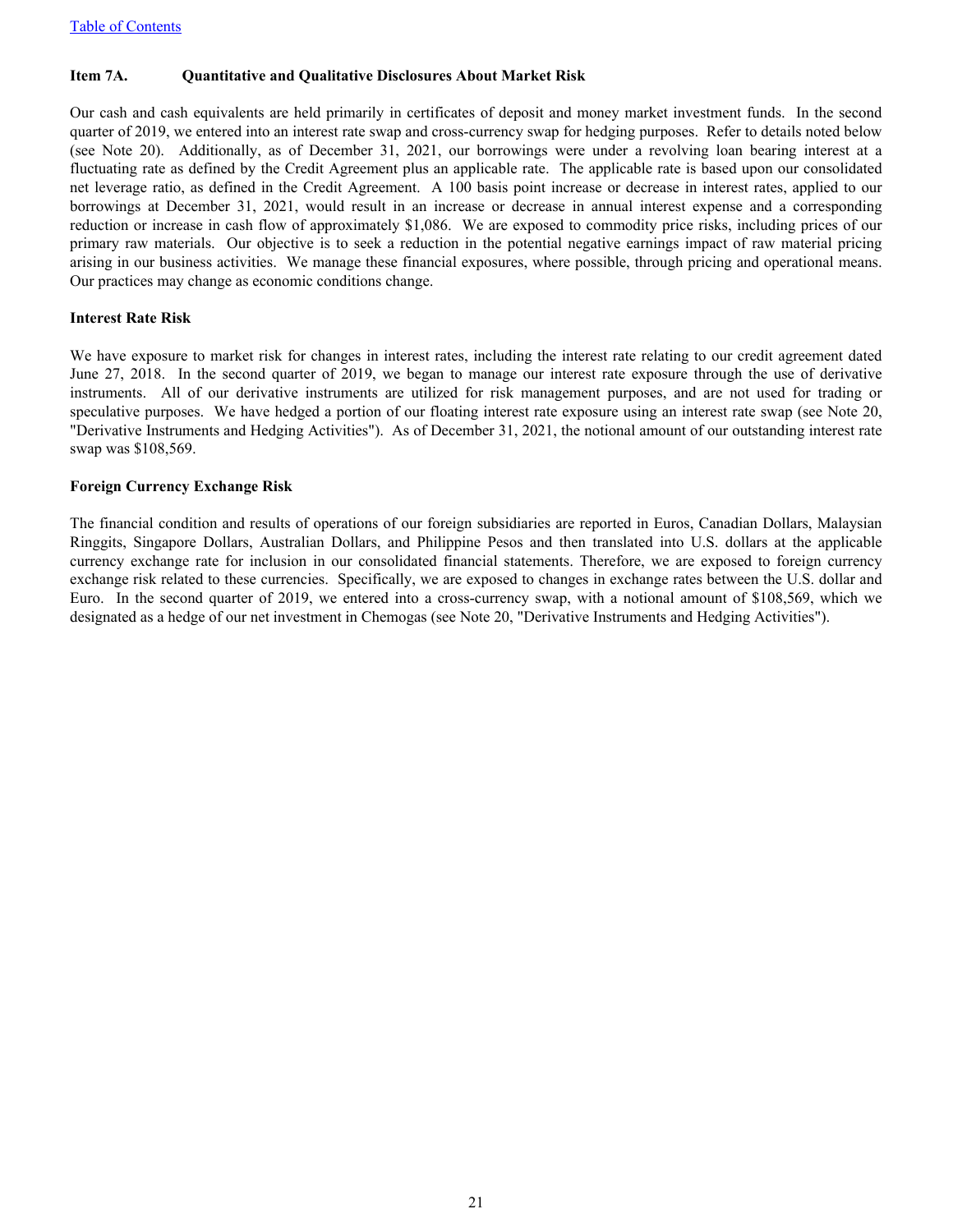### <span id="page-25-0"></span>**Item 8. Financial Statements and Supplementary Data**

### **Index to Financial Statements and Supplementary Data:** Page Numbers Page Numbers

| Report of Independent Registered Public Accounting Firm (PCAOB ID: 49)                               | <u>23</u>       |
|------------------------------------------------------------------------------------------------------|-----------------|
| Consolidated Balance Sheets as of December 31, 2021 and 2020                                         | $\overline{25}$ |
| Consolidated Statements of Earnings for the years ended December 31, 2021, 2020 and 2019             | <u>26</u>       |
| Consolidated Statements of Comprehensive Income for the years ended December 31, 2021, 2020 and 2019 | 27              |
| Consolidated Statements of Stockholders' Equity for the years ended December 31, 2021, 2020 and 2019 | 28              |
| Consolidated Statements of Cash Flows for the years ended December 31, 2021, 2020 and 2019           | <u>29</u>       |
| <b>Notes to Consolidated Financial Statements</b>                                                    | 30              |
| Schedule II - Valuation and Qualifying Accounts for the years ended December 31, 2021, 2020 and 2019 | 60              |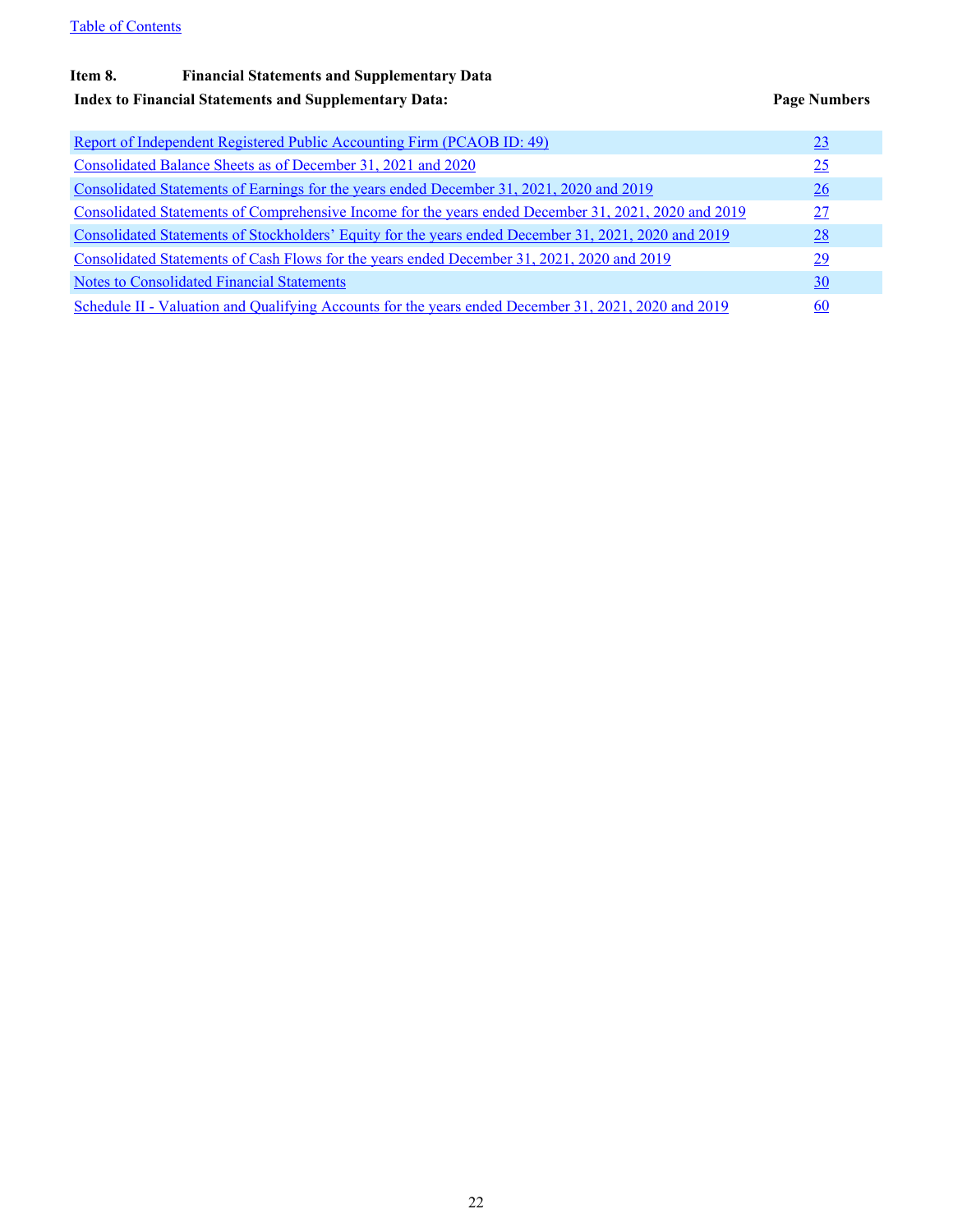#### **Report of Independent Registered Public Accounting Firm**

<span id="page-26-0"></span>To the Stockholders and the Board of Directors of Balchem Corporation

#### **Opinions on the Financial Statements and Internal Control Over Financial Reporting**

We have audited the accompanying consolidated balance sheets of Balchem Corporation and subsidiaries (the Company) as of December 31, 2021 and 2020, and the related consolidated statements of earnings, comprehensive income, stockholders' equity and cash flows for each of the three years in the period ended December 31, 2021, and the related notes and schedule listed at Item 8 (collectively, the financial statements). We also have audited the Company's internal control over financial reporting as of December 31, 2021, based on criteria established in Internal Control—Integrated Framework issued by the Committee of Sponsoring Organizations of the Treadway Commission in 2013.

In our opinion, the financial statements referred to above present fairly, in all material respects, the financial position of the Company as of December 31, 2021 and 2020, and the results of their operations and their cash flows for each of the years in the three-year period ended December 31, 2021, in conformity with accounting principles generally accepted in the United States of America. Also in our opinion, the Company maintained, in all material respects, effective internal control over financial reporting as of December 31, 2021, based on criteria established in Internal Control—Integrated Framework issued by the Committee of Sponsoring Organizations of the Treadway Commission in 2013.

#### **Basis for Opinions**

The Company's management is responsible for these financial statements, for maintaining effective internal control over financial reporting, and for its assessment of the effectiveness of internal control over financial reporting, included in the accompanying Management's Report on Internal Control Over Financial Reporting. Our responsibility is to express an opinion on the Company's financial statements and an opinion on the Company's internal control over financial reporting based on our audits. We are a public accounting firm registered with the Public Company Accounting Oversight Board (United States) (PCAOB) and are required to be independent with respect to the Company in accordance with U.S. federal securities laws and the applicable rules and regulations of the Securities and Exchange Commission and the PCAOB.

We conducted our audits in accordance with the standards of the PCAOB. Those standards require that we plan and perform the audits to obtain reasonable assurance about whether the financial statements are free of material misstatement, whether due to error or fraud, and whether effective internal control over financial reporting was maintained in all material respects.

Our audits of the financial statements included performing procedures to assess the risks of material misstatement of the financial statements, whether due to error or fraud, and performing procedures that respond to those risks. Such procedures included examining, on a test basis, evidence regarding the amounts and disclosures in the financial statements. Our audits also included evaluating the accounting principles used and significant estimates made by management, as well as evaluating the overall presentation of the financial statements. Our audit of internal control over financial reporting included obtaining an understanding of internal control over financial reporting, assessing the risk that a material weakness exists, and testing and evaluating the design and operating effectiveness of internal control based on the assessed risk. Our audits also included performing such other procedures as we considered necessary in the circumstances. We believe that our audits provide a reasonable basis for our opinions.

#### **Definition and Limitations of Internal Control Over Financial Reporting**

A company's internal control over financial reporting is a process designed to provide reasonable assurance regarding the reliability of financial reporting and the preparation of financial statements for external purposes in accordance with generally accepted accounting principles. A company's internal control over financial reporting includes those policies and procedures that (1) pertain to the maintenance of records that, in reasonable detail, accurately and fairly reflect the transactions and dispositions of the assets of the company; (2) provide reasonable assurance that transactions are recorded as necessary to permit preparation of financial statements in accordance with generally accepted accounting principles, and that receipts and expenditures of the company are being made only in accordance with authorizations of management and directors of the company; and (3) provide reasonable assurance regarding prevention or timely detection of unauthorized acquisition, use or disposition of the company's assets that could have a material effect on the financial statements.

Because of its inherent limitations, internal control over financial reporting may not prevent or detect misstatements. Also, projections of any evaluation of effectiveness to future periods are subject to the risk that controls may become inadequate because of changes in conditions, or that the degree of compliance with the policies or procedures may deteriorate.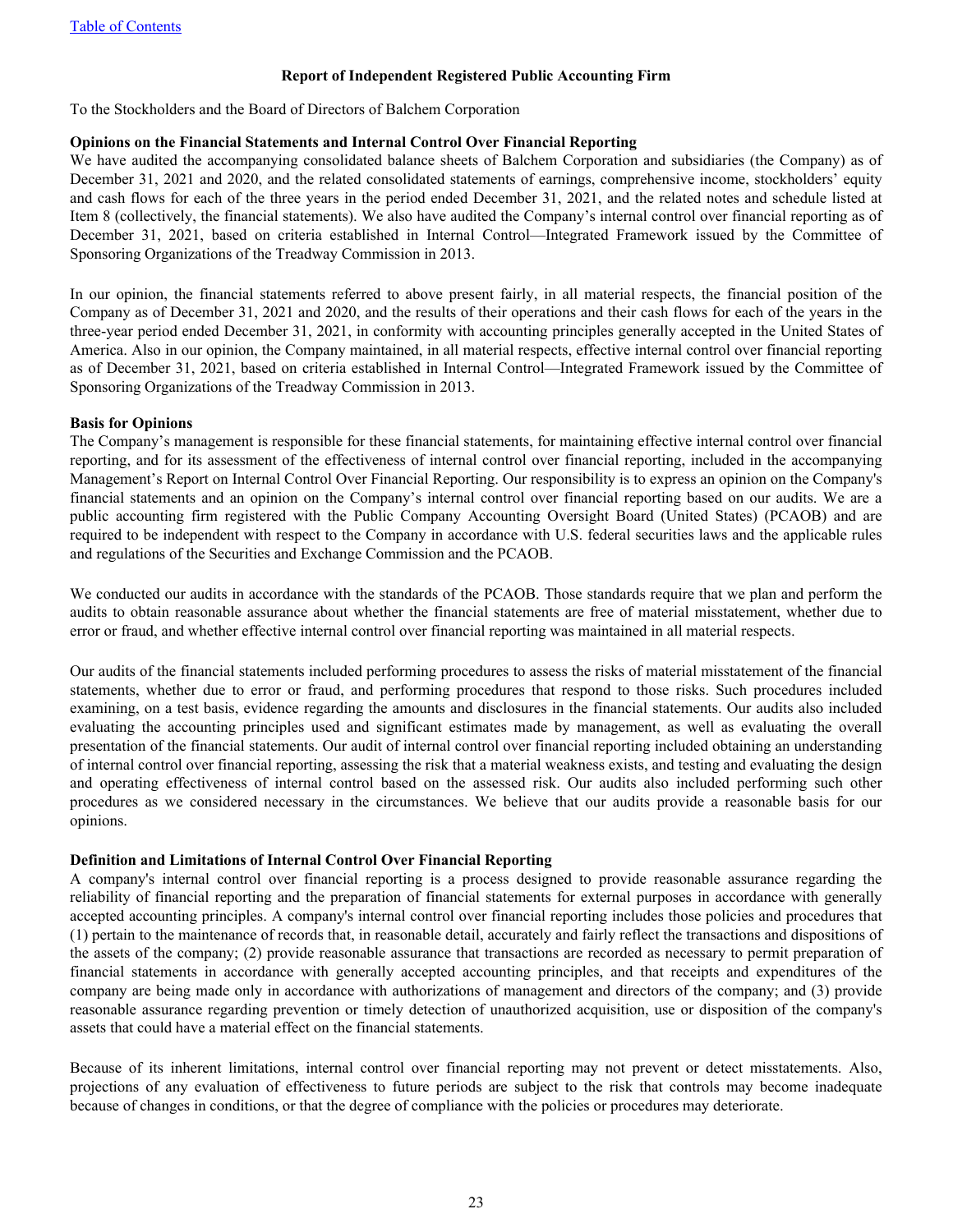#### **Critical Audit Matter**

The critical audit matter communicated below is a matter arising from the current period audit of the financial statements that was communicated or required to be communicated to the audit committee and that: (1) relates to accounts or disclosures that are material to the financial statements and (2) involved our especially challenging, subjective, or complex judgments. The communication of the critical audit matter does not alter in any way our opinion on the financial statements, taken as a whole, and we are not, by communicating the critical audit matter below, providing separate opinions on the critical audit matter or on the accounts or disclosures to which it relates.

#### *Valuation of Reporting Units for Goodwill Impairment Testing*

As described in Note 1 and 6 to the financial statements, the Company's goodwill balance was \$524 million as of December 31, 2021. The Company performed an annual goodwill impairment test as of October 1, 2021 using a quantitative evaluation for each of its reporting units. The Company determines the fair value of its reporting units using the income approach, based on a discounted cash flow valuation model. To test for goodwill impairment, the Company compares the fair value of each reporting unit to its carrying value. When determining the fair value of each reporting unit, management makes significant estimates and assumptions related to a number of factors. The Company considers the impact of factors that are specific to each of the reporting units such as industry and economic changes as well as projected revenue and expense growth rates based upon annual budgets and longer-range strategic plans, which are highly sensitive to changes in domestic and foreign economic conditions, and the selection of appropriate discount rates.

Given the significant estimates and assumptions management makes to determine the fair value of the reporting units and the sensitivity of the operations to changes in U.S. and foreign economic conditions, we identified management's assumptions related to the revenue and expense growth rates, the discount rates, and the terminal value calculation utilized in the valuation of the reporting units utilized in the Company's goodwill impairment tests as a critical audit matter. Auditing the reasonableness of management's estimates and assumptions required a high degree of auditor judgment and an increased extent of effort, including the need to involve our fair value specialists.

Our audit procedures related to revenue and expense growth rates, discount rates, and the terminal value calculation utilized in the valuation of the Company's reporting units included the following, among others:

- We obtained an understanding of the relevant controls related to the valuation of the Company's reporting units and tested such controls for design and operating effectiveness, including management review controls related to revenue and expense growth rates and the selection of appropriate discount rates.
- We evaluated the reasonableness of management's forecasted revenue and expense growth rates by comparing actual results to management's historical forecasts.
- Due to the uncertain U.S and foreign economic growth, we evaluated the reasonableness of management's forecasts of revenue and expense growth rates by comparing the forecasts to (1) the historical results, (2) internal communications to management and the Board of Directors, and (3) external communications made by management to analysts and investors.
- We evaluated changes in the regulatory environment using industry reports containing analysis of the Company's markets and assessed whether these changes were reflected in management's forecasts of revenue and expense growth rates.
- With the assistance of our fair value specialists, we evaluated the reasonableness of the discount rates and tested the relevance and reliability of source information underlying the determination of the discount rates, tested the mathematical accuracy of the calculation, and developed a range of independent estimates and compared those to the discount rates selected by management.
- With the assistance of our fair value specialists, we evaluated the reasonableness and tested the mathematical accuracy of the terminal value calculation.

#### /s/ RSM US LLP

We have served as the Company's auditor since 2004. New York, New York February 24, 2022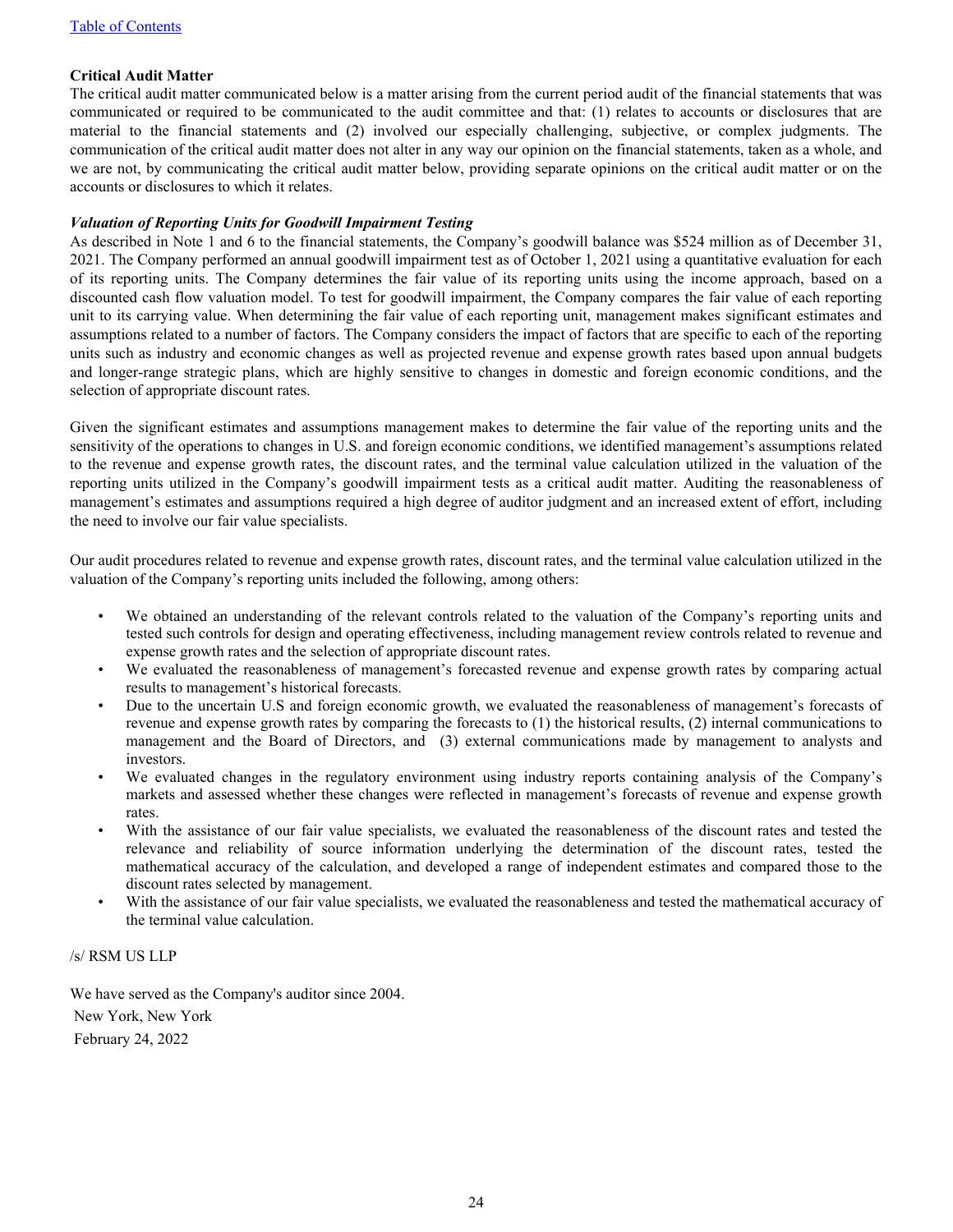#### **BALCHEM CORPORATION Consolidated Balance Sheets December 31, 2021 and 2020**

*(Dollars in thousands, except share and per share data)*

<span id="page-28-0"></span>

| \$<br>103,239<br>Cash and cash equivalents<br>$\mathcal{S}$<br>84,571<br>Accounts receivable, net of allowance for doubtful accounts of \$928 and \$2,092 at<br>December 31, 2021 and 2020, respectively<br>117,408<br>98,214<br>91,058<br>Inventories, net<br>70,620<br>Prepaid expenses<br>6,116<br>6,598<br>Prepaid income taxes<br>3,447<br>Other current assets<br>4,411<br>3,438<br><b>Total current assets</b><br>322,232<br>266,888<br>237,517<br>228,096<br>Property, plant and equipment, net<br>Goodwill<br>523,949<br>529,463<br>Intangible assets with finite lives, net<br>94,665<br>121,660<br>Right of use assets - operating leases<br>6,929<br>5,838<br>Right of use assets - finance lease<br>2,359<br>2,572<br>Other assets<br>11,326<br>11,674<br><b>Total assets</b><br>1,199,325<br>1,165,843<br>S<br>S,<br><b>Liabilities and Stockholders' Equity</b><br><b>Current liabilities:</b><br>\$<br>56,243<br>Trade accounts payable<br>-S<br>23,742<br>43,411<br>Accrued expenses<br>29,655<br>Accrued compensation and other benefits<br>19,567<br>19,753<br>Dividends payable<br>20,886<br>18,941<br>Income tax payable<br>1,334<br>Operating lease liabilities - current<br>2,194<br>2,178<br>Finance lease liabilities - current<br>167<br>159<br>143,802<br><b>Total current liabilities</b><br>94,428<br>108,569<br>163,569<br>Revolving loan<br>Deferred income taxes<br>46,455<br>51,359<br>Operating lease liabilities - non-current<br>4,811<br>3,607<br>Finance lease liabilities - non-current<br>2,303<br>2,472<br>Derivative liabilities<br>2,658<br>11,658<br>Other long-term obligations<br>13,712<br>10,517<br>322,310<br><b>Total liabilities</b><br>337,610<br>Commitments and contingencies (Note 16)<br>Stockholders' equity:<br>Preferred stock, \$25 par value. Authorized 2,000,000 shares; none issued and outstanding<br>Common stock, \$.0667 par value. Authorized 120,000,000 shares; 32,287,150 shares issued and<br>outstanding at December 31, 2021 and 32,372,621 shares issued and outstanding at December<br>31, 2020, respectively<br>2,154<br>2,160<br>Additional paid-in capital<br>165,160<br>147,716<br>Retained earnings<br>732,138<br>656,740<br>Accumulated other comprehensive (loss)/income<br>(4,993)<br>4,173<br>877,015<br><b>Total stockholders' equity</b><br>828,233<br>1,199,325<br>Total liabilities and stockholders' equity<br>$\mathbf{\$}$<br>1,165,843<br>$\mathbf{s}$ |                        | 2021 | 2020 |
|------------------------------------------------------------------------------------------------------------------------------------------------------------------------------------------------------------------------------------------------------------------------------------------------------------------------------------------------------------------------------------------------------------------------------------------------------------------------------------------------------------------------------------------------------------------------------------------------------------------------------------------------------------------------------------------------------------------------------------------------------------------------------------------------------------------------------------------------------------------------------------------------------------------------------------------------------------------------------------------------------------------------------------------------------------------------------------------------------------------------------------------------------------------------------------------------------------------------------------------------------------------------------------------------------------------------------------------------------------------------------------------------------------------------------------------------------------------------------------------------------------------------------------------------------------------------------------------------------------------------------------------------------------------------------------------------------------------------------------------------------------------------------------------------------------------------------------------------------------------------------------------------------------------------------------------------------------------------------------------------------------------------------------------------------------------------------------------------------------------------------------------------------------------------------------------------------------------------------------------------------------------------------------------------------------------------------------------------------------------------------------------------------------------------------------------------------|------------------------|------|------|
|                                                                                                                                                                                                                                                                                                                                                                                                                                                                                                                                                                                                                                                                                                                                                                                                                                                                                                                                                                                                                                                                                                                                                                                                                                                                                                                                                                                                                                                                                                                                                                                                                                                                                                                                                                                                                                                                                                                                                                                                                                                                                                                                                                                                                                                                                                                                                                                                                                                      | <b>Current assets:</b> |      |      |
|                                                                                                                                                                                                                                                                                                                                                                                                                                                                                                                                                                                                                                                                                                                                                                                                                                                                                                                                                                                                                                                                                                                                                                                                                                                                                                                                                                                                                                                                                                                                                                                                                                                                                                                                                                                                                                                                                                                                                                                                                                                                                                                                                                                                                                                                                                                                                                                                                                                      |                        |      |      |
|                                                                                                                                                                                                                                                                                                                                                                                                                                                                                                                                                                                                                                                                                                                                                                                                                                                                                                                                                                                                                                                                                                                                                                                                                                                                                                                                                                                                                                                                                                                                                                                                                                                                                                                                                                                                                                                                                                                                                                                                                                                                                                                                                                                                                                                                                                                                                                                                                                                      |                        |      |      |
|                                                                                                                                                                                                                                                                                                                                                                                                                                                                                                                                                                                                                                                                                                                                                                                                                                                                                                                                                                                                                                                                                                                                                                                                                                                                                                                                                                                                                                                                                                                                                                                                                                                                                                                                                                                                                                                                                                                                                                                                                                                                                                                                                                                                                                                                                                                                                                                                                                                      |                        |      |      |
|                                                                                                                                                                                                                                                                                                                                                                                                                                                                                                                                                                                                                                                                                                                                                                                                                                                                                                                                                                                                                                                                                                                                                                                                                                                                                                                                                                                                                                                                                                                                                                                                                                                                                                                                                                                                                                                                                                                                                                                                                                                                                                                                                                                                                                                                                                                                                                                                                                                      |                        |      |      |
|                                                                                                                                                                                                                                                                                                                                                                                                                                                                                                                                                                                                                                                                                                                                                                                                                                                                                                                                                                                                                                                                                                                                                                                                                                                                                                                                                                                                                                                                                                                                                                                                                                                                                                                                                                                                                                                                                                                                                                                                                                                                                                                                                                                                                                                                                                                                                                                                                                                      |                        |      |      |
|                                                                                                                                                                                                                                                                                                                                                                                                                                                                                                                                                                                                                                                                                                                                                                                                                                                                                                                                                                                                                                                                                                                                                                                                                                                                                                                                                                                                                                                                                                                                                                                                                                                                                                                                                                                                                                                                                                                                                                                                                                                                                                                                                                                                                                                                                                                                                                                                                                                      |                        |      |      |
|                                                                                                                                                                                                                                                                                                                                                                                                                                                                                                                                                                                                                                                                                                                                                                                                                                                                                                                                                                                                                                                                                                                                                                                                                                                                                                                                                                                                                                                                                                                                                                                                                                                                                                                                                                                                                                                                                                                                                                                                                                                                                                                                                                                                                                                                                                                                                                                                                                                      |                        |      |      |
|                                                                                                                                                                                                                                                                                                                                                                                                                                                                                                                                                                                                                                                                                                                                                                                                                                                                                                                                                                                                                                                                                                                                                                                                                                                                                                                                                                                                                                                                                                                                                                                                                                                                                                                                                                                                                                                                                                                                                                                                                                                                                                                                                                                                                                                                                                                                                                                                                                                      |                        |      |      |
|                                                                                                                                                                                                                                                                                                                                                                                                                                                                                                                                                                                                                                                                                                                                                                                                                                                                                                                                                                                                                                                                                                                                                                                                                                                                                                                                                                                                                                                                                                                                                                                                                                                                                                                                                                                                                                                                                                                                                                                                                                                                                                                                                                                                                                                                                                                                                                                                                                                      |                        |      |      |
|                                                                                                                                                                                                                                                                                                                                                                                                                                                                                                                                                                                                                                                                                                                                                                                                                                                                                                                                                                                                                                                                                                                                                                                                                                                                                                                                                                                                                                                                                                                                                                                                                                                                                                                                                                                                                                                                                                                                                                                                                                                                                                                                                                                                                                                                                                                                                                                                                                                      |                        |      |      |
|                                                                                                                                                                                                                                                                                                                                                                                                                                                                                                                                                                                                                                                                                                                                                                                                                                                                                                                                                                                                                                                                                                                                                                                                                                                                                                                                                                                                                                                                                                                                                                                                                                                                                                                                                                                                                                                                                                                                                                                                                                                                                                                                                                                                                                                                                                                                                                                                                                                      |                        |      |      |
|                                                                                                                                                                                                                                                                                                                                                                                                                                                                                                                                                                                                                                                                                                                                                                                                                                                                                                                                                                                                                                                                                                                                                                                                                                                                                                                                                                                                                                                                                                                                                                                                                                                                                                                                                                                                                                                                                                                                                                                                                                                                                                                                                                                                                                                                                                                                                                                                                                                      |                        |      |      |
|                                                                                                                                                                                                                                                                                                                                                                                                                                                                                                                                                                                                                                                                                                                                                                                                                                                                                                                                                                                                                                                                                                                                                                                                                                                                                                                                                                                                                                                                                                                                                                                                                                                                                                                                                                                                                                                                                                                                                                                                                                                                                                                                                                                                                                                                                                                                                                                                                                                      |                        |      |      |
|                                                                                                                                                                                                                                                                                                                                                                                                                                                                                                                                                                                                                                                                                                                                                                                                                                                                                                                                                                                                                                                                                                                                                                                                                                                                                                                                                                                                                                                                                                                                                                                                                                                                                                                                                                                                                                                                                                                                                                                                                                                                                                                                                                                                                                                                                                                                                                                                                                                      |                        |      |      |
|                                                                                                                                                                                                                                                                                                                                                                                                                                                                                                                                                                                                                                                                                                                                                                                                                                                                                                                                                                                                                                                                                                                                                                                                                                                                                                                                                                                                                                                                                                                                                                                                                                                                                                                                                                                                                                                                                                                                                                                                                                                                                                                                                                                                                                                                                                                                                                                                                                                      |                        |      |      |
|                                                                                                                                                                                                                                                                                                                                                                                                                                                                                                                                                                                                                                                                                                                                                                                                                                                                                                                                                                                                                                                                                                                                                                                                                                                                                                                                                                                                                                                                                                                                                                                                                                                                                                                                                                                                                                                                                                                                                                                                                                                                                                                                                                                                                                                                                                                                                                                                                                                      |                        |      |      |
|                                                                                                                                                                                                                                                                                                                                                                                                                                                                                                                                                                                                                                                                                                                                                                                                                                                                                                                                                                                                                                                                                                                                                                                                                                                                                                                                                                                                                                                                                                                                                                                                                                                                                                                                                                                                                                                                                                                                                                                                                                                                                                                                                                                                                                                                                                                                                                                                                                                      |                        |      |      |
|                                                                                                                                                                                                                                                                                                                                                                                                                                                                                                                                                                                                                                                                                                                                                                                                                                                                                                                                                                                                                                                                                                                                                                                                                                                                                                                                                                                                                                                                                                                                                                                                                                                                                                                                                                                                                                                                                                                                                                                                                                                                                                                                                                                                                                                                                                                                                                                                                                                      |                        |      |      |
|                                                                                                                                                                                                                                                                                                                                                                                                                                                                                                                                                                                                                                                                                                                                                                                                                                                                                                                                                                                                                                                                                                                                                                                                                                                                                                                                                                                                                                                                                                                                                                                                                                                                                                                                                                                                                                                                                                                                                                                                                                                                                                                                                                                                                                                                                                                                                                                                                                                      |                        |      |      |
|                                                                                                                                                                                                                                                                                                                                                                                                                                                                                                                                                                                                                                                                                                                                                                                                                                                                                                                                                                                                                                                                                                                                                                                                                                                                                                                                                                                                                                                                                                                                                                                                                                                                                                                                                                                                                                                                                                                                                                                                                                                                                                                                                                                                                                                                                                                                                                                                                                                      |                        |      |      |
|                                                                                                                                                                                                                                                                                                                                                                                                                                                                                                                                                                                                                                                                                                                                                                                                                                                                                                                                                                                                                                                                                                                                                                                                                                                                                                                                                                                                                                                                                                                                                                                                                                                                                                                                                                                                                                                                                                                                                                                                                                                                                                                                                                                                                                                                                                                                                                                                                                                      |                        |      |      |
|                                                                                                                                                                                                                                                                                                                                                                                                                                                                                                                                                                                                                                                                                                                                                                                                                                                                                                                                                                                                                                                                                                                                                                                                                                                                                                                                                                                                                                                                                                                                                                                                                                                                                                                                                                                                                                                                                                                                                                                                                                                                                                                                                                                                                                                                                                                                                                                                                                                      |                        |      |      |
|                                                                                                                                                                                                                                                                                                                                                                                                                                                                                                                                                                                                                                                                                                                                                                                                                                                                                                                                                                                                                                                                                                                                                                                                                                                                                                                                                                                                                                                                                                                                                                                                                                                                                                                                                                                                                                                                                                                                                                                                                                                                                                                                                                                                                                                                                                                                                                                                                                                      |                        |      |      |
|                                                                                                                                                                                                                                                                                                                                                                                                                                                                                                                                                                                                                                                                                                                                                                                                                                                                                                                                                                                                                                                                                                                                                                                                                                                                                                                                                                                                                                                                                                                                                                                                                                                                                                                                                                                                                                                                                                                                                                                                                                                                                                                                                                                                                                                                                                                                                                                                                                                      |                        |      |      |
|                                                                                                                                                                                                                                                                                                                                                                                                                                                                                                                                                                                                                                                                                                                                                                                                                                                                                                                                                                                                                                                                                                                                                                                                                                                                                                                                                                                                                                                                                                                                                                                                                                                                                                                                                                                                                                                                                                                                                                                                                                                                                                                                                                                                                                                                                                                                                                                                                                                      |                        |      |      |
|                                                                                                                                                                                                                                                                                                                                                                                                                                                                                                                                                                                                                                                                                                                                                                                                                                                                                                                                                                                                                                                                                                                                                                                                                                                                                                                                                                                                                                                                                                                                                                                                                                                                                                                                                                                                                                                                                                                                                                                                                                                                                                                                                                                                                                                                                                                                                                                                                                                      |                        |      |      |
|                                                                                                                                                                                                                                                                                                                                                                                                                                                                                                                                                                                                                                                                                                                                                                                                                                                                                                                                                                                                                                                                                                                                                                                                                                                                                                                                                                                                                                                                                                                                                                                                                                                                                                                                                                                                                                                                                                                                                                                                                                                                                                                                                                                                                                                                                                                                                                                                                                                      |                        |      |      |
|                                                                                                                                                                                                                                                                                                                                                                                                                                                                                                                                                                                                                                                                                                                                                                                                                                                                                                                                                                                                                                                                                                                                                                                                                                                                                                                                                                                                                                                                                                                                                                                                                                                                                                                                                                                                                                                                                                                                                                                                                                                                                                                                                                                                                                                                                                                                                                                                                                                      |                        |      |      |
|                                                                                                                                                                                                                                                                                                                                                                                                                                                                                                                                                                                                                                                                                                                                                                                                                                                                                                                                                                                                                                                                                                                                                                                                                                                                                                                                                                                                                                                                                                                                                                                                                                                                                                                                                                                                                                                                                                                                                                                                                                                                                                                                                                                                                                                                                                                                                                                                                                                      |                        |      |      |
|                                                                                                                                                                                                                                                                                                                                                                                                                                                                                                                                                                                                                                                                                                                                                                                                                                                                                                                                                                                                                                                                                                                                                                                                                                                                                                                                                                                                                                                                                                                                                                                                                                                                                                                                                                                                                                                                                                                                                                                                                                                                                                                                                                                                                                                                                                                                                                                                                                                      |                        |      |      |
|                                                                                                                                                                                                                                                                                                                                                                                                                                                                                                                                                                                                                                                                                                                                                                                                                                                                                                                                                                                                                                                                                                                                                                                                                                                                                                                                                                                                                                                                                                                                                                                                                                                                                                                                                                                                                                                                                                                                                                                                                                                                                                                                                                                                                                                                                                                                                                                                                                                      |                        |      |      |
|                                                                                                                                                                                                                                                                                                                                                                                                                                                                                                                                                                                                                                                                                                                                                                                                                                                                                                                                                                                                                                                                                                                                                                                                                                                                                                                                                                                                                                                                                                                                                                                                                                                                                                                                                                                                                                                                                                                                                                                                                                                                                                                                                                                                                                                                                                                                                                                                                                                      |                        |      |      |
|                                                                                                                                                                                                                                                                                                                                                                                                                                                                                                                                                                                                                                                                                                                                                                                                                                                                                                                                                                                                                                                                                                                                                                                                                                                                                                                                                                                                                                                                                                                                                                                                                                                                                                                                                                                                                                                                                                                                                                                                                                                                                                                                                                                                                                                                                                                                                                                                                                                      |                        |      |      |
|                                                                                                                                                                                                                                                                                                                                                                                                                                                                                                                                                                                                                                                                                                                                                                                                                                                                                                                                                                                                                                                                                                                                                                                                                                                                                                                                                                                                                                                                                                                                                                                                                                                                                                                                                                                                                                                                                                                                                                                                                                                                                                                                                                                                                                                                                                                                                                                                                                                      |                        |      |      |
|                                                                                                                                                                                                                                                                                                                                                                                                                                                                                                                                                                                                                                                                                                                                                                                                                                                                                                                                                                                                                                                                                                                                                                                                                                                                                                                                                                                                                                                                                                                                                                                                                                                                                                                                                                                                                                                                                                                                                                                                                                                                                                                                                                                                                                                                                                                                                                                                                                                      |                        |      |      |
|                                                                                                                                                                                                                                                                                                                                                                                                                                                                                                                                                                                                                                                                                                                                                                                                                                                                                                                                                                                                                                                                                                                                                                                                                                                                                                                                                                                                                                                                                                                                                                                                                                                                                                                                                                                                                                                                                                                                                                                                                                                                                                                                                                                                                                                                                                                                                                                                                                                      |                        |      |      |
|                                                                                                                                                                                                                                                                                                                                                                                                                                                                                                                                                                                                                                                                                                                                                                                                                                                                                                                                                                                                                                                                                                                                                                                                                                                                                                                                                                                                                                                                                                                                                                                                                                                                                                                                                                                                                                                                                                                                                                                                                                                                                                                                                                                                                                                                                                                                                                                                                                                      |                        |      |      |
|                                                                                                                                                                                                                                                                                                                                                                                                                                                                                                                                                                                                                                                                                                                                                                                                                                                                                                                                                                                                                                                                                                                                                                                                                                                                                                                                                                                                                                                                                                                                                                                                                                                                                                                                                                                                                                                                                                                                                                                                                                                                                                                                                                                                                                                                                                                                                                                                                                                      |                        |      |      |
|                                                                                                                                                                                                                                                                                                                                                                                                                                                                                                                                                                                                                                                                                                                                                                                                                                                                                                                                                                                                                                                                                                                                                                                                                                                                                                                                                                                                                                                                                                                                                                                                                                                                                                                                                                                                                                                                                                                                                                                                                                                                                                                                                                                                                                                                                                                                                                                                                                                      |                        |      |      |
|                                                                                                                                                                                                                                                                                                                                                                                                                                                                                                                                                                                                                                                                                                                                                                                                                                                                                                                                                                                                                                                                                                                                                                                                                                                                                                                                                                                                                                                                                                                                                                                                                                                                                                                                                                                                                                                                                                                                                                                                                                                                                                                                                                                                                                                                                                                                                                                                                                                      |                        |      |      |
|                                                                                                                                                                                                                                                                                                                                                                                                                                                                                                                                                                                                                                                                                                                                                                                                                                                                                                                                                                                                                                                                                                                                                                                                                                                                                                                                                                                                                                                                                                                                                                                                                                                                                                                                                                                                                                                                                                                                                                                                                                                                                                                                                                                                                                                                                                                                                                                                                                                      |                        |      |      |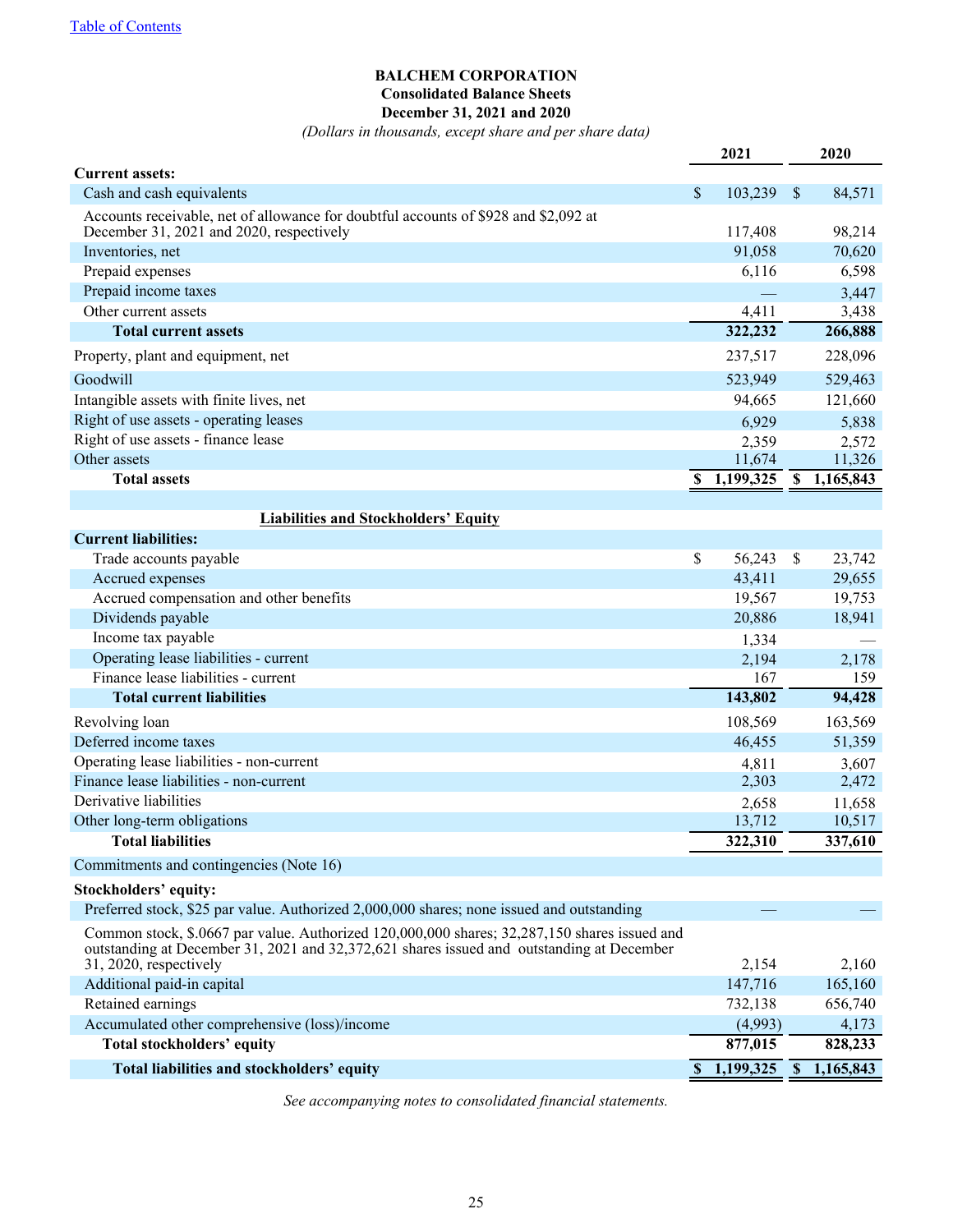### **BALCHEM CORPORATION Consolidated Statements of Earnings Years Ended December 31, 2021, 2020 and 2019**

*(In thousands, except per share data)*

<span id="page-29-0"></span>

|                                       |                   | 2021    |               | 2020      |                           | 2019    |
|---------------------------------------|-------------------|---------|---------------|-----------|---------------------------|---------|
| <b>Net sales</b>                      | $\mathbf S$       | 799,023 | $\mathbf{s}$  | 703,644   | $\mathbf{s}$              | 643,705 |
| <b>Cost of sales</b>                  |                   | 555,849 |               | 479,747   |                           | 432,338 |
| <b>Gross margin</b>                   |                   | 243,174 |               | 223,897   |                           | 211,367 |
| <b>Operating expenses:</b>            |                   |         |               |           |                           |         |
| Selling expenses                      |                   | 60,413  |               | 58,630    |                           | 60,932  |
| Research and development expenses     |                   | 13,524  |               | 10,332    |                           | 11,377  |
| General and administrative expenses   |                   | 41,735  |               | 43,788    |                           | 36,505  |
|                                       |                   | 115,672 |               | 112,750   |                           | 108,814 |
| <b>Earnings from operations</b>       |                   | 127,502 |               | 111,147   |                           | 102,553 |
| Other expenses:                       |                   |         |               |           |                           |         |
|                                       |                   |         |               |           |                           |         |
| Interest expense, net                 |                   | 2,456   |               | 4,439     |                           | 5,959   |
| Other, net                            |                   | (187)   |               | 291       |                           | 116     |
|                                       |                   | 2,269   |               | 4,730     |                           | 6,075   |
| Earnings before income tax expense    |                   | 125,233 |               | 106,417   |                           | 96,478  |
| Income tax expense                    |                   | 29,129  |               | 21,794    |                           | 16,807  |
| Net earnings                          | $\boldsymbol{\$}$ | 96,104  | $\mathbf{\$}$ | 84,623 \$ |                           | 79,671  |
| Basic net earnings per common share   | $\mathbf{s}$      | 2.98    | $\mathbf{s}$  | 2.63      | $\boldsymbol{\mathsf{S}}$ | 2.48    |
| Diluted net earnings per common share | $\mathbf{s}$      | 2.94    | $\mathbf{\$}$ | 2.60      | $\mathbf{\$}$             | 2.45    |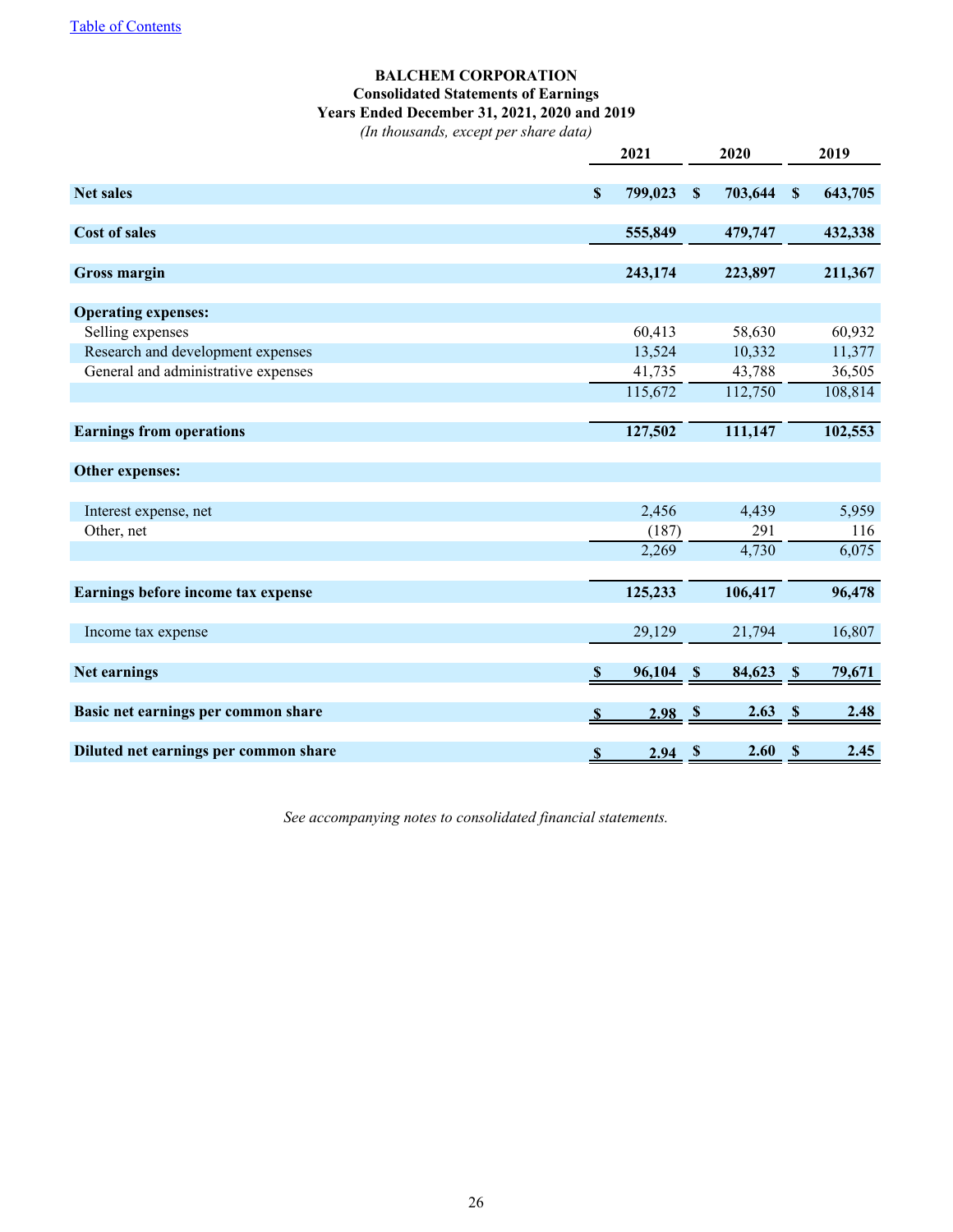### **BALCHEM CORPORATION Consolidated Statements of Comprehensive Income Years Ended December 31, 2021, 2020 and 2019**

*(In thousands)*

<span id="page-30-0"></span>

|                                                                                                                                          |   | 2021     |  | 2020    |  | 2019    |
|------------------------------------------------------------------------------------------------------------------------------------------|---|----------|--|---------|--|---------|
|                                                                                                                                          |   |          |  |         |  |         |
| Net earnings                                                                                                                             | S | 96,104   |  | 84,623  |  | 79,671  |
|                                                                                                                                          |   |          |  |         |  |         |
| Other comprehensive (loss)/ income, net of tax:                                                                                          |   |          |  |         |  |         |
| Net foreign currency translation adjustment                                                                                              |   | (11,255) |  | 12,829  |  | (891)   |
| Unrealized gain/(loss) on cash flow hedge, net of taxes of \$654, \$809, and<br>\$372 at December 31, 2021, 2020, and 2019, respectively |   | 2,053    |  | (2,285) |  | (1,399) |
| Net change in postretirement benefit plan, net of taxes of \$13, \$127, and<br>\$101 at December 31, 2021, 2020 and 2019, respectively   |   | 36       |  | (807)   |  | 328     |
| Other comprehensive (loss)/income, net of tax                                                                                            |   | (9,166)  |  | 9,737   |  | (1,962) |
|                                                                                                                                          |   |          |  |         |  |         |
| Comprehensive income                                                                                                                     |   | 86,938   |  | 94,360  |  | 77,709  |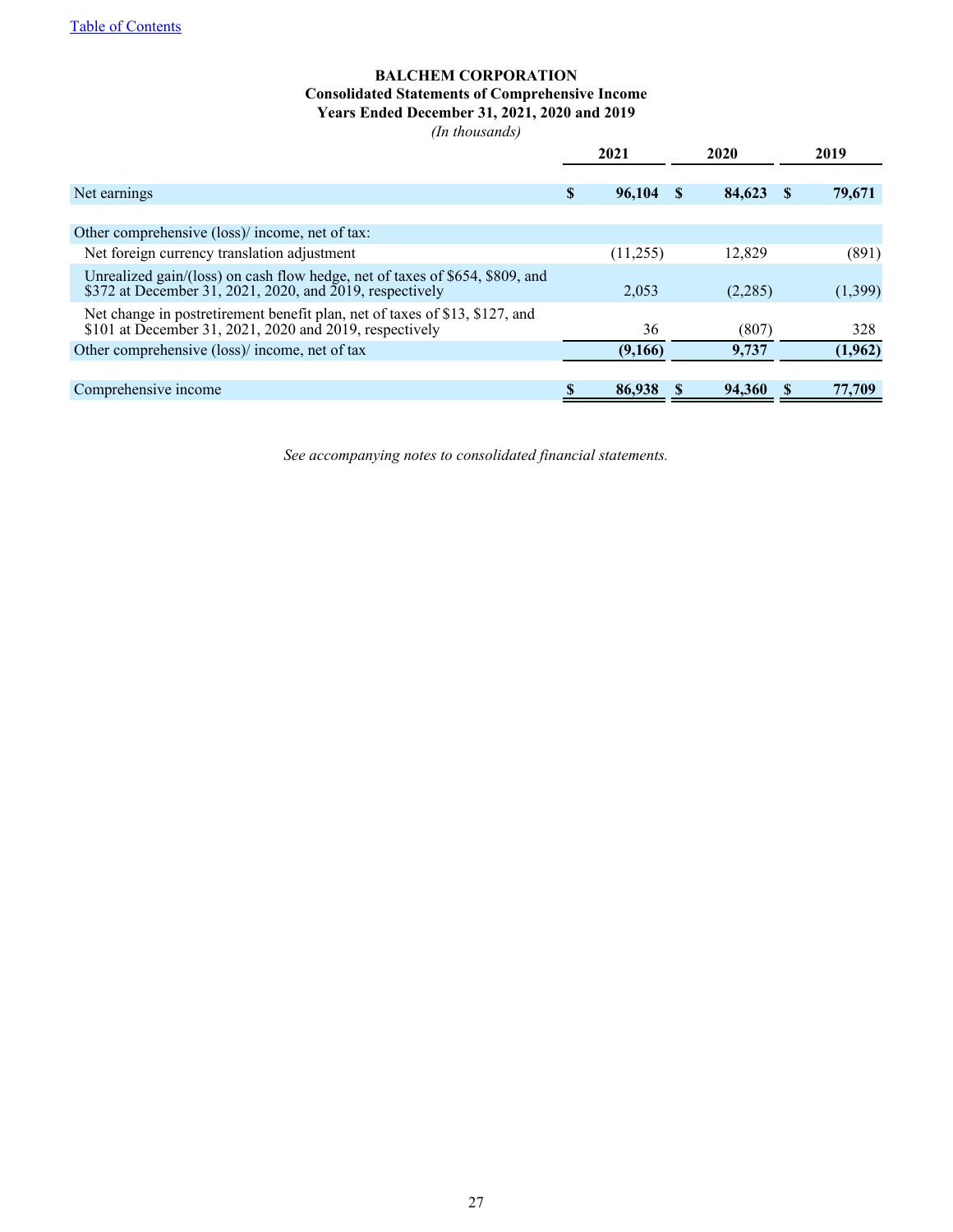### **BALCHEM CORPORATION Consolidated Statements of Stockholders' Equity Years Ended December 31, 2021, 2020 and 2019**

*(Dollars in thousands, except share and per share data)*

<span id="page-31-0"></span>

|                                                        |               | <b>Total</b><br><b>Stockholders'</b><br><b>Equity</b> |          | <b>Retained</b><br><b>Earnings</b> | Accumulated<br>Other<br>Comprehensive<br><b>Income</b> (Loss) |                                 | <b>Common Stock</b><br><b>Shares</b> |      | Amount     | <b>Additional</b><br>Paid-in<br>Capital |
|--------------------------------------------------------|---------------|-------------------------------------------------------|----------|------------------------------------|---------------------------------------------------------------|---------------------------------|--------------------------------------|------|------------|-----------------------------------------|
| <b>Balance - December 31, 2018</b>                     | $\mathbf S$   | $\overline{691,618}$ $\overline{\$}$                  |          | 528,027                            | $\mathbf{\$}$                                                 | (3,602)                         | $32,256,209$ \$                      |      | $2,151$ \$ | 165,042                                 |
|                                                        |               |                                                       |          |                                    |                                                               |                                 |                                      |      |            |                                         |
| Net earnings                                           |               | 79,671                                                |          | 79,671                             |                                                               |                                 |                                      |      |            |                                         |
| Other comprehensive (loss)                             |               | (1,962)                                               |          |                                    |                                                               | (1,962)                         |                                      |      |            |                                         |
| Dividends (\$.52 per share)                            |               | (16,777)                                              |          | (16,777)                           |                                                               |                                 |                                      |      |            |                                         |
| Repurchases of common stock                            |               | (21, 321)                                             |          |                                    |                                                               | $\hspace{0.1mm}-\hspace{0.1mm}$ | (240,995)                            |      | (16)       | (21, 305)                               |
| Shares and options issued under stock plans            |               | 12,438                                                |          |                                    |                                                               |                                 | 186,703                              |      | 13         | 12,425                                  |
| <b>Balance - December 31, 2019</b>                     |               | 743,667                                               |          | 590,921                            |                                                               | (5,564)                         | 32,201,917                           |      | 2,148      | 156,162                                 |
|                                                        |               |                                                       |          |                                    |                                                               |                                 |                                      |      |            |                                         |
| Net earnings                                           |               | 84,623                                                |          | 84,623                             |                                                               |                                 |                                      |      |            |                                         |
| Other comprehensive income                             |               | 9,737                                                 |          |                                    |                                                               | 9,737                           |                                      |      |            |                                         |
| Dividends (\$.58 per share)                            |               | (18, 804)                                             |          | (18, 804)                          |                                                               |                                 |                                      |      |            |                                         |
| Repurchases of common stock                            |               | (13, 463)                                             |          |                                    |                                                               |                                 | (136, 629)                           |      | (9)        | (13, 454)                               |
| Shares and options issued (canceled) under stock plans |               | 22,473                                                |          |                                    |                                                               |                                 | 307,333                              |      | 21         | 22,452                                  |
| <b>Balance - December 31, 2020</b>                     |               | 828,233                                               |          | 656,740                            |                                                               | 4,173                           | 32,372,621                           |      | 2,160      | 165,160                                 |
| Net earnings                                           |               | 96,104                                                |          | 96,104                             |                                                               |                                 |                                      |      |            |                                         |
| Other comprehensive (loss)                             |               | (9,166)                                               |          |                                    |                                                               | (9,166)                         |                                      |      |            |                                         |
| Dividends (\$.64 per share)                            |               | (20,706)                                              |          | (20,706)                           |                                                               |                                 |                                      |      |            |                                         |
| Repurchases of common stock                            |               | (35,239)                                              |          |                                    |                                                               |                                 | (249, 848)                           |      | (17)       | (35, 222)                               |
| Shares and options issued under stock plans            |               | 17,789                                                |          |                                    |                                                               |                                 | 164,377                              |      | 11         | 17,778                                  |
| <b>Balance - December 31, 2021</b>                     | $\mathbf{\$}$ | 877,015                                               | <b>S</b> | 732,138 \$                         |                                                               | (4,993)                         | 32,287,150                           | - \$ | $2,154$ \$ | 147,716                                 |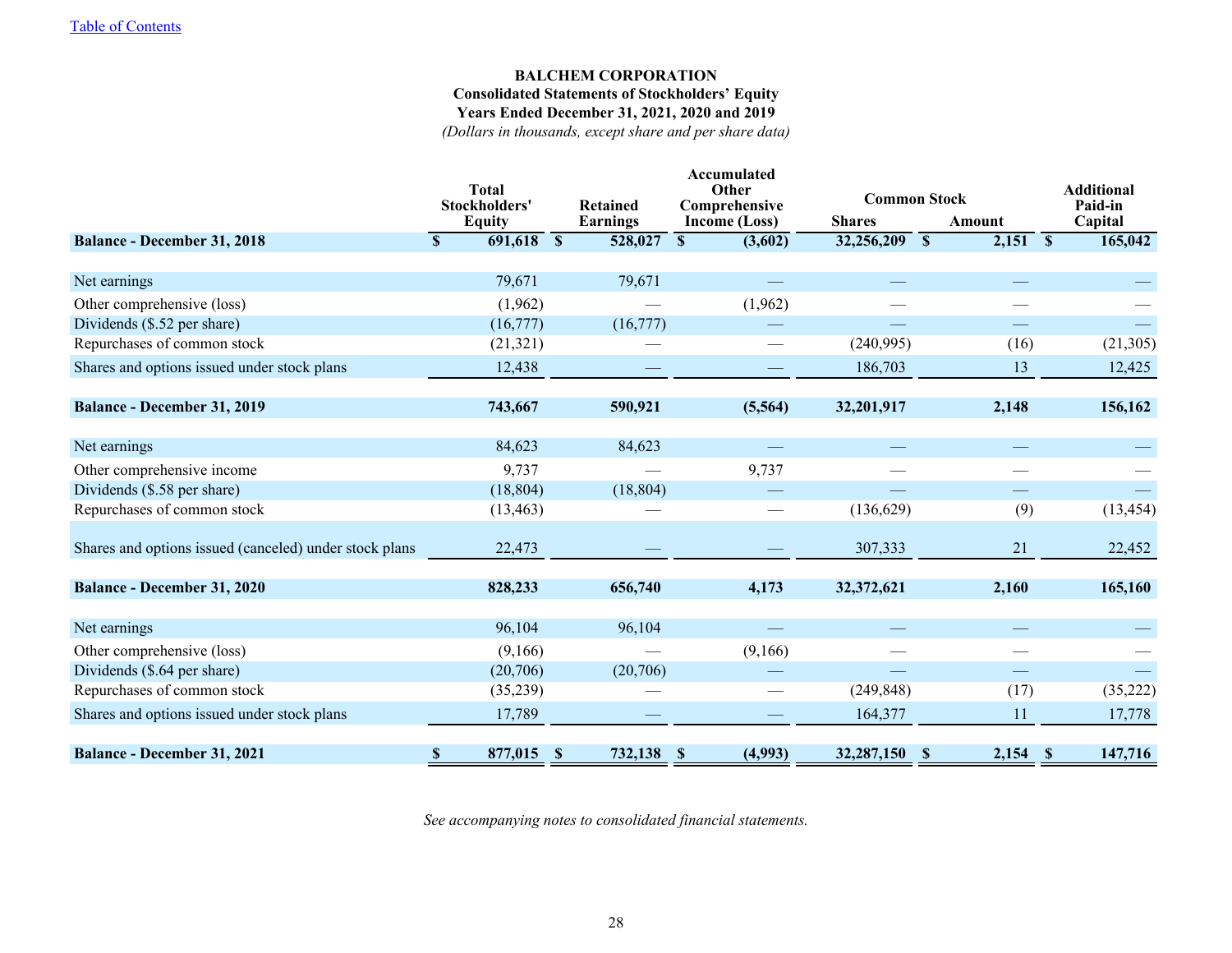### **BALCHEM CORPORATION Consolidated Statements of Cash Flows Years Ended December 31, 2021, 2020 and 2019**

*(In thousands)*

<span id="page-32-0"></span>

|                                                                                        | 2021            |            | 2020                    |            |               | 2019       |  |
|----------------------------------------------------------------------------------------|-----------------|------------|-------------------------|------------|---------------|------------|--|
| Cash flows from operating activities:                                                  |                 |            |                         |            |               |            |  |
| Net earnings                                                                           | <sup>\$</sup>   | 96,104     | $\mathbf{\$}$           | 84,623     | <sup>\$</sup> | 79,671     |  |
|                                                                                        |                 |            |                         |            |               |            |  |
| Adjustments to reconcile net earnings to net cash provided by operating<br>activities: |                 |            |                         |            |               |            |  |
| Depreciation and amortization                                                          |                 | 48,879     |                         | 51,281     |               | 45,862     |  |
| Stock compensation expense                                                             |                 | 10,802     |                         | 8,303      |               | 7,596      |  |
| Deferred income taxes                                                                  |                 | (5,944)    |                         | (4,627)    |               | (3, 563)   |  |
| Provision for doubtful accounts                                                        |                 | 180        |                         | 140        |               | 1,776      |  |
| Unrealized (gain)/loss on foreign currency transactions and deferred<br>compensation   |                 | (384)      |                         | 173        |               | 72         |  |
| Asset impairment charge                                                                |                 | 1,675      |                         | 1,915      |               | 1,140      |  |
| (Gain)/loss on disposal of assets                                                      |                 | (1,728)    |                         | 153        |               | (3, 134)   |  |
| Changes in assets and liabilities, net of acquired balances                            |                 |            |                         |            |               |            |  |
| Accounts receivable                                                                    |                 | (20,700)   |                         | (3,599)    |               | 11,623     |  |
| Inventories                                                                            |                 | (21, 023)  |                         | 13,923     |               | (11, 401)  |  |
| Prepaid expenses and other current assets                                              |                 | (881)      |                         | (2,856)    |               | 477        |  |
| Accounts payable and accrued expenses                                                  |                 | 47,067     |                         | (992)      |               | 1,134      |  |
| Income taxes                                                                           |                 | 4,787      |                         | 1,859      |               | (5,664)    |  |
| Other                                                                                  |                 | 1,680      |                         | 198        |               | (1, 128)   |  |
| Net cash provided by operating activities                                              |                 | 160,514    |                         | 150,494    |               | 124,461    |  |
|                                                                                        |                 |            |                         |            |               |            |  |
| Cash flows from investing activities:                                                  |                 |            |                         |            |               |            |  |
| Capital expenditures and intangible assets acquired                                    |                 | (37, 449)  |                         | (33, 828)  |               | (28, 413)  |  |
| Cash paid for acquisitions, net of cash acquired                                       |                 |            |                         |            |               | (141, 062) |  |
| Proceeds from sale of business and assets                                              |                 | 318        |                         | 87         |               | 11,523     |  |
| Proceeds from insurance                                                                |                 | 1,831      |                         |            |               | 2,727      |  |
| Purchase of convertible notes                                                          |                 |            |                         | (850)      |               | (1,000)    |  |
| Net cash used in investing activities                                                  |                 | (35,300)   |                         | (34,591)   |               | (156, 225) |  |
| Cash flows from financing activities:                                                  |                 |            |                         |            |               |            |  |
| Proceeds from revolving loan                                                           |                 | 5,000      |                         | 10,000     |               | 168,569    |  |
| Principal payments on revolving loan                                                   |                 | (60,000)   |                         | (95,000)   |               | (76,000)   |  |
| Principal payments on finance lease                                                    |                 | (159)      |                         | (151)      |               |            |  |
| Principal payment on acquired debt                                                     |                 |            |                         |            |               | (17, 567)  |  |
| Proceeds from stock options exercised                                                  |                 | 6,943      |                         | 14,155     |               | 4,839      |  |
| Dividends paid                                                                         |                 | (18, 723)  |                         | (16,705)   |               | (15, 135)  |  |
| Repurchases of common stock                                                            |                 | (35,239)   |                         | (13, 463)  |               | (21, 321)  |  |
| Net cash (used in) provided by financing activities                                    |                 | (102, 178) |                         | (101, 164) |               | 43,385     |  |
| Effect of exchange rate changes on cash                                                |                 | (4,368)    |                         | 4,160      |               | (217)      |  |
| Increase in cash and cash equivalents                                                  |                 | 18,668     |                         | 18,899     |               | 11,404     |  |
|                                                                                        |                 |            |                         |            |               |            |  |
| Cash and cash equivalents beginning of period                                          |                 | 84,571     |                         | 65,672     |               | 54,268     |  |
| Cash and cash equivalents end of period                                                | $\overline{\$}$ | 103,239    | $\overline{\mathbf{s}}$ | 84,571     | $\mathbf{\$}$ | 65,672     |  |

*Supplemental Cash Flow Information - see Note 13 See accompanying notes to consolidated financial statements.*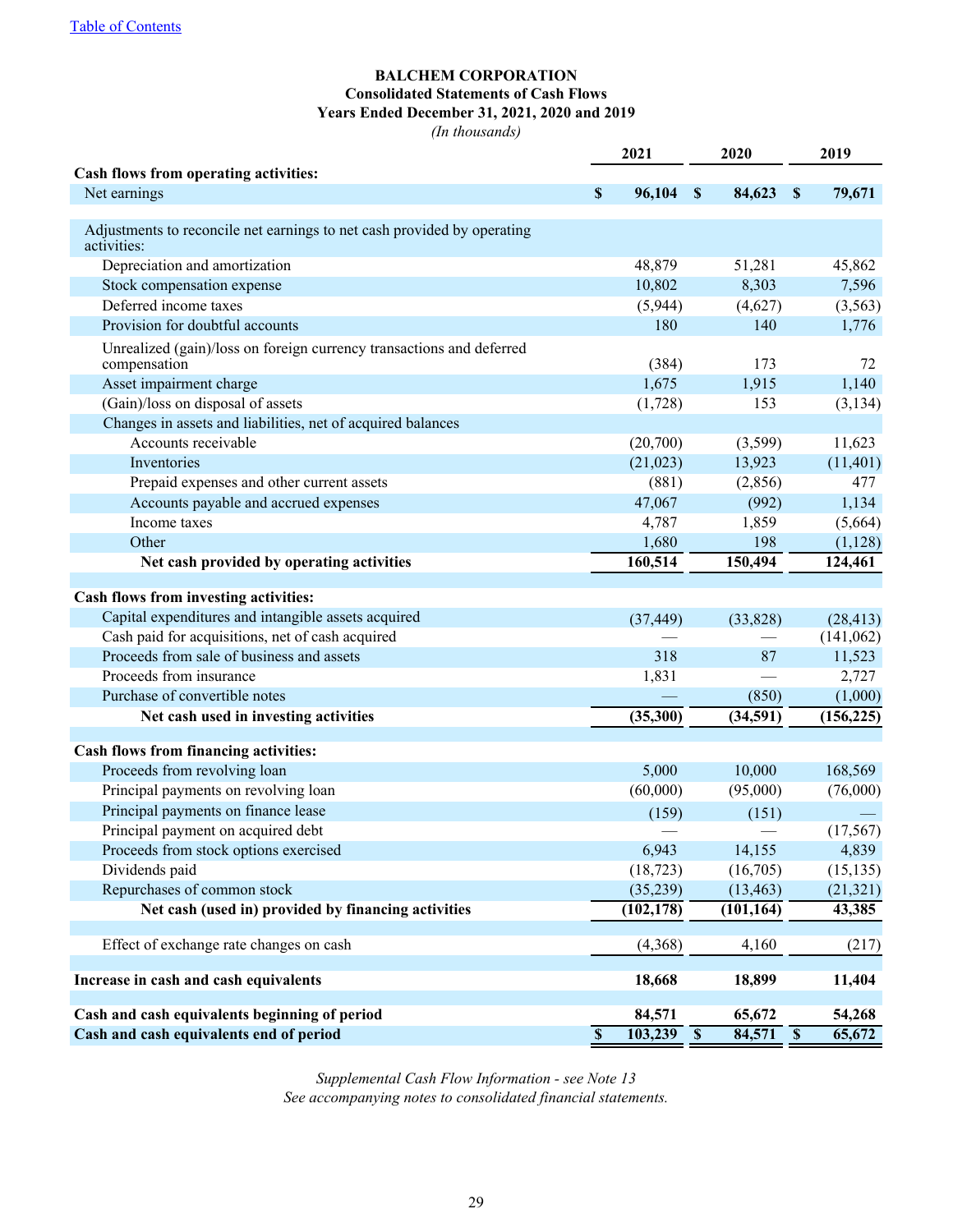#### <span id="page-33-0"></span>**BALCHEM CORPORATION Notes to Consolidated Financial Statements**

*(All amounts in thousands, except share and per share data)*

#### **NOTE 1 - BUSINESS DESCRIPTION AND SUMMARY OF SIGNIFICANT ACCOUNTING POLICIES**

#### Business Description

Balchem Corporation ("Balchem" or the "Company"), including, unless the context otherwise requires, its wholly-owned subsidiaries, incorporated in the State of Maryland in 1967, is engaged in the development, manufacture and marketing of specialty performance ingredients and products for the food, nutritional, feed, pharmaceutical, agricultural, and medical sterilization industries.

#### Principles of Consolidation

The consolidated financial statements include the financial statements of the Company and its subsidiaries. All significant intercompany balances and transactions have been eliminated in consolidation. Certain reclassifications have been made to prior period amounts to conform with the current period's presentation.

#### Revenue Recognition

Revenue for each of the Company's business segments is recognized when control of the promised goods is transferred to our customers, in an amount that reflects the consideration we expect to realize in exchange for those goods. The Company reports amounts billed to customers related to shipping and handling as revenue and includes costs incurred for shipping and handling in cost of sales. Amounts received for unshipped merchandise are not recognized as revenue but rather they are recorded as customer deposits and are included in current liabilities. In instances of shipments made on consignment, revenue is recognized when control is transferred to the customer.

In accordance with Accounting Standards Codification ("ASC") 606, *Revenue from Contracts with Customers*, revenuegenerating contracts are assessed to identify distinct performance obligations, allocating transaction prices to those performance obligations, and criteria for satisfaction of a performance obligation. The standard allows for recognition of revenue only when we have satisfied a performance obligation through transferring control of the promised good or service to a customer. Control, in this instance, may mean the ability to prevent other entities from directing the use of, and receiving benefit from, a good or service. The standard indicates that an entity must determine at contract inception whether it will transfer control of a promised good or service over time or satisfy the performance obligation at a point in time through analysis of the following criteria: (i) the entity has a present right to payment, (ii) the customer has legal title, (iii) the customer has physical possession, (iv) the customer has the significant risks and rewards of ownership and (v) the customer has accepted the asset. The Company assesses collectability based primarily on the customer's payment history and on the creditworthiness of the customer.

### Cash and Cash Equivalents

The Company considers all highly liquid investments with a maturity of three months or less to be cash equivalents. The Company has funds in its cash accounts that are with third party financial institutions, primarily in certificates of deposit and money market funds. The Company's balances of cash and cash equivalents in the U.S., Italy, Belgium, Malaysia, Australia, Philippines, and Singapore exceed the Federal Deposit Insurance Corporation ("FDIC"), Fondo Interbancario di Tutela dei Depositi ("FITD"), Financial Services and Markets Authority ("FSMA"), Perbadanan Insurans Deposit Malaysia ("PIDM"), Australian Prudential Regulation Authority ("APRA"), Philippine Deposit Insurance Corporation ("PDIC"), and Singapore Deposit Insurance Corporation ("SDIC") insurance limits, respectively.

#### Accounts Receivable

Credit terms are granted in the normal course of business to the Company's customers and on-going credit evaluations are performed on the Company's customers. In June 2016, the FASB issued ASU No. 2016-13, "Financial Instruments - Credit Losses (Topic 326): Measurement of Credit Losses on Financial Instruments", which requires that credit losses be reported based on expected losses instead of the incurred loss model. Based on this ASU, customers' credit limits are adjusted based upon their reasonably expected credit worthiness which is determined through review of their payment history, their current credit information, and any foreseeable future events. Collections and payments from customers are continuously monitored and allowances for doubtful accounts for estimated losses resulting from the inability of the Company's customers to make required payments are maintained. Estimated losses are based on historical experience, any specific customer collection issues identified,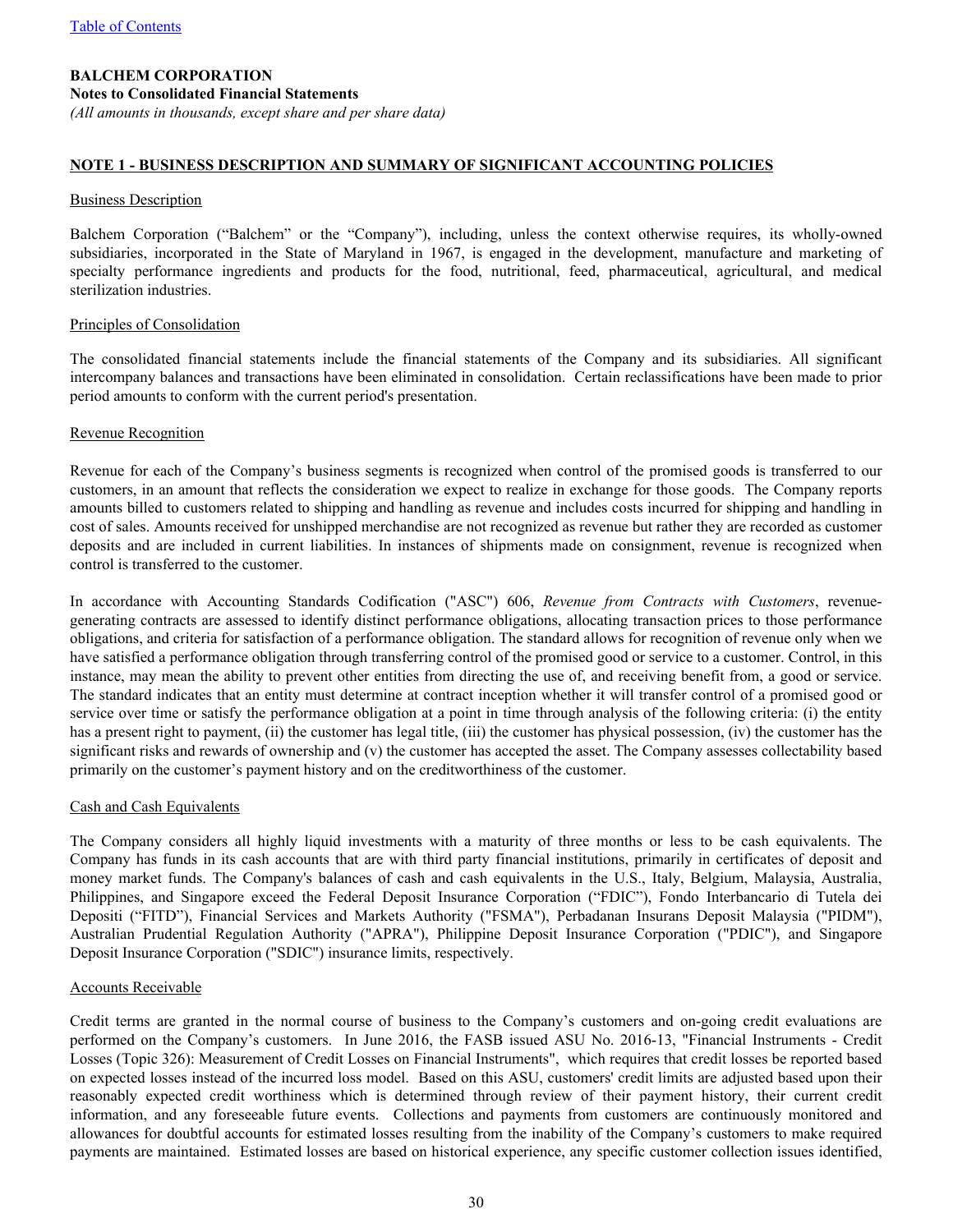and any reasonably expected future adverse events. If the financial condition of our customers were to deteriorate resulting in an impairment of their ability to make payments, additional allowances and related bad debt expense may be required.

#### **Inventories**

Inventories are valued at the lower of cost (first in, first out or average) or net realizable value and have been reduced by an allowance for excess or obsolete inventories. Cost elements include material, labor and manufacturing overhead.

#### Property, Plant and Equipment and Depreciation

Property, plant and equipment are stated at cost.

Depreciation of plant and equipment is calculated using the straight-line method over the estimated useful lives of the assets as follows:

| <b>Buildings</b> | $15-25$ years |
|------------------|---------------|
| Equipment        | 2-28 years    |

Expenditures for repairs and maintenance are charged to expense. Alterations and major overhauls that extend the lives or increase the capacity of plant assets are capitalized. When assets are retired or otherwise disposed of, the cost of the assets and the related accumulated depreciation are removed from the accounts and any resultant gain or loss is included in earnings from operations.

#### Business Concentrations

Financial instruments that subject the Company to credit risk consist primarily of accounts receivable and money market investments. Investments are managed within established guidelines to mitigate risks. Accounts receivable subject the Company to credit risk partially due to the concentration of amounts due from customers. The Company extends credit to its customers based upon an evaluation of the customers' financial condition and credit histories. In 2021, 2020 and 2019, no customer accounted for more than 10% of total net sales or accounts receivable.

#### Post-employment Benefits

We provide life insurance, health care benefits, and defined benefit pension plan payments for certain eligible retirees and health care benefits for certain retirees' eligible survivors. The costs and obligations related to these benefits reflect our assumptions as to health care cost trends and key economic conditions including discount rates, expected rate of return on plan assets, and expected salary increases. The cost of providing plan benefits also depends on demographic assumptions including retirements, mortality, turnover, and plan participation. If actual experience differs from these assumptions, the cost of providing these benefits could increase or decrease.

In accordance with ASC 715, "Compensation-Retirement Benefits," we are required to recognize the overfunded or underfunded status of a defined benefit post retirement plan (other than a multiemployer plan) as an asset or liability in our statement of financial position, and to recognize changes in that funded status in the year in which the changes occur through comprehensive income.

#### Goodwill and Acquired Intangible Assets

Goodwill represents the excess of costs over fair value of assets of businesses acquired. ASC 350, "Intangibles-Goodwill and Other," requires the use of the acquisition method of accounting for a business combination and defines an intangible asset. Goodwill and intangible assets acquired in a business combination and determined to have an indefinite useful life are not amortized but are instead assessed for impairment annually and more frequently if events and circumstances indicate that the asset might be impaired, in accordance with the provisions of ASC 350. The Company performed its annual test as of October 1. ASC 350 also requires that intangible assets with estimable useful lives be amortized over their respective estimated useful lives to their estimated residual values, and reviewed for impairment if events and circumstances indicate that the asset might be impaired.

In January 2017, the FASB issued ASU No. 2017-04, "Simplifying the Test for Goodwill Impairment" ("ASU 2017-04"), which addresses changes to the testing for goodwill impairment by eliminating Step 2 of the process. A goodwill impairment test will now be performed by comparing the fair value of a reporting unit with its carrying amount. An impairment charge should be recognized for the amount by which the carrying amount exceeds the reporting unit's fair value. The guidance is effective for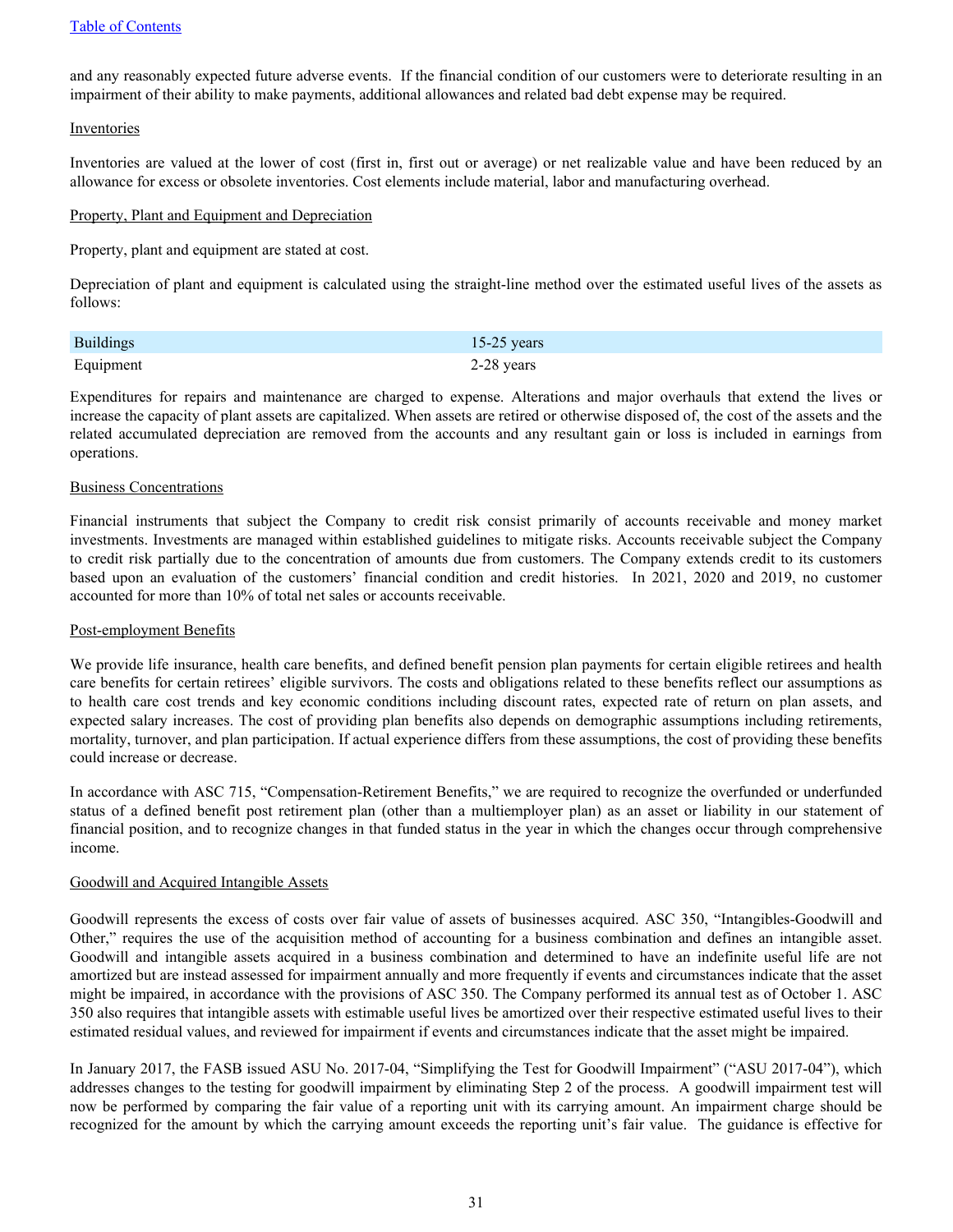annual and interim goodwill impairment tests in fiscal years beginning after December 15, 2019. The Company adopted the new standard on January 1, 2020.

As of October 1, 2021 and 2020, the Company opted to bypass the qualitative assessment and proceeded directly to performing the quantitative goodwill impairment test. The Company assessed the fair values of its reporting units by utilizing the income approach, based on a discounted cash flow valuation model as the basis for its conclusions. The Company's estimates of future cash flows included significant management assumptions such as revenue growth rates, operating margins, discount rates, estimated terminal values and future economic and market conditions. The Company's assessment concluded that the fair values of the reporting units exceeded their carrying amounts, including goodwill. Accordingly, the goodwill of the reporting units was not considered impaired as of October 1, 2021. However, during the second quarter of 2020, the Company recorded a goodwill impairment charge of \$1,228 related to business formerly included in the Industrial Products segment. The Company may resume performing the qualitative assessment in subsequent periods.

The Company had goodwill in the amount of \$523,949 and \$529,463 as of December 31, 2021 and 2020, respectively, subject to the provisions of ASC 350, "Intangibles-Goodwill and Other."

| Goodwill at December 31, 2019                  | \$<br>523,998 |
|------------------------------------------------|---------------|
| Goodwill as a result of Zumbro Acquisition     | 432           |
| Goodwill impairment                            | (1,228)       |
| Impact due to change in foreign exchange rates | 6,261         |
| Goodwill at December 31, 2020                  | 529,463       |
| Impact due to change in foreign exchange rates | (5,514)       |
| Goodwill at December 31, 2021                  | 523,949       |

|                           |   | December 31,<br>2021 |   | December 31,<br>2020 |
|---------------------------|---|----------------------|---|----------------------|
| <b>HNH</b>                | S | 424,044              | S | 424,051              |
| <b>ANH</b>                |   | 17,207               |   | 17,824               |
| <b>Specialty Products</b> |   | 82,654               |   | 87,539               |
| Other and Unallocated     |   | 44                   |   | 49                   |
| Total                     |   | 523,949              |   | 529,463              |

The following intangible assets with finite lives are stated at cost and are amortized either on an accelerated basis or on a straightline basis over the following estimated useful lives:

|                                  | <b>Amortization Period</b><br>(in years) |
|----------------------------------|------------------------------------------|
| Customer relationships and lists | $10 - 20$                                |
| Trademarks & trade names         | $2 - 17$                                 |
| Developed technology             | $5 - 12$                                 |
| Regulatory registration costs    | $5 - 10$                                 |
| Patents & trade secrets          | $15 - 17$                                |
| Other                            | $2 - 18$                                 |

Intangible assets with finite lives are reviewed for impairment whenever events or changes in circumstances indicate that the carrying amount of an asset may not be recoverable. Recoverability of assets to be held and used is measured by a comparison of the carrying amount of an asset to estimated undiscounted future cash flows expected to be generated by the asset. If the carrying amount of an asset exceeds its estimated future cash flows, an impairment charge is recognized by the amount by which the carrying amount of the asset exceeds the fair value of the asset, which is generally based on discounted cash flows. The useful life of an intangible asset is based on our assumptions regarding expected use of the asset; the relationship of the intangible asset to another asset or group of assets; any legal, regulatory or contractual provisions that may limit the useful life of the asset or that enable renewal or extension of the asset's legal or contractual life without substantial cost; the effects of obsolescence, demand, competition and other economic factors; and the level of maintenance expenditures required to obtain the expected future cash flows from the asset and their related impact on the asset's useful life. If events or circumstances indicate that the life of an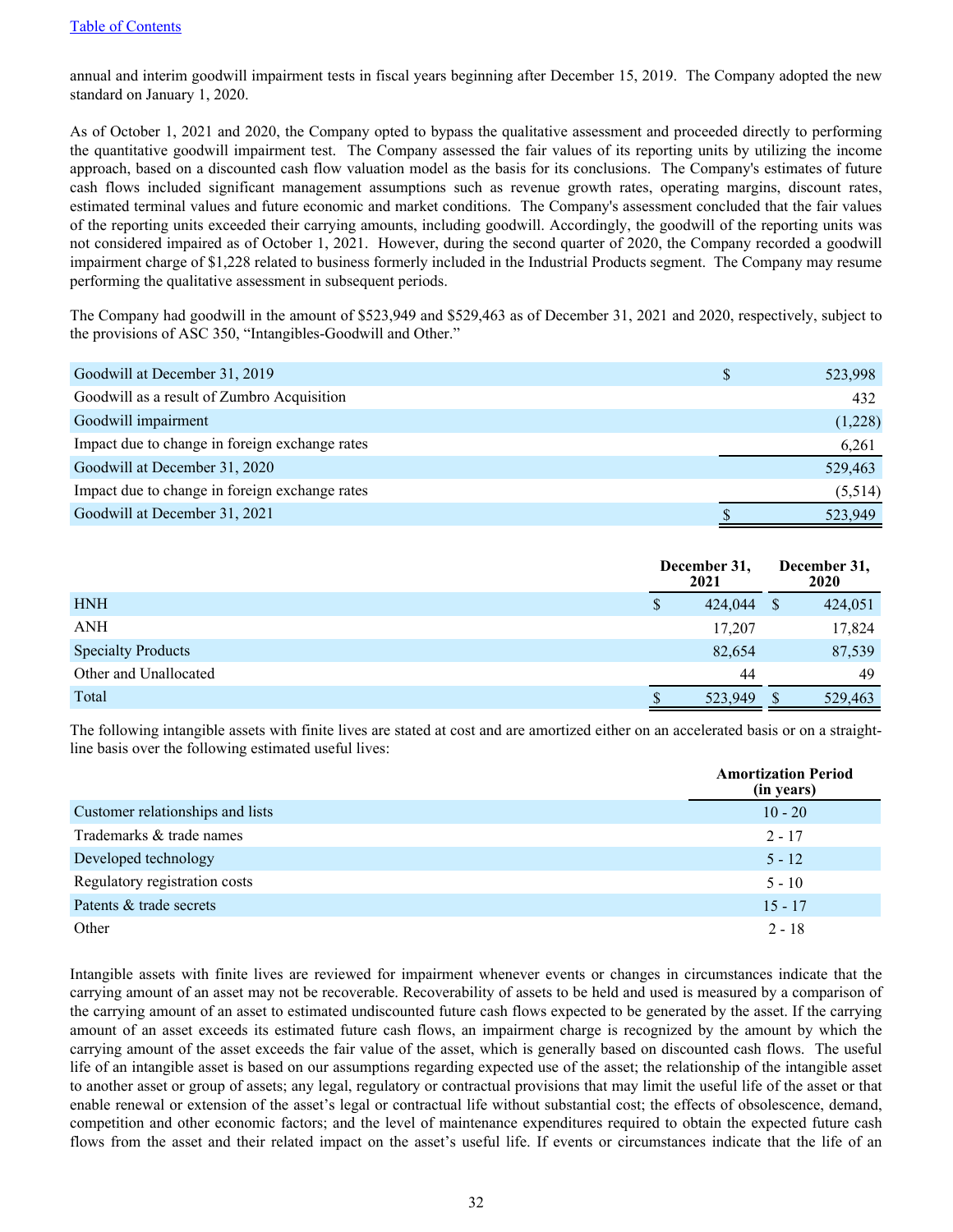intangible asset has changed, it could result in higher future amortization charges or recognition of an impairment loss. For the year ended December 31, 2021, there were no triggering events which required intangible asset impairment reviews.

#### Income Taxes

Income taxes are accounted for under the asset and liability method. Deferred tax assets and liabilities are measured using enacted tax rates in effect for the fiscal year in which those temporary differences are expected to be recovered or settled. Valuation allowances are established when necessary to reduce deferred tax assets to the amount expected to be realized. In evaluating our ability to recover our deferred tax assets, in full or in part, we consider all available positive and negative evidence, including our past operating results, our forecast of future market growth, forecasted earnings, future taxable income, and prudent and feasible tax planning strategies. The assumptions utilized in determining future taxable income require judgment and are consistent with the plans and estimates we are using to manage the underlying businesses.

We recognize uncertain income tax positions taken on income tax returns at the largest amount that is more likely than not to be sustained upon audit by the relevant taxing authority. An uncertain income tax position will not be recognized if it has less than a fifty percent likelihood of being sustained.

Our policy for recording interest and penalties associated with uncertain tax positions is to record such items as a component of our income tax provision.

#### Use of Estimates

Management of the Company is required to make certain estimates and assumptions during the preparation of consolidated financial statements in accordance with accounting principles generally accepted in the United States of America. These estimates and assumptions impact the reported amount of assets and liabilities and disclosures of contingent assets and liabilities as of the date of the consolidated financial statements and revenues and expenses during the reporting period. Estimates and assumptions are reviewed periodically, and the effects of revisions are reflected in the consolidated financial statements in the period they are determined to be necessary. Actual results could differ from those estimates.

#### Fair Value of Financial Instruments

The Company has a number of financial instruments, none of which are held for trading purposes. The estimated fair value amounts have been determined by the Company using available market information and appropriate valuation methodologies. Considerable judgment is required in interpreting market data to develop the estimates of fair value, and, accordingly, the estimates are not necessarily indicative of the amounts that the Company could realize in a current market exchange. The carrying value of debt approximates fair value as the interest rate is based on market and the Company's consolidated leverage ratio. The Company's financial instruments also include cash equivalents, accounts receivable, accounts payable and accrued liabilities, and are carried at cost which approximates fair value due to the short-term maturity of these instruments.

In addition, non-current assets includes rabbi trust funds related to the Company's deferred compensation plan. The money market and rabbi trust funds are valued using level one inputs, as defined by ASC 820, "Fair Value Measurement."

The Company also has derivative financial instruments, consisting of a cross-currency swap and an interest rate swap, which are included in either derivative asset or derivative liability, in the consolidated balance sheets (see Note 20, "Derivative Instruments and Hedging Activities"). The fair values of these derivative instruments are determined based on Level 2 inputs, using significant inputs that are observable either directly or indirectly, including interest rate curves and implied volatilities.

#### Cost of Sales

Cost of sales are primarily comprised of raw materials and supplies consumed in the manufacture of product, as well as manufacturing labor, maintenance labor, depreciation expense, and direct overhead expense necessary to convert purchased materials and supplies into finished product. Cost of sales also includes inbound freight costs, outbound freight costs for shipping products to customers, warehousing costs, quality control and obsolescence expense.

#### Selling, General and Administrative Expenses

Selling expenses consist primarily of compensation and benefit costs, amortization of customer relationships and lists, trade promotions, advertising, commissions and other marketing costs. General and administrative expenses consist primarily of payroll and benefit costs, occupancy and operating costs of corporate offices, depreciation and amortization expense on nonmanufacturing assets, information systems costs and other miscellaneous administrative costs.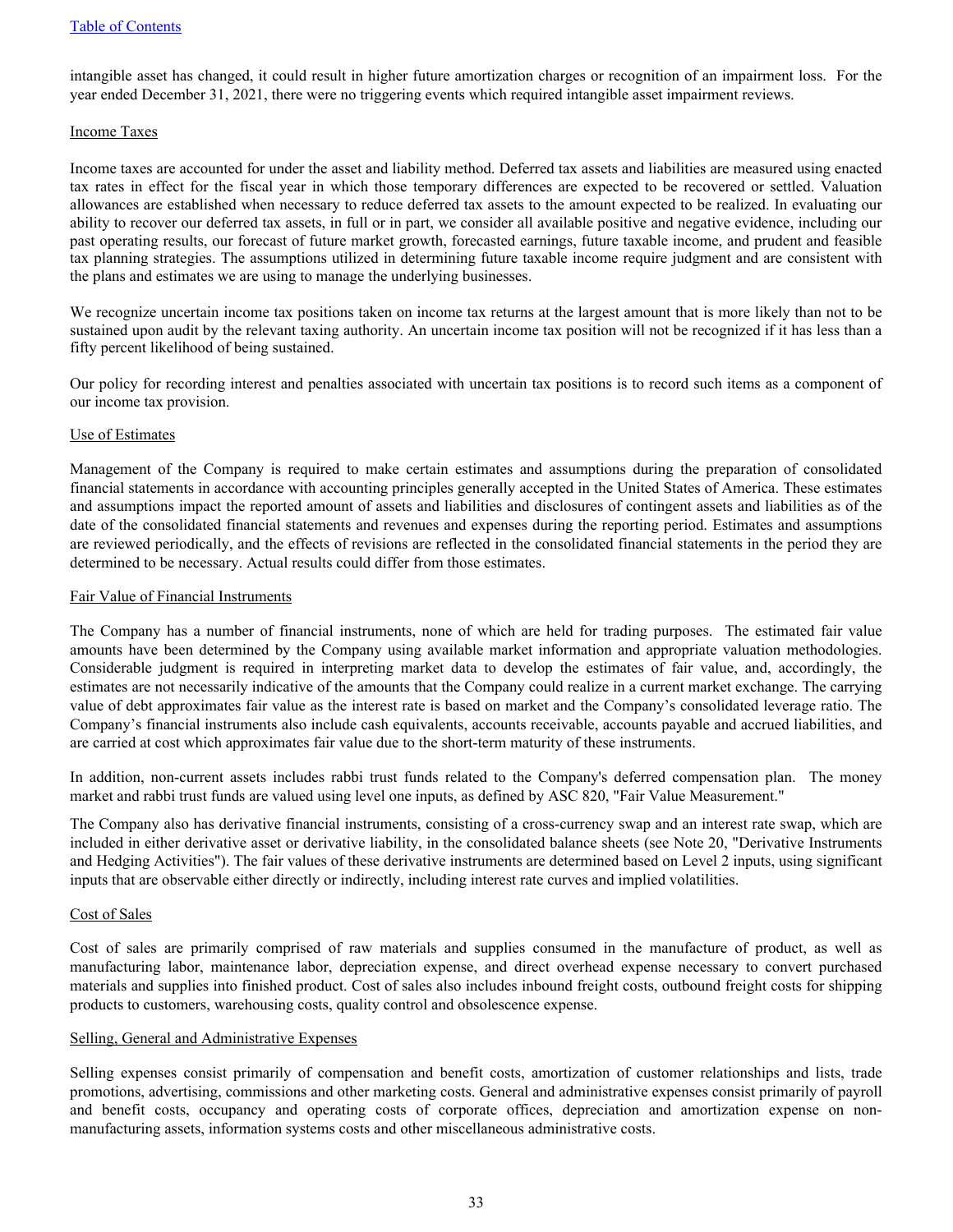#### Research and Development

Research and development costs are expensed as incurred.

#### Net Earnings Per Common Share

Basic net earnings per common share is calculated by dividing net income by the weighted average number of common shares outstanding during the period. Diluted net earnings per common share is calculated in a manner consistent with basic net earnings per common share except that the weighted average number of common shares outstanding also includes the dilutive effect of stock options outstanding, unvested restricted stock, and unvested performance shares (using the treasury stock method).

#### Stock-based Compensation

The Company has stock-based employee compensation plans, which are described more fully in Note 3. The Company accounts for stock-based compensation in accordance with ASC 718, "Compensation-Stock Compensation," which requires all share-based payments, including grants of stock options, to be recognized in the income statement as an operating expense, based on their fair values. The Company estimates the fair value of each option award on the date of grant using a Black-Scholes based optionpricing model. Estimates of and assumptions about forfeiture rates, terms, volatility, interest rates and dividend yields are used to calculate stock-based compensation. A significant change to these estimates could materially affect the Company's operating results.

#### Impairment of Long-lived Assets

Long-lived assets, such as property, plant, and equipment, and purchased intangibles subject to amortization, are reviewed for impairment whenever events or changes in circumstances indicate that the carrying amount of an asset may not be recoverable. Recoverability of assets to be held and used is measured by a comparison of the carrying amount of an asset to estimated undiscounted future cash flows expected to be generated by the asset. If the carrying amount of an asset exceeds its estimated future cash flows, an impairment charge is recognized by the amount by which the carrying amount of the asset exceeds the fair value of the asset, which is generally based on discounted cash flows. For the year ended December 31, 2019, we incurred impairment charges of \$1,026 in connection with a restructuring in the HNH segment.

#### Derivative Instruments and Hedging Activities

The Company is exposed to market fluctuations in interest rates as well as variability in foreign exchange rates. In May 2019, the Company entered into an interest rate swap with JP Morgan Chase, N.A. (the "Swap Counterparty") and a cross-currency swap with JP Morgan Chase, N.A. (the "Bank Counterparty"). The Company's primary objective for holding derivative financial instruments is to manage interest rate risk and foreign currency risk. The Company does not enter into derivative financial instruments for trading or speculative purposes.

On May 28, 2019, the Company entered into a pay-fixed, receive-floating interest rate swap with a notional amount of \$108,569 and a maturity date of June 27, 2023. The Company's risk management objective and strategy with respect to the interest rate swap is to protect the Company against adverse fluctuations in interest rates by reducing its exposure to variability in cash flows relating to interest payments on a portion of its outstanding debt. The Company is meeting its objective since changes in the cash flows of the interest rate swap are expected to exactly offset the changes in the cash flows attributable to fluctuations in the contractually specified interest rate on the interest payments associated with the Credit Agreement.

At the same time, the Company also entered into a cross-currency swap to manage foreign exchange risk related to the Company's net investment in Chemogas. This derivative has a notional amount of \$108,569, an effective date of May 28, 2019, and a maturity date of June 27, 2023.

The derivative instruments are with the above single counterparty and are subject to a contractual agreement that provides for the net settlement of all contracts through a single payment in a single currency in the event of default on or termination of any one contract. As such, the derivative instruments are categorized as a master netting arrangement and presented as a net derivative asset or derivative liability on the consolidated balance sheet.

On a quarterly basis, we assess the effectiveness of the hedging relationships for the interest rate swap and cross-currency swap by reviewing the critical terms indicated in the applicable agreement. As of December 31, 2021, we assessed the hedging relationships and determined them to be highly effective. As such, the net change in fair values of the interest rate swap, that qualifies as a cash flow hedge, was recorded in accumulated other comprehensive income/(loss) and is subsequently reclassified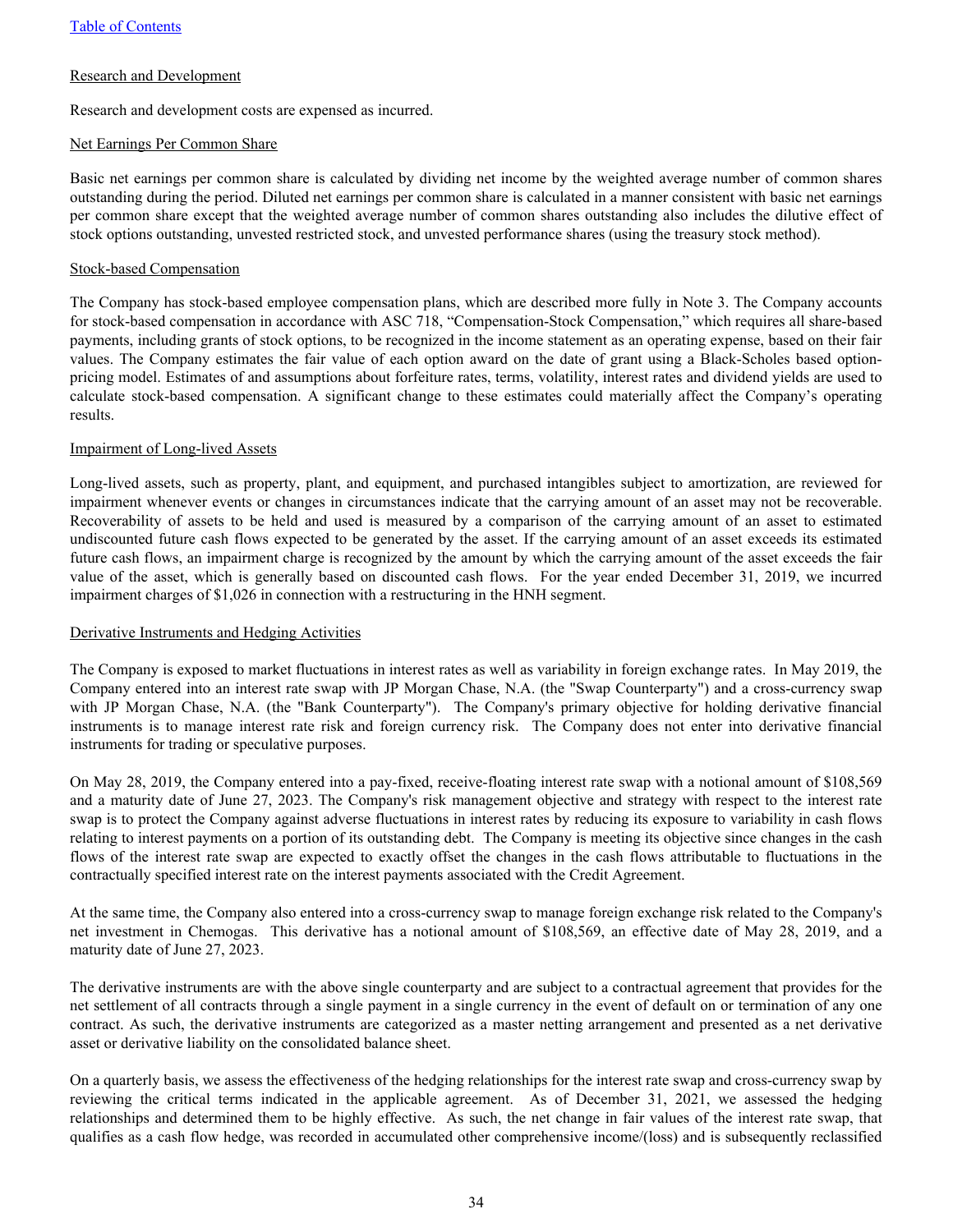into interest expense as interest payments are made on our debt. For the cross-currency swap, the amounts that have not yet been recognized in earnings remained in the cumulative translation adjustment section of accumulated other comprehensive income until the hedged net investment is sold or liquidated in accordance with paragraphs 815-35-35-5A, "Derivatives and Hedging - Net Investment Hedges", and 830-30-40-1 through 40-1A, "Foreign Currency Matters - Derecognition". Refer to Note 20, "Derivative Instruments and Hedging Activities" for detailed information about our derivative financial instruments.

#### New Accounting Pronouncements

#### *Recently Adopted Accounting Standards*

In March 2020, the FASB issued Accounting Standards Update ("ASU") 2020-04, "Reference Rate Reform (Topic 848): Facilitation of the Effects of Reference Rate Reform on Financial Reporting." This ASU provides temporary optional guidance to ease the potential burden in accounting for reference rate reform. The new guidance provides optional expedients and exceptions for applying generally accepted accounting principles to contract modifications and hedging relationships, subject to meeting certain criteria, that reference LIBOR or another reference rate expected to be discontinued. The ASU is intended to help stakeholders during the global market-wide reference rate transition period. Therefore, this Standard Update is in effect from March 12, 2020 through December 31, 2022. In January 2021, the FASB issued ASU 2021-01, "Reference Rate Reform (Topic 848): Scope." ASU 2021-01 clarifies that certain optional expedients and exceptions in Topic 848 for contract modifications and hedge accounting apply to derivatives that are affected by the discounting transition. The ASU also amends the expedients and exceptions in Topic 848 to capture the incremental consequences of the scope clarification and to tailor the existing guidance to derivative instruments affected by the discounting transition. The Company adopted this new Standard in 2021. The Standard did not have a significant impact on the Company's consolidated financial statements and disclosures.

In December 2019, the FASB issued ASU 2019-12, "Income Taxes (Topic 740): Simplifying the Accounting for Income Taxes." ASU 2019-12 simplifies the accounting for income taxes by removing certain exceptions to the general principles in Topic 740. The amendments also improve consistent application of and simplify GAAP for other areas of Topic 740 by clarifying and amending existing guidance. The effective date of this Standard Update is for fiscal years beginning after December 15, 2020, and interim periods within those fiscal years. Early adoption is permitted. The Standard Update may be adopted either using the prospective or retrospective transition approach and could also be applied on a modified retrospective basis through a cumulativeeffect adjustment to retained earnings as of the beginning of the fiscal year of adoption. The Company adopted the new Standard on January 1, 2021. The Standard did not have a significant impact on the Company's consolidated financial statements and disclosures.

In August 2018, the FASB issued ASU 2018-15, "Customer's Accounting for Implementation Costs Incurred in a Cloud Computing Arrangement that is a Service Contract." The guidance contained in this ASU requires implementation costs incurred by customers in cloud computing arrangements to be deferred over the noncancelable term of the cloud computing arrangements plus any optional renewal periods (1) that are reasonably certain to be exercised by the customer or (2) for which exercise of the renewal option is controlled by the cloud service provider. This ASU became effective for fiscal years beginning after December 15, 2019, and interim periods within those fiscal years. The Standard may be adopted either using the prospective or retrospective transition approach. The Company adopted the new Standard on January 1, 2020. The Standard Update did not have a significant impact on the Company's consolidated financial statements and disclosures.

In August 2018, the FASB issued ASU 2018-14, "Disclosure Framework-Changes to the Disclosure Requirements for Defined Benefit Plans," which modifies the disclosure requirements for employers that sponsor defined benefit pension or other postretirement benefit plans. The guidance removes disclosures that are no longer considered cost beneficial, clarifies the specific requirements of disclosures and adds disclosure requirements identified as relevant. This Update should be applied on a retrospective basis to all periods presented and is effective for fiscal years ending after December 15, 2020. Early adoption is permitted. The Company adopted the new Standard on January 1, 2020. The Standard Update did not have a significant impact on the Company's consolidated financial statements and disclosures.

In January 2017, the FASB issued ASU No. 2017-04, "Simplifying the Test for Goodwill Impairment", which addresses changes to the testing for goodwill impairment by eliminating Step 2 of the process. The guidance is effective for annual and interim goodwill impairment tests in fiscal years beginning after December 15, 2019. The Company adopted the new Standard on January 1, 2020. This ASU did not have a significant impact on the Company's consolidated financial statements.

In June 2016, the FASB issued ASU No. 2016-13, "Financial Instruments - Credit Losses (Topic 326): Measurement of Credit Losses on Financial Instruments", which requires that credit losses be reported based on expected losses instead of the incurred loss model. The Update made several consequential amendments to the codification which requires the accounting for availablefor-sale debt securities to be individually assessed for credit losses when fair value is less than the amortized cost basis. The FASB subsequently issued ASU 2019-04, ASU 2019-05, and ASU 2019-11, all of which further clarified ASU 2016-13. The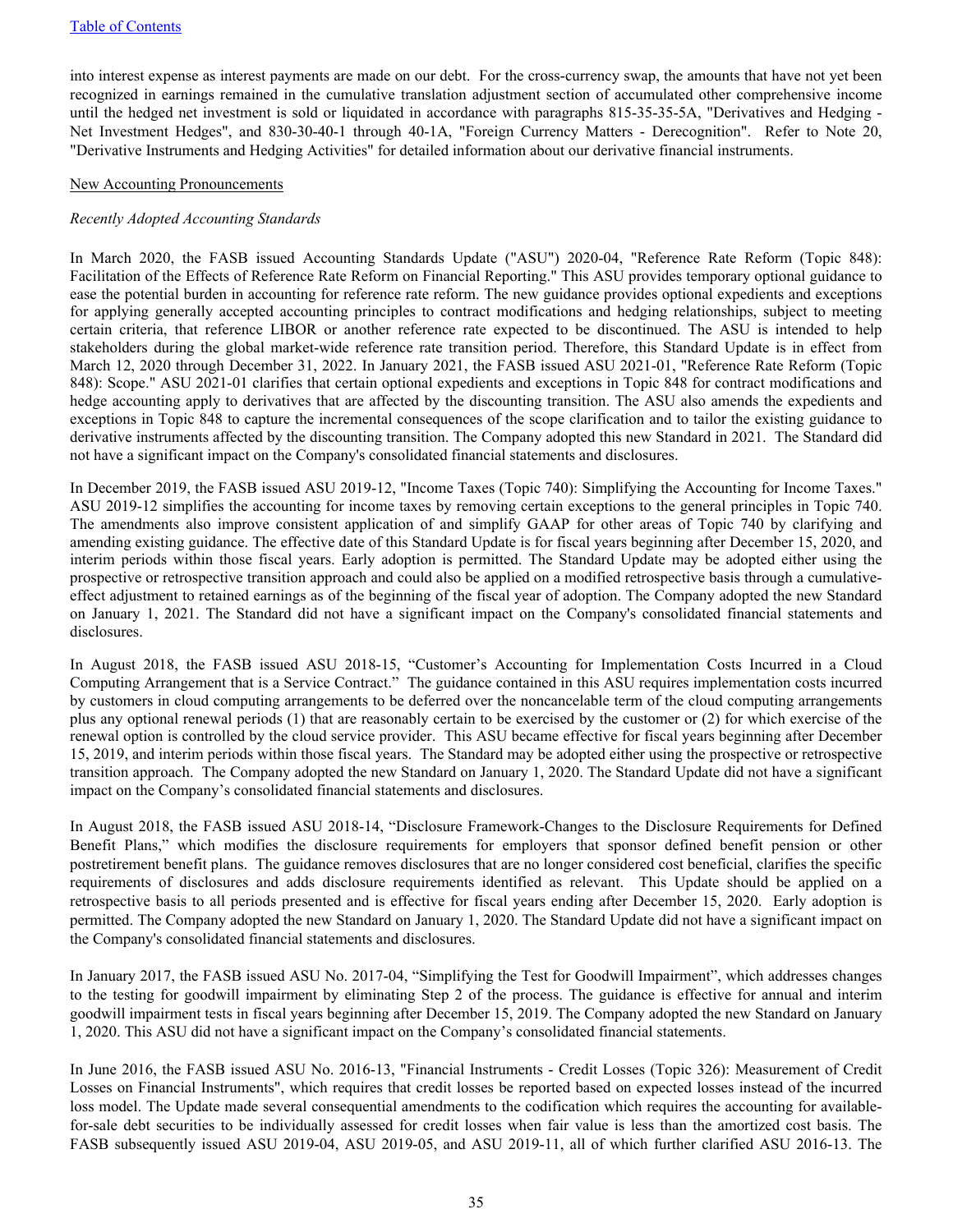Company adopted the new Standard and related Updates on January 1, 2020. The adoption did not have a significant impact on the consolidated financial statements.

#### **NOTE 2 – SIGNIFICANT ACQUISITIONS AND DIVESTITURES**

#### *Acquisitions*

On December 13, 2019, the Company completed the acquisition of Zumbro. The Company made payments of \$52,403 on the acquisition date, amounting to \$47,058 to the former shareholders and \$5,345 to Zumbro's lenders to pay Zumbro debt. Considering the cash acquired of \$686, net payments made to the former shareholders were \$46,372. In May 2020, the Company received an adjustment for working capital acquired of \$561.

The goodwill of \$18,505 arising from the acquisition consists largely of expected synergies, including the combined entities' experience and technical problem-solving capabilities, and acquired workforce. The goodwill is assigned to Human Nutrition  $\&$ Health ("HNH") and \$4,723 is deductible for income taxes.

The following table summarizes the estimated fair values of the assets acquired and liabilities assumed:

| Cash and cash equivalents             | \$<br>686    |
|---------------------------------------|--------------|
| Accounts receivable                   | 3,314        |
| Inventories                           | 4,052        |
| Prepaid & other current assets        | 521          |
| Property, plant and equipment         | 15,245       |
| Right of use assets                   | 3,181        |
| Customer relationships                | 8,200        |
| Developed technology                  | 4,400        |
| Trade name                            | 2,300        |
| Other non-current assets              | 10           |
| Accounts payable & accrued expenses   | (1,651)      |
| Lease liabilities                     | (3,181)      |
| Debt                                  | (5, 345)     |
| Deferred income taxes                 | (3,740)      |
| Goodwill                              | 18,505       |
| Amount paid to shareholders           | 46,497       |
| Zumbro debt paid on purchase date     | 5,345        |
| Total amount paid on acquisition date | \$<br>51,842 |

The estimated valuation of the fair value of tangible and intangible assets acquired and liabilities assumed are based on management's estimates and assumptions that are subject to change. In preparing our fair value estimates of the intangible assets and certain tangible assets acquired, management, among other things, consulted an independent advisor. Valuation methods utilized included cost and market approaches for property, plant and equipment, excess earnings method for customer relationships and the relief from royalty method for other intangible assets.

Customer relationships are amortized over a 15-year period utilizing an accelerated method based on the estimated average customer attrition rate. Trade name and developed technology are amortized over 10 years and 12 years, respectively, utilizing the straight-line method as the consumption pattern of the related economic benefits cannot be reliably determined.

The Company is indemnified for tax liabilities related to periods prior to the acquisition date. Indemnified tax liabilities will create an indemnification asset (receivable). An indemnification asset balance has not been established.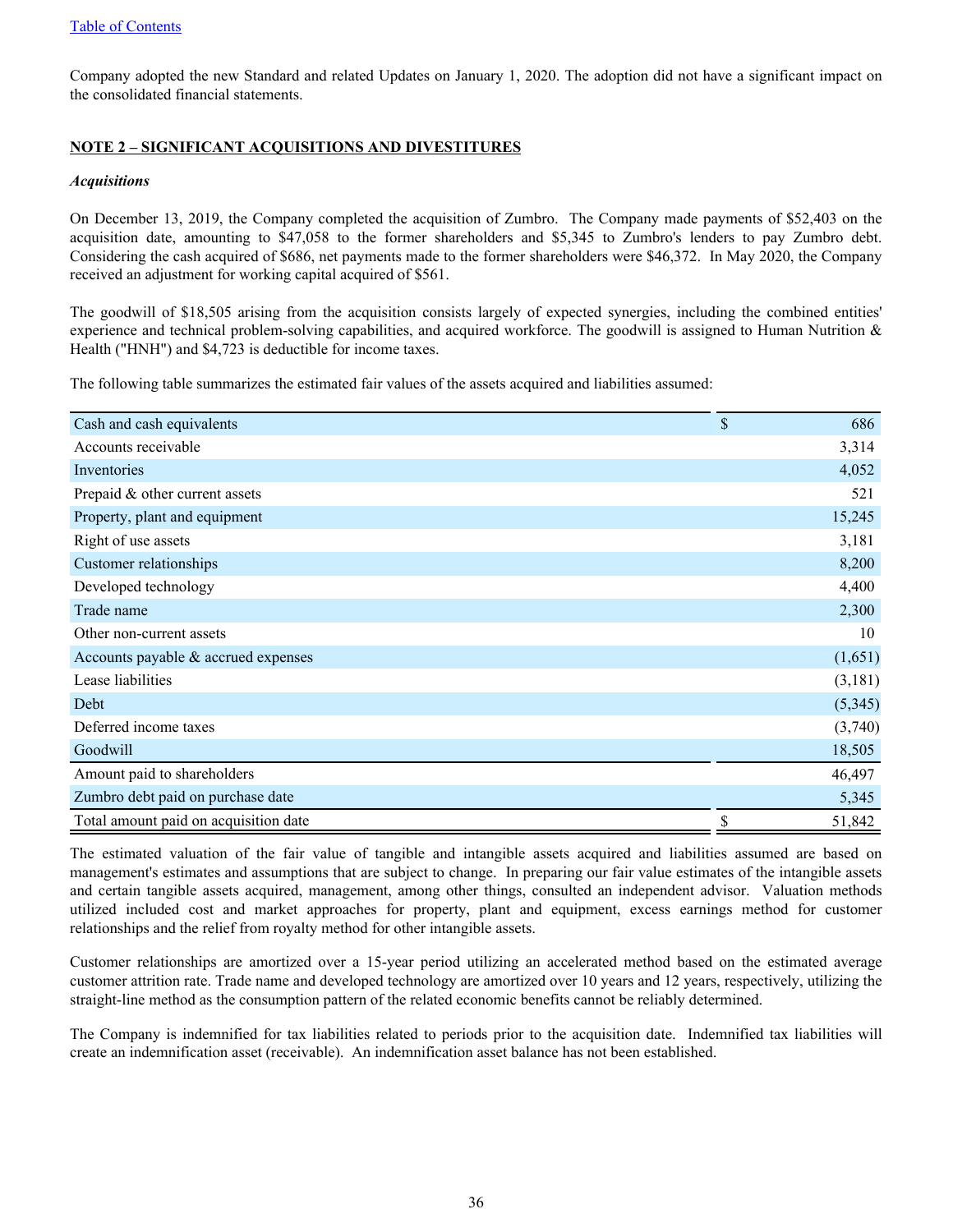On May 27, 2019, the Company acquired 100 percent of the outstanding common shares of Chemogas. The Company made payments of approximately  $\epsilon$ 99,503 (translated to \$111,324) on the acquisition date, amounting to approximately  $\epsilon$ 88,579 (translated to \$99,102) to the former shareholders and approximately €10,924 (translated to \$12,222) to Chemogas' lender to pay Chemogas bank debt. Considering the cash acquired of  $\epsilon$ 3,943 (translated to \$4,412), net payments made to the former shareholders were  $€84,636$  (translated to \$94,690).

The goodwill of \$59,319 that arose on the acquisition date consists largely of expected synergies, including the combined entities' experience and technical problem-solving capabilities, and acquired workforce. The goodwill is assigned to the Specialty Products segment and is not tax deductible for income tax purposes.

The following table summarizes the estimated fair values of the assets acquired and liabilities assumed:

| Cash and cash equivalents                | \$<br>4,412   |
|------------------------------------------|---------------|
| Accounts receivable                      | 4,176         |
| Inventories                              | 957           |
| Property, plant and equipment            | 15,972        |
| Customer relationships                   | 39,158        |
| Developed technology                     | 2,461         |
| Trade name                               | 1,119         |
| Other assets                             | 1,491         |
| Accounts payable                         | (3,261)       |
| Bank debt                                | (12, 222)     |
| Other liabilities                        | (1,030)       |
| Pension obligation (net)                 | (594)         |
| Deferred income taxes                    | (12, 856)     |
| Goodwill                                 | 59,319        |
| Amount paid to shareholders              | 99,102        |
| Chemogas bank debt paid on purchase date | 12,222        |
| Total amount paid on acquisition date    | \$<br>111,324 |

The valuation of the fair value of tangible and intangible assets acquired and liabilities assumed are based on management's estimates and assumptions. In preparing our fair value estimates of the intangible assets and certain tangible assets acquired, management, among other things, consulted an independent advisor. Valuation methods utilized included cost and market approaches for property, plant and equipment, excess earnings method for customer relationships and the relief from royalty method for other intangible assets.

Customer relationships are amortized over a 20-year period utilizing an accelerated method based on the estimated average customer attrition rate. Trade name and developed technology are amortized over 2 years and 10 years, respectively, utilizing the straight-line method as the consumption pattern of the related economic benefits cannot be reliably determined.

The Company is indemnified for tax liabilities related to periods prior to the acquisition date. Indemnified tax liabilities will create an indemnification asset (receivable). An indemnification asset balance has not been established.

In connection with Chemogas and Zumbro acquisitions, the Company incurred transaction and integration costs of \$26, \$1,480, and \$1,947 for the years ended December 31, 2021, 2020 and 2019, respectively.

Total transaction and integration costs related to recent acquisitions, including the Chemogas and Zumbro acquisitions described above, are recorded in general and administrative expenses. These costs amounted to \$448, \$2,011, and \$2,273 for the years ended December 31, 2021, 2020 and 2019, respectively.

### *Divestiture*

On September 6, 2019, the Company sold an insignificant portion of its business. As a result of the transaction, the Company recorded a gain on sale, which was immaterial to the consolidated financial statements and included in general and administrative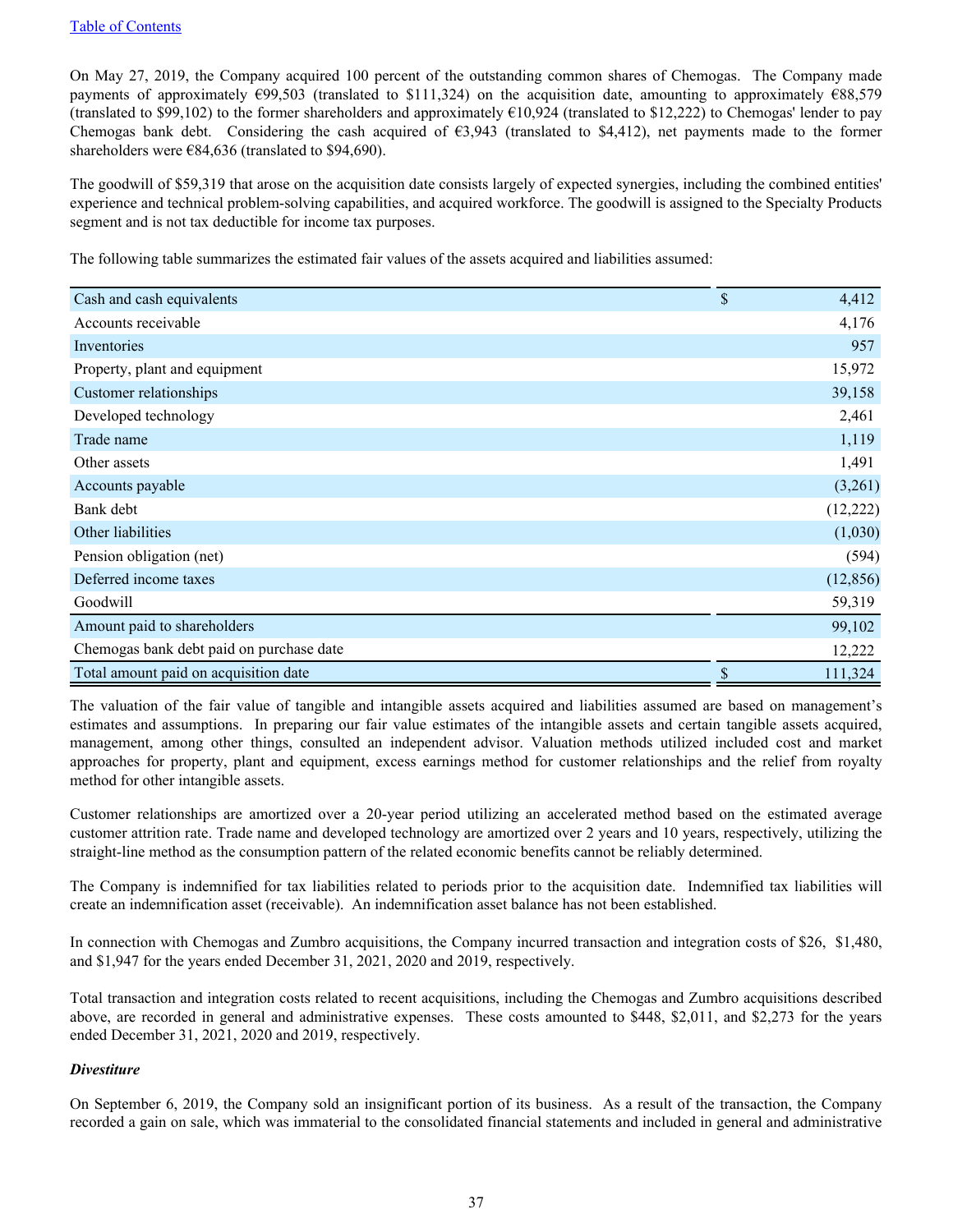expenses. Operating results for the portion of the business sold were insignificant relative to the Company's consolidated financial results for year ended December 31, 2019.

#### **NOTE 3 - STOCKHOLDERS' EQUITY**

#### **STOCK-BASED COMPENSATION**

All share-based payments, including grants of stock options, are recognized in the statements of earnings as operating expenses, based on their fair values.

The Company has made an estimate of expected forfeitures, based on its historical experience, and is recognizing compensation cost only for those stock-based compensation awards expected to vest.

The Company's results for the years ended December 31, 2021, 2020 and 2019 reflected the following compensation cost and such compensation cost had the following effects on net earnings:

|                    |           | Increase/(Decrease) for the<br><b>Year Ended, December 31</b> |         |
|--------------------|-----------|---------------------------------------------------------------|---------|
|                    | 2021      | 2020                                                          | 2019    |
| Cost of sales      | \$<br>845 | 1,115                                                         | 1,147   |
| Operating expenses | 9.957     | 7,188                                                         | 6,449   |
| Net earnings       | (8,370)   | (6, 332)                                                      | (5,884) |

On December 31, 2021, the Company had one share-based compensation plan under which awards may be granted, which is described below.

In June 2017, the Company adopted the Balchem Corporation 2017 Omnibus Incentive Plan ("2017 Plan") for officers, employees and directors of the Company and its subsidiaries. The 2017 Plan replaced the 1999 Stock Plan and amendments and restatements thereto (collectively to be referred to as the "1999 Plan"), which expired on April 9, 2018. No further awards will be made under the 1999 Plan, and the shares that remained available for grant under the 1999 Plan will only be used to settle outstanding awards granted under the 1999 Plan and will not become available under the 2017 Plan. The 2017 Plan is administered by the Compensation Committee of the Board of Directors of the Company. The 2017 Plan provides as follows: (i) for a termination date of June 13, 2027; (ii) the authorization of 1,600,000 shares for future grants (which represents a reduction from the 6,000,000 shares authorized for grant under the 1999 Plan); (iii) for the making of grants of stock options, stock appreciation rights, restricted stock awards, restricted stock units, and other stock-based awards, as well as for the making of cash performance awards; (iv) except as provided in an employment agreement as in effect on the effective date of the 2017 Plan, no automatic acceleration of outstanding awards upon the occurrence of a change in control of the Company; (v) certain annual limits on the number of shares and amount of cash that may be granted; (vii) for dividends or dividend equivalents otherwise payable on an unvested award to accrue and be paid only at such time as the vesting conditions applicable to the underlying award have been satisfied; (vii) for certain discretionary compensation recovery if the Company is required to prepare an accounting restatement of its financial statements due to the Company's material noncompliance with any financial reporting requirements under the securities laws; and (viii) for compliance with the requirements of Section 409A of the Internal Revenue Code of 1986, as amended (the "Internal Revenue Code" or the "Code"). No option will be exercisable for longer than ten years after the date of grant.

The shares to be issued upon exercise of the outstanding options have been approved, reserved and are adequate to cover all exercises. As of December 31, 2021, the 2017 Plan had 703,707 shares available for future awards.

The Company has Restricted Stock Grant Agreements with the Company's non–employee directors and certain employees. Under the Restricted Stock Grant Agreements, certain shares of the Common Stock have been granted, ranging from 70 shares to 54,000 shares, to its non-employee directors and certain employees, subject to time-based vesting requirements.

The Company also has performance share ("PS") awards, which provide the recipients the right to receive a certain number of shares of the Common Stock in the future, subject to an (1) EBITDA performance hurdle, where vesting is dependent upon the Company achieving a certain EBITDA percentage growth over the performance period, and (2) relative total shareholder return ("TSR") where vesting is dependent upon the Company's TSR performance over the performance period (typically three years) relative to a comparator group consisting of the Russell 2000 index constituents.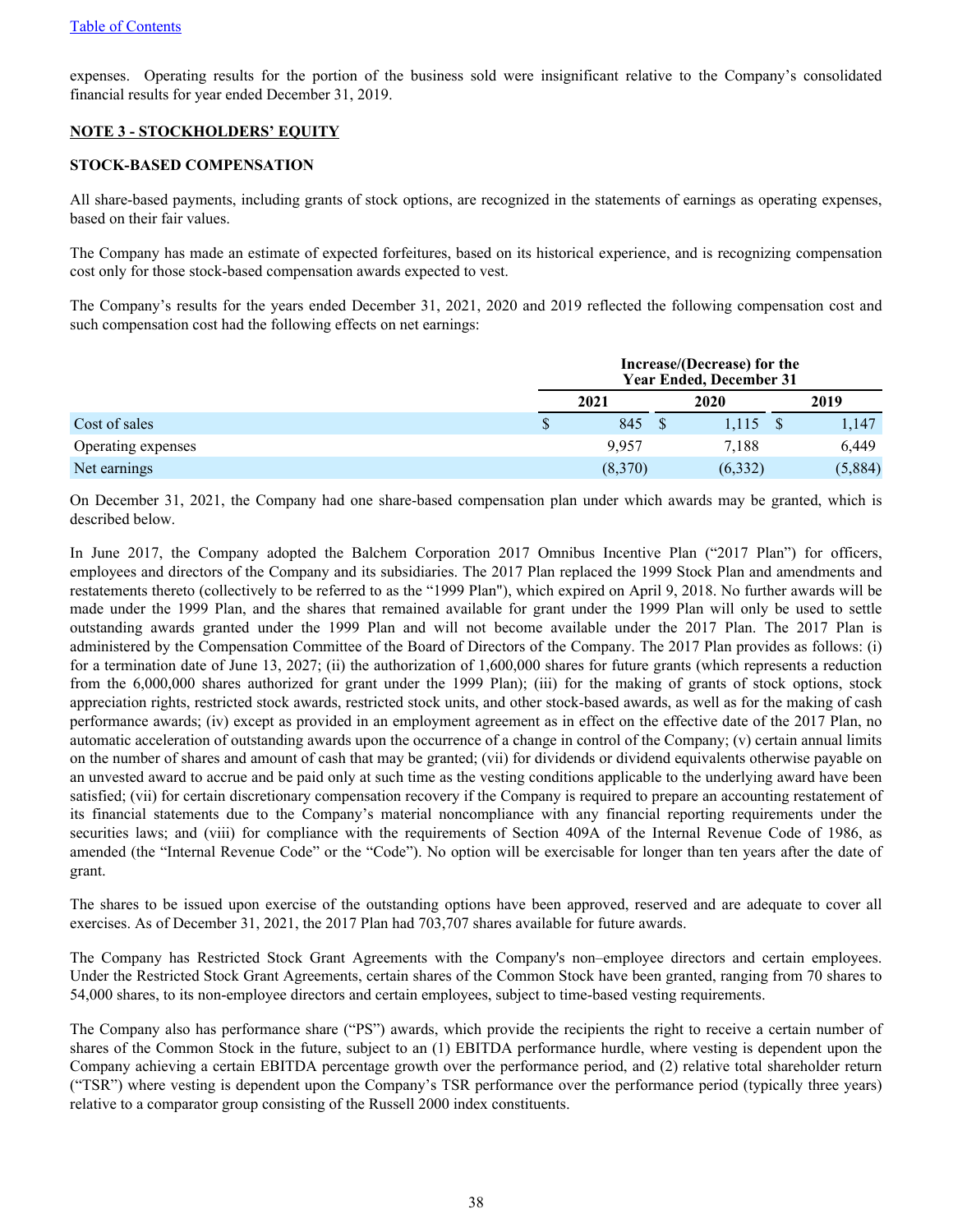The fair value of each option award issued under the Company's stock plans is estimated on the date of grant using a Black-Scholes based option-pricing model that uses the assumptions noted in the following table. Expected volatilities are based on historical volatility of the Company's stock. The expected term of the options is based on the Company's historical experience of employees' exercise behavior. Dividend yields are based on the Company's historical dividend yields. Risk-free interest rates are based on the implied yields currently available on U.S. Treasury zero coupon issues with a remaining term equal to the expected life.

|                                      |          | <b>Year Ended December 31,</b> |         |  |  |  |  |  |
|--------------------------------------|----------|--------------------------------|---------|--|--|--|--|--|
| <b>Weighted Average Assumptions:</b> | 2021     | 2020                           | 2019    |  |  |  |  |  |
| <b>Expected Volatility</b>           | 32.9%    | $26.9\%$                       | 24.0%   |  |  |  |  |  |
| Expected Term (in years)             | 4.9      | 39                             | 4.0     |  |  |  |  |  |
| Risk-Free Interest Rate              | $0.5 \%$ | $1.3\%$                        | $2.5\%$ |  |  |  |  |  |
| Dividend Yield                       | $0.5 \%$ | $0.5\%$                        | $0.6\%$ |  |  |  |  |  |

The value of the restricted shares is based on the fair value of the award at the date of grant.

Performance Share expense is measured based on the fair value at the date of grant utilizing a Black-Scholes methodology to produce a Monte-Carlo simulation model which allows for the incorporation of the performance hurdles that must be met before the Performance Share vests. The assumptions used in the fair value determination were risk free interest rates of 0.2%, 1.4%, and 2.5%; dividend yields of 0.6%, 0.5%, and 0.5%; volatilities of 33%, 24%, and 24%; and initial TSR's of 11.7%, 10.9%, and -5.9% in each case for the years ended December 31, 2021, 2020, and 2019, respectively. Expense is based on the estimated number of shares expected to vest, assuming the requisite service period is rendered and the probable outcome of the performance condition is achieved. The estimate is revised if subsequent information indicates that the actual number of shares likely to vest differs from previous estimates. Expense is ultimately adjusted based on the actual achievement of service and performance targets. The Performance Shares will cliff vest 100% at the end of the third year following the grant in accordance with the performance metrics set forth.

Compensation expense for stock options and stock awards is recognized on a straight-line basis over the vesting period, generally three years for stock options, three to four years for employee restricted stock awards, three years for employee performance share awards, and three to four years for non-employee director restricted stock awards.

A summary of stock option plan activity for 2021, 2020, and 2019 for all plans is as follows:

|                                  | 2021                            |              |                                                 |                                 | 2020 |                                                 |                                 | 2019          |                                                 |  |  |
|----------------------------------|---------------------------------|--------------|-------------------------------------------------|---------------------------------|------|-------------------------------------------------|---------------------------------|---------------|-------------------------------------------------|--|--|
|                                  | # of<br><b>Shares</b><br>(000s) |              | Weighted<br>Average<br><b>Exercise</b><br>Price | # of<br><b>Shares</b><br>(000s) |      | Weighted<br>Average<br><b>Exercise</b><br>Price | # of<br><b>Shares</b><br>(000s) |               | Weighted<br>Average<br><b>Exercise</b><br>Price |  |  |
| Outstanding at beginning of year | 858                             | <sup>S</sup> | 80.58                                           | 951                             | \$.  | 68.18                                           | 887                             | <sup>\$</sup> | 61.59                                           |  |  |
| Granted                          | 129                             |              | 119.12                                          | 174                             |      | 111.75                                          | 197                             |               | 85.13                                           |  |  |
| Exercised                        | (109)                           |              | 63.42                                           | (256)                           |      | 55.26                                           | (112)                           |               | 43.67                                           |  |  |
| Forfeited                        | (10)                            |              | 106.93                                          | (11)                            |      | 92.94                                           | (17)                            |               | 80.88                                           |  |  |
| Cancelled                        | (1)                             |              | 74.57                                           |                                 |      |                                                 | (4)                             |               | 70.90                                           |  |  |
| Outstanding at end of year       | 867                             | S            | 88.19                                           | 858                             | \$   | 80.58                                           | 951                             | \$.           | 68.18                                           |  |  |
|                                  |                                 |              |                                                 |                                 |      |                                                 |                                 |               |                                                 |  |  |
| Exercisable at end of year       | 538                             | \$           | 75.51                                           | 494                             | \$   | 69.04                                           | 581                             | S             | 59.29                                           |  |  |

The aggregate intrinsic value for outstanding stock options was \$69,711, \$29,735 and \$31,814 at December 31, 2021, 2020 and 2019, respectively, with a weighted average remaining contractual term of 6.4 years at December 31, 2021. Exercisable stock options at December 31, 2021 had an aggregate intrinsic value of 50,128 with a weighted average remaining contractual term of 5.3 years.

Other information pertaining to option activity during the years ended December 31, 2021, 2020 and 2019 is as follows: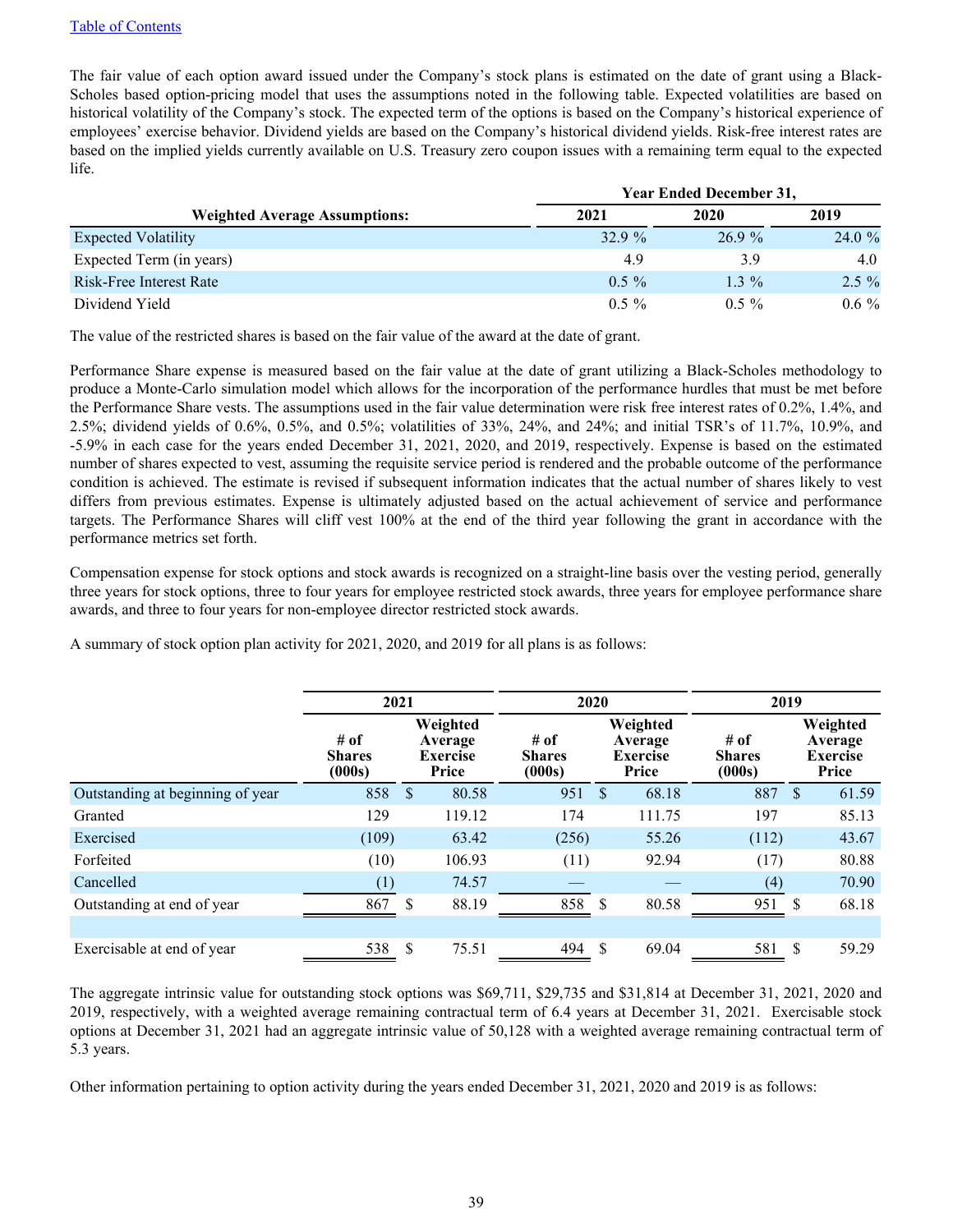|                                                           |         |        | Years Ended December 31, |
|-----------------------------------------------------------|---------|--------|--------------------------|
|                                                           | 2021    | 2020   | 2019                     |
| Weighted-average fair value of options granted            | 33.11 S | 2436 S | 18.51                    |
| Total intrinsic value of stock options exercised (\$000s) | 7.866 S | 12.698 | 6.135                    |

Additional information related to stock options outstanding under all plans at December 31, 2021 is as follows:

|                             | <b>Options Outstanding</b>             |                                                         |                                          |                                 | <b>Options Exercisable</b>               |
|-----------------------------|----------------------------------------|---------------------------------------------------------|------------------------------------------|---------------------------------|------------------------------------------|
| Range of Exercise<br>Prices | <b>Shares</b><br>Outstanding<br>(000s) | Weighted<br>Average<br>Remaining<br>Contractual<br>Term | Weighted<br>Average<br>Exercise<br>Price | Number<br>Exercisable<br>(000s) | Weighted<br>Average<br>Exercise<br>Price |
| $$29.06 - $57.17$           | 26                                     | 2.1                                                     | - \$<br>47.26                            | 26                              | - \$<br>47.26                            |
| $$58.52 - $85.40$           | 541                                    | 5.5                                                     | 75.55                                    | 476                             | 74.37                                    |
| $$91.56 - $120.60$          | 300                                    | 8.5                                                     | 114.46                                   | 36                              | 109.84                                   |
|                             | 867                                    | 6.4                                                     | 88.19                                    | 538                             | 75.51                                    |

Non-vested restricted stock activity for the years ended December 31, 2021, 2020 and 2019 is summarized below:

|                                            |                         |      |                    | 2021                                               |                                                                               |      |              | 2020                    |     |                                                    |   | 2019  |
|--------------------------------------------|-------------------------|------|--------------------|----------------------------------------------------|-------------------------------------------------------------------------------|------|--------------|-------------------------|-----|----------------------------------------------------|---|-------|
|                                            | <b>Shares</b><br>(000s) |      |                    | Weighted<br>Average<br>Grant<br>Date Fair<br>Value | Weighted<br>Average<br>Grant<br>Date Fair<br><b>Shares</b><br>(000s)<br>Value |      |              | <b>Shares</b><br>(000s) |     | Weighted<br>Average<br>Grant<br>Date Fair<br>Value |   |       |
| Non-vested balance at beginning<br>of year |                         | 159  | <sup>S</sup>       | 90.71                                              |                                                                               | 138  | -S           | 80.03                   | 79  | -\$                                                |   | 72.75 |
| Granted                                    |                         | 42   |                    | 123.58                                             |                                                                               | 46   |              | 110.53                  | 73  |                                                    |   | 85.69 |
| Vested                                     |                         | (24) |                    | 85.83                                              |                                                                               | (21) |              | 67.60                   | (8) |                                                    |   | 58.52 |
| Forfeited                                  |                         | (11) |                    | 90.49                                              |                                                                               | (4)  |              | 91.91                   | (6) |                                                    |   | 84.65 |
| Non-vested balance at end of year          |                         | 166  | $\mathbf{\hat{s}}$ | 99.70                                              |                                                                               | 159  | <sup>S</sup> | 90.71                   | 138 |                                                    | S | 80.03 |

Non-vested performance share activity for the years ended December 31, 2021, 2020 and 2019 is summarized below:

|                                            | 2021                    |               |                                                    |                         | 2020 |                                                    |                         |              | 2019                                               |  |  |  |
|--------------------------------------------|-------------------------|---------------|----------------------------------------------------|-------------------------|------|----------------------------------------------------|-------------------------|--------------|----------------------------------------------------|--|--|--|
|                                            | <b>Shares</b><br>(000s) |               | Weighted<br>Average<br>Grant<br>Date Fair<br>Value | <b>Shares</b><br>(000s) |      | Weighted<br>Average<br>Grant<br>Date Fair<br>Value | <b>Shares</b><br>(000s) |              | Weighted<br>Average<br>Grant<br>Date Fair<br>Value |  |  |  |
| Non-vested balance at beginning<br>of year | 71                      | <sup>\$</sup> | 91.99                                              | 70 \$                   |      | 81.26                                              | 53                      | - \$         | 75.61                                              |  |  |  |
| Granted                                    | 36                      |               | 108.74                                             | 20                      |      | 126.46                                             | 33                      |              | 81.79                                              |  |  |  |
| Vested                                     | (24)                    |               | 70.64                                              | (8)                     |      | 104.15                                             | (9)                     |              | 65.54                                              |  |  |  |
| Forfeited                                  | (14)                    |               | 81.03                                              | (11)                    |      | 82.71                                              |                         |              | 60.85                                              |  |  |  |
| Non-vested balance at end of year          | 69                      | S             | 110.72                                             | 71                      | -S   | 91.99                                              | 70                      | <sup>S</sup> | 81.26                                              |  |  |  |

As of December 31, 2021, 2020 and 2019, there was \$13,980, \$14,154 and \$11,643, respectively, of total unrecognized compensation cost related to non-vested share-based compensation arrangements granted under the plans. As of December 31, 2021, the unrecognized compensation cost is expected to be recognized over a weighted-average period of approximately 1.2 years. We estimate that share-based compensation expense for the year ended December 31, 2022 will be approximately \$11,900.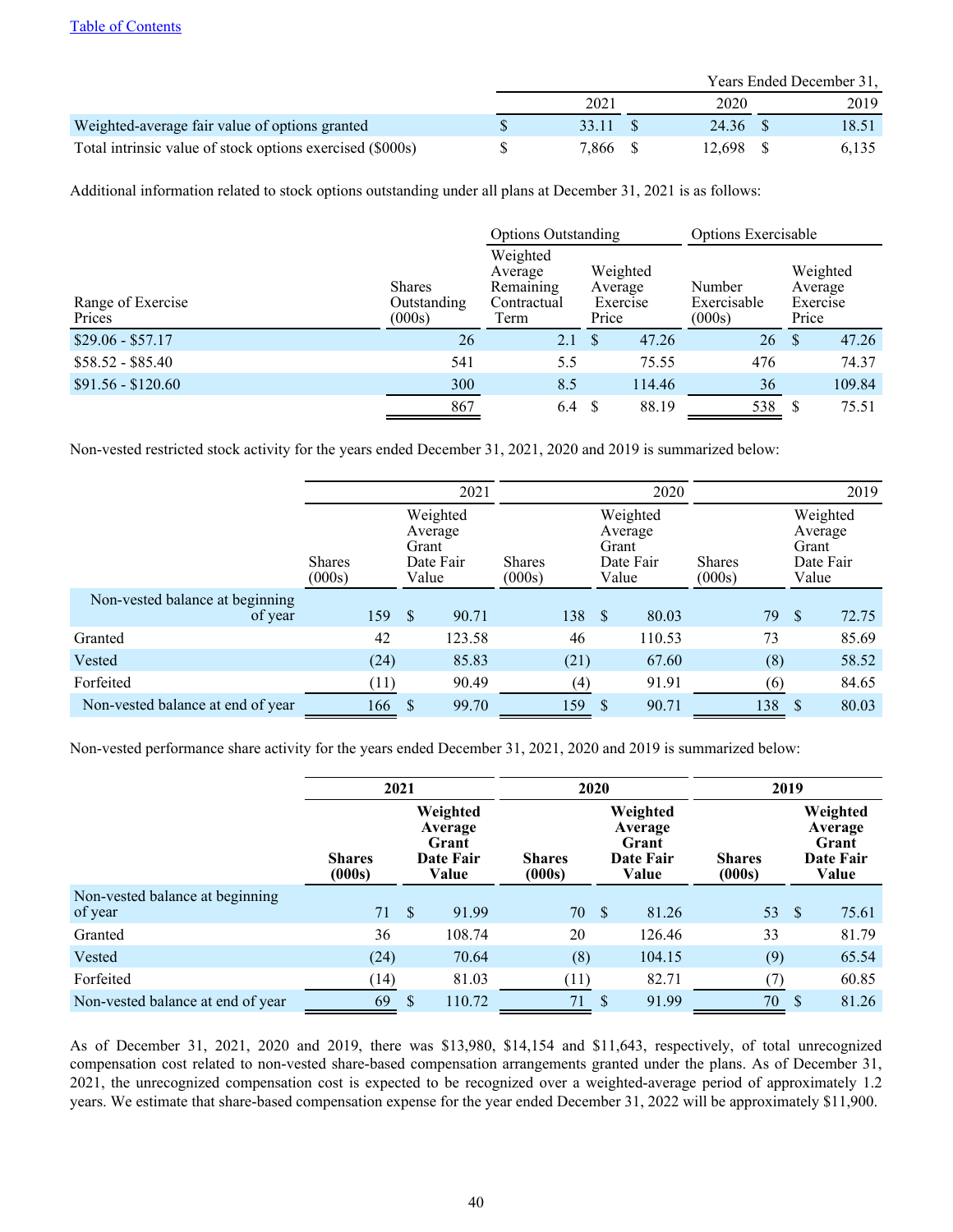#### **REPURCHASE OF COMMON STOCK**

The Company's Board of Directors has approved a stock repurchase program. The total authorization under this program is 3,763,038 shares. Since the inception of the program in June 1999, a total of 2,818,244 shares have been purchased. The Company's prior presentation of reflecting treasury stock separately within stockholders' equity has been adjusted to conform to the presentation prescribed by the State of Maryland, where the Company is incorporated. In connection therewith, \$7,873 of previously acquired treasury stock has been offset against additional paid-in capital and common stock in the consolidated balance sheet as of December 31, 2020. Corresponding adjustments to balances previously reflected as treasury stock of \$7,873 and \$18,069 for the years ended December 31, 2020 and 2019 were made to the consolidated statements of stockholders' equity and prior references to "Treasury shares purchased" were updated to "Repurchases of common stock", accordingly. There was no impact to total stockholders' equity in any of the years presented as a result of these updates. The Company intends to acquire shares from time to time at prevailing market prices if and to the extent it deems it is advisable to do so based on its assessment of corporate cash flow, market conditions and other factors. The Company also repurchases shares from employees in connection with settlement of transactions under the Company's equity incentive plans. During 2021, 2020, and 2019, the Company purchased 249,848, 136,629, and 240,995 shares, respectively, from open market purchases and from employees on a netsettlement basis to provide cash to employees to cover the associated employee payroll taxes. These shares were purchased at an average cost of \$141.04, \$98.54, and \$88.47 per share, respectively.

### **NOTE 4 - INVENTORIES**

Inventories, net of reserves at December 31, 2021 and 2020 consisted of the following:

|                   | 2021   | 2020   |
|-------------------|--------|--------|
| Raw materials     | 28,639 | 24,536 |
| Work in progress  | 10,563 | 3,050  |
| Finished goods    | 51,856 | 43,034 |
| Total inventories | 91,058 | 70,620 |

On a regular basis, the Company evaluates its inventory balances for excess quantities and obsolescence by analyzing demand, inventory on hand, sales levels and other information. Based on these evaluations, inventory balances are reserved, if necessary. The reserve for inventory was \$1,425 and \$2,782 at December 31, 2021 and 2020, respectively.

### **NOTE 5 - PROPERTY, PLANT AND EQUIPMENT**

Property, plant and equipment at December 31, 2021 and 2020 are summarized as follows:

|    | 2021    | 2020        |
|----|---------|-------------|
| S. |         | 12,215      |
|    | 89,602  | 86,873      |
|    | 253,995 | 247,884     |
|    | 52,930  | 31,240      |
|    | 408,219 | 378,212     |
|    | 170,702 | 150,116     |
|    | 237,517 | 228,096     |
|    |         | $11,692$ \$ |

Geographic Area Data - Long-Lived Assets (excluding intangible assets):

|                      | 2021    |   | 2020    |  |  |
|----------------------|---------|---|---------|--|--|
| <b>United States</b> | 197.432 |   | 187,719 |  |  |
| Foreign Countries    | 40,085  |   | 40,377  |  |  |
| Total                | 237,517 | D | 228,096 |  |  |

Depreciation expense was \$23,295, \$22,990 and \$19,791 for the years ended December 31, 2021, 2020 and 2019, respectively.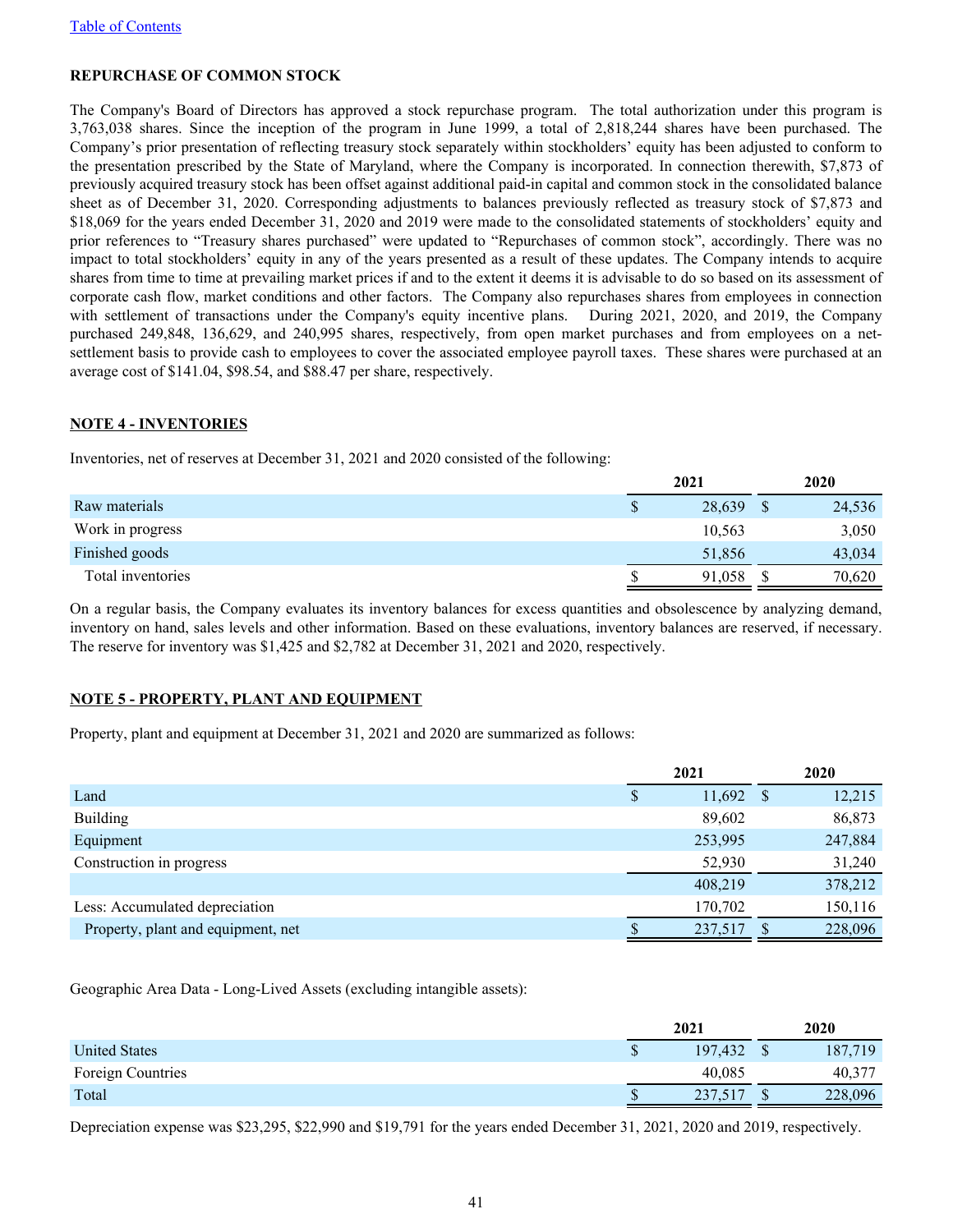#### **NOTE 6 - INTANGIBLE ASSETS**

The Company had goodwill in the amount of \$523,949 and \$529,463 as of December 31, 2021 and 2020, respectively, subject to the provisions of ASC 350, "Intangibles-Goodwill and Other." The decrease in goodwill is due to foreign exchange translation adjustments.

|                                |                                      |                                    | 2021 |                             | 2020                               |                             |   |         |
|--------------------------------|--------------------------------------|------------------------------------|------|-----------------------------|------------------------------------|-----------------------------|---|---------|
|                                | Amortization<br>Period<br>(In years) | <b>Gross</b><br>Carrying<br>Amount |      | Accumulated<br>Amortization | <b>Gross</b><br>Carrying<br>Amount | Accumulated<br>Amortization |   |         |
| Customer relationships & lists | $10-20$                              | 240,059                            |      | 173,489                     | S                                  | 243,557                     | S | 158,051 |
| Trademarks & trade names       | $2 - 17$                             | 43,116                             |      | 28,985                      |                                    | 43,208                      |   | 24,974  |
| Developed technology           | $5 - 12$                             | 20,234                             |      | 14,607                      |                                    | 21,674                      |   | 13,693  |
| Other                          | $2 - 18$                             | 23.921                             |      | 15,584                      |                                    | 21.624                      |   | 11,685  |
|                                |                                      | 327,330                            |      | 232,665                     |                                    | 330,063                     |   | 208,403 |

As of December 31, 2021 and 2020, the Company had identifiable intangible assets as follows:

Amortization of identifiable intangible assets was \$25,092, \$27,811 and \$25,789 for 2021, 2020 and 2019, respectively. Assuming no change in the gross carrying value of identifiable intangible assets, the estimated amortization expense is approximately \$23,641 in 2022, \$19,566 in 2023, \$10,682 in 2024, \$6,413 in 2025, and \$5,083 in 2026. At December 31, 2021 and 2020, there were no identifiable intangible assets with indefinite useful lives as defined by ASC 350, "Intangibles-Goodwill and Other." Identifiable intangible assets are reflected in the Company's consolidated balance sheets under Intangible assets with finite lives, net. There were no changes to the useful lives of intangible assets subject to amortization in 2021 and 2020.

The Federal Insecticide, Fungicide and Rodenticide Act, ("FIFRA"), a health and safety statute, requires that certain products within our specialty products segment must be registered with the U.S. Environmental Protection Agency (the "EPA") because they are considered pesticides. Costs of such registrations are included as other in the table above.

#### **NOTE 7 – EQUITY-METHOD INVESTMENT**

In 2013, the Company and Eastman Chemical Company (formerly Taminco Corporation) formed a joint venture (66.66% / 33.34% ownership), St. Gabriel CC Company, LLC, to design, develop, and construct an expansion of the Company's St. Gabriel aqueous choline chloride plant. The Company contributed the St. Gabriel plant, at cost, and all continued expansion and improvements are funded by the owners. The joint venture became operational as of July 1, 2016. St. Gabriel CC Company, LLC is a Variable Interest Entity (VIE) because the total equity at risk is not sufficient to permit the joint venture to finance its own activities without additional subordinated financial support. Additionally, voting rights (2 votes each) are not proportionate to the owners' obligation to absorb expected losses or receive the expected residual returns of the joint venture. The Company will receive up to 2/3 of the production offtake capacity and absorbs operating expenses approximately proportional to the actual percentage of offtake. The joint venture is accounted for under the equity method of accounting since the Company is not the primary beneficiary as the Company does not have the power to direct the activities of the joint venture that most significantly impact its economic performance. The Company recognized a loss of \$557, \$575, and \$388 for the years ended December 31, 2021, 2020, and 2019, respectively, relating to its portion of the joint venture's expenses in other expense. The carrying value of the joint venture at December 31, 2021 and 2020 was \$4,499 and \$4,971, respectively, and is recorded in other assets.

#### **NOTE 8 – REVOLVING LOAN**

On June 27, 2018, the Company and a bank syndicate entered into the Credit Agreement, which replaced the existing credit facility that had provided for a senior secured term loan of \$350,000 and a revolving loan of \$100,000. The Credit Agreement, which expires on June 27, 2023, provides for revolving loans up to \$500,000 (collectively referred to as the "loans"). The loans may be used for working capital, letters of credit, and other corporate purposes and may be drawn upon at the Company's discretion. The initial proceeds from the Credit Agreement were used to repay the outstanding balance of \$210,750 on its senior secured term loan, which was due May 2019. On May 23, 2019, the Company drew down \$108,569 to fund the Chemogas acquisition. In connection with these additional borrowings, the Company entered into an interest rate swap to protect against adverse fluctuations in interest rates (see Note 20, "Derivative Instruments and Hedging Activities"). On December 13, 2019, the Company drew down \$45,000 to fund the Zumbro acquisition. As of December 31, 2021, the total balance outstanding on the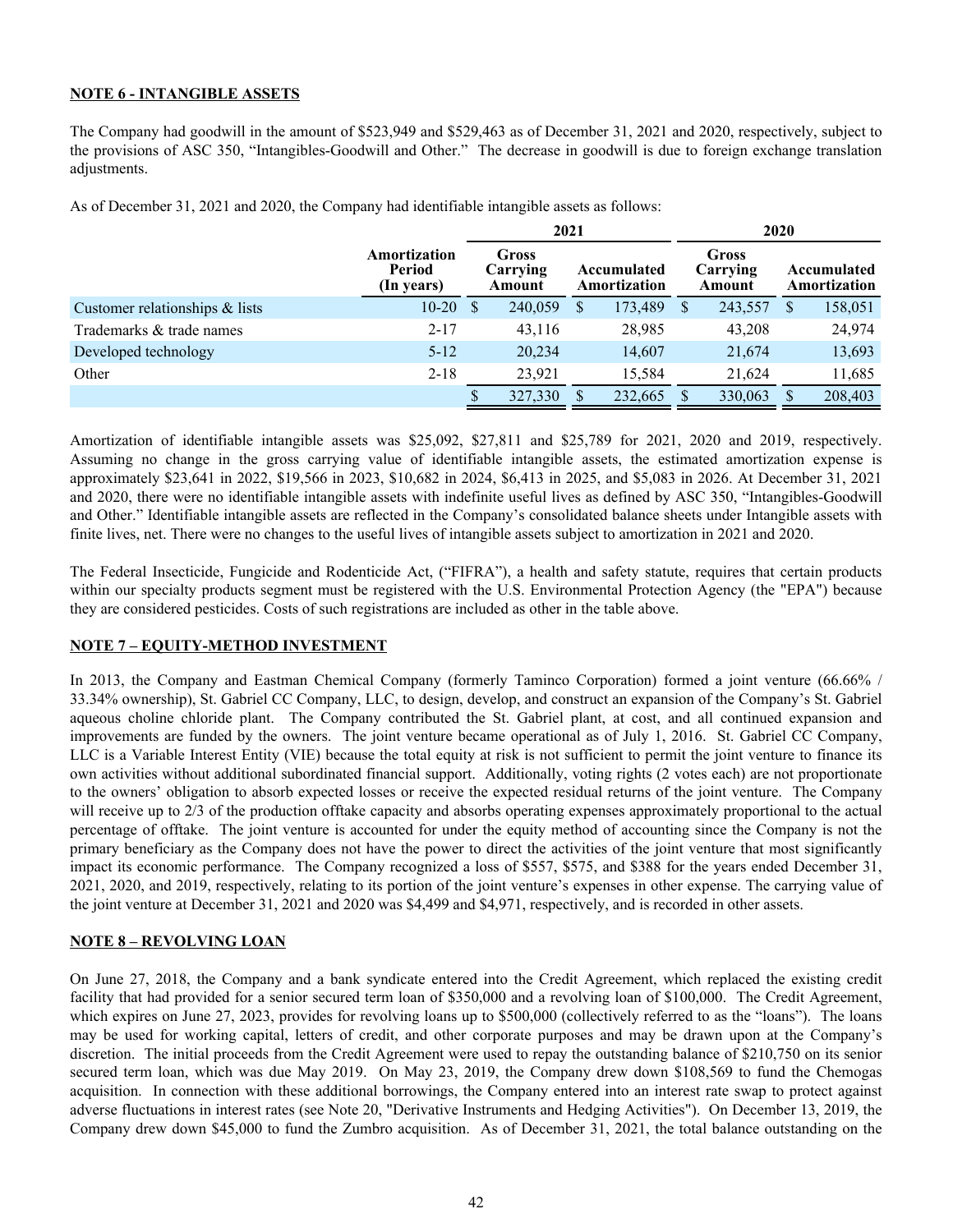Credit Agreement amounted to \$108,569. There are no installment payments required on the revolving loans; they may be voluntarily prepaid in whole or in part without premium or penalty, and all outstanding amounts are due on the maturity date.

Amounts outstanding under the Credit Agreement are subject to an interest rate equal to a fluctuating rate as defined by the Credit Agreement plus an applicable rate. The applicable rate is based upon the Company's consolidated net leverage ratio, as defined in the Credit Agreement, and the interest rate was 1.102% at December 31, 2021. The Company is also required to pay a commitment fee on the unused portion of the revolving loan, which is based on the Company's consolidated net leverage ratio as defined in the Credit Agreement and ranges from 0.15% to 0.275% (0.15% at December 31, 2021). The unused portion of the revolving loan amounted to \$391,431 at December 31, 2021. The Company is also required to pay, as applicable, letter of credit fees, administrative agent fees, and other fees to the arrangers and lenders.

Costs associated with the issuance of the revolving loans are capitalized and amortized on a straight-line basis over the term of the Credit Agreement. Costs associated with the issuance of the extinguished debt instrument were capitalized and amortized over the term of the respective financing arrangement using the effective interest method. Capitalized costs net of accumulated amortization totaled \$421 and \$703 at December 31, 2021 and 2020, respectively, and are included in other assets on the consolidated balance sheets. Amortization expense pertaining to these costs totaled \$282 for each of the years ended December 31, 2021, 2020, and 2019, and is included in interest expense in the accompanying consolidated statements of earnings.

The Credit Agreement contains quarterly covenants requiring the consolidated leverage ratio to be less than a certain maximum ratio and the consolidated interest coverage ratio to exceed a certain minimum ratio. At December 31, 2021, the Company was in compliance with these covenants. Indebtedness under the Company's loan agreements is secured by assets of the Company.

#### **NOTE 9 - NET EARNINGS PER COMMON SHARE**

The following presents a reconciliation of the net earnings and shares used in calculating basic and diluted net earnings per common share:

|                                                                                            | <b>Year Ended December 31,</b> |                   |  |                |  |        |  |
|--------------------------------------------------------------------------------------------|--------------------------------|-------------------|--|----------------|--|--------|--|
|                                                                                            |                                | 2021              |  | 2020           |  | 2019   |  |
| Net Earnings - Basic and Diluted                                                           | Ъ.                             | 96,104            |  | 84,623         |  | 79,671 |  |
|                                                                                            |                                |                   |  |                |  |        |  |
| Share $(000s)$                                                                             |                                |                   |  |                |  |        |  |
| Weighted Average Common Shares - Basic                                                     |                                | 32,215            |  | 32,176         |  | 32,136 |  |
| Effect of Dilutive Securities – Stock Options, Restricted Stock, and<br>Performance Shares |                                | 457               |  | 327            |  | 369    |  |
| Weighted Average Common Shares - Diluted                                                   |                                | 32.672            |  | 32,503         |  | 32,505 |  |
|                                                                                            |                                |                   |  |                |  |        |  |
| Net Earnings Per Share - Basic                                                             | \$                             | 2.98 <sup>5</sup> |  | $2.63 \quad S$ |  | 2.48   |  |
| Net Earnings Per Share - Diluted                                                           | S                              | 2.94              |  | 2.60           |  | 2.45   |  |

The number of anti-dilutive shares were 155,294, 204,672, and 12,250 for 2021, 2020, and 2019. Anti-dilutive shares could potentially dilute basic earnings per share in future periods and therefore, were not included in diluted earnings per share.

The Company has some share-based payment awards that have non-forfeitable dividend rights. These awards are restricted shares and they participate on a one-for-one basis with holders of Common Stock. These awards have an immaterial impact as participating securities with regard to the calculation using the two-class method for determining earnings per share.

#### **NOTE 10 - INCOME TAXES**

The Company's effective tax rate for 2021, 2020 and 2019 was 23.3%, 20.5%, and 17.4%, respectively. The increase from 2020 to 2021 is primarily due to a reduction in certain tax credits, lower tax benefits from stock-based compensation, and higher enacted state tax rates.

On March 27, 2020 Congress passed the Coronavirus Aid, Relief, and Economic Security Act, and on December 31, 2020 Congress passed an additional round of COVID relief legislation as part of the Bipartisan-Bicameral Omnibus COVID Relief Deal. The Company has reviewed the change in law and determined that it does not have a significant impact on the Company's tax provision or financial statements. In addition, Balchem will continue to evaluate and analyze the impact of the U.S. Tax Cuts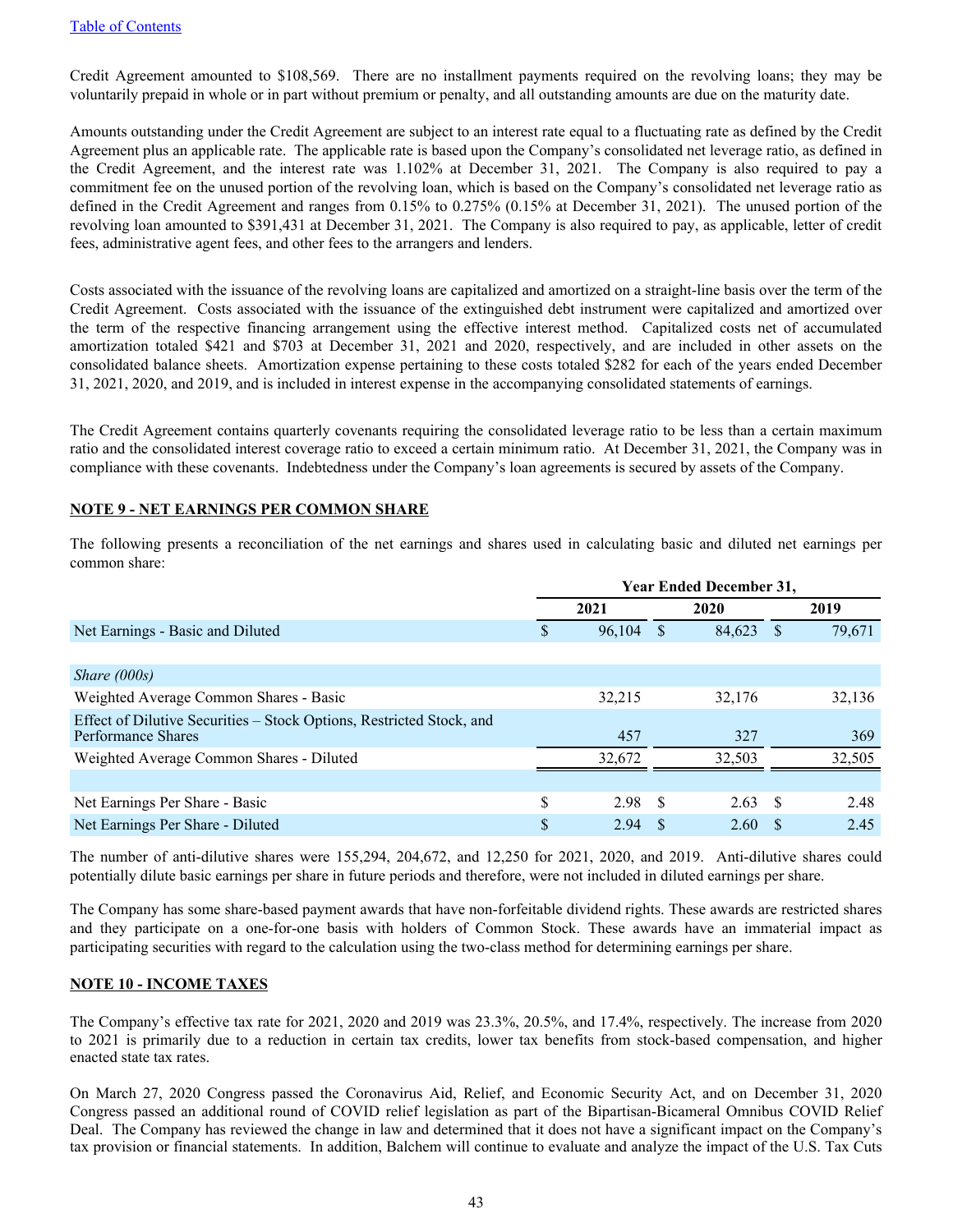and Jobs Act that was enacted on December 22, 2017 and the additional guidance that has been issued, and may be issued, by the U.S. Department of Treasury, the SEC, and/or the Financial Accounting Standards Board ("FASB") regarding this act.

The Company considers the undistributed earnings of certain non-U.S. subsidiaries to be indefinitely reinvested outside of the United States on the basis of estimates that future domestic cash generation will be sufficient to meet future domestic cash needs and the Company's specific plans for reinvestment of those subsidiary earnings. The Company projects that its foreign earnings will be utilized offshore for working capital and future foreign growth. The determination of the unrecognized deferred tax liability on those undistributed earnings is not practicable due to its legal entity structure and the complexity of U.S. and local country tax laws. If the Company decides to repatriate the undistributed foreign earnings, it will need to recognize the income tax effects in the period it changes its assertion on indefinite reinvestment.

Income tax expense consists of the following:

|                            | 2021 |             |              | 2020     | 2019         |         |
|----------------------------|------|-------------|--------------|----------|--------------|---------|
| Current:                   |      |             |              |          |              |         |
| Federal                    | \$   | $25,019$ \$ |              | 19,249   | <sup>S</sup> | 17,757  |
| Foreign                    |      | 7,553       |              | 3,399    |              | 1,609   |
| State                      |      | 3,664       |              | 3,590    |              | 818     |
| Deferred:                  |      |             |              |          |              |         |
| Federal                    |      | (3,709)     |              | (3,017)  |              | (3,707) |
| Foreign                    |      | (3,038)     |              | 167      |              | 67      |
| <b>State</b>               |      | (360)       |              | (1, 594) |              | 263     |
| Total income tax provision |      | 29,129      | <sup>S</sup> | 21,794   | S            | 16,807  |

The provision for income taxes differs from the amount computed by applying the Federal statutory rate of 21% for 2021, 2020, and 2019 to earnings before income tax expense due to the following:

|                                                 | 2021 |          |    | 2020    | 2019 |         |
|-------------------------------------------------|------|----------|----|---------|------|---------|
| Income tax at Federal statutory rate            | \$   | 26,299   | -S | 22,348  | - \$ | 20,260  |
| State income taxes, net of Federal income taxes |      | 2,406    |    | 2,288   |      | (244)   |
| <b>Stock Options</b>                            |      | (924)    |    | (1,529) |      | (222)   |
| <b>GILTI</b>                                    |      |          |    |         |      | 2,507   |
| <b>FDII</b>                                     |      | (1, 540) |    | (1,400) |      | (1,922) |
| Patent Box Decree (related to prior years)      |      |          |    |         |      | (1,948) |
| Foreign Tax Credits                             |      |          |    |         |      | (1,125) |
| Other                                           |      | 2,888    |    | 87      |      | (499)   |
| Total income tax provision                      |      | 29,129   |    | 21,794  |      | 16,807  |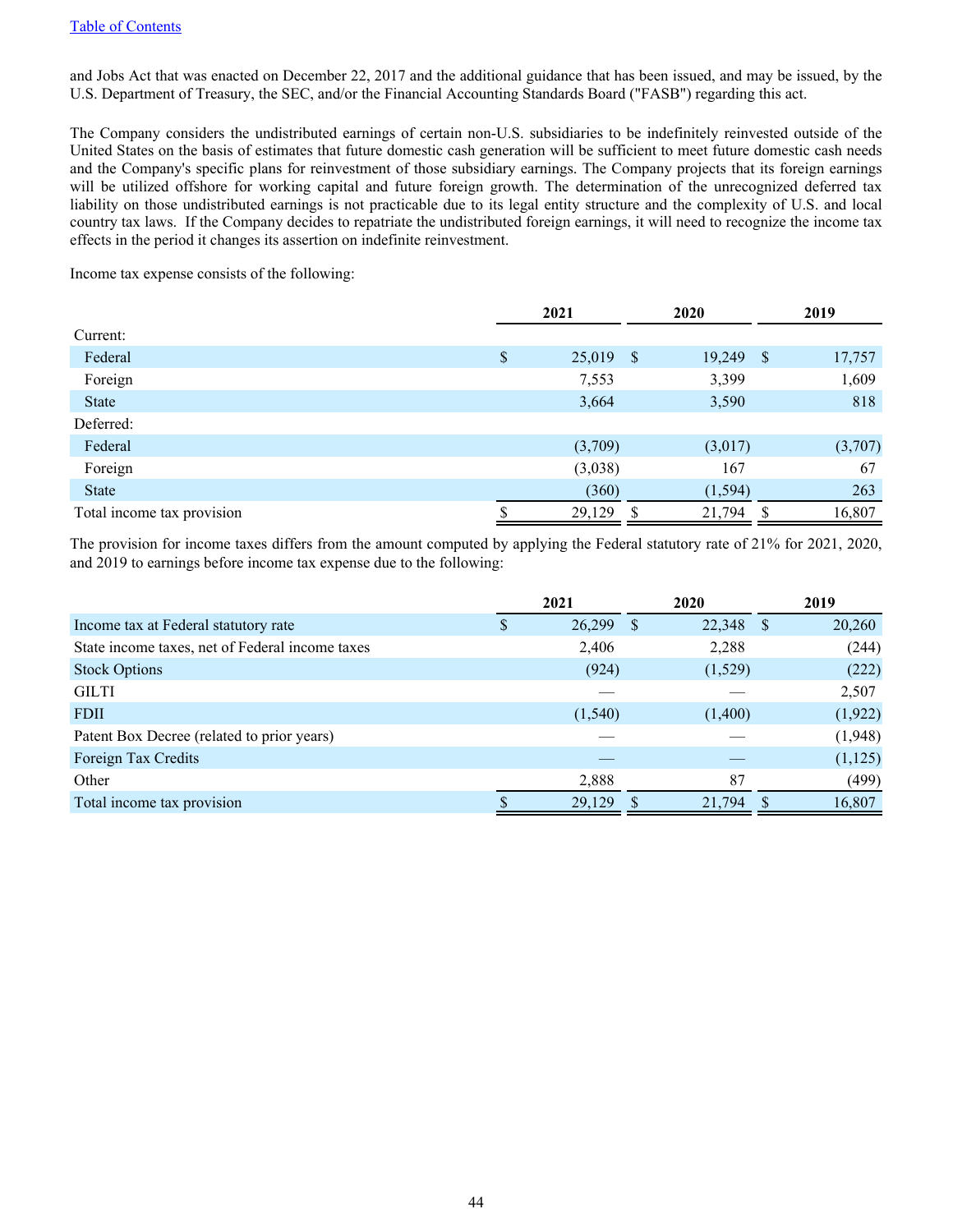The tax effects of temporary differences that give rise to significant portions of the deferred tax assets and deferred tax liabilities at December 31, 2021 and 2020 were as follows:

|                                    | 2021         | 2020          |        |
|------------------------------------|--------------|---------------|--------|
| Deferred tax assets:               |              |               |        |
| Inventories                        | \$<br>495    | $\mathcal{S}$ | 1,470  |
| Restricted stock and stock options | 4,082        |               | 3,862  |
| Lease liabilities                  | 1,807        |               | 1,641  |
| Currency and interest rate swap    | 649          |               | 2,831  |
| Other                              | 3,657        |               | 3,308  |
| Total deferred tax assets          | 10,690       |               | 13,112 |
| Deferred tax liabilities:          |              |               |        |
| Amortization                       | \$<br>28,133 | <sup>\$</sup> | 32,872 |
| Depreciation                       | 25,484       |               | 27,897 |
| Prepaid expenses                   | 733          |               | 915    |
| Right of use assets                | 1,769        |               | 1,926  |
| Other                              | 1,026        |               | 731    |
| Total deferred tax liabilities     | 57,145       |               | 64,341 |
|                                    |              |               |        |
| Valuation allowance                |              |               | 130    |
|                                    |              |               |        |
| Net deferred tax liability         | \$<br>46,455 | \$            | 51,359 |

In assessing the realizability of deferred tax assets, management considers whether it is more likely than not that some portion or all of the deferred tax assets will not be realized. The ultimate realization of deferred tax assets is dependent upon the generation of future taxable income during the periods in which those temporary differences become deductible. Management considers the scheduled reversal of deferred tax liabilities, projected future taxable income and tax planning strategies in making this assessment. Based upon the level of historical taxable income and projections for future taxable income over the periods in which the deferred tax assets are deductible, management believes it is more likely than not the Company will not realize the benefits of these deductible differences. The amount of deferred tax asset realizable, however, could change if management's estimate of future taxable income should change.

As of December 31, 2021, the Company has state income tax net operating loss (NOL) carryforwards of \$335. The state NOL carryforwards will expire between 2025 and 2034. The Company believes that the benefit from the state NOL carryforwards will be realized, therefore a valuation allowance is not required to be established on these assets. The Company also acquired an insignificant amount of NOL carryforwards with the acquisition of Chemogas.

The Company considers the undistributed earnings of certain non-U.S. subsidiaries to be indefinitely reinvested outside of the United States on the basis of estimates that future domestic cash generation will be sufficient to meet future domestic cash needs and specific plans for reinvestment of those subsidiary earnings. The Company projects that foreign earnings will be utilized offshore for working capital and future foreign growth. The determination of the unrecognized deferred tax liability on those undistributed earnings is not practicable due to the Company's legal entity structure and the complexity of U.S. and local country tax laws. If Balchem decides to repatriate the undistributed foreign earnings, the income tax effects will need to be recognized in the period the Company changes its assertion on indefinite reinvestment.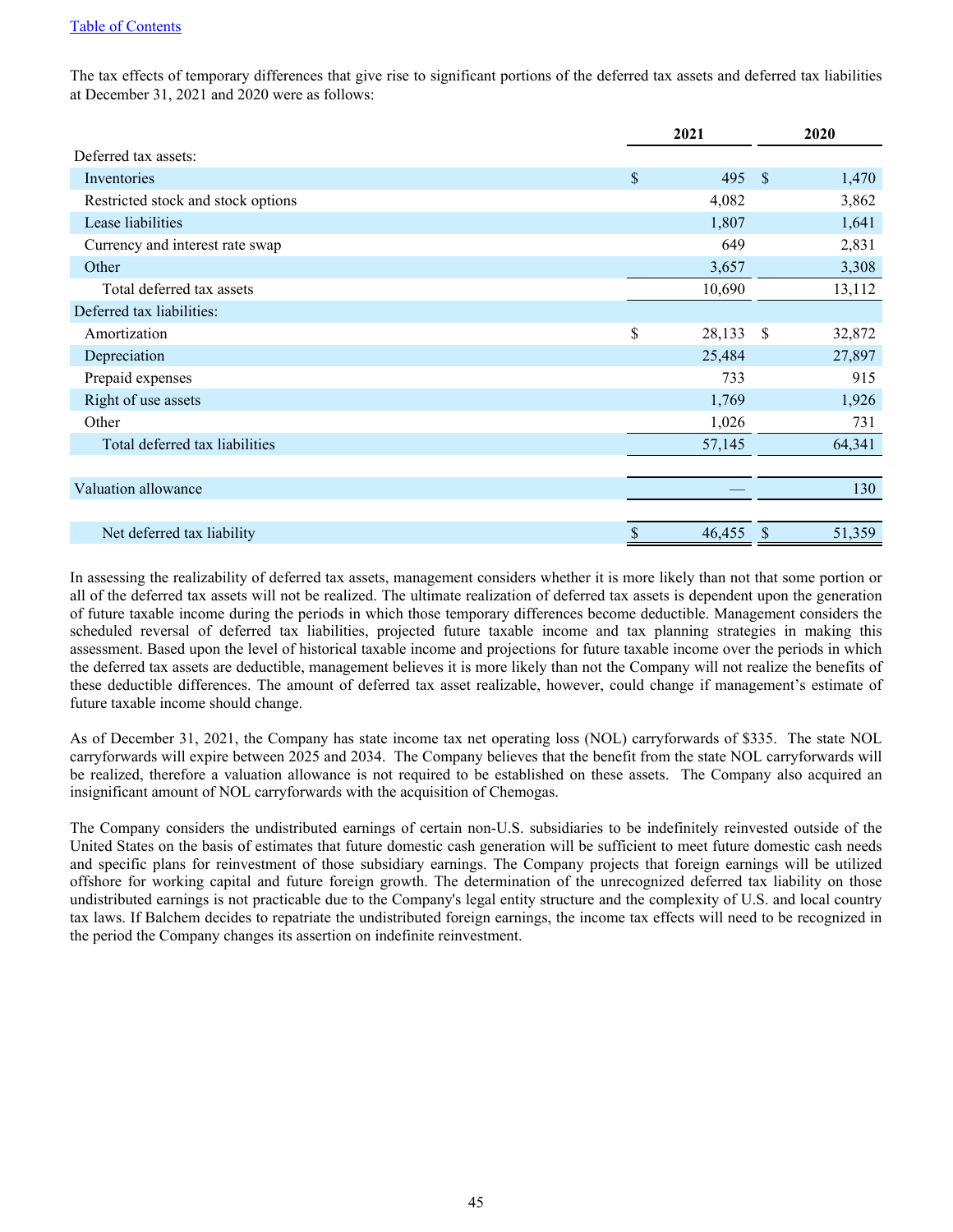Provisions of ASC 740-10 clarify whether or not to recognize assets or liabilities for tax positions taken that may be challenged by a tax authority. A reconciliation of the beginning and ending amount of unrecognized tax benefits, which is included in other long-term obligations on the Company's consolidated balance sheets, is as follows:

|                                                     | 2021  |  | 2020       | 2019 |         |
|-----------------------------------------------------|-------|--|------------|------|---------|
| Balance at beginning of period                      | 5,335 |  | $4,762$ \$ |      | 5,709   |
| Increases for tax positions of prior years          | 806   |  | 267        |      | 431     |
| Decreases for tax positions of prior years          | (260) |  | (391)      |      | (1,978) |
| Increases for tax positions related to current year |       |  | 697        |      | 600     |
| Balance at end of period                            | 5.881 |  | 5,335      |      | 4,762   |

All of Balchem's unrecognized tax benefits, if recognized in future periods, would impact the Company's effective tax rate in such future periods.

The Company recognizes both interest and penalties as part of the income tax provision. During the years ended December 31, 2021, 2020 and 2019, these amounted to approximately \$262, \$232 and \$132, respectively. As of December 31, 2021 and 2020, accrued interest and penalties were \$2,106 and \$1,845, respectively.

Balchem files income tax returns in the U.S. and in various states and foreign countries. In the major jurisdictions where the Company operates, it is generally no longer subject to income tax examinations by tax authorities for years before 2017 and management does not anticipate any material change in the total amount of unrecognized tax benefits to occur within the next twelve months.

#### **NOTE 11 - SEGMENT INFORMATION**

The Company currently reports three reportable segments: Human Nutrition and Health, Animal Nutrition and Health, and Specialty Products. Previously, the Company's four reportable segments were: Human Nutrition and Health, Animal Nutrition and Health, Specialty Products, and Industrial Products. However, effective in the first quarter of 2020, in order to align with the Company's strategic focus on health and nutrition, allocation of resources, and evaluation of operating performance, and given the 2019 reduction in portfolio scale of Industrial Products, the Company revised its reporting segment structure to three reportable segments stated above. These reportable segments are strategic businesses that offer products and services to different markets. This realignment has been retrospectively applied. Sales and production of products outside of our reportable segments and other minor business activities are included in "Other and Unallocated" and applied retroactively to 2019. There were no changes to the Consolidated Financial Statements as a result of the change to the reportable segments. The Company expects that the new reportable segment structure will provide investors greater understanding of and alignment with the Company's strategic focus. In order to ensure appropriate transparency and visibility into the financial performance of the Company, sufficient detail will continue to be provided relative to Other and Unallocated, including material contributions from oil and gas and other industrial market activities.

#### *Human Nutrition & Health*

The Human Nutrition & Health ("HNH") segment provides human grade choline nutrients and mineral amino acid chelated products through this segment for nutrition and health applications. Choline is recognized to play a key role in the development and structural integrity of brain cell membranes in infants, processing dietary fat, reproductive development and neural functions, such as memory and muscle function. HNH's mineral amino acid chelates, specialized mineral salts, and mineral complexes are used as raw materials for inclusion in premier human nutrition products. Proprietary technology has been combined to create an organic molecule in a form the body can readily assimilate. Sales growth for human nutrition applications is reliant on differentiation from lower-cost competitive products through scientific data, intellectual property and customers' appreciation of brand value. Consequently, the Company makes investments in such activities for long-term value differentiation. This segment also serves the food and beverage industry for beverage, bakery, dairy, confectionary, and savory manufacturers. The Company partners with its customers from ideation through commercialization to bring on-trend beverages, baked goods, confections, dairy and meat products to market. The Company has expertise in trends analysis and product development. When combined with its strong manufacturing capabilities in customized spray dried and emulsified powders, extrusion and agglomeration, blended lipid systems, liquid flavor delivery systems, juice and dairy bases, chocolate systems, as well as ice cream bases and variegates, the Company is a one-stop solutions provider for beverage and dairy product development needs. Additionally, this segment provides microencapsulation solutions to a variety of applications in food, pharmaceutical and nutritional ingredients to enhance performance of nutritional fortification, processing, mixing, and packaging applications and shelf-life. Major product applications are baked goods, refrigerated and frozen dough systems, processed meats, seasoning blends, confections, sports and protein bars,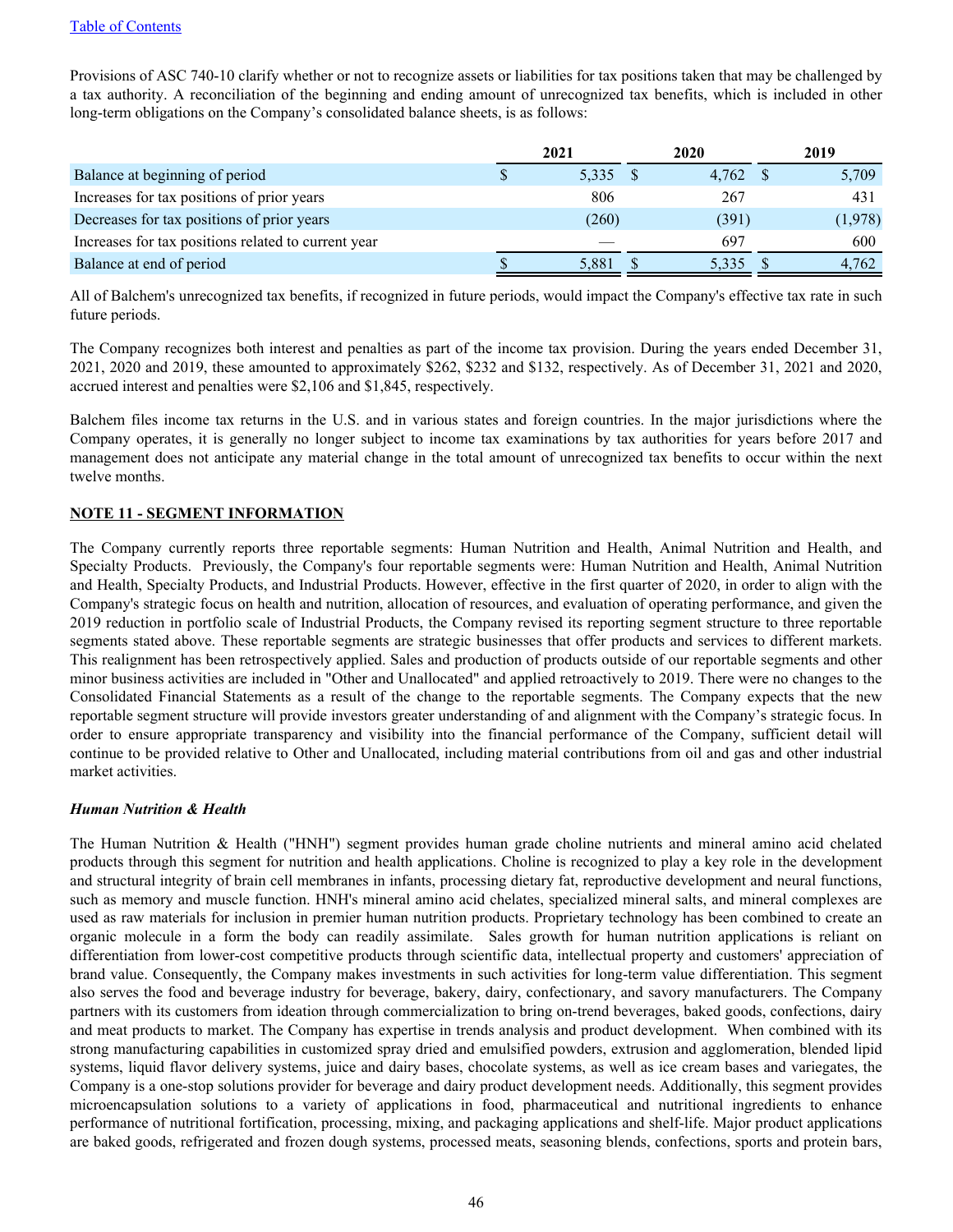dietary plans, and nutritional supplements. The Company also creates cereal systems for ready-to-eat cereals, grain-based snacks, and cereal based ingredients.

#### *Animal Nutrition & Health*

The Company's Animal Nutrition & Health ("ANH") segment provides nutritional products derived from its microencapsulation and chelation technologies in addition to basic choline chloride. For ruminant animals, ANH's microencapsulated products boost health and milk production, delivering nutrient supplements that are biologically available, providing required nutritional levels. The Company's proprietary chelation technology provides enhanced nutrient absorption for various species of production and companion animals and is marketed for use in animal feed throughout the world. ANH also manufactures and supplies choline chloride, an essential nutrient for monogastric animal health, predominantly to the poultry, pet and swine industries. Choline, which is manufactured and sold in both dry and aqueous forms, plays a vital role in the metabolism of fat. In poultry, choline deficiency can result in reduced growth rates and perosis in young birds, while in swine production choline is a necessary and required component of gestating and lactating sow diets for both liver health and prevention of leg deformity.

Sales of value-added encapsulated products are highly dependent on overall industry economics as well as the Company's ability to leverage the results of university and field research on the animal health and production benefits of our products. Management believes that success in the commodity-oriented basic choline chloride marketplace is highly dependent on the Company's ability to maintain its strong reputation for excellent product quality and customer service. The Company continues to drive production efficiencies in order to maintain its competitive-cost position to effectively compete in a global marketplace.

#### *Specialty Products*

Ethylene oxide, at the 100% level and blended with carbon dioxide, is sold as a sterilant gas, primarily for use in the health care industry. It is used to sterilize a wide range of medical devices because of its versatility and effectiveness in treating hard or soft surfaces, composites, metals, tubing and different types of plastics without negatively impacting the performance of the device being sterilized. Specialty Products' 100% ethylene oxide product and blends are distributed worldwide in specially designed, reusable and recyclable drum and cylinder packaging, to assure compliance with safety, quality and environmental standards as outlined by the applicable regulatory agencies in the countries our products are shipped to. The Company's inventory of these specially built drums and cylinders, along with its five filling facilities, represents a significant capital investment. Contract sterilizers and medical device manufacturers are principal customers for this product. The Company also sells single use canisters with 100% ethylene oxide for use in sterilizing re-usable devices typically processed in autoclave units in hospitals. As a fumigant, ethylene oxide blends are highly effective in killing bacteria, fungi, and insects in spices and other seasoning materials.

The Company also distributes a number of other gases for various uses, most notably propylene oxide and ammonia. Propylene oxide is marketed and sold in the U.S. as a fumigant to aid in the control of insects and microbiological spoilage; and to reduce bacterial and mold contamination in certain shell and processed nut meats, processed spices, cacao beans, cocoa powder, raisins, figs and prunes. The Company distributes its propylene oxide product in the U.S. primarily in recyclable, single-walled, carbon steel cylinders according to standards outlined by the Environmental Protection Agency ("EPA") and the Department of Transportation ("DOT"). Propylene oxide is also sold worldwide to customers in approved reusable and recyclable drum and cylinder packaging for various chemical synthesis applications, such as increasing paint durability and manufacturing specialty starches and textile coatings. Ammonia is used primarily as a refrigerant, and also for heat treatment of metals and various chemical synthesis applications, and is distributed in reusable and recyclable drum and cylinder packaging, which are approved for use in the countries these products are shipped to. The Company's inventory of cylinders for these products also represents a significant capital investment.

The Company's micronutrient agricultural nutrition business sells chelated minerals primarily into high value crops. The Company has a unique and patented two-step approach to solving mineral deficiency in plants to optimize health, yield and shelflife. First, the Company determines optimal mineral balance for plant health. The Company then has a foliar applied Metalosate® product range, utilizing patented amino acid chelate technology. Its products quickly and efficiently deliver mineral nutrients. As a result, the farmer/grower gets healthier crops that are more resistant to disease and pests, larger yields and healthier food for the consumer with extended shelf life for produce being shipped long distances.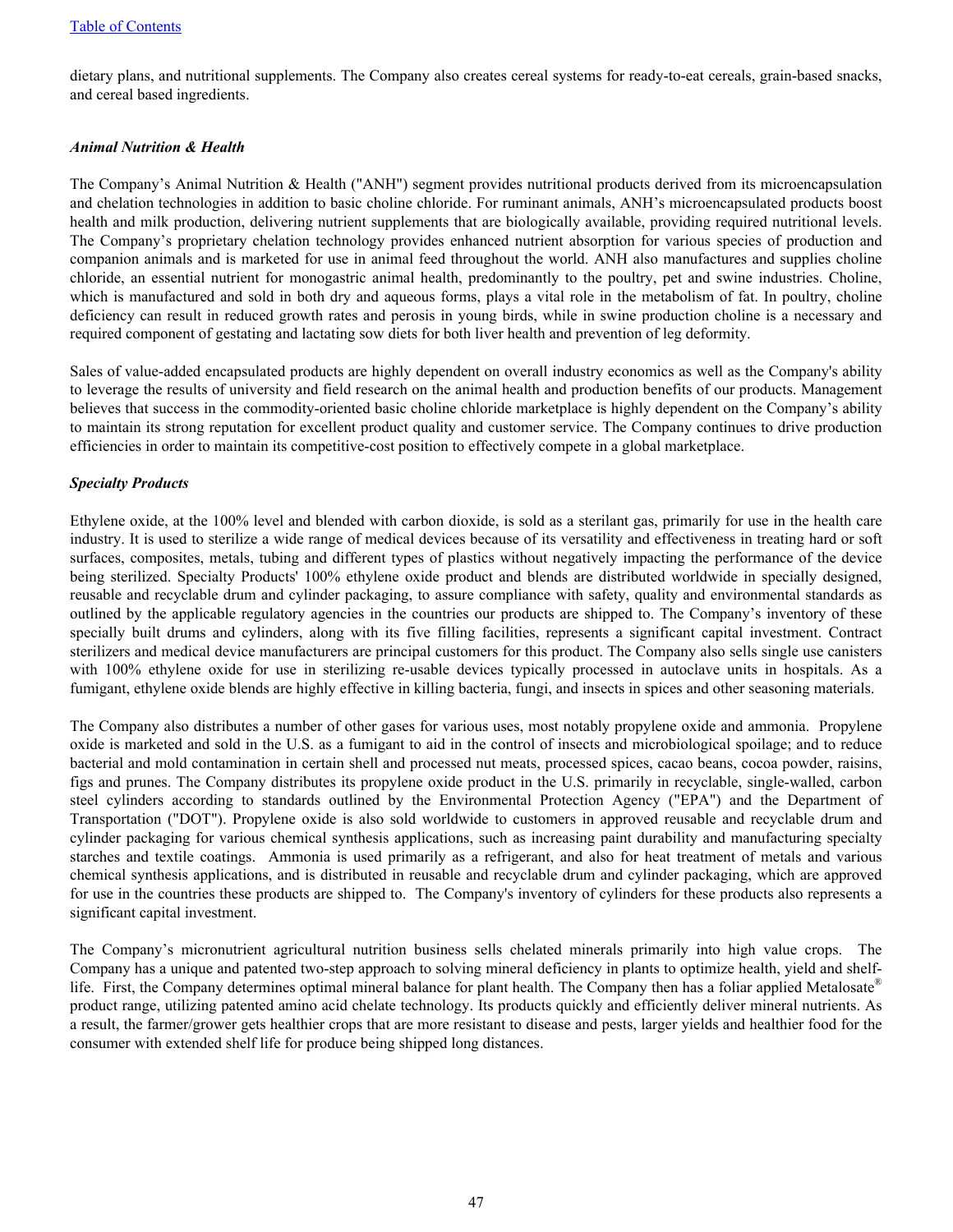### [Table of Contents](#page-3-0)

The segment information is summarized as follows:

### *Business Segment Assets*

|                                      | 2021       | 2020      |
|--------------------------------------|------------|-----------|
| Human Nutrition & Health             | 727,131 \$ | 717,232   |
| Animal Nutrition & Health            | 158,971    | 157,454   |
| <b>Specialty Products</b>            | 184,628    | 190.449   |
| Other and Unallocated <sup>(1)</sup> | 128.595    | 100,708   |
| Total                                | 1,199,325  | 1,165,843 |

#### *Business Segment Net Sales*

|                                      | 2021    | 2020    | 2019 |         |
|--------------------------------------|---------|---------|------|---------|
| Human Nutrition & Health             | 442,733 | 400,330 |      | 347,433 |
| Animal Nutrition & Health            | 226,776 | 192,191 |      | 177,557 |
| <b>Specialty Products</b>            | 117,020 | 103,566 |      | 92,257  |
| Other and Unallocated <sup>(2)</sup> | 12.494  | 7.557   |      | 26.458  |
| Total                                | 799,023 | 703,644 |      | 643,705 |

### *Business Segment Earnings Before Income Taxes*

|                                      | 2021 |           | 2020 |         | 2019 |         |
|--------------------------------------|------|-----------|------|---------|------|---------|
| Human Nutrition & Health             | S    | 76,031 \$ |      | 61,397  |      | 48,429  |
| Animal Nutrition & Health            |      | 26,179    |      | 29,979  |      | 25,868  |
| <b>Specialty Products</b>            |      | 30,020    |      | 26,801  |      | 28,513  |
| Other and Unallocated <sup>(2)</sup> |      | (4,728)   |      | (7,030) |      | (257)   |
| Interest and other expense           |      | (2,269)   |      | (4,730) |      | (6,075) |
| Total                                |      | 125.233   |      | 106,417 |      | 96,478  |

#### *Depreciation/Amortization*

|                                      | 2021         |             | 2020 |             | 2019 |        |
|--------------------------------------|--------------|-------------|------|-------------|------|--------|
| Human Nutrition & Health             | <sup>S</sup> | $30,012$ \$ |      | $32,117$ \$ |      | 30,558 |
| Animal Nutrition & Health            |              | 7.414       |      | 7,187       |      | 6,552  |
| <b>Specialty Products</b>            |              | 8,332       |      | 9,699       |      | 7,401  |
| Other and Unallocated <sup>(2)</sup> |              | 3,121       |      | 2.278       |      | 1,351  |
| Total                                |              | 48.879      |      | 51.281      |      | 45,862 |

### *Capital Expenditures*

|                                      | 2021   | 2020 |        |  | 2019   |  |
|--------------------------------------|--------|------|--------|--|--------|--|
| Human Nutrition & Health             | 23,714 |      | 22,758 |  | 18,159 |  |
| Animal Nutrition & Health            | 8,100  |      | 6,039  |  | 3,921  |  |
| <b>Specialty Products</b>            | 3,804  |      | 2,860  |  | 3,003  |  |
| Other and Unallocated <sup>(2)</sup> | 524    |      | 423    |  | 707    |  |
| Total                                | 36.142 |      | 32.080 |  | 25,790 |  |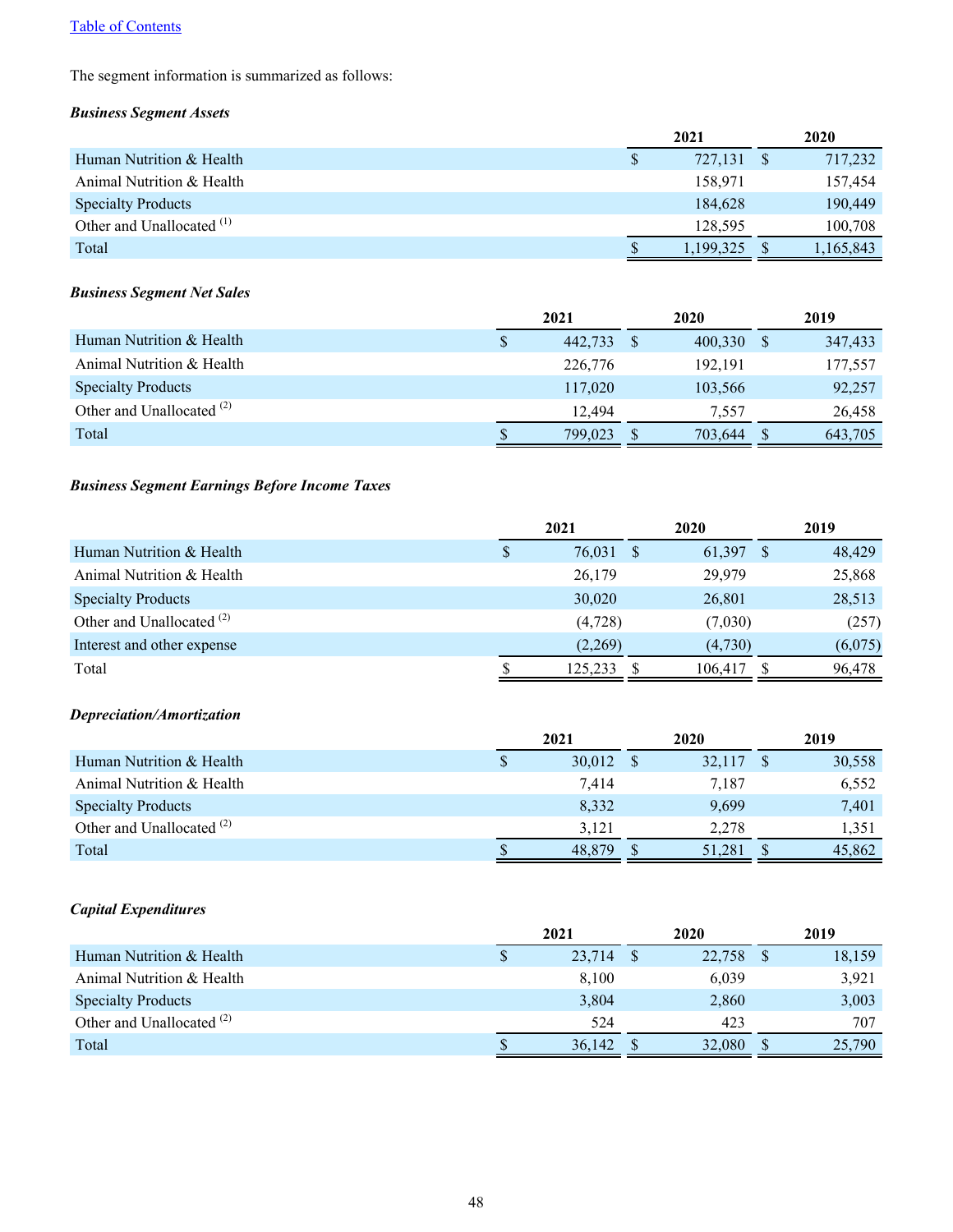(1) Other and Unallocated assets consist of certain cash, capitalized loan issuance costs, other assets, investments, and income taxes, which the Company does not allocate to its individual business segments. It also includes assets associated with a few minor businesses which individually do not meet the quantitative thresholds for separate presentation.

<sup>(2)</sup> Other and Unallocated consists of a few minor businesses which individually do not meet the quantitative thresholds for separate presentation and corporate expenses that have not been allocated to a segment. Unallocated corporate expenses consist of: (i) Transaction and integration costs, ERP implementation costs, and unallocated legal fees totaling \$1,264, \$2,410 and \$3,436 for years ended December 31, 2021, 2020 and 2019, respectively, and (ii) Unallocated amortization expense of \$2,792, \$1,888, and \$833 for years ended December 31, 2021, 2020, and 2019, respectively, related to an intangible asset in connection with a company-wide ERP system implementation and capitalized loan issuance costs that was included in interest expense in Company's consolidated statement of earnings.

#### **NOTE 12 - REVENUE**

#### *Revenue Recognition*

Revenues are recognized when control of the promised goods is transferred to customers, in an amount that reflects the consideration we expect to realize in exchange for those goods.

The following table presents revenues disaggregated by revenue source. Sales and usage-based taxes are excluded from revenues.

|                              |   | 2021    | 2020    |              | 2019    |  |
|------------------------------|---|---------|---------|--------------|---------|--|
| <b>Product Sales</b>         | P | 762,085 | 666,193 | <sup>S</sup> | 609,741 |  |
| Co-manufacturing             |   | 27,994  | 29,063  |              | 24,087  |  |
| Bill and Hold                |   |         | 1,158   |              | 3,218   |  |
| Consignment                  |   | 4,439   | 2,939   |              | 2,299   |  |
| <b>Product Sales Revenue</b> |   | 794,518 | 699,353 |              | 639,345 |  |
| <b>Royalty Revenue</b>       |   | 4,505   | 4.291   |              | 4,360   |  |
| <b>Total Revenue</b>         |   | 799,023 | 703,644 |              | 643,705 |  |

The following table presents revenues disaggregated by geography, based on the billing addresses of customers:

|                          | 2021    |   | 2020    |   | 2019    |
|--------------------------|---------|---|---------|---|---------|
| <b>United States</b>     | 584.661 |   | 516.347 |   | 475,033 |
| <b>Foreign Countries</b> | 214.362 |   | 187,297 |   | 168,672 |
| Total                    | 799.023 | D | 703.644 | J | 643.705 |
|                          |         |   |         |   |         |

#### *Product Sales Revenues*

The Company's primary operation is the manufacturing and sale of health and wellness ingredient products, in which the Company receives an order from a customer and fulfills that order. The Company's product sales are considered point-in-time revenue and consist of four sub-streams: product sales, co-manufacturing, bill and hold, and consignment.

Under the co-manufacturing agreements, the Company is responsible for the manufacture of a finished good where the customer provides the majority of the raw materials. The Company controls the manufacturing process and the ultimate end-product before it is shipped to the customer. Based on these factors, the Company has determined that it is the principal in these agreements and therefore revenue is recognized in the gross amount of consideration the Company expects to be entitled for the goods provided.

#### *Royalty Revenues*

Royalty revenue consists of agreements with customers to use the Company's intellectual property in exchange for a sales-based royalty. Royalties are considered over time revenue and are recorded in the HNH segment.

#### *Contract Liabilities*

The Company records contract liabilities when cash payments are received or due in advance of performance, including amounts which are refundable.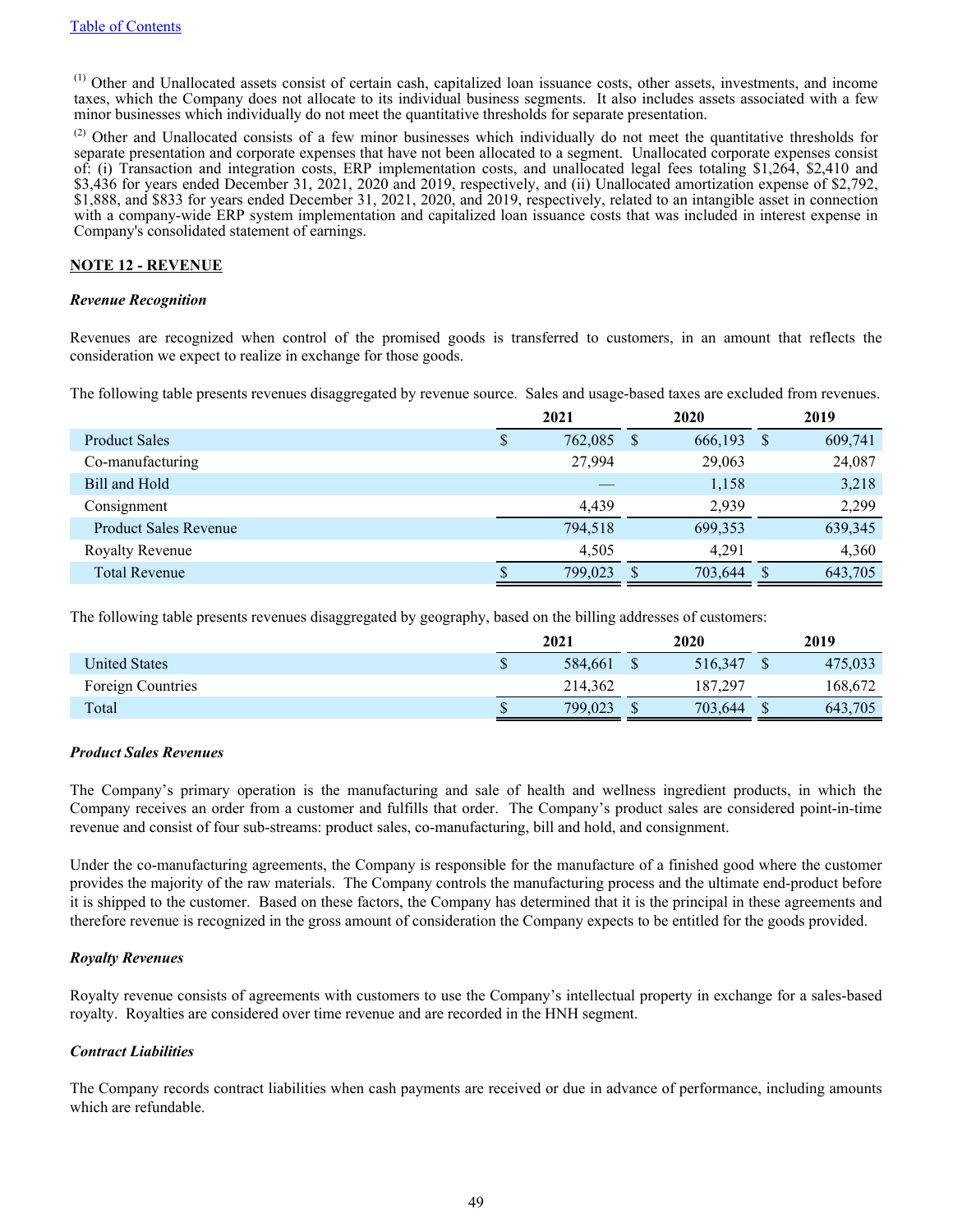The Company's payment terms vary by the type and location of customers and the products offered. The term between invoicing and when payment is due is not significant. For certain products or services and customer types, the Company requires payment before the products are delivered to the customer.

#### *Practical Expedients and Exemptions*

The Company generally expenses sales commissions when incurred because the amortization period would have been one year or less. These costs are recorded within selling and marketing expenses.

The Company does not disclose the value of unsatisfied performance obligations for (i) contracts with an original expected length of one year or less and (ii) contracts for which the Company recognizes revenue at the amount to which it has the right to invoice for products shipped.

#### **NOTE 13 - SUPPLEMENTAL CASH FLOW INFORMATION**

Cash paid during the year for:

|                                |    | 2021   | 2020       | 2019   |
|--------------------------------|----|--------|------------|--------|
| Income taxes                   | S  | 25,355 | 22,637     | 21,771 |
| Interest                       | \$ | 4.547  | $4,666$ \$ | 5,674  |
| Non-cash financing activities: |    |        |            |        |
|                                |    | 2021   | 2020       | 2019   |
| Dividends payable              |    | 20,886 | 18,941     | 16,855 |

### **NOTE 14 – ACCUMULATED OTHER COMPREHENSIVE INCOME**

The changes in accumulated other comprehensive income (loss) were as follows:

|                                                                                    | <b>Years Ended December 31,</b> |               |  |         |               |          |
|------------------------------------------------------------------------------------|---------------------------------|---------------|--|---------|---------------|----------|
|                                                                                    |                                 | 2021          |  | 2020    |               | 2019     |
| Net foreign currency translation adjustment                                        | $\mathbb{S}$                    | $(11,255)$ \$ |  | 12,829  | $\mathcal{S}$ | (891)    |
| Net change of cash flow hedge (see Note 20 for further<br>information)             |                                 |               |  |         |               |          |
| Unrealized gain/(loss) on cash flow hedge                                          |                                 | 2,707         |  | (3,094) |               | (1,771)  |
| Tax                                                                                |                                 | (654)         |  | 809     |               | 372      |
| Net of tax                                                                         |                                 | 2,053         |  | (2,285) |               | (1, 399) |
|                                                                                    |                                 |               |  |         |               |          |
| Net change in postretirement benefit plan (see Note 15 for further<br>information) |                                 |               |  |         |               |          |
| Prior service (credit)/cost and (gain)/loss arising during the<br>period           |                                 | (4)           |  | (503)   |               | 199      |
| Amortization of prior service credit/(cost)                                        |                                 | 74            |  | 74      |               | 74       |
| Amortization of gain/(loss)                                                        |                                 | (21)          |  | (50)    |               | (46)     |
| Total before tax                                                                   |                                 | 49            |  | (479)   |               | 227      |
| Tax                                                                                |                                 | (13)          |  | 127     |               | 101      |
| Adjustment <sup>(1)</sup>                                                          |                                 |               |  | (455)   |               |          |
| Net of tax                                                                         |                                 | 36            |  | (807)   |               | 328      |
|                                                                                    |                                 |               |  |         |               |          |
| Total other comprehensive (loss)/income                                            | $\$$                            | $(9,166)$ \$  |  | 9,737   | \$            | (1,962)  |

(1) One-time adjustment to the postretirement account.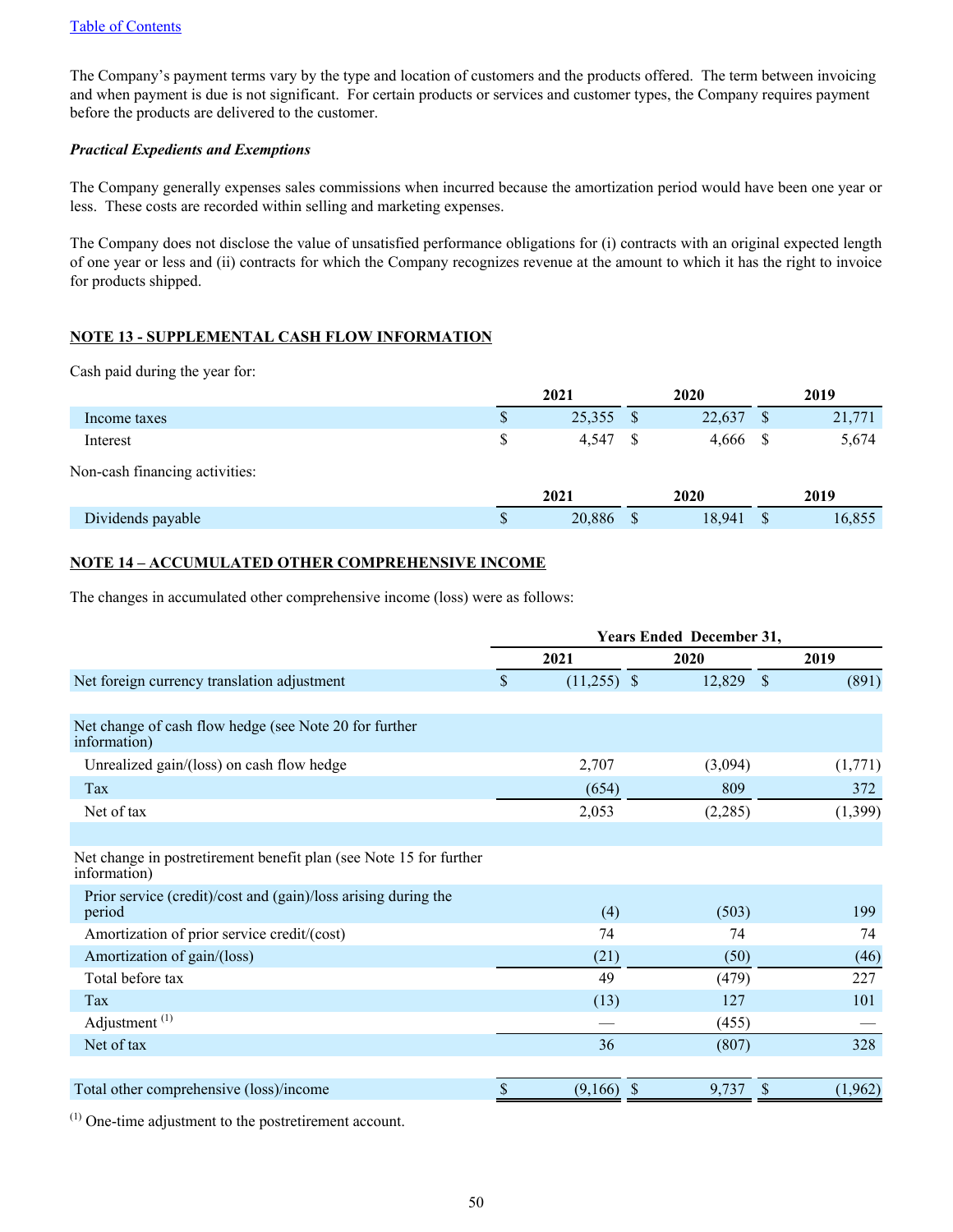Included in "Net foreign currency translation adjustment" were \$4,766 of gain, \$4,882 of loss, and \$262 of loss, related to a net investment hedge, net of taxes of \$1,527, \$1,579, and \$70, for the years ended December 31, 2021, 2020, and 2019, respectively. See Note 20, "Derivative Instruments and Hedging Activities."

Accumulated other comprehensive (loss)/income at December 31, 2021 consisted of the following:

|                                 | <b>Foreign currency</b><br>translation<br>adjustment | <b>Cash flow hedge</b> | <b>Postretirement</b><br>benefit plan | <b>Total</b> |
|---------------------------------|------------------------------------------------------|------------------------|---------------------------------------|--------------|
| Balance December 31, 2020       | 7,653                                                | $(3,684)$ \$           | 204                                   | 4,173        |
| Other comprehensive (loss)/gain | (11,255)                                             | 2,053                  | 36                                    | (9,166)      |
| Balance December 31, 2021       | (3,602)                                              | 1,631                  | 240                                   | (4,993)      |

#### **NOTE 15 - EMPLOYEE BENEFIT PLANS**

#### *Defined Contribution Plans*

The Company sponsored two 401(k) savings plans for eligible employees, which were merged into one plan on January 1, 2021. The remaining plan allows participants to make pretax contributions and the Company matches certain percentages of those pretax contributions. The remaining plan also has a discretionary profit sharing portion and matches 401(k) contributions with shares of the Company's Common Stock. All amounts contributed to the plan are deposited into a trust fund administered by independent trustees. The Company provided for profit sharing contributions and matching 401(k) savings plan contributions of \$1,459 and \$4,142 in 2021, \$1,022 and \$3,751 in 2020, and \$592 and \$3,451 in 2019, respectively.

#### *Postretirement Medical Plans*

The Company provides postretirement benefits in the form of two unfunded postretirement medical plans; one that is under a collective bargaining agreement and covers eligible retired employees of the Verona, Missouri facility and a plan for those named as executive officers in the Company's proxy statement. The Company uses a December 31 measurement date for its postretirement medical plans. In accordance with ASC 715, "Compensation—Retirement Benefits," the Company is required to recognize the over funded or underfunded status of a defined benefit post retirement plan (other than a multiemployer plan) as an asset or liability in its statement of financial position, and to recognize changes in that funded status in the year in which the changes occur through comprehensive income.

The actuarial recorded liabilities for such unfunded postretirement benefits are as follows:

Change in benefit obligation:

|                                           |   | 2021  | 2020  |
|-------------------------------------------|---|-------|-------|
| Benefit obligation at beginning of year   | D | 1,374 | 1,076 |
| Initial adoption of new plan              |   |       |       |
| Service cost with interest to end of year |   | 87    | 68    |
| Interest cost                             |   | 23    | 26    |
| Participant contributions                 |   | 28    | 23    |
| Benefits paid                             |   | (426) | (27)  |
| Actuarial gain                            |   | 207   | 208   |
| Benefit obligation at end of year         |   | 1 293 | 1 374 |

Change in plan assets:

|                                                | 2021  | 2020 |
|------------------------------------------------|-------|------|
| Fair value of plan assets at beginning of year |       |      |
| Employer (reimbursement)/contributions         | 398   |      |
| Participant contributions                      | 28    |      |
| Benefits paid                                  | (426) |      |
| Fair value of plan assets at end of year       |       |      |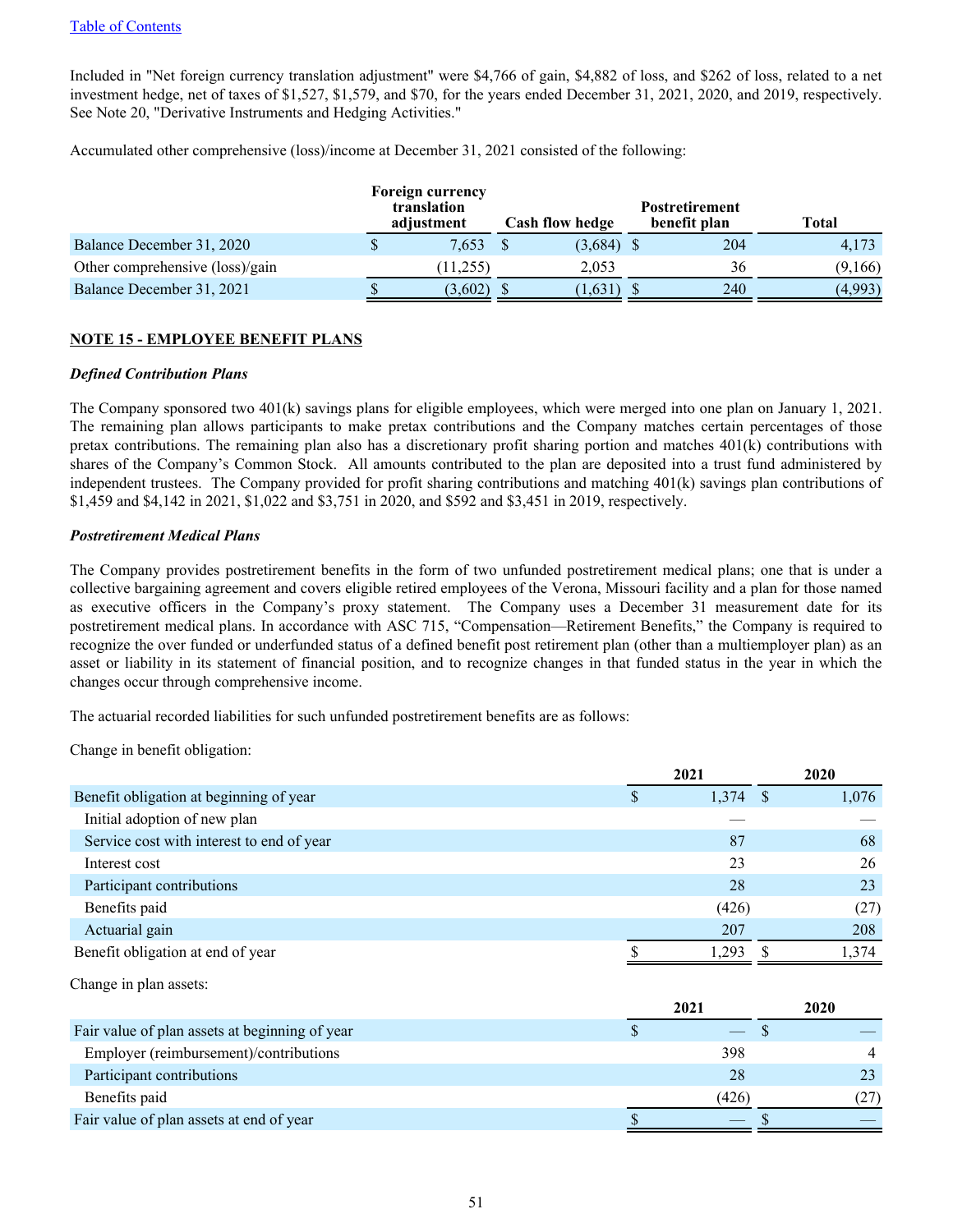#### [Table of Contents](#page-3-0)

#### Amounts recognized in consolidated balance sheet:

|                                                                                                                  |                    |      |      | 2021  |               | 2020  |
|------------------------------------------------------------------------------------------------------------------|--------------------|------|------|-------|---------------|-------|
| Accumulated postretirement benefit obligation                                                                    |                    |      | \$   | 1,293 | <sup>\$</sup> | 1,374 |
| Fair value of plan assets                                                                                        |                    |      |      |       |               |       |
| <b>Funded status</b>                                                                                             |                    |      |      | 1,293 |               | 1,374 |
| Unrecognized prior service cost                                                                                  |                    |      |      | 74    |               | 74    |
| Unrecognized net gain                                                                                            |                    |      |      | (50)  |               | (46)  |
| Net amount recognized in consolidated balance sheet (after ASC 715) (included in<br>other long-term obligations) |                    |      | \$   | 1,293 | -S            | 1,374 |
| Accrued postretirement benefit cost (included in other long-term obligations)                                    |                    |      |      | N/A   |               | N/A   |
| Components of net periodic benefit cost:                                                                         |                    |      |      |       |               |       |
|                                                                                                                  |                    |      |      |       |               |       |
|                                                                                                                  | 2021               |      |      | 2020  |               | 2019  |
| Service cost with interest to end of year                                                                        | $\mathbf{\hat{S}}$ | 87   | - \$ | 68 \$ |               | 63    |
| Interest cost                                                                                                    |                    | 23   |      | 26    |               | 39    |
| Amortization of prior service cost                                                                               |                    | 74   |      | 74    |               | 74    |
| Amortization of gain                                                                                             |                    | (24) |      | (50)  |               | (46)  |
| Total net periodic benefit cost                                                                                  |                    | 160  |      | 118   | S.            | 130   |

Estimated future employer contributions and benefit payments are as follows:

| Year            |   |     |
|-----------------|---|-----|
| 2022            | J | 107 |
| 2023            |   | 91  |
| 2024            |   | 113 |
| 2025            |   | 91  |
| 2026            |   | 76  |
| Years 2027-2031 |   | 479 |

#### *Defined Benefit Pension Plans*

The Company contributes to one multiemployer defined benefit plan under the terms of a collective-bargaining agreement covering its union-represented employees of the Verona, Missouri facility. The risks of participation in this multiemployer plan are different from single-employer plans in the following aspects: (a) assets contributed to the multiemployer plan by one employer may be used to provide benefits to employees of other participating employers, (b) if a participating employer stops contributing to the plan, the unfunded obligations of the plan may be borne by the remaining participating employers, and (c) if the Company was to stop participating in its multiemployer plan, the Company would be required to pay that plan an amount based on the underfunded status of the plan, referred to as the withdrawal liability.

The Company's participation in this plan for the annual period ended December 31, 2021 is outlined in the table below. The "EIN/Pension Plan Number" column provides the Employee Identification Number (EIN). The zone status is based on information that the Company received from the plan and is certified by the plan's actuary. Among other factors, plans in the red zone or critical and declining zone are generally less than 65 percent funded, plans in the yellow zone are less than 80 percent funded, and plans in the green zone are at least 80 percent funded. The "FIP/RP Status Pending/Implemented" column indicates plans for which a financial improvement plan (FIP) or a rehabilitation plan (RP) is either pending or has been implemented. The last column lists the expiration date of the collective-bargaining agreement to which the plan is subject. Finally, the period-toperiod comparability of the contributions for 2021 and 2020 was affected by a 4.0% increase in the 2021 contribution rate. There have been no other significant changes that affect the comparability of 2021 and 2020 contributions. The Company does not represent more than 5% of the contributions to this pension fund.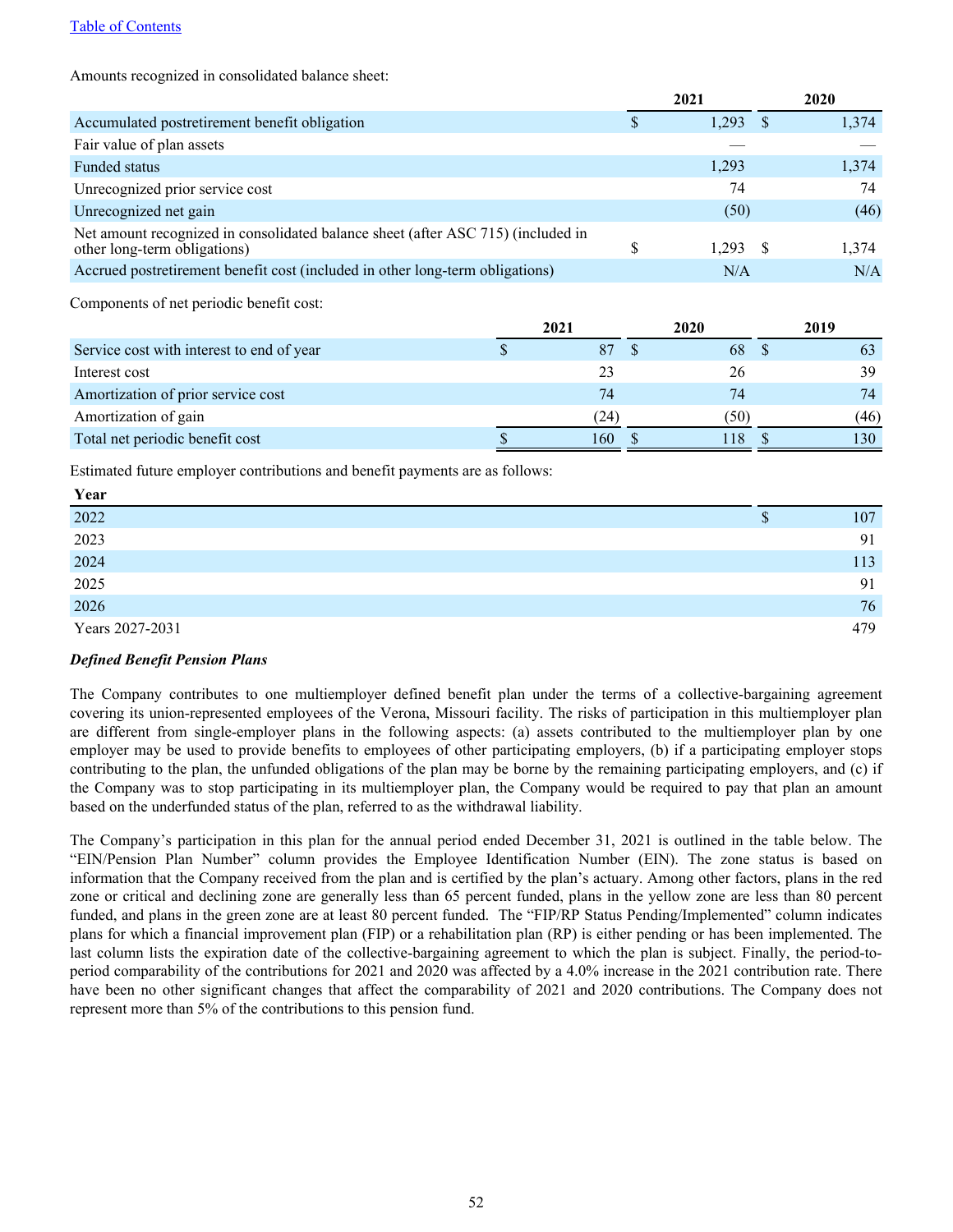|                                                                        | EIN/<br>Pension |                                              | FIP/RP<br>Pension Plan Protection<br>Status<br><b>Act Zone Status</b> |                         |       | Contributions of<br><b>Balchem Corporation</b> |       |                      | Expiration<br>Date of<br>Collective- |
|------------------------------------------------------------------------|-----------------|----------------------------------------------|-----------------------------------------------------------------------|-------------------------|-------|------------------------------------------------|-------|----------------------|--------------------------------------|
| Pension<br>Fund                                                        | Plan<br>Number  | 2021                                         | 2020                                                                  | Pending/<br>Implemented | 2021  | 2020                                           | 2019  | Surcharge<br>Imposed | <b>Bargaining</b><br>Agreement       |
| Central States,<br>Southeast and<br>Southwest<br>Areas<br>Pension Fund | 36-6044243      | Critical $&$<br>Declining<br>as of<br>1/1/21 | Critical $\&$<br><b>Declining</b><br>as of<br>1/1/20                  | Implemented             | \$816 | \$774                                          | \$677 | No                   | 7/12/2025                            |

On May 27, 2019, the Company acquired Chemogas, which has an unfunded defined benefit pension plan. The plan provides for the payment of a lump sum at retirement or payments in case of death of the covered employees.

The actuarial recorded liabilities for such unfunded defined benefit pension plan are as follows:

Change in benefit obligation:

|                                           | 2021  | 2020  |
|-------------------------------------------|-------|-------|
| Benefit obligation at beginning of year   | 2,053 | 1,738 |
| Service cost with interest to end of year | 67    | 104   |
| Interest cost                             | 14    | 20    |
| Participant contributions                 | 24    | 21    |
| Benefits paid                             | (18)  | (11)  |
| Actuarial gain                            | (127) | 18    |
| Exchange rate changes                     | (154) | 163   |
| Benefit obligation at end of year         | 1,859 | 2,053 |

Change in plan assets:

|                                                | 2021  | 2020  |
|------------------------------------------------|-------|-------|
| Fair value of plan assets at beginning of year | 1,103 | 895   |
| Actual return on plan assets                   | 76    |       |
| Employer (reimbursement)/contributions         | 73    |       |
| Participant contributions                      | 24    |       |
| Benefits paid                                  | (18)  | (11)  |
| Exchange rate changes                          | (83)  | 84    |
| Fair value of plan assets at end of year       | 1.175 | 1.103 |

Amounts recognized in consolidated balance sheet:

|                                                                                                                  |   | 2021         | 2020    |
|------------------------------------------------------------------------------------------------------------------|---|--------------|---------|
| Benefit obligation                                                                                               | S | $(1,859)$ \$ | (2,053) |
| Fair value of plan assets                                                                                        |   | 1,175        | 1,103   |
| <b>Funded status</b>                                                                                             |   | (684)        | (950)   |
| Unrecognized prior service cost                                                                                  |   | N/A          | N/A     |
| Unrecognized net (gain)/loss                                                                                     |   | N/A          | N/A     |
| Net amount recognized in consolidated balance sheet (after ASC 715) (included in<br>other long-term obligations) |   | 684          | 950     |
| Accrued postretirement benefit cost (included in other long-term obligations)                                    |   | N/A          | N/A     |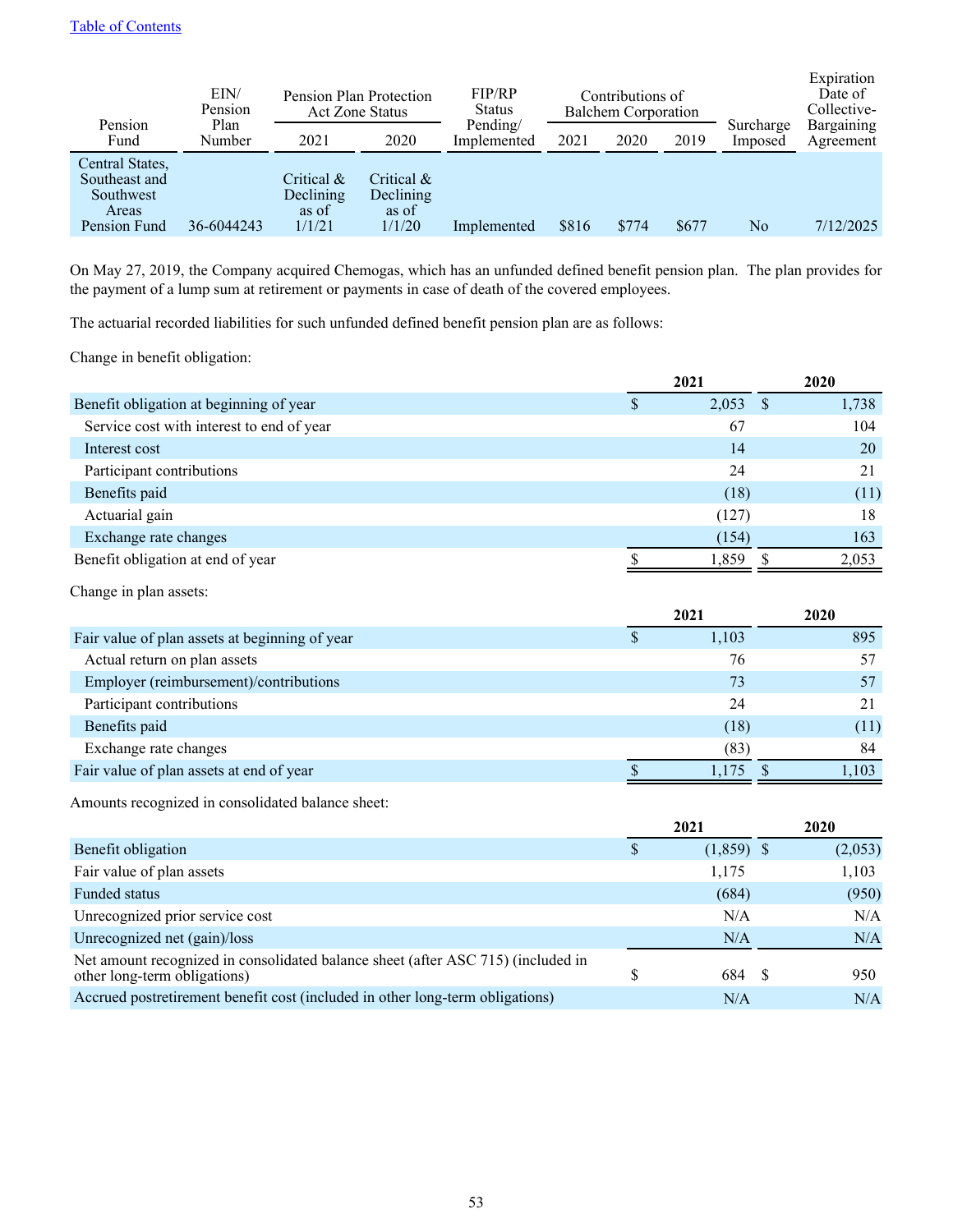#### [Table of Contents](#page-3-0)

Components of net periodic benefit cost:

|                                           | 2021 | 2020 | 2019 |  |
|-------------------------------------------|------|------|------|--|
| Service cost with interest to end of year | 67   | 104S |      |  |
| Interest cost                             | 14   | 20   |      |  |
| Expected return on plan assets            | (34) | (14) |      |  |
| Amortization of prior service cost        |      |      |      |  |
| Amortization of net loss                  |      |      |      |  |
| Total net periodic benefit cost           | 50   | 10   |      |  |

Estimated future benefit payments are as follows:

| Year                |   |    |
|---------------------|---|----|
| 2022                | Φ |    |
| 2023                |   |    |
| 2024                |   |    |
| $\frac{2025}{2026}$ |   |    |
|                     |   |    |
| Years 2027-2031     |   | 22 |

Assumptions to determine benefit obligations:

|                                    | 2021     | 2020      |
|------------------------------------|----------|-----------|
| Discount rate                      | $1.00\%$ | $0.75 \%$ |
| Assumptions to determine net cost: |          |           |

|                           | 2021      | 2020      | 2019 |
|---------------------------|-----------|-----------|------|
| Discount rate             | $0.75 \%$ | $.00\%$   | N/A  |
| Expected return on assets | $3.25 \%$ | $1.00 \%$ | N/A  |

#### *Deferred Compensation Plan*

**Year**

On June 1, 2018, the Company established an unfunded, non-qualified deferred compensation plan maintained for the benefit of a select group of management or highly compensated employees. Assets of the plan are held in a rabbi trust, which are subject to additional risk of loss in the event of bankruptcy or insolvency of the Company. The deferred compensation liability as of December 31, 2021 and 2020 was \$6,270 and \$3,581, respectively, and was included in other long-term obligations on the Company's balance sheet. The related rabbi trust assets were \$6,267 and \$3,582 as of December 31, 2021 and 2020, respectively, and were included in other non-current assets on the Company's consolidated balance sheets.

#### **NOTE 16 - COMMITMENTS AND CONTINGENCIES**

Aggregate future minimum rental payments required under non-cancelable operating and finance leases at December 31, 2021 are as follows:

| $\sim$ $\sim$ $\sim$         |    |        |
|------------------------------|----|--------|
| 2022                         | J. | 2,900  |
| 2023                         |    | 2,139  |
| 2024                         |    | 1,891  |
| 2025                         |    | 1,066  |
| 2026                         |    | 700    |
| Thereafter                   |    | 2,428  |
| Total minimum lease payments |    | 11,124 |

The Company's Verona, Missouri facility, while held by a prior owner, was designated by the EPA as a Superfund site and placed on the National Priorities List in 1983, because of dioxin contamination on portions of the site. Remediation was conducted by the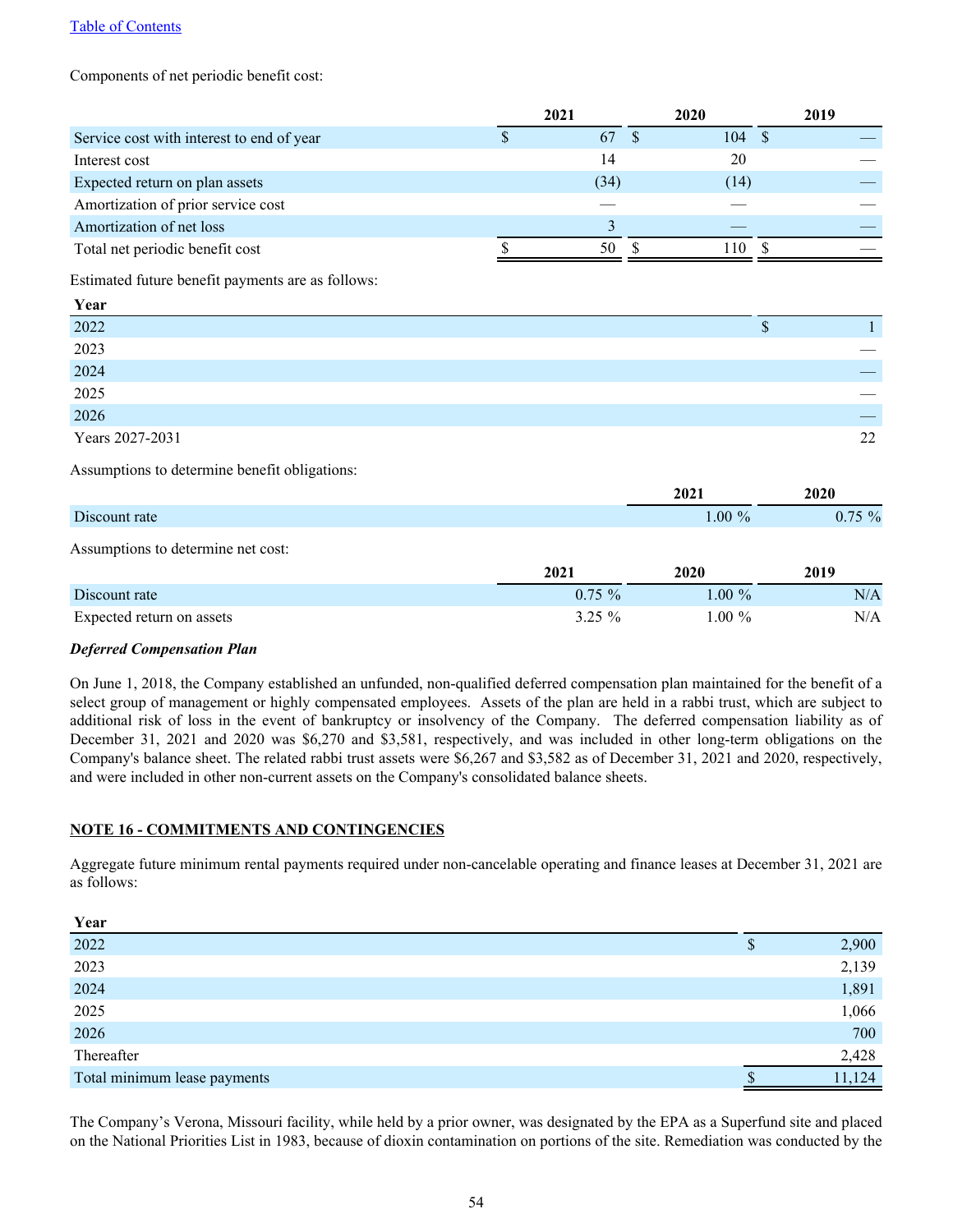prior owner under the oversight of the EPA and the Missouri Department of Natural Resources. While the Company must maintain the integrity of the capped areas in the remediation areas on the site, the prior owner is responsible for completion of any further Superfund remedy. The Company is indemnified by the sellers under its May 2001 asset purchase agreement covering its acquisition of the Verona, Missouri facility for potential liabilities associated with the Superfund site. In September 2020, BCP Ingredients, Inc. ("BCP"), the Company subsidiary that operates the site received a General Notice Letter from the EPA regarding BCP's potential liability for contamination at the site and, in February 2022, received a Special Notice Letter from EPA for the performance of a focused remedial investigation/feasibility study at the site with regard to the presence of certain contaminants, including 1,4 dioxane,. The Company has engaged experts to study site conditions and hydrogeology in connection with preparing its response to the notices.

From time to time, the Company is a party to various litigation, claims and assessments. Management believes that the ultimate outcome of such matters will not have a material effect on the Company's consolidated financial position, results of operations, or liquidity.

### **NOTE 17 – FAIR VALUE OF FINANCIAL INSTRUMENTS**

The Company has a number of financial instruments, none of which are held for trading purposes. The Company estimates that the fair value of all financial instruments at December 31, 2021 and 2020 does not differ materially from the aggregate carrying values of its financial instruments recorded in the accompanying consolidated balance sheets. The estimated fair value amounts have been determined by the Company using available market information and appropriate valuation methodologies. Considerable judgment is necessarily required in interpreting market data to develop the estimates of fair value, and, accordingly, the estimates are not necessarily indicative of the amounts that the Company could realize in a current market exchange. The carrying value of debt approximates fair value as the interest rate is based on market and the Company's consolidated leverage ratio. The Company's financial instruments also include cash equivalents, accounts receivable, accounts payable, and accrued liabilities, which are carried at cost and approximate fair value due to the short-term maturity of these instruments. Cash and cash equivalents at December 31, 2021 and 2020 included \$933 and \$817 in money market funds, respectively.

Non-current assets at December 31, 2021 and 2020 included \$6,267 and \$3,582, respectively, of rabbi trust funds related to the Company's deferred compensation plan. The money market and rabbi trust funds are valued using level one inputs, as defined by ASC 820, "Fair Value Measurement."

The Company also has derivative financial instruments, consisting of a cross-currency swap and an interest rate swap, which are included in derivative assets or derivative liabilities, in the consolidated balance sheets (see Note 20, "Derivative Instruments and Hedging Activities"). The fair values of these derivative instruments are determined based on Level 2 inputs, using significant inputs that are observable either directly or indirectly, including interest rate curves and implied volatilities. The derivative liability related to the cross-currency swap was \$500 and \$6,793 at December 31, 2021 and 2020, respectively. The derivative liability related to the interest rate swap was \$2,158 and \$4,865 at December 31, 2021 and 2020, respectively.

#### **NOTE 18 – RELATED PARTY TRANSACTIONS**

The Company provides services on a contractual agreement to St. Gabriel CC Company, LLC. These services include accounting, information technology, quality control, and purchasing services, as well as operation of the St. Gabriel CC Company, LLC plant. The Company also sells raw materials to St. Gabriel CC Company, LLC. These raw materials are used in the production of finished goods that are, in turn, sold by Saint Gabriel CC Company, LLC to the Company for resale to unrelated parties. As such, the sale of these raw materials to St. Gabriel CC Company, LLC in this scenario lacks economic substance and therefore the Company does not include them in net sales within the consolidated statements of earnings.

The services the Company provided amounted to \$3,637, \$3,396, and \$3,883, respectively, for the years ended December 31, 2021, 2020, and 2019. The raw materials purchased and subsequently sold amounted to \$27,915, \$13,495, and \$24,786, respectively, for the years ended December 31, 2021, 2020, and 2019. These services and raw materials are primarily recorded in cost of goods sold net of the finished goods received from St. Gabriel CC Company, LLC of \$22,043, \$12,190, and \$18,598, respectively for the years ended December 31, 2021, 2020, and 2019. At December 31, 2021 and 2020, the Company had receivables of \$10,504 and \$2,809, respectively, recorded in accounts receivable from St. Gabriel CC Company, LLC for services rendered and raw materials sold and payables of \$7,552 and \$2,239, respectively, for finished goods received recorded in accounts payable in 2021 and 2020. In addition, the Company had receivables in the amount of \$164 and \$72 related to noncontractual monies owed from St. Gabriel CC Company, LLC, recorded in receivables as of December 31, 2021 and 2020. The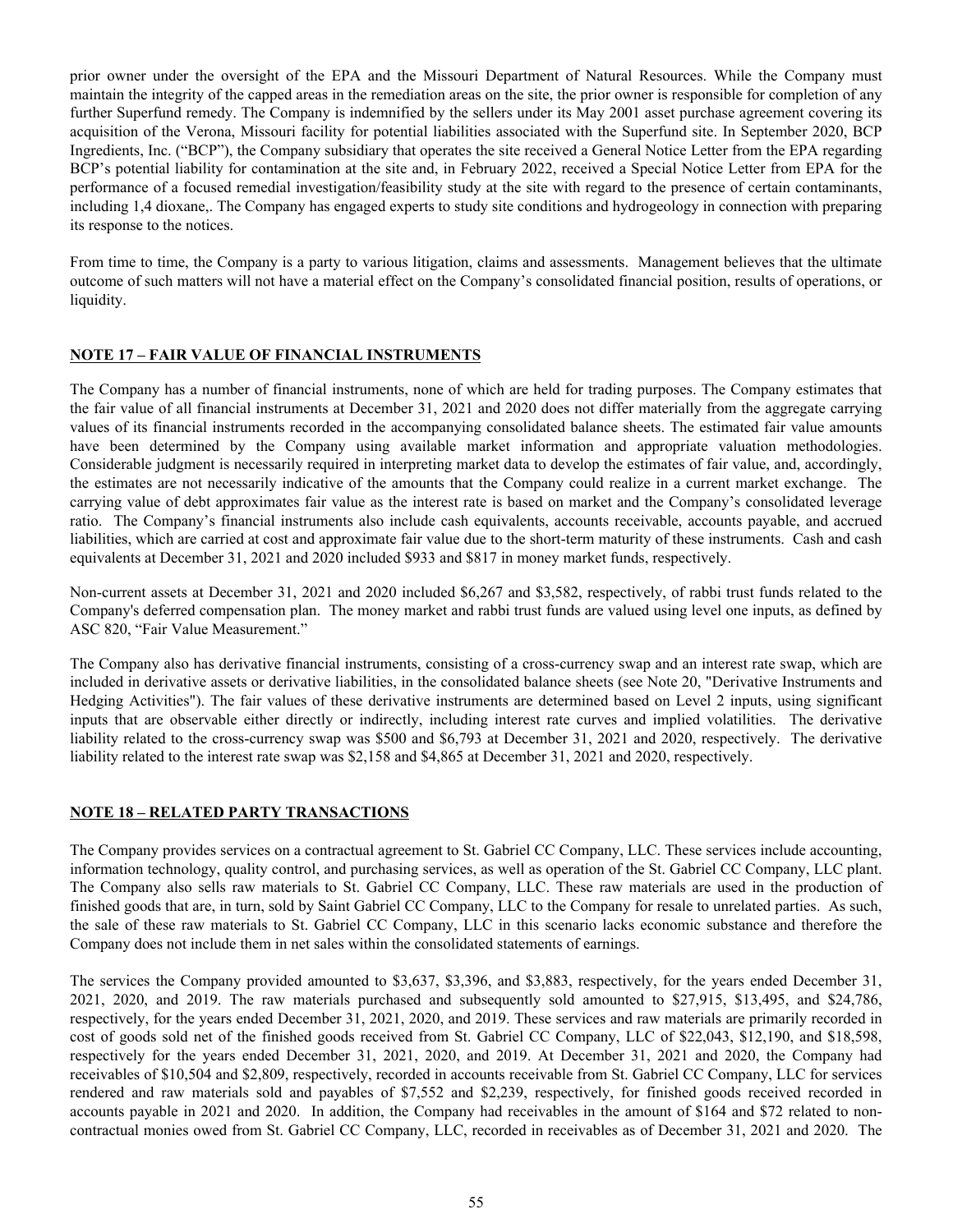Company had payables in the amount of \$296 related to non-contractual monies owed to St. Gabriel CC Company, LLC, recorded in accounts payable as of December 31, 2021 and 2020.

#### **NOTE 19 – LEASES**

The Company has both real estate leases and equipment leases. The main types of equipment leases include forklifts, trailers, printers and copiers, railcars, and trucks. Leases are categorized as both operating leases and finance leases. As a result of electing the practical expedient within ASU 2016-02, variable lease payments are combined and recognized on the balance sheet in the event that those charges and any related increases are explicitly stated in the lease. Such payments include common area maintenance charges, property taxes, and insurance charges and are recorded in the ROU asset and corresponding liability when the payments are stated in the lease with (a) fixed or in-substance fixed amounts, or (b) a variable payment based on an index or rate. Due to the acquisitive nature of the Company and the potential for synergies upon integration of acquired entities, the Company determined that the reasonably certain criterion could not be met for any renewal periods beginning two years from December 31, 2021. In addition, the Company has historically not been exercising purchase options with equipment leases as it does not make economic sense to buy the equipment. Instead, the Company has historically replaced the equipment with a new lease. Therefore, the Company determined that the reasonably certain criterion could not be met as it relates to purchase options. The Company has no residual value guarantees in lease transactions.

The Company did not identify any embedded leases. As indicated above, the Company elected the practical expedient to combine lease and non-lease components and recognizes the combined amount on the consolidated balance sheet. Management determined that since the Company has a centralized treasury function, the parent company would either fund or guarantee a subsidiary's loan for borrowing over a similar term. As such, the Company's management determined it is appropriate to utilize a corporate based borrowing rate for all locations. The Company developed four tranches of leases based on lease terms and these tranches reflect the composition of the current lease portfolio. The Company's borrowing history shows that interest rates of a term loan or a line of credit depend on the duration of the loan rather than the nature of the assets purchased by those funds. Based on this understanding, the Company elected to use a portfolio approach to discount rates, applying corporate rates to the tranches of leases based on lease terms. Based on the Company's risk rating, the company applied the following discount rates for new leases entered into during 2021: (1) 1-2 years, 1.45% (2) 3-4 years, 2.04% (3) 5-9 years, 2.38% and (4) 10+ years, 3.10%.

In connection with the acquisition of Zumbro, the Company assumed a finance lease commitment for a warehouse, with an expiration date of March 31, 2033. The warehouse can be purchased at a pre-determined price beginning in 2023.

Right of use assets and lease liabilities at December 31, 2021 and 2020 are summarized as follows:

| <b>Right of use assets</b> |   | 2021       | 2020  |
|----------------------------|---|------------|-------|
| Operating leases           | D | $6,929$ \$ | 5,838 |
| Finance leases             |   | 2,359      | 2,572 |
| <b>Total</b>               |   | 9,288      | 8,410 |
|                            |   |            |       |
|                            |   |            |       |

| Lease liabilities - current | 2021  | 2020  |  |  |
|-----------------------------|-------|-------|--|--|
| Operating leases            | 2.194 | 2,178 |  |  |
| Finance leases              | 167   | 159   |  |  |
| <b>Total</b>                | 2,361 | 2,337 |  |  |

| Lease liabilities - non-current | 2021  | 2020  |
|---------------------------------|-------|-------|
| Operating leases                | 4.811 | 3,607 |
| Finance leases                  | 2,303 | 2,472 |
| <b>Total</b>                    | 7.114 | 6,079 |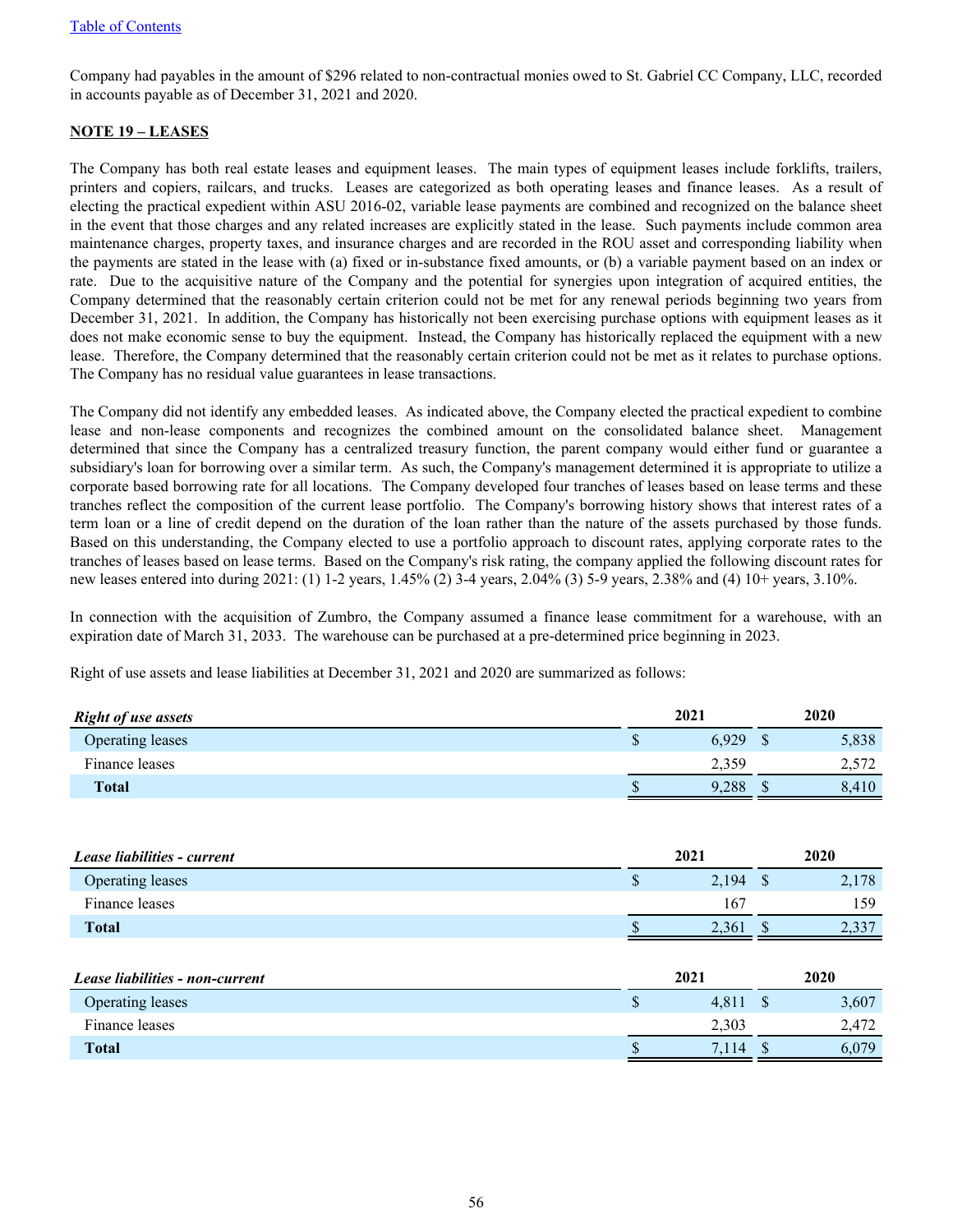For the years ended December 31, 2021, 2020, and 2019, the Company's total lease costs were as follows, which included both amounts recognized in profits or losses during the period and amounts capitalized on the balance sheet, and the cash flows arising from lease transactions:

|                                                                                                    | <b>Year ended December 31</b> |               |     |               |               |            |  |  |  |  |
|----------------------------------------------------------------------------------------------------|-------------------------------|---------------|-----|---------------|---------------|------------|--|--|--|--|
|                                                                                                    |                               | 2021          |     | 2019          |               |            |  |  |  |  |
| <b>Lease Cost</b>                                                                                  |                               |               |     |               |               |            |  |  |  |  |
| Operating lease cost                                                                               | $\sqrt{\ }$                   | 3,143         | \$  | 3,105         | $\sqrt{\ }$   | 3,181      |  |  |  |  |
|                                                                                                    |                               |               |     |               |               |            |  |  |  |  |
| Finance Lease cost                                                                                 |                               |               |     |               |               |            |  |  |  |  |
| Amortization of ROU asset                                                                          |                               | 210           |     | 210           |               |            |  |  |  |  |
| Interest on lease liabilities                                                                      |                               | 129           |     | 137           |               |            |  |  |  |  |
| Total finance lease                                                                                |                               | 339           |     | 347           |               |            |  |  |  |  |
|                                                                                                    |                               |               |     |               |               |            |  |  |  |  |
| <b>Total lease cost</b>                                                                            | \$                            | 3,482         | \$  | 3,452         | \$            | 3,181      |  |  |  |  |
|                                                                                                    |                               |               |     |               |               |            |  |  |  |  |
| Cash paid for amounts included in the measurement of lease<br>liabilities                          |                               |               |     |               |               |            |  |  |  |  |
| Operating cash flows from operating leases                                                         | $\mathcal{S}$                 | 3,097         | \$  | 2,864         | $\mathcal{S}$ | 3,216      |  |  |  |  |
| Operating cash flows from finance leases                                                           |                               | 129           |     | 137           |               |            |  |  |  |  |
| Financing cash flows from finance leases                                                           |                               | 159           | 151 |               |               |            |  |  |  |  |
|                                                                                                    | \$                            | 3,385         | \$  | 3,152         | $\mathbb S$   | 3,216      |  |  |  |  |
|                                                                                                    |                               |               |     |               |               |            |  |  |  |  |
| ROU assets obtained in exchange for new operating lease<br>liabilities, net of ROU asset disposals | \$                            | 3,804         | \$  | 1,042         | \$            | 10,173     |  |  |  |  |
| ROU assets obtained in exchange for new finance lease liabilities,<br>net of ROU asset disposals   | $\mathbb{S}$                  |               | \$  | 2,782         | $\$$          |            |  |  |  |  |
|                                                                                                    |                               |               |     |               |               |            |  |  |  |  |
| Weighted-average remaining lease term - operating leases                                           |                               | 4.21 years    |     | 4.15 years    |               | 4.93 years |  |  |  |  |
| Weighted-average remaining lease term - finance leases                                             |                               | $11.41$ years |     | $12.25$ years |               | n/a        |  |  |  |  |
|                                                                                                    |                               |               |     |               |               |            |  |  |  |  |
| Weighted-average discount rate - operating leases                                                  |                               | $3.5 \%$      |     | 4.5 $%$       |               | 4.6 $%$    |  |  |  |  |
| Weighted-average discount rate - finance leases                                                    |                               | $5.1\%$       |     | 5.1 %         | n/a           |            |  |  |  |  |

Rent expense charged to operations under operating lease agreements for 2021, 2020, and 2019 aggregated approximately \$3,143, \$3,105, and \$3,181, respectively.

#### **NOTE 20 – DERIVATIVE INSTRUMENTS AND HEDGING ACTIVITIES**

The Company is exposed to market fluctuations in interest rates as well as variability in foreign exchange rates. In May 2019, the Company entered into an interest rate swap (cash flow hedge) with the Swap Counterparty and a cross-currency swap (net investment hedge) with the Bank Counterparty. The Company's primary objective for holding derivative financial instruments is to manage interest rate risk and foreign currency risk.

On May 28, 2019, the Company entered into a pay-fixed (2.05%), receive-floating interest rate swap with a notional amount of \$108,569 and a maturity date of June 27, 2023. The Company's risk management objective and strategy with respect to the interest rate swap is to protect the Company against adverse fluctuations in interest rates by reducing its exposure to variability in cash flows relating to interest payments on a portion of its outstanding debt. The Company is meeting its objective since changes in the cash flows of the interest rate swap are expected to exactly offset the changes in the cash flows attributable to fluctuations in the contractually specified interest rate on the interest payments associated with the Credit Agreement. The net interest expense related to the interest rate swap contract were \$2,144 and \$1,593 for the year ended December 31, 2021 and 2020. The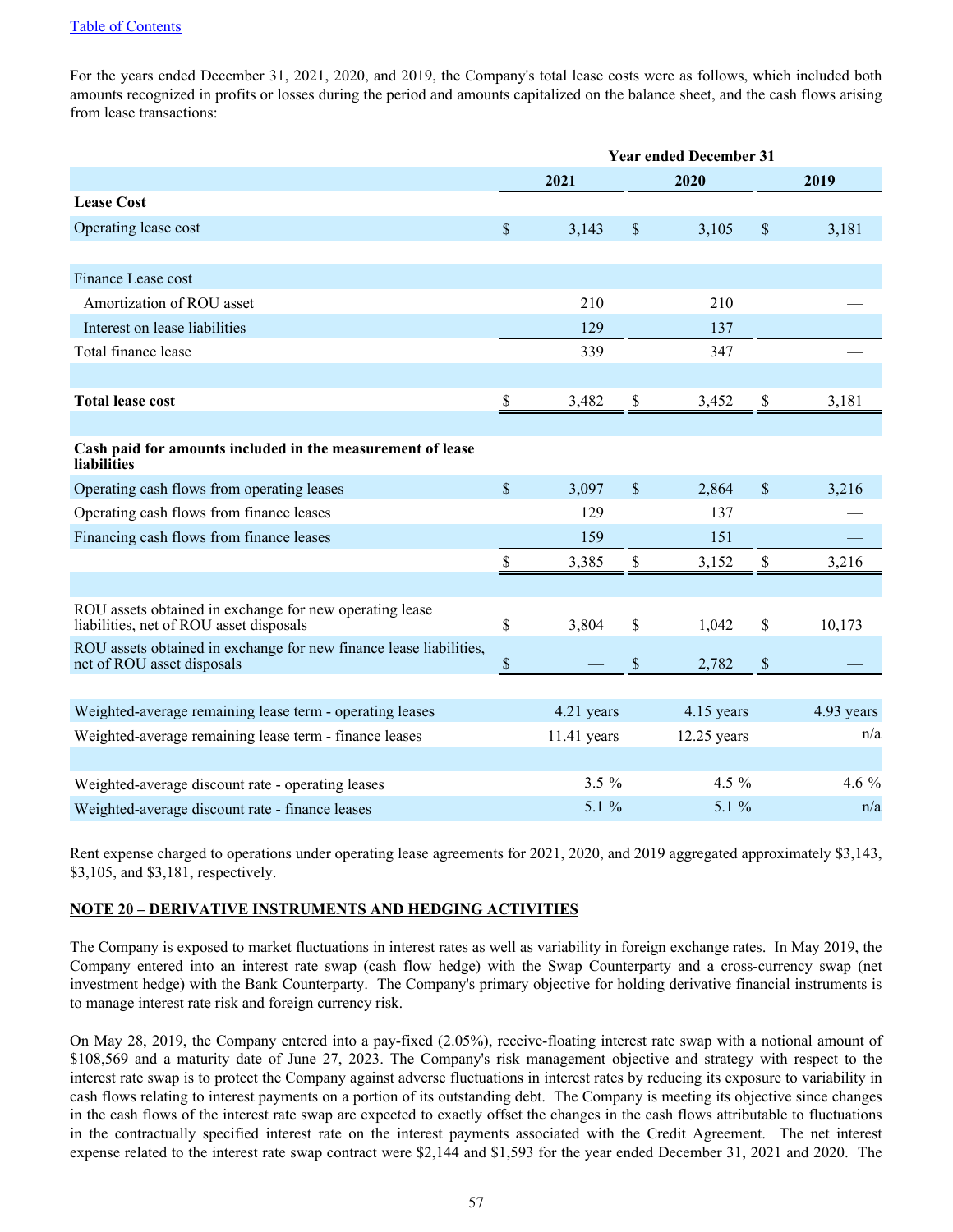net interest income related to the interest rate swap contract was \$40 for the year ended December 31, 2019. These amounts were recorded in the consolidated statements of operations under interest expense, net.

At the same time, the Company also entered into a pay-fixed  $(0.00\%)$ , receive-fixed  $(2.05\%)$  cross-currency swap to manage foreign exchange risk related to the Company's net investment in Chemogas. The derivative has a notional amount of \$108,569, an effective date of May 28, 2019, and a maturity date of June 27, 2023. The interest income related to the cross-currency swap contract was \$2,257, \$2,275, and \$1,317 for the years ended December 31, 2021, 2020, and 2019, respectively, which were recorded in the consolidated statements of operations under interest expense, net.

The derivative instruments are with a single counterparty and are subject to a contractual agreement that provides for the net settlement of all contracts through a single payment in a single currency in the event of default on or termination of any one contract. As such, the derivative instruments are categorized as a master netting arrangement and presented as a net derivative asset or derivative liability on the consolidated balance sheets.

As of December 31, 2021 and 2020, the fair value of the derivative instruments is presented as follows in the Company's consolidated balance sheets:

| <b>Derivative liabilities</b> | 2021  | 2020  |  |  |
|-------------------------------|-------|-------|--|--|
| Interest rate swap            | 2.158 | 4.865 |  |  |
| Cross-currency swap           | 500   | 6,793 |  |  |
| <b>Derivative liabilities</b> | 2.658 | 1,658 |  |  |

On a quarterly basis, the Company assesses whether the hedging relationship related to the interest rate swap is highly effective at achieving offsetting changes in cash flow attributable to the risk being hedged based on the following factors: (1) the key features and terms as enumerated above for the interest rate swap and hedged transactions match during the period (2) it is probable that the Swap Counterparty will not default on its obligations under the swap, and (3) the Company performs a qualitative review each quarter to assess whether the relationship qualifies for hedge accounting.

In addition, on a quarterly basis the Company assesses whether the hedging relationship related to the cross-currency swap is highly effective based on the following evaluations: (1) the Company will always have a sufficient amount of non-functional currency (EUR) net investment balance to at least meet the cross-currency notional amount until the maturity date of the hedge (2) it is probable that the Swap Counterparty will not default on its obligations under the swap, and (3) the Company performs a qualitative review each quarter to assess whether the relationship qualifies for hedge accounting.

If any mismatches arise for either the interest rate swap or cross-currency swap, the Company will perform a regression analysis to determine if the hedged transaction is highly effective. If determined not to be highly effective, the Company will discontinue hedge accounting.

As of December 31, 2021, the Company assessed the hedging relationships for the interest rate swap and cross-currency swap and determined them to be highly effective. As such, the net change in fair values of the derivative instruments was recorded in accumulated other comprehensive income.

Losses and gains on our hedging instruments are recognized in accumulated other comprehensive income (loss) and categorized as follows for the year ended December 31, 2021, 2020, and 2019:

|                                                            | <b>Location within Statements of</b><br><b>Comprehensive Income</b> |  |            |      | <b>Year ended December 31</b> |  |          |  |  |
|------------------------------------------------------------|---------------------------------------------------------------------|--|------------|------|-------------------------------|--|----------|--|--|
|                                                            |                                                                     |  | 2021       | 2020 |                               |  | 2019     |  |  |
| Cash flow hedge (interest rate)<br>swap), net of tax       | Unrealized gain (loss) on cash<br>flow hedge, net                   |  | $2,053$ \$ |      | $(2,285)$ \$                  |  | (1, 399) |  |  |
| Net investment hedge (cross-<br>currency swap), net of tax | Net foreign currency translation<br>adjustment                      |  | 4.766      |      | (4,882)                       |  | (262)    |  |  |
|                                                            |                                                                     |  | 6,819      |      | $(7,167)$ \$                  |  | (1,661)  |  |  |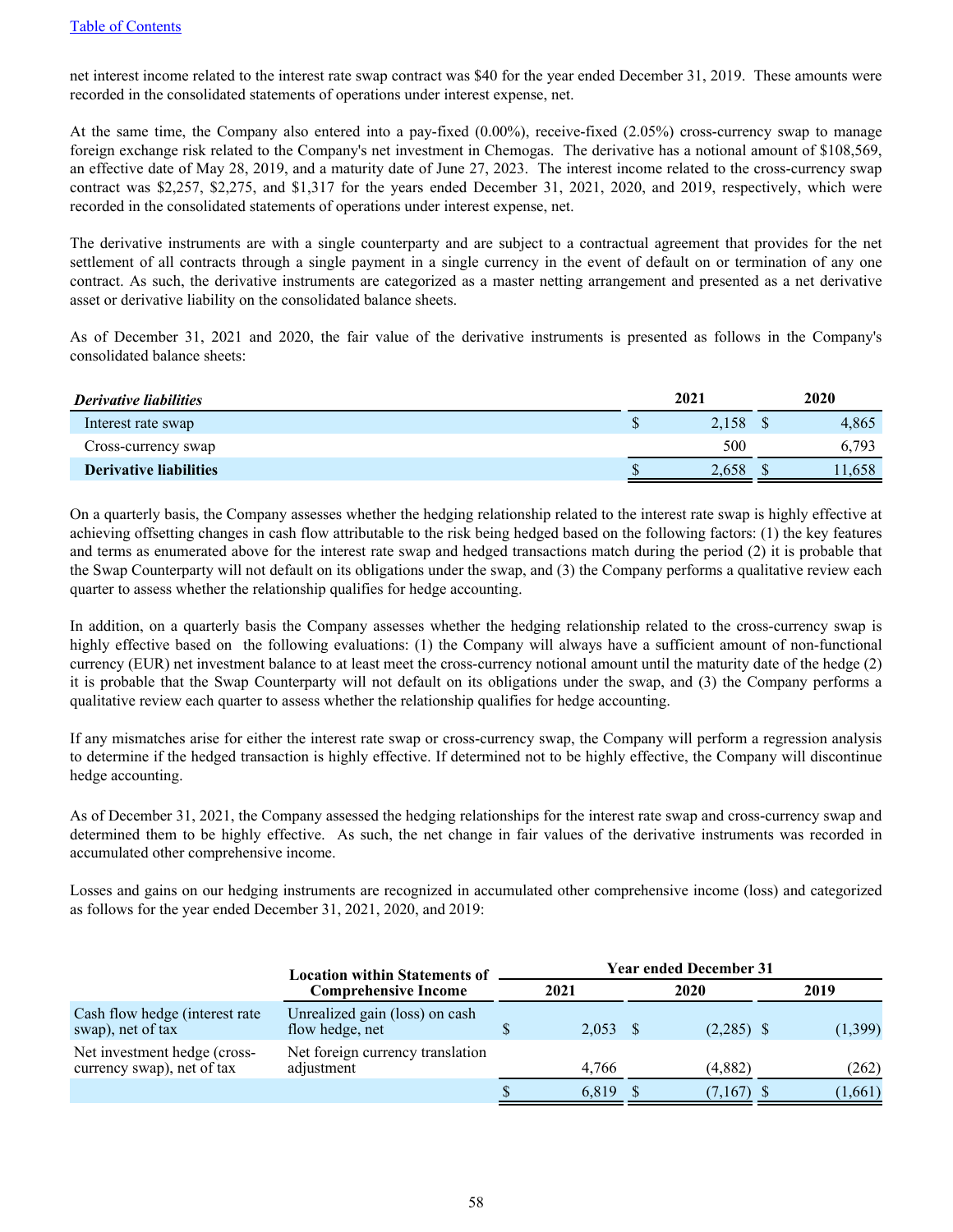#### **NOTE 21 - QUARTERLY FINANCIAL INFORMATION (UNAUDITED)**

(In thousands, except per share data)

|                                       |  | 2021             |  |                                 |     |                         |  |                   |    | 2020                    |              |                   |  |                         |  |                   |  |  |  |
|---------------------------------------|--|------------------|--|---------------------------------|-----|-------------------------|--|-------------------|----|-------------------------|--------------|-------------------|--|-------------------------|--|-------------------|--|--|--|
|                                       |  | First<br>Ouarter |  | <b>Second</b><br><b>Ouarter</b> |     | Third<br><b>Ouarter</b> |  | Fourth<br>Ouarter |    | <b>First</b><br>Ouarter |              | Second<br>Ouarter |  | Third<br><b>Ouarter</b> |  | Fourth<br>Quarter |  |  |  |
| Net sales                             |  | 185,656          |  | 202,365                         |     | 197,869                 |  | 213,133           |    | 174,436                 | S            | 173,355           |  | 175,140                 |  | 180,713           |  |  |  |
| Gross margin                          |  | 58,727           |  | 59,447                          |     | 60,934                  |  | 64,066            |    | 55,331                  |              | 55,380            |  | 56,368                  |  | 56,818            |  |  |  |
| Earnings before income taxes          |  | 29,983           |  | 30,019                          |     | 32,085                  |  | 33,146            |    | 24,490                  |              | 25,973            |  | 27,907                  |  | 28,047            |  |  |  |
| Net earnings                          |  | 23,411           |  | 22,731                          |     | 25,013                  |  | 24,949            |    | 19,768                  |              | 21,125            |  | 21,568                  |  | 22,162            |  |  |  |
| Basic net earnings per common share   |  | .73S             |  | .71                             | - S | .78                     |  | .78               | -S | .62                     | <sup>S</sup> | .66               |  | .67                     |  | .69               |  |  |  |
| Diluted net earnings per common share |  | .72              |  | .70                             |     | .77                     |  | .76               |    | .61                     | -S           | .65               |  | $.66-$                  |  | .68               |  |  |  |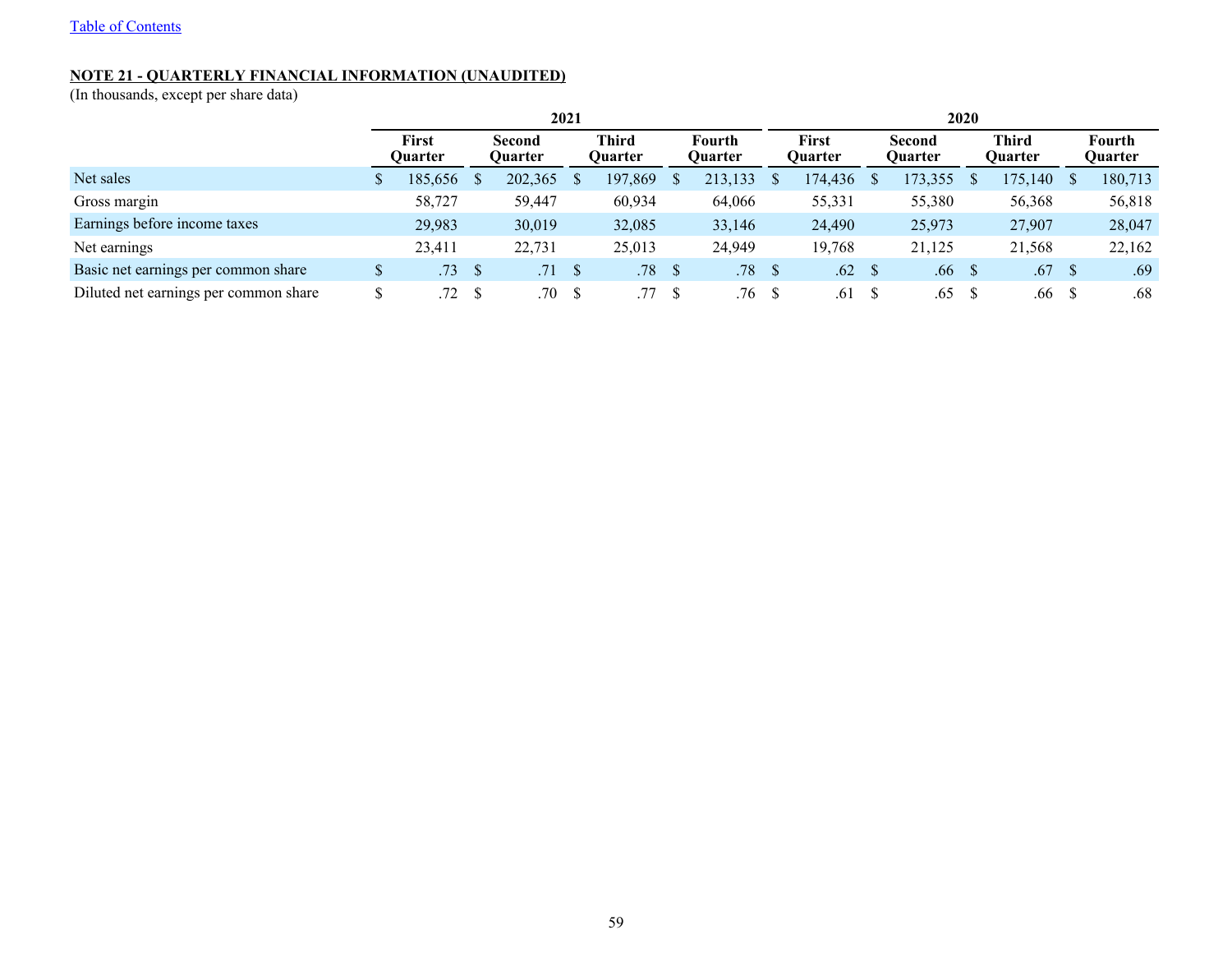### **BALCHEM CORPORATION Valuation and Qualifying Accounts Years Ended December 31, 2021, 2020 and 2019**

*(In thousands)*

<span id="page-63-0"></span>

|                                                    |             | <b>Allowance</b><br>for Doubtful<br><b>Accounts</b> |      | Inventory<br><b>Reserve</b> |
|----------------------------------------------------|-------------|-----------------------------------------------------|------|-----------------------------|
| <b>Balance - December 31, 2018</b>                 | $\mathbf S$ | 610                                                 | - \$ | 2,575                       |
| Additions charged (credited) to costs and expenses |             | 1,776                                               |      | 7,069                       |
| Adjustments/deductions <sup>(a)</sup>              |             | (306)                                               |      | (5,363)                     |
|                                                    |             |                                                     |      |                             |
| <b>Balance - December 31, 2019</b>                 |             | 2,080                                               |      | 4,281                       |
| Additions charged (credited) to costs and expenses |             | 140                                                 |      | 5,964                       |
| Adjustments/deductions <sup>(a)</sup>              |             | (128)                                               |      | (7, 463)                    |
|                                                    |             |                                                     |      |                             |
| <b>Balance - December 31, 2020</b>                 |             | 2,092                                               |      | 2,782                       |
| Additions charged (credited) to costs and expenses |             | 180                                                 |      | 7,312                       |
| Adjustments/deductions <sup>(a)</sup>              |             | (1, 344)                                            |      | (8,669)                     |
|                                                    |             |                                                     |      |                             |
| <b>Balance - December 31, 2021</b>                 | S           | 928                                                 | -S   | 1,425                       |

(a) Represents write-offs and other adjustments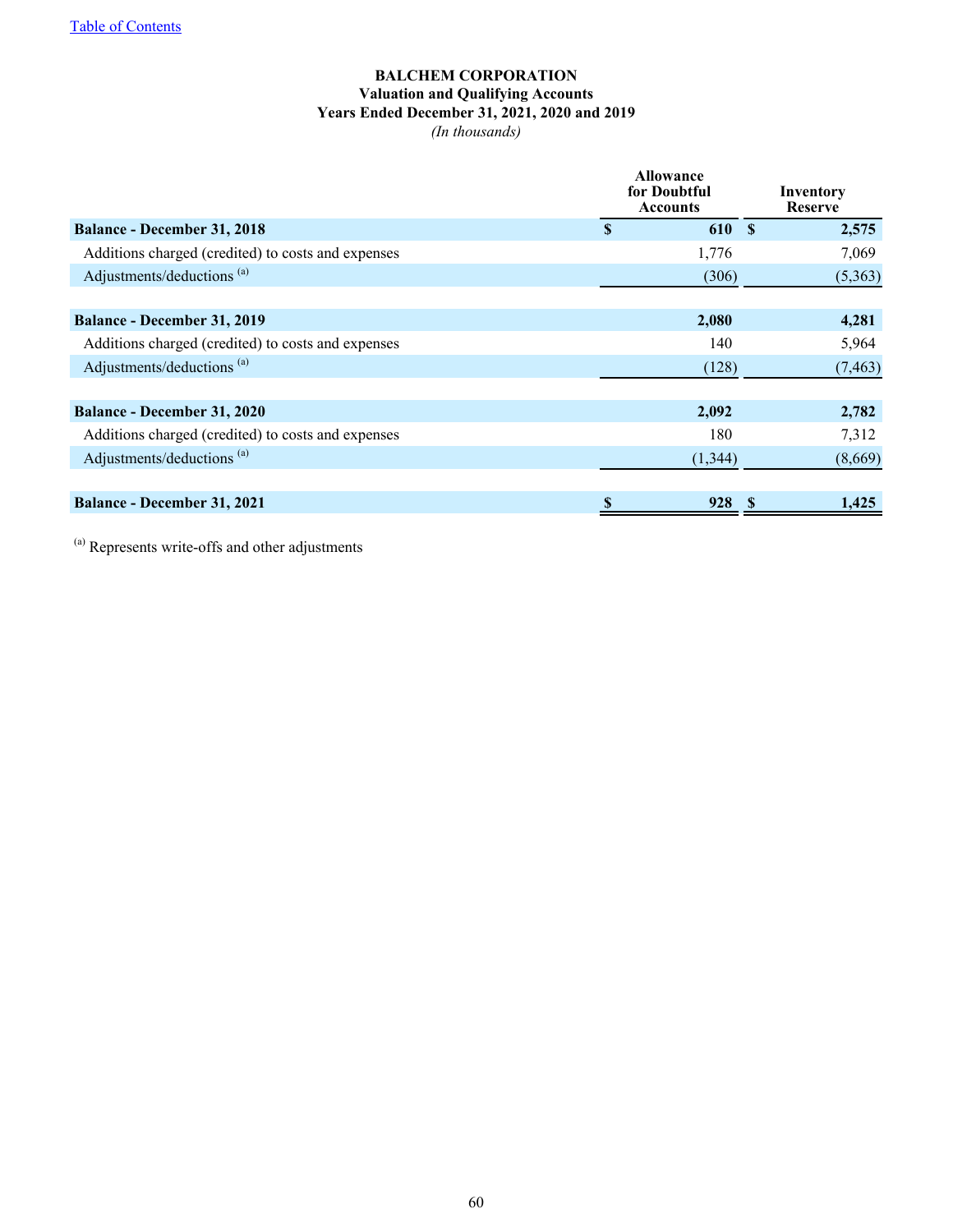#### <span id="page-64-0"></span>**Item 9. Changes in and Disagreements with Accountants on Accounting and Financial Disclosure**

None.

#### **Item 9A. Controls and Procedures**

#### **Disclosure Controls and Procedures**

We maintain "disclosure controls and procedures," as such term is defined in Rules  $13a-15(e)$  and  $15d-15(e)$  under the Securities Exchange Act of 1934 (the "Exchange Act"), that are designed to ensure that information required to be disclosed by us in reports that we file or submit under the Exchange Act is recorded, processed, summarized, and reported within the time periods specified in SEC rules and forms, and that such information is accumulated and communicated to our management, including our Chief Executive Officer and Chief Financial Officer, as appropriate, to allow timely decisions regarding required disclosure. In designing and evaluating our disclosure controls and procedures, management recognized that disclosure controls and procedures, no matter how well conceived and operated, can provide only reasonable, not absolute, assurance that the objectives of the disclosure controls and procedures are met. Additionally, in designing disclosure controls and procedures, our management necessarily was required to apply its judgment in evaluating the cost-benefit relationship of possible disclosure controls and procedures. The design of any disclosure controls and procedures also is based in part upon certain assumptions about the likelihood of future events, and there can be no assurance that any design will succeed in achieving its stated goals under all potential future conditions.

Our management, with the participation of our Chief Executive Officer and Chief Financial Officer, has evaluated the effectiveness of the design and operation of our disclosure controls and procedures as of December 31, 2021. Based on that evaluation, our Chief Executive Officer and Chief Financial Officer have concluded that, as of such date, our disclosure controls and procedures were effective.

#### **Management's Report on Internal Control Over Financial Reporting**

Our management is responsible for establishing and maintaining adequate internal control over financial reporting. Our internal control over financial reporting is a process designed under the supervision of our principal executive and principal financial officers to provide reasonable assurance regarding the reliability of financial reporting and the preparation of our financial statements for external reporting purposes in accordance with U.S. generally accepted accounting principles.

Our internal control over financial reporting includes policies and procedures that pertain to the maintenance of records that, in reasonable detail, accurately and fairly reflect transactions and dispositions of assets; provide reasonable assurances that transactions are recorded as necessary to permit preparation of financial statements in accordance with U.S. generally accepted accounting principles, and that receipts and expenditures are being made only in accordance with authorizations of our management and our directors; and provide reasonable assurance regarding prevention or timely detection of unauthorized acquisition, use or disposition of our assets that could have a material effect on our financial statements.

Because of its inherent limitations, internal control over financial reporting may not prevent or detect misstatements. In addition, projections of any evaluation of controls effectiveness to future periods are subject to the risk that controls may become inadequate because of changes in conditions or deterioration in the degree of compliance with policies or procedures.

As of December 31, 2021, management used the criteria set forth by the Committee of Sponsoring Organizations of the Treadway Commission (COSO) in the 2013 *Internal Control-Integrated Framework* (New Framework*)* to conduct an assessment of the effectiveness of our internal control over financial reporting. Based on this assessment, management has determined that our internal control over financial reporting was effective as of December 31, 2021.

#### **Attestation Report of Registered Public Accounting Firm**

The independent registered public accounting firm of RSM US LLP has issued an attestation report on our internal control over financial reporting, which is included herein.

#### **Changes in Internal Control Over Financial Reporting**

There has been no significant change in our internal control over financial reporting that has materially affected, or is reasonably likely to materially affect, our internal control over financial reporting.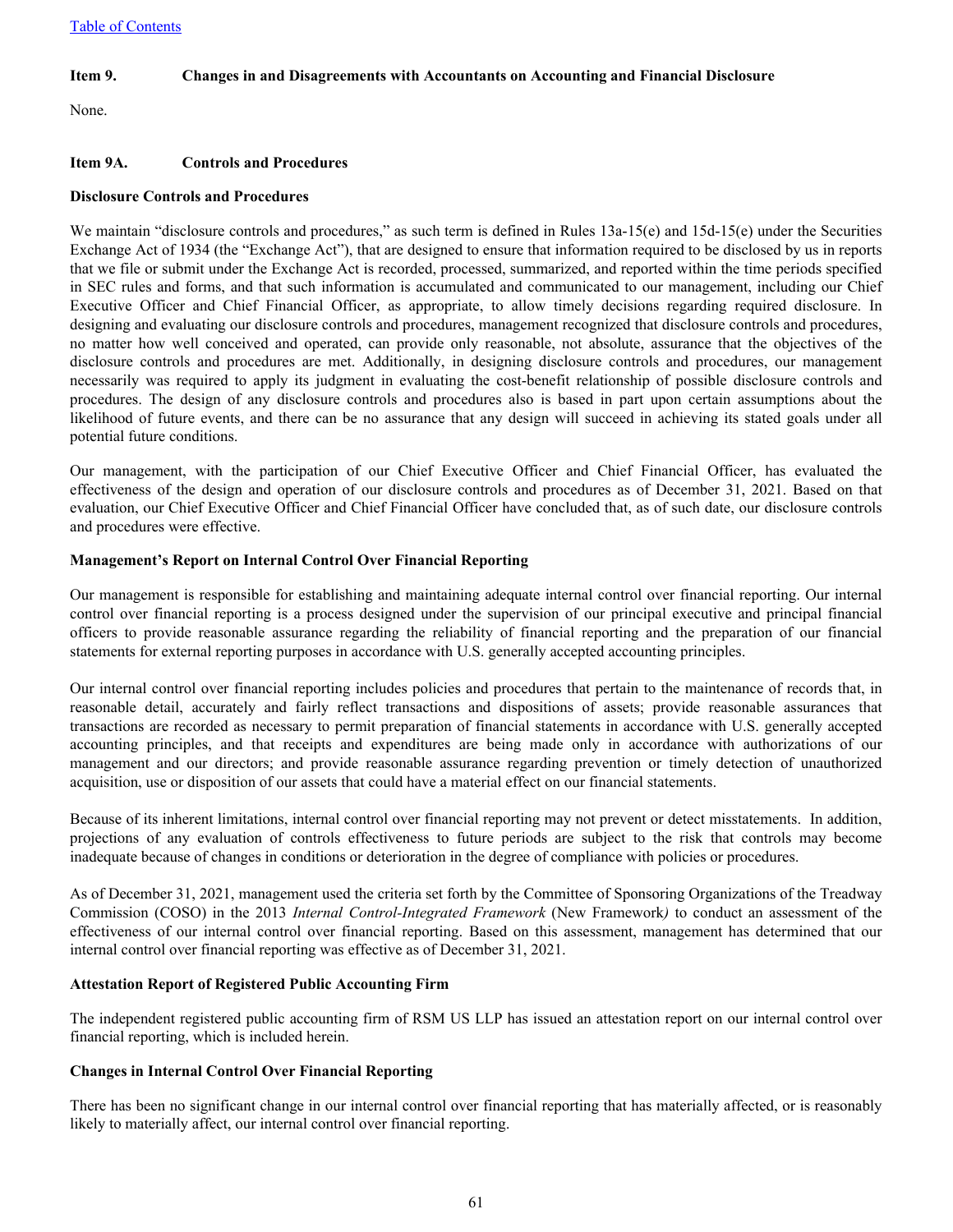#### <span id="page-65-0"></span>**Item 9B. Other Information**

None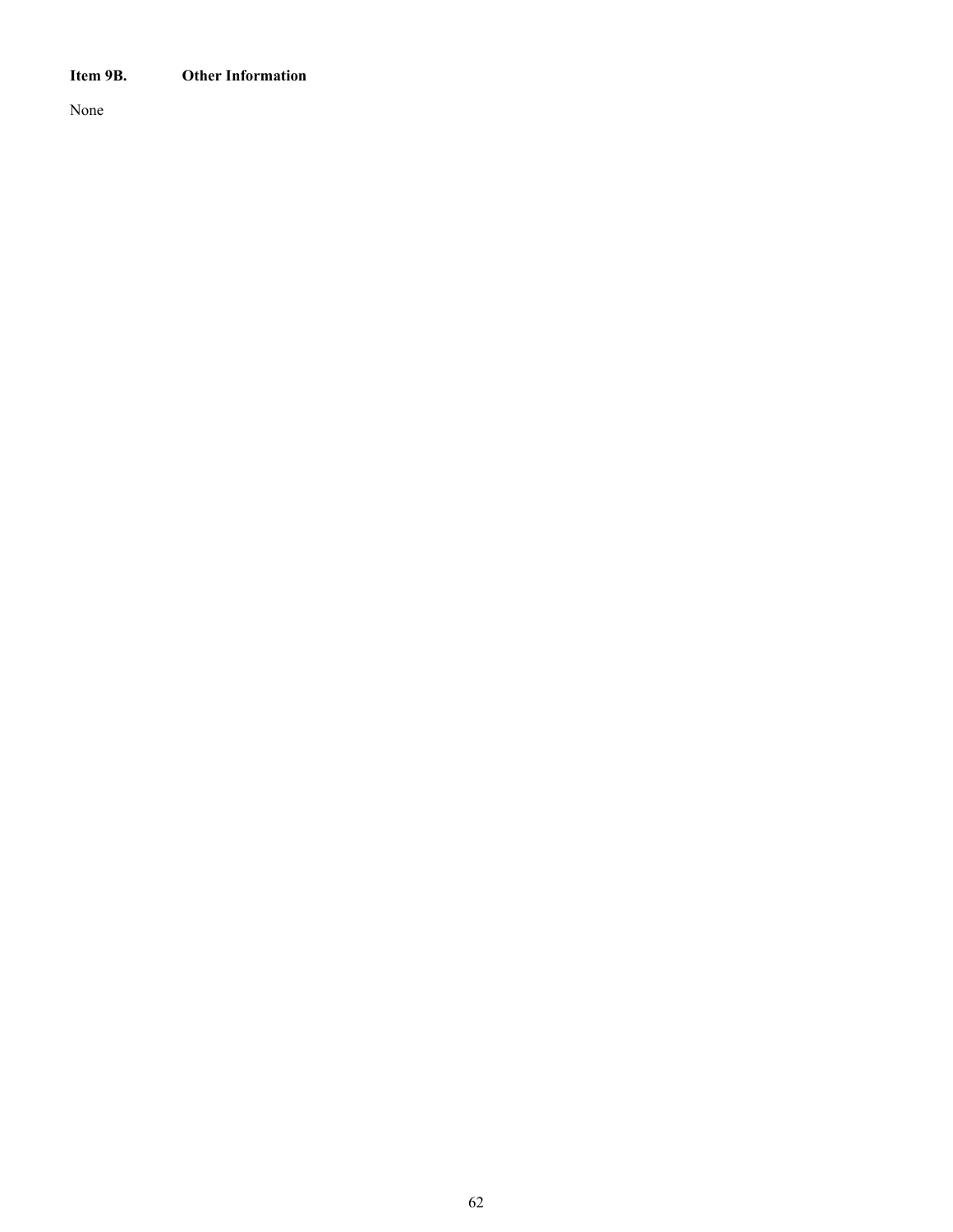#### <span id="page-66-0"></span>**PART III**

#### **Item 10. Directors, Executive Officers of the Registrant, and Corporate Governance.**

(a) Directors of the Company.

The required information is to be set forth in our Proxy Statement for the 2022 Annual Meeting of Stockholders (the "2022 Proxy Statement") under the captions "Nominees for Election as Director" and "Directors Not Standing for Election", which information is hereby incorporated herein by reference.

(b) Executive Officers of the Company.

The required information is to be set forth in the 2022 Proxy Statement under the captions "Continuing Directors' Biographical Information" (as to Theodore L. Harris, the Company's Chief Executive Officer and President) and "Named Executive Officers" (as to the Company's other executive officers), which information is hereby incorporated herein by reference.

(c) Code of Ethics.

The required information is to be set forth in the 2022 Proxy Statement under the caption "Codes of Business Conduct and Ethics," which information is hereby incorporated herein by reference. Our Code of Ethics for Senior Financial Officers is available on the Corporate Governance page in the Investor Relations section of our website, www.balchem.com.

(d) Corporate Governance.

The required information is to be set forth in the 2022 Proxy Statement under the captions "Nomination of Directors," and "Committees of the Board of Directors," which information is hereby incorporated herein by reference.

#### **Item 11. Executive Compensation.**

The information required by this Item is to be set forth in the 2022 Proxy Statement under the captions "Executive Compensation," "Compensation Committee Report," and "Compensation Committee Interlocks and Insider Participation," which information is hereby incorporated herein by reference.

#### **Item 12. Security Ownership of Certain Beneficial Owners and Management and Related Stockholder Matters.**

The information required by this Item is to be set forth in the 2022 Proxy Statement under the caption "Security Ownership of Certain Beneficial Owners and of Management" and the caption "Equity Compensation Plan Information," all of which information is hereby incorporated herein by reference.

#### **Item 13. Certain Relationships and Related Transactions and Director Independence.**

The information required by this Item is to be set forth in the 2022 Proxy Statement under the caption "Related Party Transactions," and "Director Independence," which information is hereby incorporated herein by reference.

#### **Item 14. Principal Accountant Fees and Services.**

The information required by this Item is to be set forth in the 2022 Proxy Statement under the caption "Proposal 2 - Ratification of Appointment of Independent Registered Public Accounting Firm," which information is hereby incorporated herein by reference.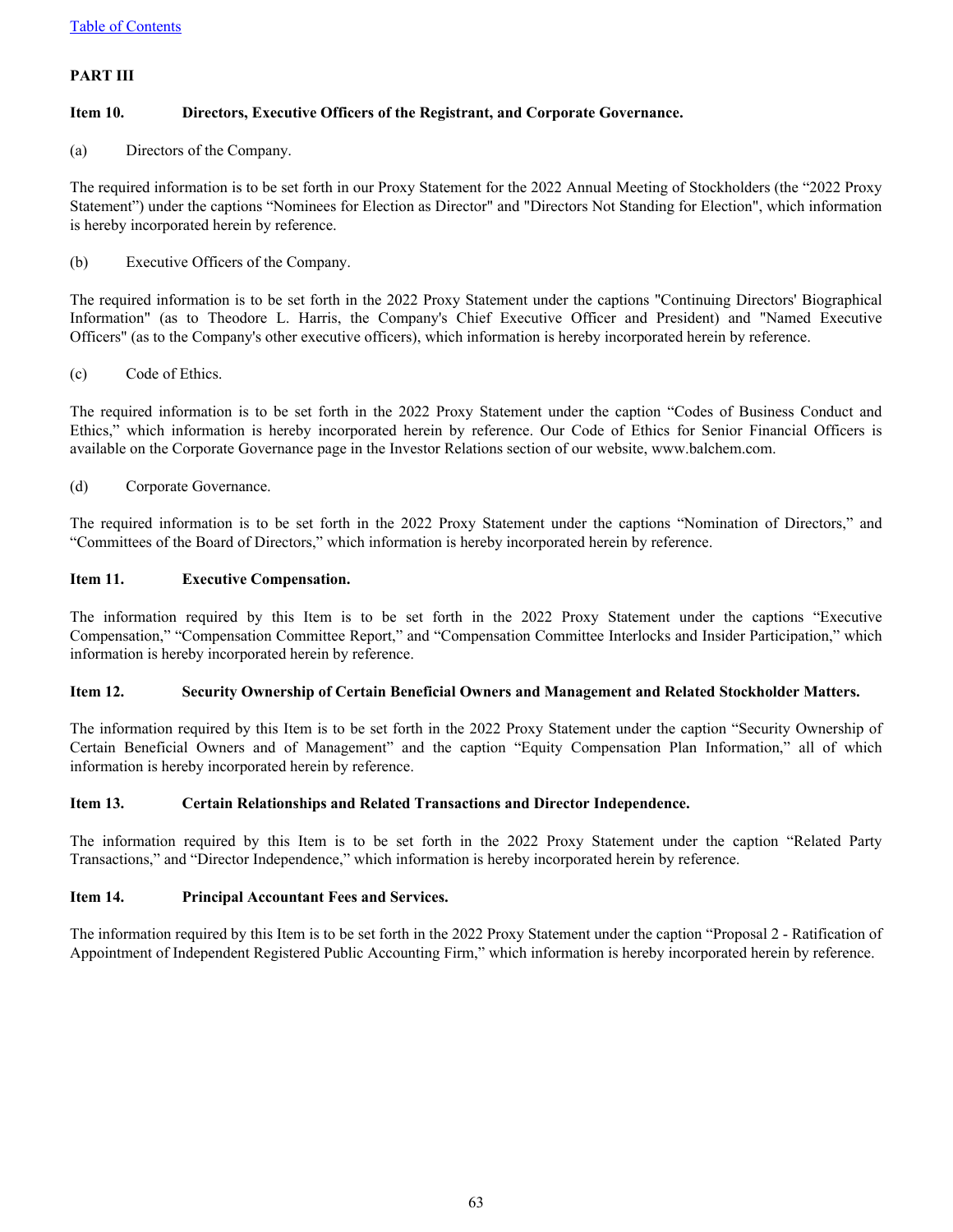### <span id="page-67-0"></span>**PART IV**

### **Item 15. Exhibits and Financial Statement Schedules.**

The following documents are filed as part of this Form 10-K:

| 1.   | <b>Financial Statements</b>                                                                                                                                                                                                                                                                                     | Page Number |
|------|-----------------------------------------------------------------------------------------------------------------------------------------------------------------------------------------------------------------------------------------------------------------------------------------------------------------|-------------|
|      | Report of Independent Registered Public Accounting Firm                                                                                                                                                                                                                                                         | 23          |
|      | Consolidated Balance Sheets as of December 31, 2021 and 2020                                                                                                                                                                                                                                                    | 25          |
|      | Consolidated Statements of Earnings for the years ended December 31, 2021, 2020 and 2019                                                                                                                                                                                                                        | 26          |
|      | Consolidated Statements of Comprehensive Income for the years ended December 31, 2021, 2020<br>and 2019                                                                                                                                                                                                         | 27          |
|      | Consolidated Statements of Stockholders' Equity for the years ended December 31, 2021, 2020 and<br>2019                                                                                                                                                                                                         | 28          |
|      | Consolidated Statements of Cash Flows for the years ended December 31, 2021, 2020 and 2019                                                                                                                                                                                                                      | 29          |
|      | <b>Notes to Consolidated Financial Statements</b>                                                                                                                                                                                                                                                               | 30          |
| 2.   | <b>Financial Statement Schedules</b>                                                                                                                                                                                                                                                                            |             |
|      | Schedule II – Valuation and Qualifying Accounts for the years ended December 31, 2021, 2020 and<br>2019                                                                                                                                                                                                         | 60          |
| 3.   | Exhibits                                                                                                                                                                                                                                                                                                        |             |
| 3.1  | Balchem Corporation Composite Articles of Incorporation (incorporated by reference to Exhibit 3.1 to the<br>Company's Annual Report on Form 10-K dated March 16, 2006 for the year ended December 31, 2005).                                                                                                    |             |
| 3.2  | Balchem Corporation Articles of Amendment (incorporated by reference to Exhibit A to the Company's definitive<br>proxy statement on Schedule 14A filed with the Commission on April 25, 2008).                                                                                                                  |             |
| 3.3  | Balchem Corporation Articles of Amendment (incorporated by reference to Exhibit A to the Company's definitive<br>proxy statement on Schedule 14A filed with the Commission on April 28, 2011).                                                                                                                  |             |
| 3.4  | By-laws of the Company, as amended and restated as of June 17, 2021 (incorporated by reference to Exhibit 3.4 to<br>the Company's Current Report on Form 8-K dated June 21, 2021)                                                                                                                               |             |
| 4.1  | <b>Description of Securities</b>                                                                                                                                                                                                                                                                                |             |
|      |                                                                                                                                                                                                                                                                                                                 |             |
| 10.1 | Balchem Corporation $401(k)/$ Profit Sharing Plan, dated January 1, 1998 (incorporated by reference to Exhibit 4 to<br>the Company's Registration Statement on Form S-8, File No. 333-118291, dated August 17, 2004).                                                                                           |             |
|      |                                                                                                                                                                                                                                                                                                                 |             |
| 10.2 | Balchem Corporation Second Amended and Restated 1999 Stock Plan, (incorporated by reference to the Company's<br>Registration Statement on Form S-8, File No. No. 333-155655, dated November 25, 2008, and to Proxy Statement,<br>dated April 25, 2008, for the Company's 2008 Annual Meeting of Stockholders).* |             |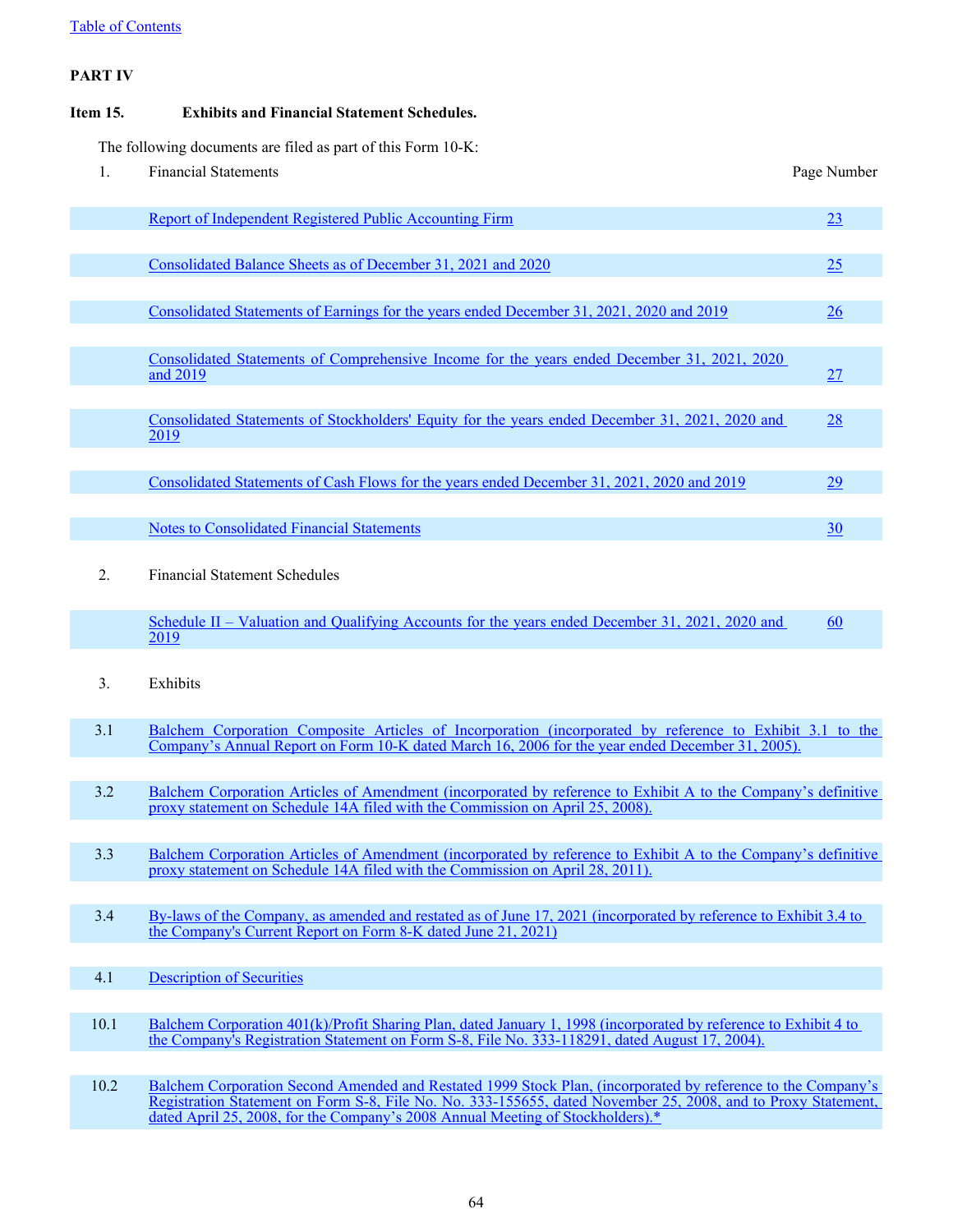- 10.3 [Form of Restricted Stock Grant Agreement and Stock Option Agreement under the Balchem Corporation Seco](http://www.sec.gov/Archives/edgar/data/9326/000114036112011682/ex10_14.htm)nd [Amended and Restated 1999 Stock Plan \(incorporated by reference to Exhibit 10.14 to the Company's A](http://www.sec.gov/Archives/edgar/data/9326/000114036112011682/ex10_14.htm)nnual [Report on Form 10-K for the year ended December 31, 2012\).](http://www.sec.gov/Archives/edgar/data/9326/000114036112011682/ex10_14.htm)
- 10.4 [Employment Agreement, dated as of April 22, 2016, between the Company and Theodore L. Harris \(incorporated by](http://www.sec.gov/Archives/edgar/data/9326/000114036115029910/ex10_1.htm)  [reference to Exhibit 10.1 to the Company's Quarterly Report on Form 10-Q for the Quarterly Period Ended June 30,](http://www.sec.gov/Archives/edgar/data/9326/000114036115029910/ex10_1.htm)  $2016$ .\*
- 10.5 [Balchem Corporation 2017 Omnibus Incentive Plan \(incorporated by reference to the Company's Regis](http://www.sec.gov/Archives/edgar/data/9326/000114036117030263/forms8.htm)tration [Statement on Form S-8, File No. 333-219722, dated August 4, 2](http://www.sec.gov/Archives/edgar/data/9326/000114036117030263/forms8.htm)017 [and Appendix A to the Company's Prox](http://www.sec.gov/Archives/edgar/data/9326/000114036117017087/formdef14a.htm)y [Statement on Schedule 14A, filed April 27, 2017\).](http://www.sec.gov/Archives/edgar/data/9326/000114036117017087/formdef14a.htm)
- 10.6 [Forms of Restricted Stock Grant Agreement, Performance Share Unit Grant Agreement and Sto](http://www.sec.gov/Archives/edgar/data/9326/000162828019002288/bcpc201810kex1010.htm)ck Option [Agreement under the Balchem Corporation 2017 Omnibus Incentive Plan \(incorporated by reference to Ex](http://www.sec.gov/Archives/edgar/data/9326/000162828019002288/bcpc201810kex1010.htm)hibit [10.10 to the Company's Annual Report on Form 10-K for the year ended December 31, 2018\).](http://www.sec.gov/Archives/edgar/data/9326/000162828019002288/bcpc201810kex1010.htm)
- 10.7 [Credit Agreement dated June 27,2018 among Balchem Corporation, the Domestic Guarantors \(as defined in](http://www.sec.gov/Archives/edgar/data/9326/000114036118031385/ex4_1.htm) the [Credit Agreement\), JPMorgan Chase Bank, N.A., as administrative agent, and the Lenders guarantors \(as defined in](http://www.sec.gov/Archives/edgar/data/9326/000114036118031385/ex4_1.htm) [the Credit Agreement\) \(incorporated by reference to Exhibit 4.1 to the Company's Current Report on Form](http://www.sec.gov/Archives/edgar/data/9326/000114036118031385/ex4_1.htm) 8-K [dated July 5, 2018\).](http://www.sec.gov/Archives/edgar/data/9326/000114036118031385/ex4_1.htm)
- 10.8 [Security and Pledge Agreement dated June 27, 2018 among Balchem Corporation, the Domestic Guarantors](http://www.sec.gov/Archives/edgar/data/9326/000114036118031385/ex4_2.htm) and [JPMorgan Chase Bank, N.A., \(incorporated by reference to Exhibit 4.2 to the Company's Current Report on Form 8-](http://www.sec.gov/Archives/edgar/data/9326/000114036118031385/ex4_2.htm) [K dated July 5, 2018\).](http://www.sec.gov/Archives/edgar/data/9326/000114036118031385/ex4_2.htm)
- 21 [Subsidiaries of Registrant.](bcpc202110k-ex21.htm)
- 23.1 [Consent of RSM US LLP, Independent Registered Public Accounting Firm.](bcpc202110k-ex231.htm)
- 31.1 [Certification of Chief Executive Officer pursuant to Rule 13a-14\(a\).](bcpc202110k-ex311.htm)
- 31.2 [Certification of Chief Financial Officer pursuant to Rule 13a-14\(a\).](bcpc202110k-ex312.htm)
- 32.1 [Certification of Chief Executive Officer pursuant to Rule 13a-14\(b\) and Section 1350 of Chapter 63 of Title 18](bcpc202110k-ex321.htm) of [the United States Code.](bcpc202110k-ex321.htm)
- 32.2 [Certification of Chief Financial Officer pursuant to Rule 13a-14\(b\) and Section 1350 of Chapter 63 of Title 18 of the](bcpc202110k-ex322.htm)  [United States Code.](bcpc202110k-ex322.htm)
- 101.INS XBRL Instance Document
- 101.SCH XBRL Taxonomy Extension Schema Document
- 101.CAL XBRL Taxonomy Extension Calculation Linkbase Document
- 101.DEF XBRL Taxonomy Extension Definition Linkbase Document
- 101.LAB XBRL Taxonomy Extension Label Linkbase Document
- 101.PRE XBRL Taxonomy Extension Presentation Linkbase Document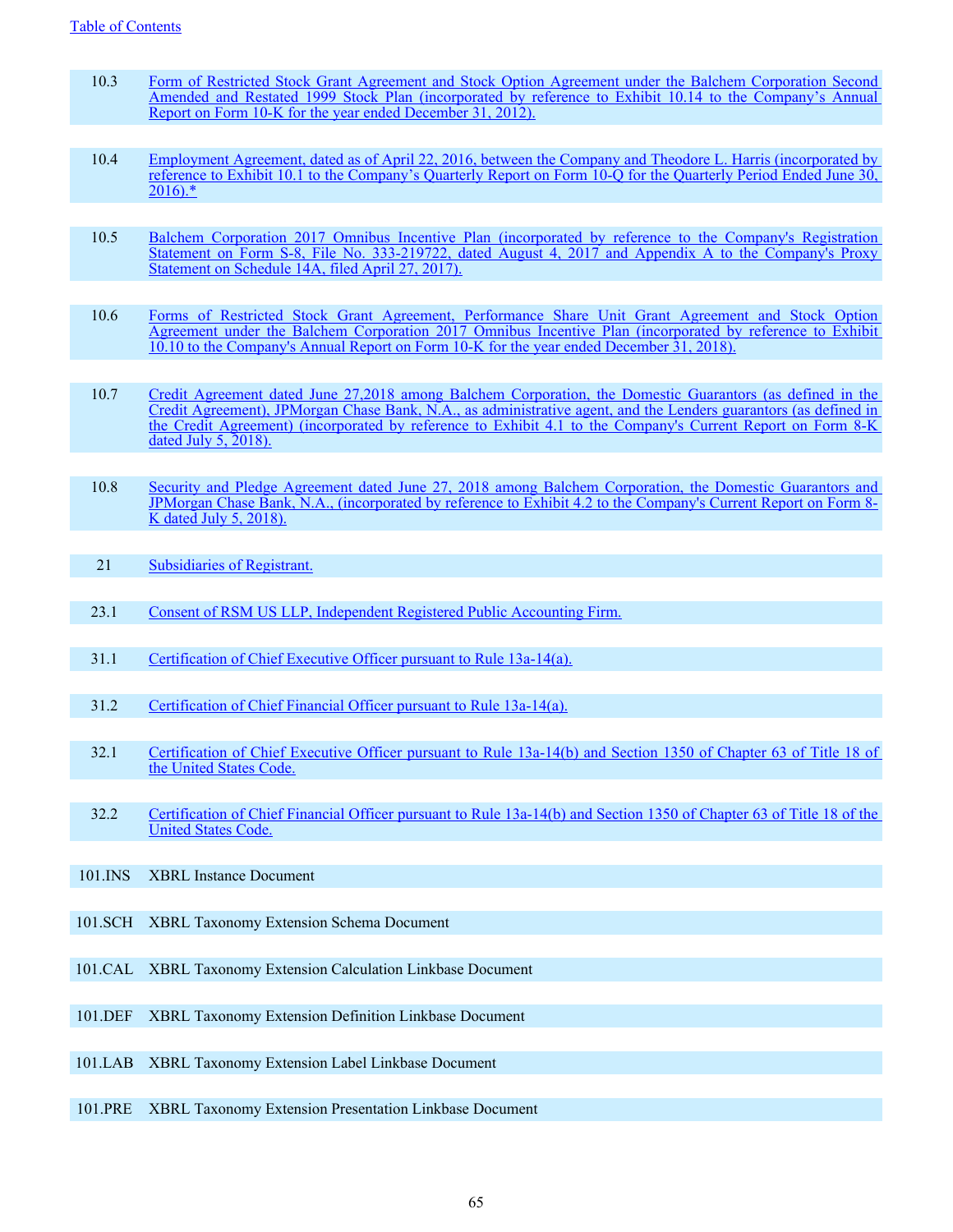<span id="page-69-0"></span>104 Cover Page Interactive Data File (formatted as Inline XBRL and contained in Exhibit 101)

\* Each of the Exhibits noted by an asterisk is a management compensatory plan or arrangement.